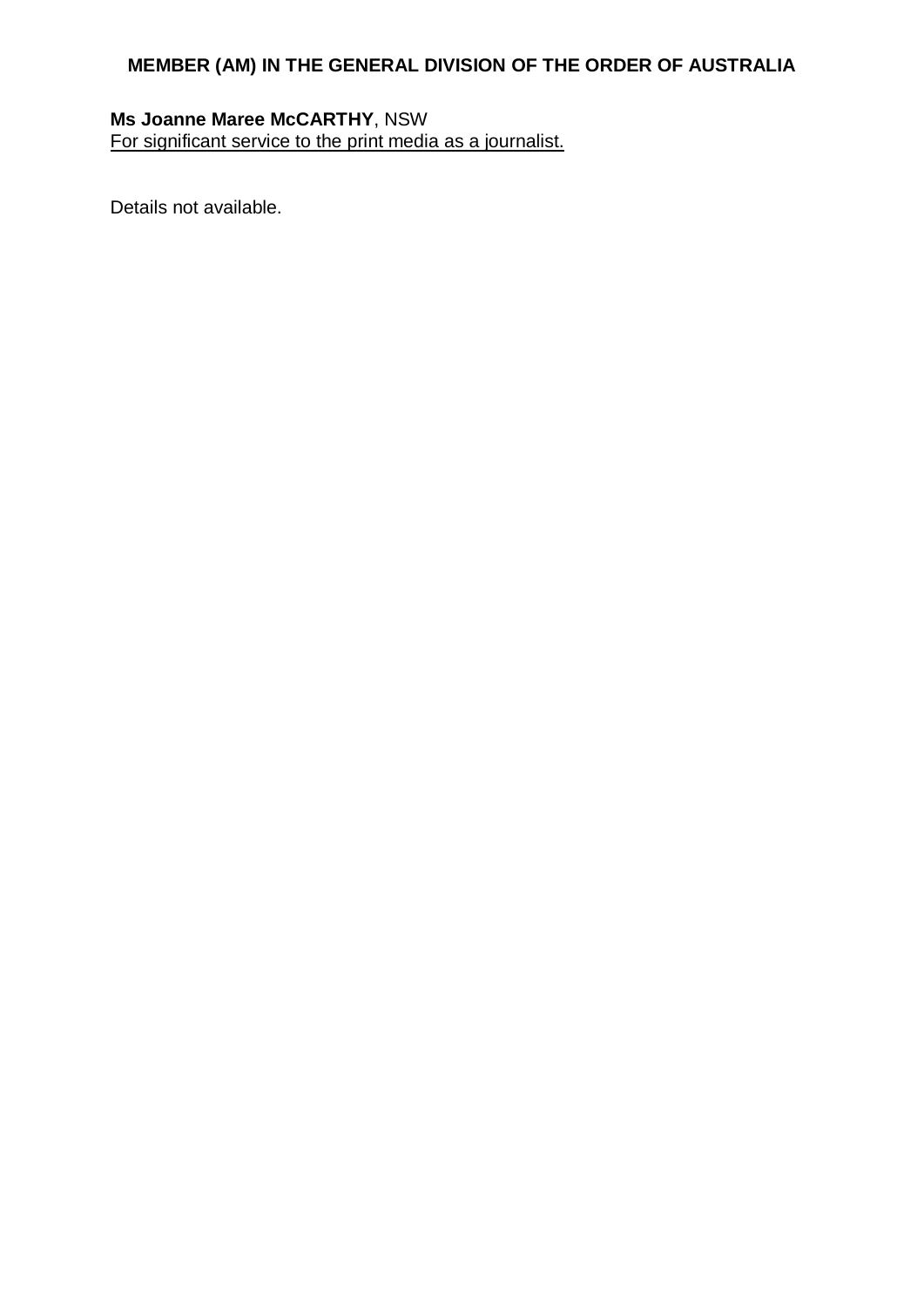# **Ms Sandra Margaret McCAW**, Frankston VIC 3199 For significant service to golf at the elite level.

# **Australian Golf**

- Australian Women's Amateur Golf Champion, 1972, 1974, 1983, and 1984.
- Australian Junior Champion, 1971.
- Australian Foursomes Champion 1969, 1979, 1980.
- Leonara Wray Trophy, 1984 (number one player Annual National Stroke Averages).
- Uria Clift Bowl, 1980, 1985 (1st qualifier Australian Amateur Champions).
- "The Age" Matchplay tournament winner 4 times.
- Queensland Stroke Play Champion, 1984.
- South Australian Stroke Play Champion, 1972.
- Riversdale Cup, 1971, 1972, 1974, 1979.

# **Golf Victoria**

- Ladies Amateur Champion, 1971, 1972, 1983.
- Junior Champion, 1970.
- Stroke Play Champion (Nell Smithett Trophy), 6 times.
- Corroboree of Champions Winner, 1985.
- Foursomes Champion, 1968, 1969, 1976, 1982, 1983, 1984.
- Champion of Champions, 1969, 1977, 1978, 1979, 1985.
- Sand Greens Champion, 1984.
- Scratch Foursomes, 1984.
- Member, State Team 1968 to 1986 and Captain 1983-1984.
- Member, Junior Team, 1966-1968.

## **Representative Teams and Awards**

- Winner, World Championship in Pairs, 1985 (Cali, Columbia), Playing Captain, and Course record 66 (6 under).
- Team Member, ESPirito Santo (World Teams Championship), Caracas Venezuela 1986 (10<sup>th</sup>), Hong Kong 1984 (8<sup>th</sup>), Villainoura Portugal 1976 (5<sup>th</sup>) and Buenos Aries Argentina  $1972(4<sup>th</sup>)$ .
- Team Member, Commonwealth Team Tournament, 1971 (NZ), 1975 (UK), and 1979 (Australia).
- Team Member, Queen Sirikit Tournament (Asian Teams Championship), Australia, 1984 (2<sup>nd</sup>), Winner and Playing Captain Kuala Lumpur 1985, and Winner New Delhi, 1986.
- Team Member, Australia Japan Foundation Goodwill Matches, Canberra 1980, Tokyo, 1981 and Captain Sydney 1982.
- Team of 4 men and women professional and amateurs Canberra 1980, Tokyo 1981, and Sydney 1982.
- Team Member, Tasman Cup, 1974 to 1985.
- Team Member, International Tests, 1976 (Paris), and 1981 (Canberra).

## **The National Golf Club - Long Island**

- Member, since 1965.
- Life Member, since 1989.
- Inducted into Hall of Fame, 2017.
- Women's Club Champion, 16 times (entered 16 times).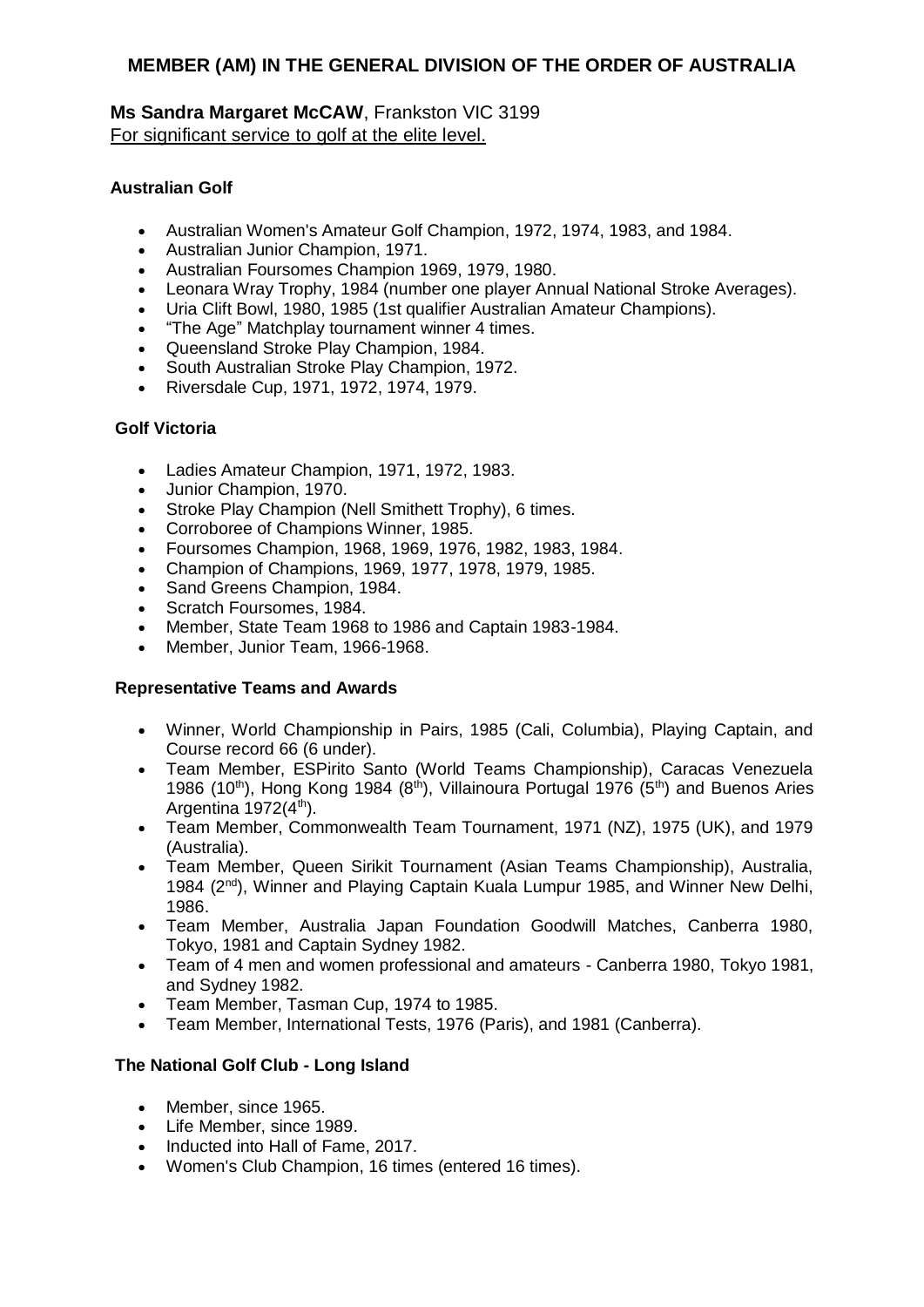# **Golf Society of Australia**

Member, current.

- Australian Sports Medal, 2000.
- Hall of Fame Inductee, Golf Victoria, 2016.
- Victorian Sportswoman of the Year, 1983.
- The Age-Caltex Sportsman of the Month, 3 times.
- Bendigo Advertiser Sportsman of the Month, March 1985.
- Bendigo Advertiser Sportsman of the Year, 1985.
- Victoria Laurel Wreath, 1969.
- NSW Laurel Wreath, 1975.
- Queensland Laurel Wreath, 1984.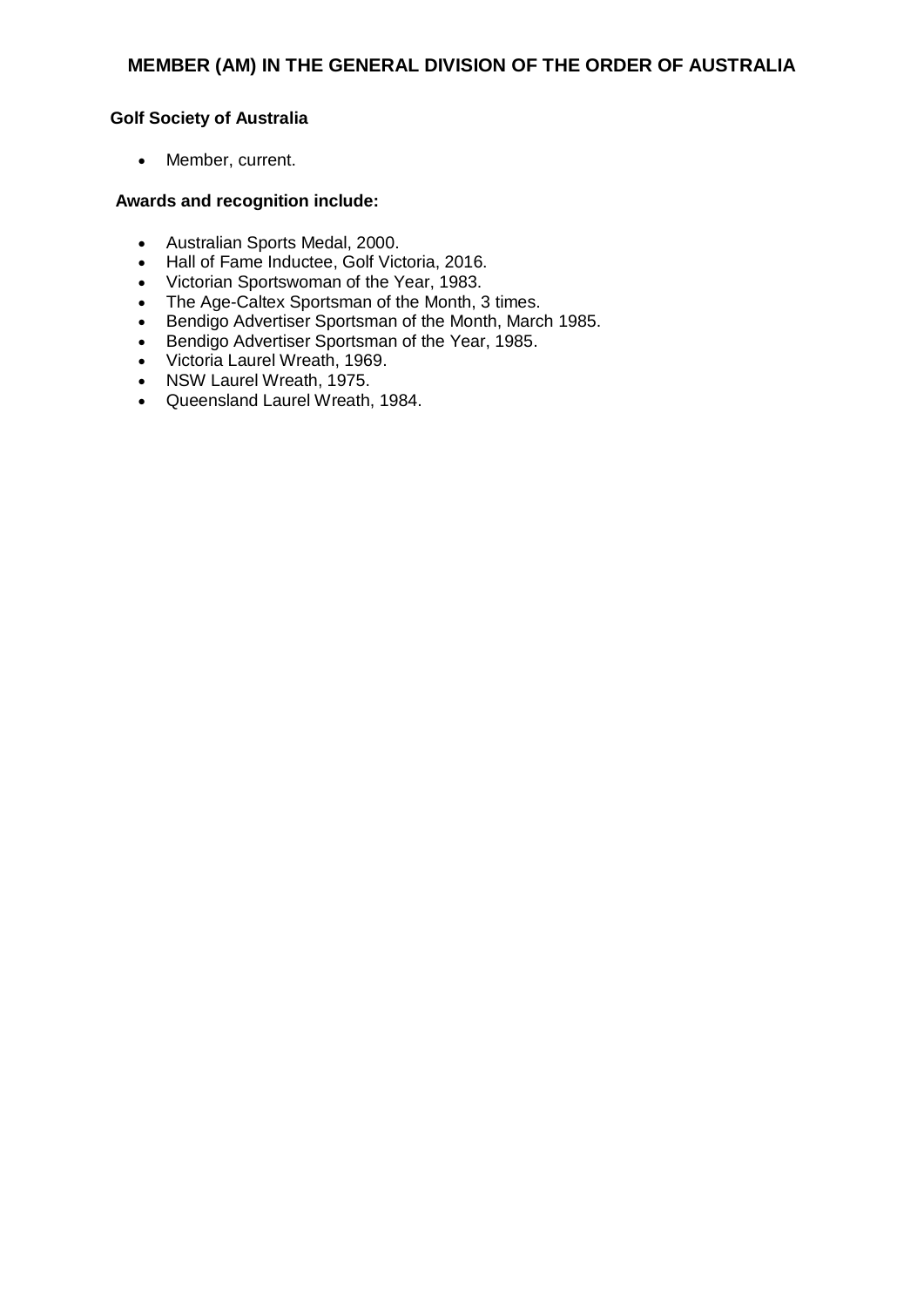# **Mr John McCONAGHY**, Avalon NSW 2107 For significant service to the yacht manufacturing sector.

# **McConaghy Yachts**

- Owner, 1967-2000.
- Pioneer, use of composite materials for boat building, including Kevlar and Carbon Fibre.
- Yacht Builder, including *Wild Joe (*originally *Wild Oats 9), Black Jack (*originally *Alfa Romeo), Wild Oats X* and *Wild Oats XI.*
- Builder, Australian America's Cup contenders, including *Spirit of Australia, One Australia* and *Australia 95,* since 1990.

## **Royal Prince Alfred Yacht Club**

• Member, since 1989.

- Lifetime Achievement Award, Australian Sailing, 2019.
- Rotary Award for Vocational Excellence*,* 2007.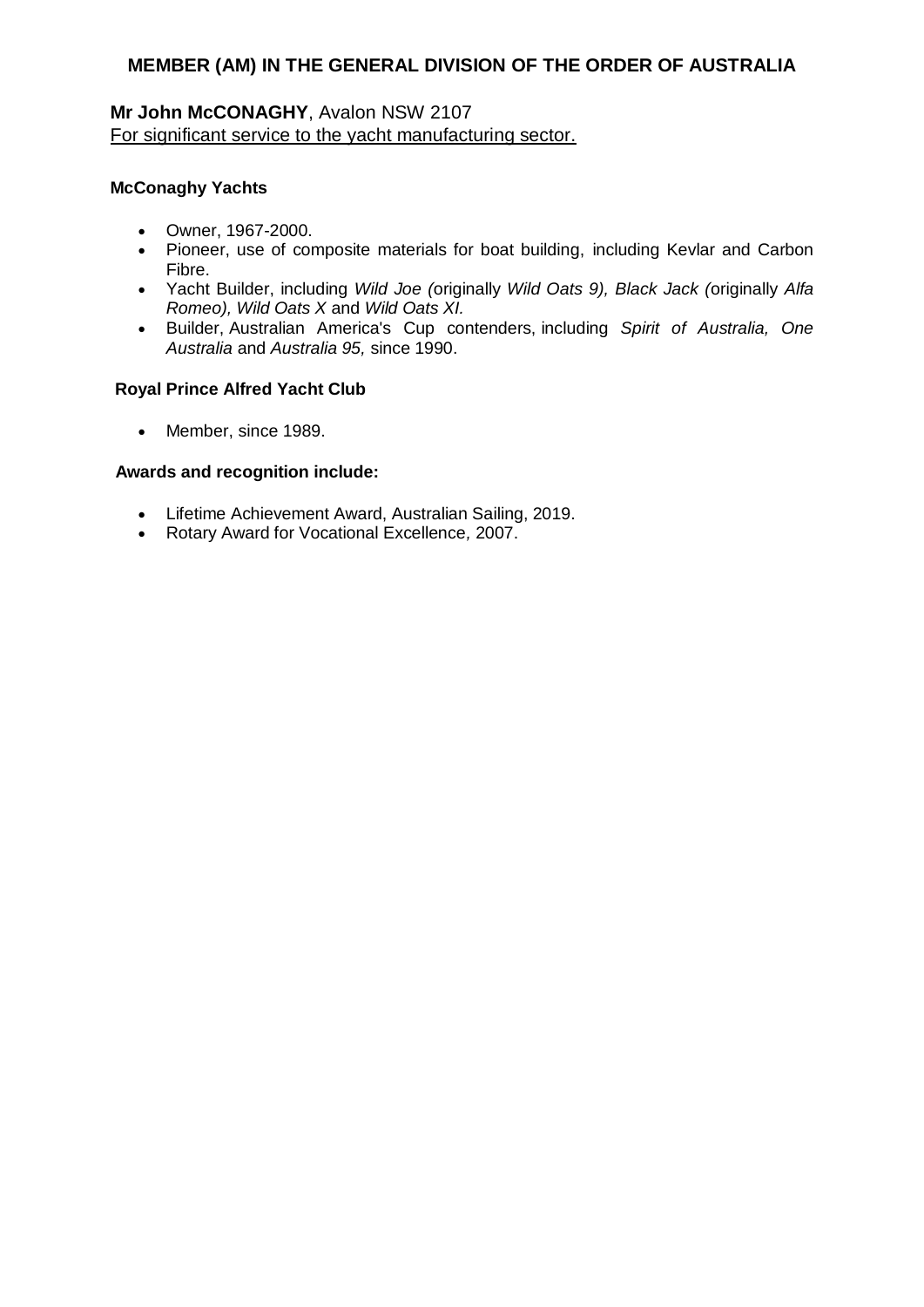# **Mr David Alexander McCREDIE**, Chipping Norton NSW 2170 For significant service to Australia-United Kingdom business and trade relations.

## **Australian British Chamber of Commerce**

- Chief Executive Officer, since 2010.
- Developed Australian British Infrastructure Catalyst, 2015.
- Developed Australian British Fintech Catalyst, 2017.
- Developed Australian Health Catalyst, 2019.
- Advisor, Australia UK Free Trade Agreement, 2020-2021.

#### **Hunter Business Chamber**

- Relationships Manager, 2007-2009.
- Research Officer, 2007.

#### **Professional Other**

- Cricket Operations Officer, Cricket NSW, 1999-2007.
- Non-Executive Chairman, ECS Botanics Holdings Ltd, since 2019.
- Board Member, British Prosperity Partnership, 2015-2019.

#### **Community**

- Member, Membership Committee, Commonwealth Studies Conference Global Alumni, since 2019.
- Fellow, Royal Society for the encouragement of Arts, Manufactures and Commerce, since 2016.
- Advisory Board Member, Dignity (*homelessness charity*), 2012-2015.
- Member, Sydney Alumni Committee, University of Newcastle, 2010-2012.
- Board Member, Old Sydneians Union, 2010-2013.
- Team Member, Chatswood West Community Fire Unit, 1999-2007.

## **Awards and recognition include:**

 Appointed as an Officer of the Order of the British Empire (OBE) in the Queen's Birthday Honours (UK), 2020, *for Services to International Trade and the UK/Australia relationship.*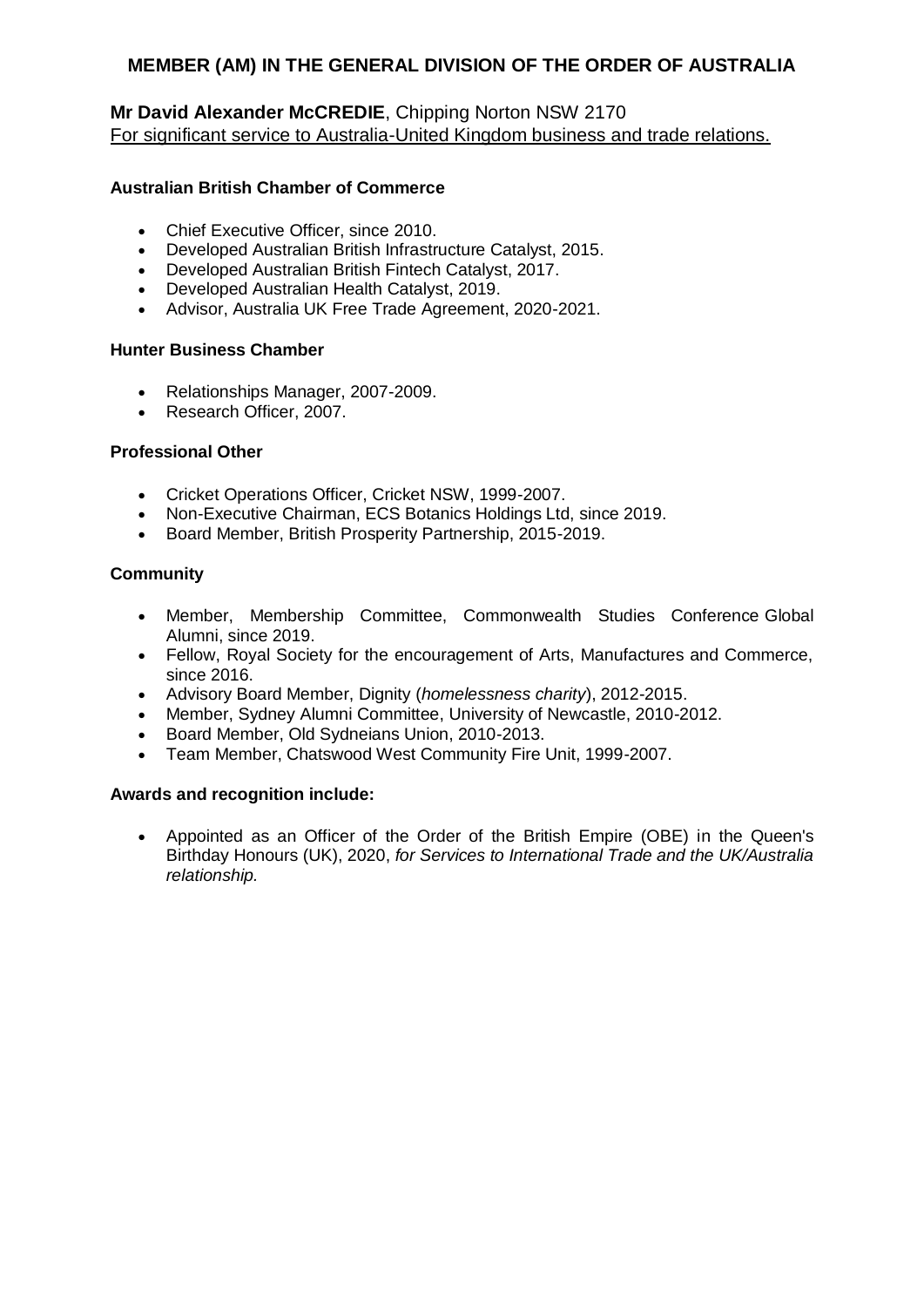# **Mr Ross Stewart MacDIARMID**, ACT

For significant service to public administration, and to the community through a range of roles.

#### **Royal Australian Mint**

- Chief Executive Officer, 2010-2020.
- Advisory Board Member, 2005-2010.

#### **Mint Directors Conference Association**

- Secretary-General, since 2021.
- Former President.

#### **Professional**

- Chief Executive Officer, Dyesol, 2007-2010.
- Chief Executive Officer, Australian Capital Tourism, 2002-2006.
- Regional General Manager, Ansett Australia, 1999-2001.
- General Manager, Business Development, ACT Government, 1998-1999.
- General Manager, Lockwood Australia, 1994-1998.

## **Boards and Appointments**

- Chairman, Capital Region Employment Council, early-2000s.
- Former Treasurer, Canberra Business Council.
- Former Chairman, Australian Standing Committee on Tourism.
- Former Board Member, Tourism Snowy Mountains.
- Former Board Member, Canberra Convention Bureau.
- Former Board Member, Canberra Girls Grammar School.
- Former Advisory Board Member, Winifred West School.
- Chair, Regional Development Area, ACT.

## **Community**

Volunteer, Lifeline 'Lock Up Your Boss' Program, 2016-2018.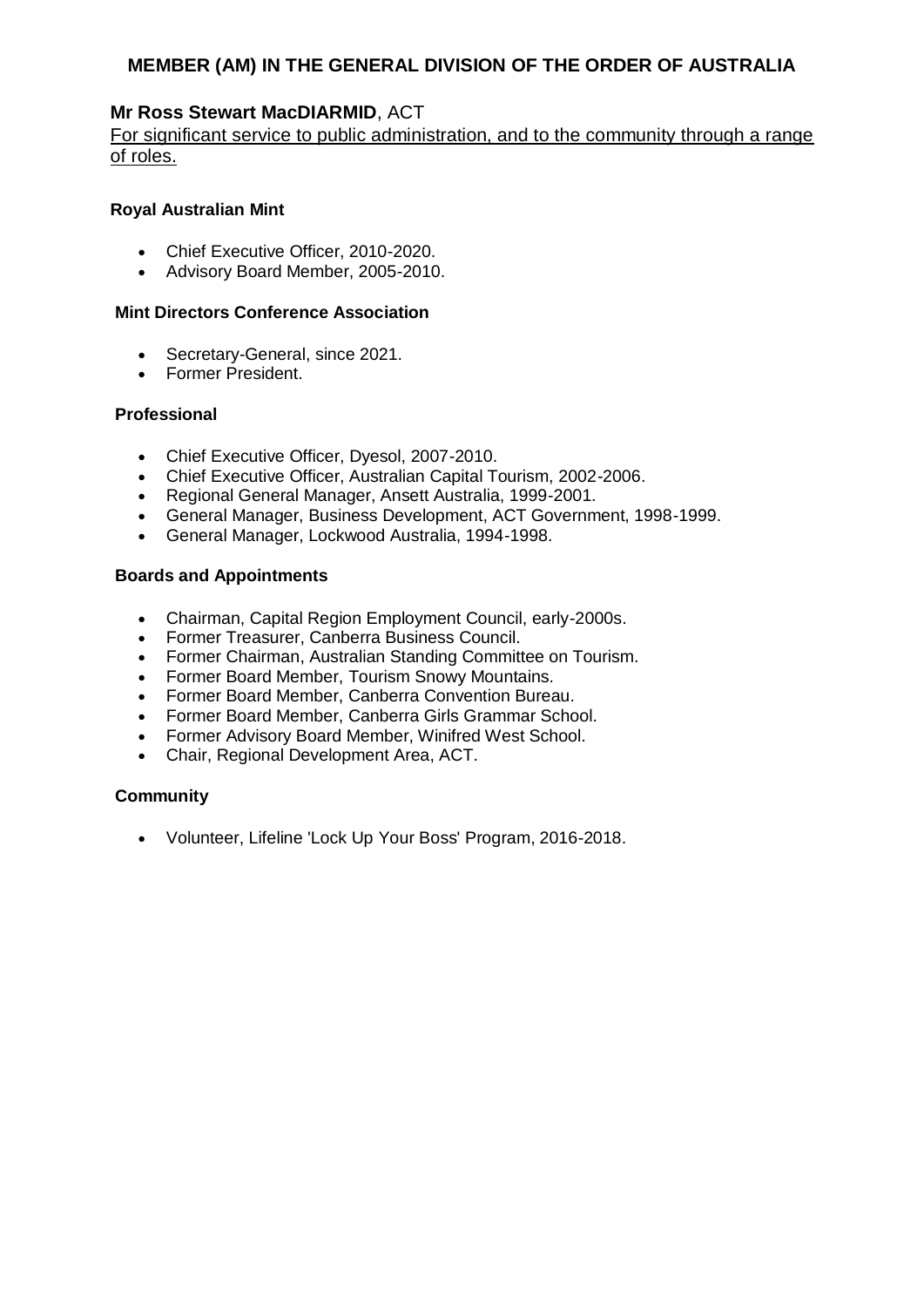# **Dr Rachel Elizabeth McFADYEN**, Fig Tree Pocket QLD 4069 For significant service to biosecurity, and to entomology.

## **Committee and Advisory Roles**

Member, Ministerial Advisory Committee, Biosecurity Queensland, since 2019.

## **Cooperative Research Centre for Australian Weed Management**

- Director/Chief Executive Officer, 2003-2008.
- Bio-control Task Leader, 2001-2002.

## **International Organization for Biological Control**

- President, South East Asian Regional Section, 1997-2001.
- Honorary Life Member, 2010.

#### **Entomological Society of Queensland**

- Past President, 1988.
- President, 1987.
- Vice-President, 1986.
- Treasurer, 1983-1985.
- Councillor, 1981-1982.
- Member, since 1975.

#### **Co-operative Research Centre for Tropical Pest Management, University of Queensland**

- Lecturer, International Course on Biological Control of Tropical Weeds, 1995-2003.
- Bio-control Program Leader and Lands Department Representative, Research Management Team, 1995-1998.
- Convenor, International Course on Biological Control of Tropical Weeds, Brisbane, 1993 and 1995.

## **Department of Natural Resources and Energy, Queensland**

- Principal Scientist, Pest Management Research, 1998-2003.
- Acting Manager, Pest Management Research, 1997-1998.

#### **Department of Lands, Queensland**

- Principal Entomologist, Land Protection Branch, 1991-1997.
- Supervising Entomologist, Biological Branch, 1990-1991.
- Senior Entomologist, Biological Branch, 1983-1990.
- Entomologist, Biological Section, Sherwood, 1978-1983.

#### **Environmental - Other**

- Member, Global Invasive Species Program Technical Sub-committee, International Union for the Conservation of Nature, 2002-2004.
- Delegate and Queensland Representative, Workshops on Procedures for the Introduction and Release of Exotic Organisms for the Bio-control of Pests and Weeds, Australian Quarantine and Inspection Service, 1990 and 1996-2002.
- Member, Cubberla-Witton Catchments Network.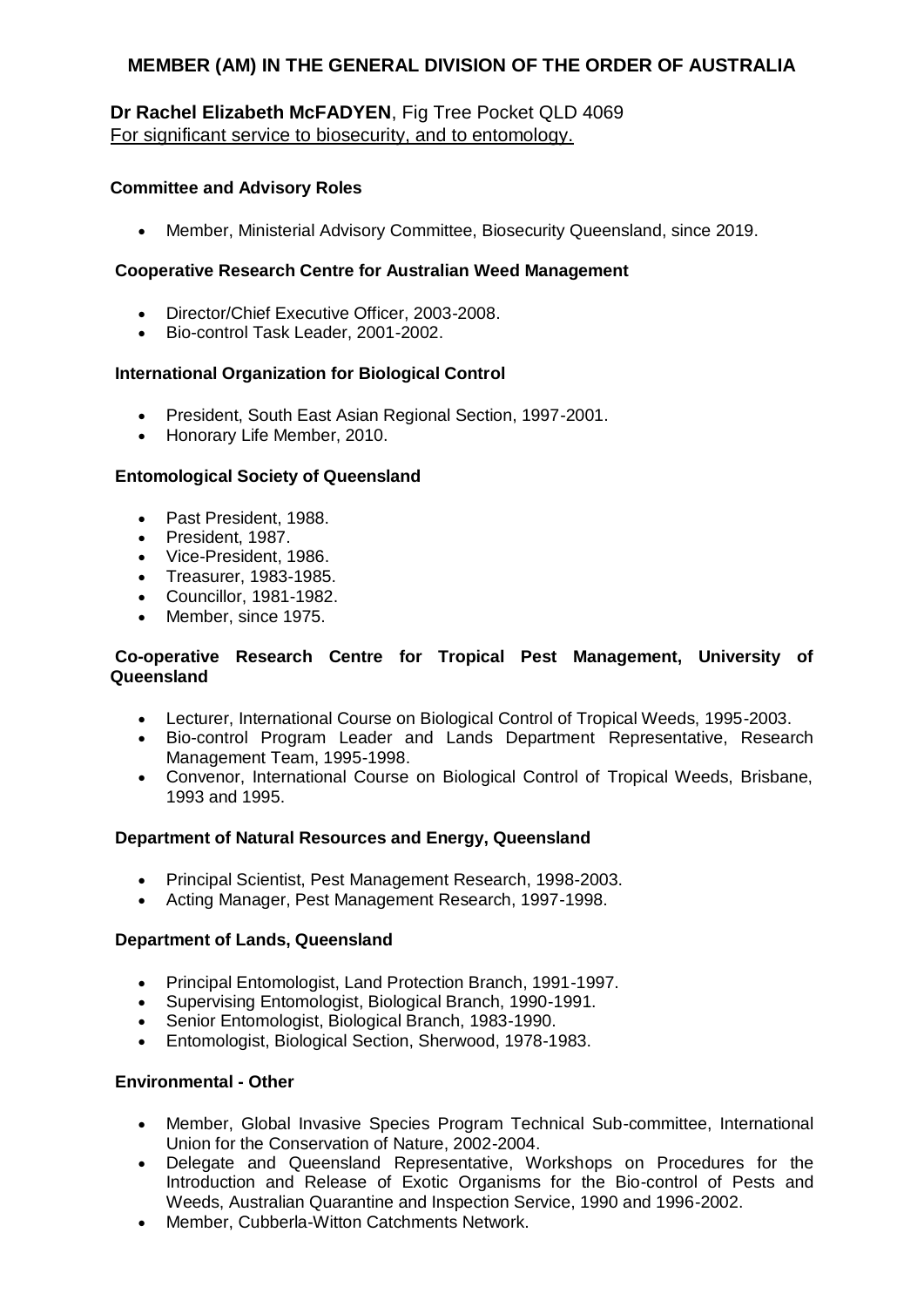- Adjunct Reader, Department of Entomology, University of Queensland, 1997-2000.
- Invited Lecturer, Biological Control of Weeds, School of Australian Environmental Studies, Griffith University.
- Technical Assistant, Alan Fletcher Research Station, Queensland, 1976-1978.
- Entomologist in Charge, C.I.B.C. South American Sub Station, Tucuman, Argentina, 1973-1976.
- Honorary Lecturer in Department of Zoology, University of Tucuman, Argentina, 1974-1976.
- Assistant Entomologist, Commonwealth Institute of Biological Control, West Indian Station, Trinidad, 1968-1973.

## **Member/Fellowships**

- Fellow, Royal Entomological Society, London, 1986.
- Member, British Ecological Society.
- Member, Australian Entomological Society.
- Member, Queensland Weed Society.
- Member, Australian Institute of Company Directors, 2004-2009.
- Member, Green Mountains Natural History Association (Qld).

## **Publications**

- Co-Editor, *Biological Control of Weeds in Australia*, CSIRO Publishing, 2012.
- Author of various book chapters on weeds.

# **Brisbane Diocese, Anglican Church of Australia**

- Examining Chaplain to the Archbishop of Brisbane, since 2000.
- Member, Anglicare Community Services Commission, 2010-2017.
- Member, Diocesan Synod, 1988-1992 and 2002-2013.
- Deanery (local parishes) Representative, 1999, 2001, 2004, and 2009-2013.
- Member, Panel of Triers, 2005 and 2011-2012.
- Member, Board of Enquiry, 2008-2012.
- Member, Archbishop Election Committee, 2008-2012.
- Lay Delegate, General Synod, 2007 and 2010.

## **Parish of Kenmore-Brookfield, Anglican Church of Australia**

- Lay Preacher, since 1992.
- Liturgical Assistant, since 1980s.
- Member, Parish Council, 1990-2013 and 2017-2020.
- Treasurer, 2001-2004, and since 2020.
- Warden, 2007-2013.
- Hospital Chaplain, Princess Alexandra Hospital, Brisbane, current.
- Coordinator, 'Mainly Music' (*outreach group for babies, toddlers and their carers*), 2010-2014.
- Co-mentor, Lay Theological Study, 1998-2006.
- Teacher, Religious Education, local primary schools, 1980s-2003.
- Parishioner, since 1976.

# **Parish of St George, Anglican Church of Australia**

- Pastoral Assistant and Lay Reader, 2014-2017.
- Member, Parish Council, 2014-2016.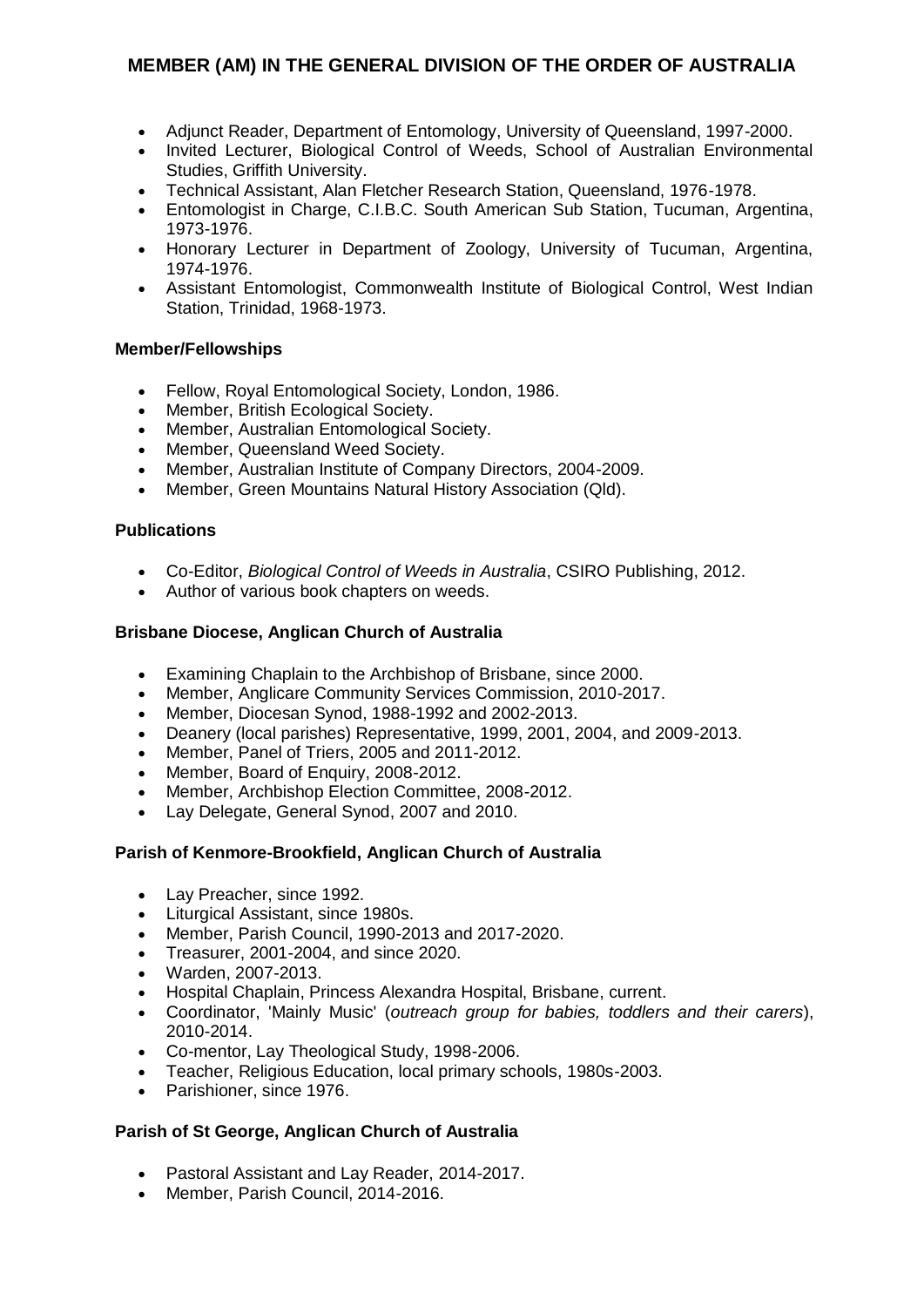# **Community - Other**

- Treasurer and Member, Toastmasters, St George.
- Member, Dragon Boat Club, St George.

- Award for Leadership, Council of Australian Weed Science Societies, 1999.
- Australia Day Medallion, nominated by Department of Natural Resources, Queensland, Australia Day Council, 1998.
- National Resources Achievement Award (Resource Sciences and Knowledge), Department of Natural Resources, Queensland, 1997.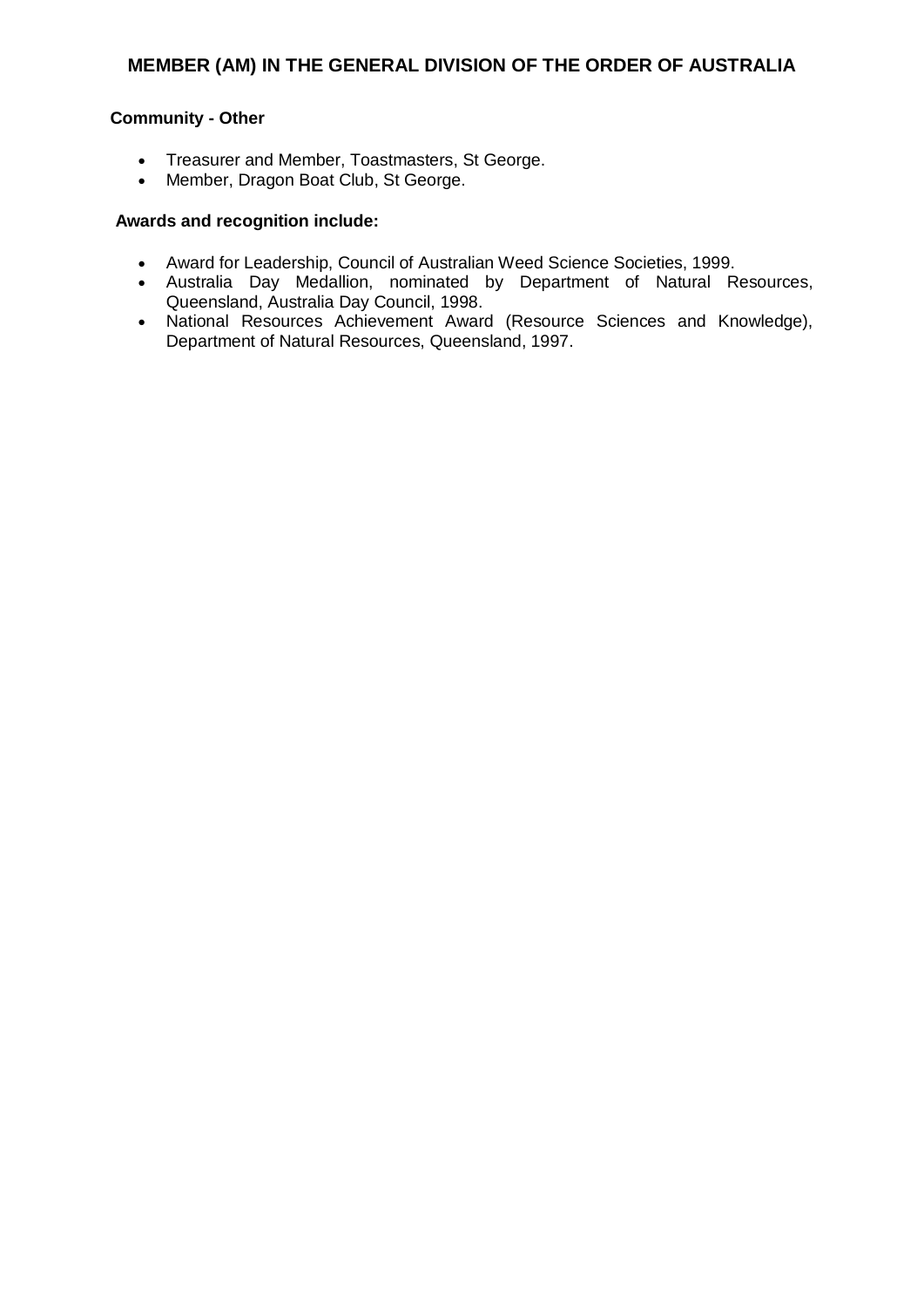# **Dr Louis Eugene McGUIGAN**, South Hurstville NSW 2221 For significant service to rheumatology, and to community health.

## **Australian Rheumatology Association**

- Chairman, Australian Rural Rheumatology Committee, 2015.
- President, 2013-2014 and 2010-2012.
- Vice President, 2008-2010.
- Secretary, 1992-1996.
- Treasurer, 1996-1998.
- Chairman, Education and Training Subcommittee, 1992-1996.
- Member, Therapeutics Subcommittee, 1992-1996.
- Member, Scientific Program and Research Subcommittee, 1992-1996.
- Member, Constitutional Subcommittee, 1995-1996.
- Secretary, NSW Branch, 1988-1992.

# **Australian Association of Consultant Physicians**

- Vice President, 2006-2008.
- Board Member, two years.

## **NSW Health**

- Board Member, Mater Misericordiae Hospital, Waratah, 2003-2006.
- Member, Greater Metropolitan Transitions Taskforce, 2001-2004.
- Chairman, Committee for Stroke Units Implementation in NSW Hospitals, 2002-2004.
- Member, Clinical Council of NSW, 2000-2002.

## **South Eastern Sydney Area Health Service**

- Board Member, 2002-2004.
- Medical and Dental Appointments Advisory Committee Member, 2002-2004.
- Finance Committee Member, 2002-2004.
- Representative, Chairmen of Medical Staff Associations, 1999.

## **Royal Australasian College of Physicians**

- Member, Research and Education Foundation Board, 1997-2001.
- Member and Co-ordinator, Specialist Training Committee in Rheumatology, 1991- 1996.
- Member, Committee for Physician Training, 1992-1996.
- Examiner, 1994, 1992 and 1990.
- Fellow, and Rheumatologist, since 1983.

## **St George Private Hospital, and Kareena Private Hospital**

- Consultant Rheumatologist, Kareena, since 1994.
- Consultant Rheumatologist, Kogarah, since 1996.

## **St George Public Hospital, Kogarah**

- Consultant Rheumatologist, 1994-2013.
- Staff Specialist in Rheumatology, 1987-1994.
- Chairman and Co-ordinator of Medical Grand Rounds, 1988-2005.
- Chairman, Medical Staff Association, 1998-1999 and 1995.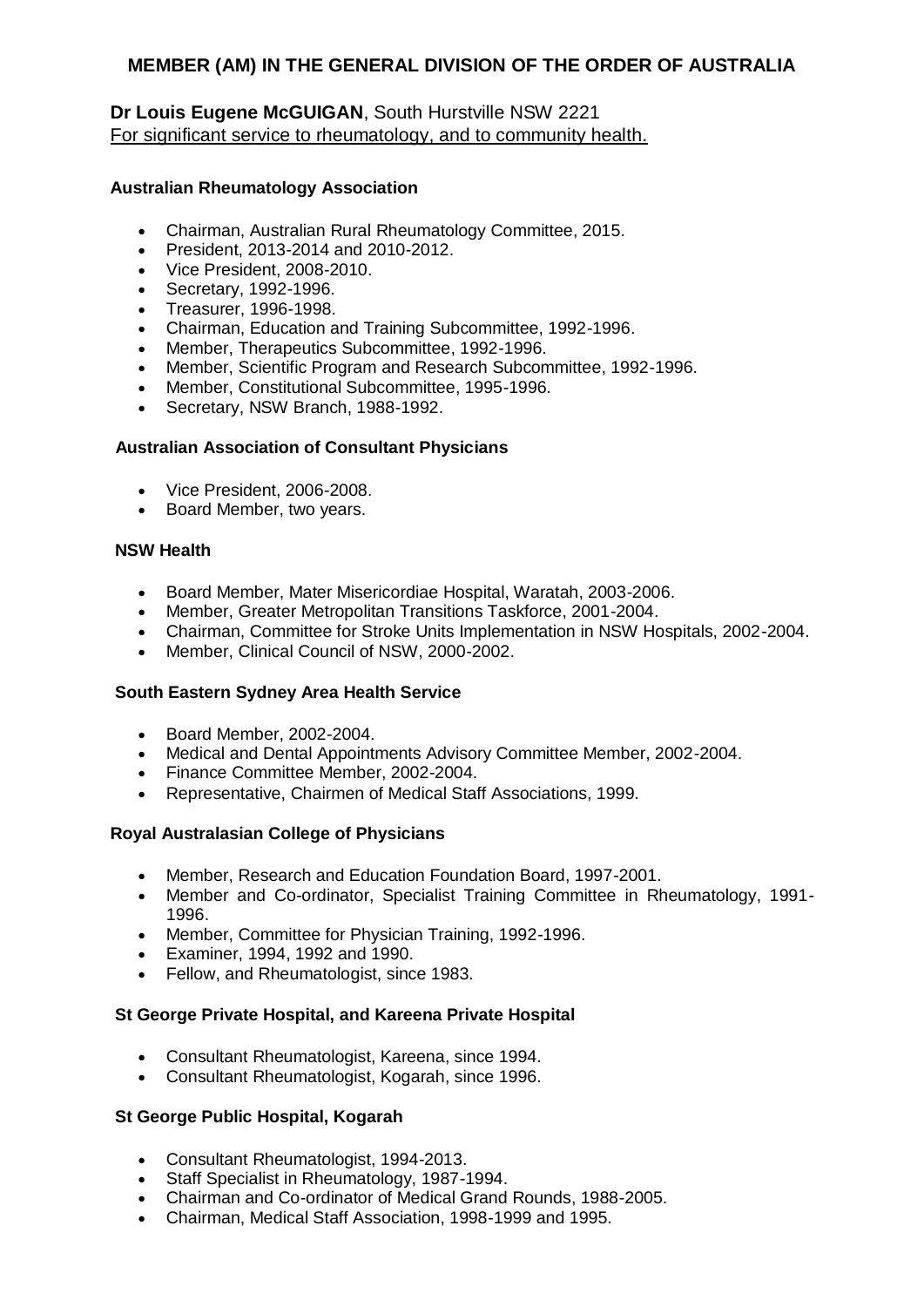- Secretary, Department of Medicine, 1988-1990.
- Treasurer, St George Medical Association, 1987-1997.
- Senior Lecturer in Medicine, University of NSW, 1987-2013.

# **Sutherland Hospital, Caringbah**

- Clinical Supervisor for Students, 1988-1991.
- Clinical Tutor, 1985-1988.

## **Our Lady's Nurses for the Poor, Roman Catholic Church**

- Board Member, The Brown Nurses, 2008-2011.
- Chairman, Brown Nurses Trust, 2008-2011.

## **St Declan's Catholic Church, Penshurst**

- President, Parish Council, four years.
- Benefactor, St Vincent de Paul Society.
- Parishioner, since c1990.

# **St Vincent's College, Potts Point**

- Chairman, College Foundation, 1996-2001.
- Member, College Board, 1997-2000.

#### **Other**

- Founder, Combined Rheumatology Practice (defunct), Sydney.
- Member, Australian Medical Association, current.

- Keith Harrison Memorial Prize for Proficiency in Medicine.
- Gilbert Ashby Memorial Prize for General Proficiency in Surgery in Final Degree Examinations.
- H.P. and R.L. Melville Prize for General Proficiency in Surgery in Final Degree Examinations.
- St George Hospital Medical Association Prize, for Best Research Presentation, 1985.
- NHMRC Postgraduate Research Scholarship, 1984.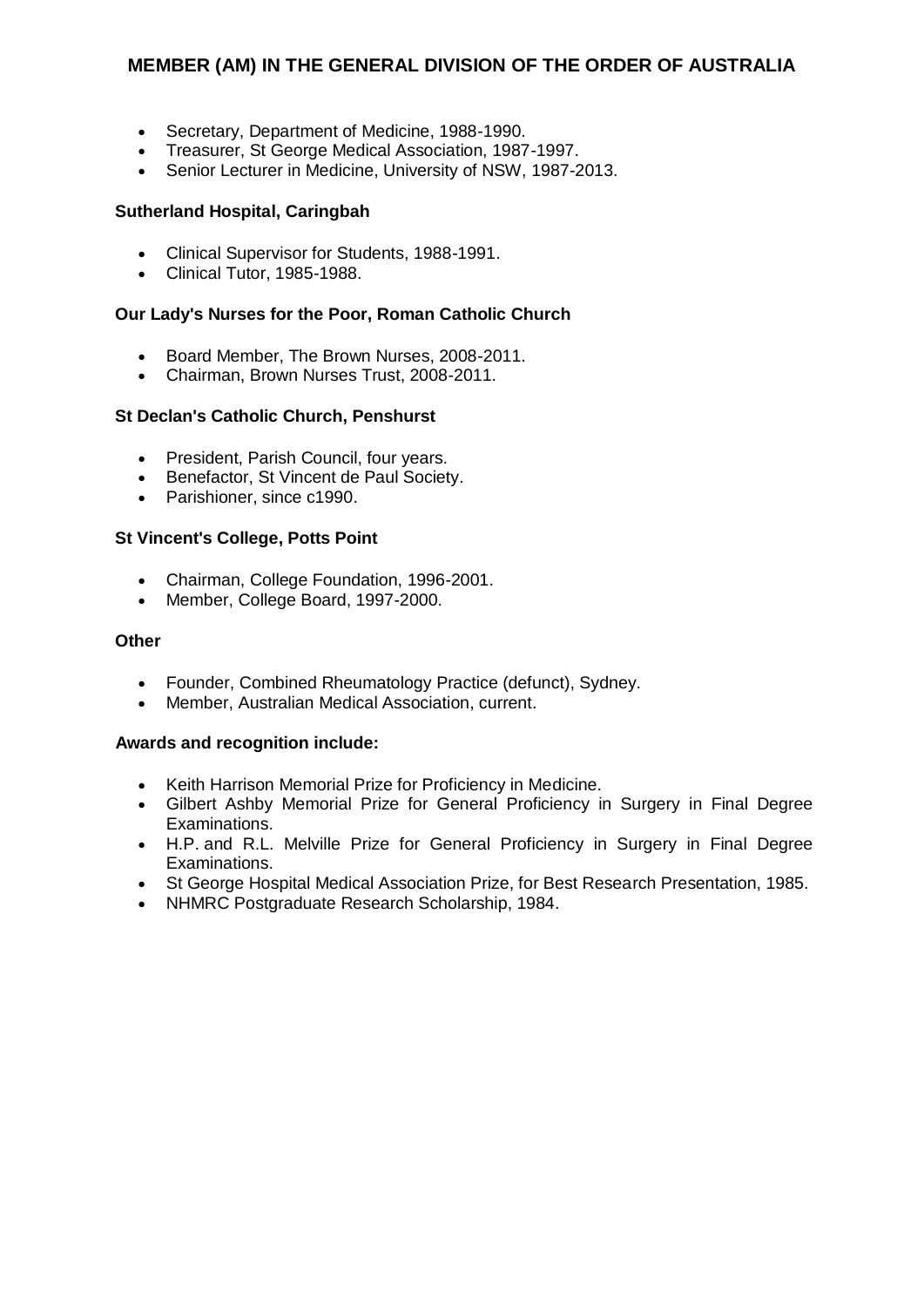# **Ms Fiona McKENZIE**, Surry Hills NSW 2010 For significant service to people with intellectual disability.

# **New South Wales Council for Intellectual Disability**

- Chair, current and 2011-2014.
- Former Vice Chair.
- Board Member, since 2007.
- Former Chair, Governance Committee.
- Member, Speak Out Reach Out Committee, since 2005.

## **Intellectually Disability - Other**

- Contributor, Healthy Mind website, Black Dog Institute, 2019-2020.
- Contributor to a range of programs, Department of Developmental Disability Neuropsychiatry, University of New South Wales, since 2009.
- Former Co-Chair, My Choice Matters Program, Department of Family and Community Services/Council for Intellectual Disability.
- Ambassador, Don't Dis My Ability, 2009.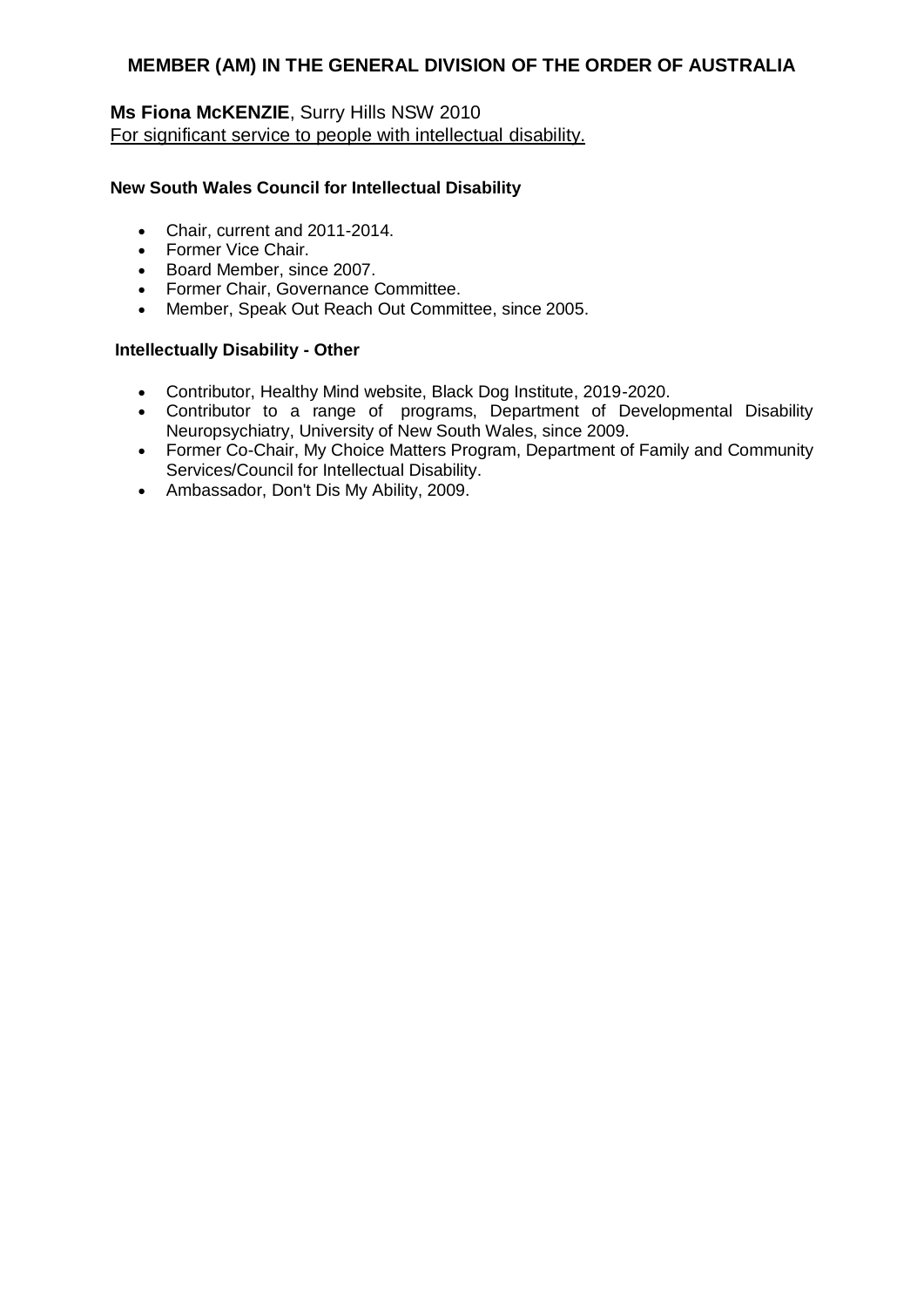# **Dr Ewen McPHEE**, Emerald QLD 4720

# For significant service to general medicine, to health administration, and to tertiary education.

# **Australian College of Rural and Remote Medicine**

- Immediate Past President, since 2020.
- President, 2018-2020.
- Member, Board of Directors, since 2015.
- Representative, Rural Doctors Association of Australia, since 2020.
- Chair, Respectful Workplaces Working Group, since 2018.
- Fellow.

#### **Rural Doctors Association of Australia**

- Immediate Past President, 2017-2019.
- President, 2015-2017.
- Treasurer, 2014-2015.
- eHealth Champion.

#### **Rural Doctors Association of Queensland**

- Immediate Past President, 2012-2013.
- President, 2011-2012.
- Treasurer, 2013-2016.
- Honorary Life Member, 2015.

#### **Commonwealth Department of Health**

- Committee Member, Primary Care Reform Strategic Leadership Committee, 2019- 2020.
- Committee Member, Rural Health Stakeholder Roundtable, 2015-2020.
- Committee Member, Guidelines Leadership Group, National Covid-19 Clinical Evidence Taskforce, 2020.
- Committee Member, Health Care Homes Implementation Advisory Group, 2017- 2019.
- Committee Member, General Practice and Primary Care Clinical Committee, Medicare Benefits Review, 2017-2019.
- eHealth Implementation Taskforce Steering Committee, 2015-2016.

## **Queensland Health**

- Member, State-wide Rural Clinical Network, since 2012.
- Advisor, Future Proofing our Rural and Remote Medical Workforce Project, Office of Rural and Remote Health, since 2021.
- Chair, Telehealth Governance Committee, 2012-2020.

## **Royal Australian College of General Practitioners**

- Quality Assurance Examiner, OSCE Examination, 2017-2020.
- Clinical OSCE Examiner, 2008-2017.
- Fellow, 1993.
- Member, since 1987.
- Life Member.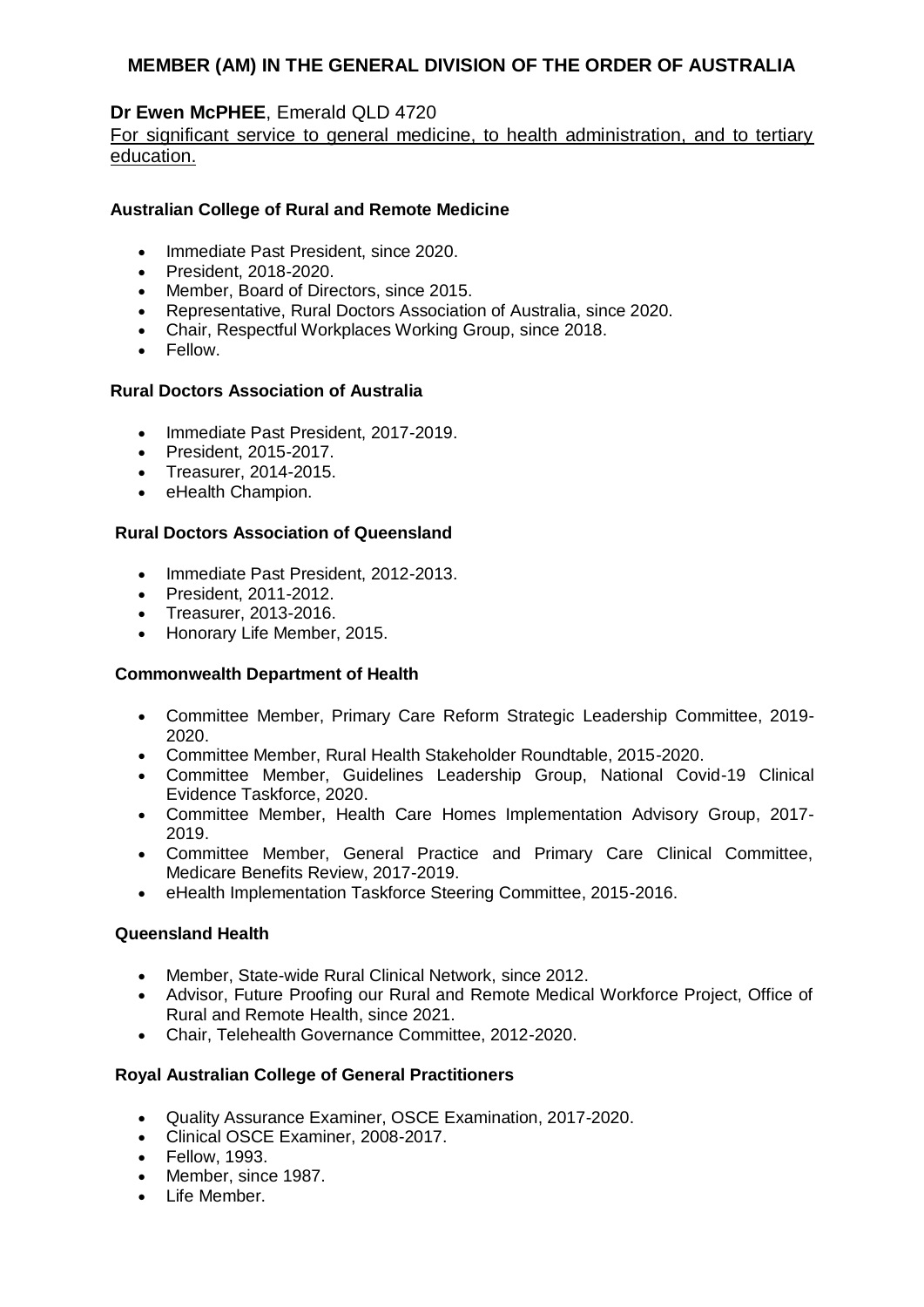# **Royal Australian and New Zealand College of Obstetricians and Gynaecologists**

- Committee Member, since 2021.
- Advanced Diploma.

# **Queensland Faculty, Royal Australian College of General Practitioners**

- Director, National Rural Faculty, 2014-2015.
- Board Member, 2013-2015.

# **Central Queensland Clinical Council, Central Queensland, Wide Bay, Sunshine Coast Primary Health Network**

- Chair, since 2017.
- Deputy Chair, 2015-2017.

# **Committee and advisory roles**

- Member, International Advisory Committee, Rural Working Party, World Organization of Family Doctors, since 2015.
- Member, Queensland Pre-Vocational Medical Accreditation Committee, 2015-2019.
- Member, Board of Directors, Central Queensland Rural Health, 2013-2016.
- Member, Clinical Usability Steering Group, National E-Health Transition Authority, 2013-2014.
- Director, Central Queensland Rural Division of General Practice, 2001-2008 and 2009-2012.
- Member, Queensland Clinical Senate, 2013-2015.
- Director, Central Queensland Medicare Local, 2012-2015.

## **Medicine - Other**

- Clinical Lead, first Rural GP Led Respiratory Clinic in Australia (*established in response to COVID-19 Pandemic*), 2020.
- Clinic Reference Lead, Communities of Excellence Program, Australian Digital Health Agency, Emerald, since 2019.
- Accredited Supervising Doctor, Resources Safety and Health Queensland, Department of Natural Resources, Mines and Energy, Queensland, since 2008.
- Designated Aviation Medical Examiner, Civil Aviation Safety Authority, since 2008.
- Sentinel Medical Officer, Central Highlands Healthcare Ltd, Emerald, since 2015.
- Assistant Director Medical Education Rural, General Practice Training Queensland, 2012-2018.
- GP Supervisor, Queensland Rural Medical Education, 2006-2015.
- Visiting Medical Officer, General Practice and Obstetrics, Emerald, since 1992.
- Medical Superintendent, Emerald Hospital, 1989-1992.

## **University of Queensland**

- Associate Professor and Senior Academic Clinician, Central Queensland Rural Training Hub, Rural Clinical School, 2017-2020.
- Senior Lecturer, General Practice (Honorary), 2013-2017.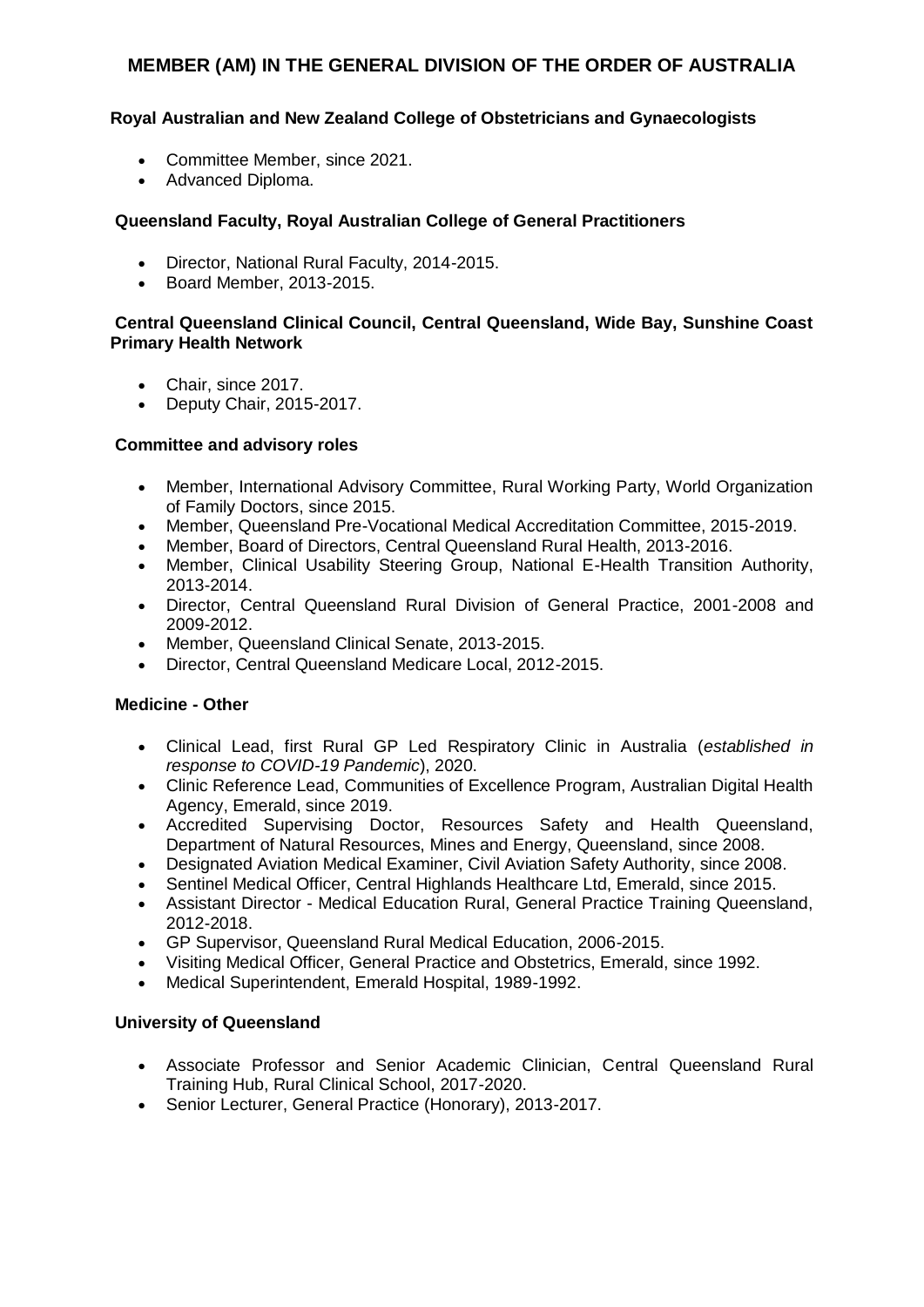# **MEMBER (AM) IN THE GENERAL DIVISION OF THE ORDER OF AUSTRALIA Academia - Other**

Senior Fellow, Generalist Medical Education, James Cook University, since 2016.

# **Member/Fellowships**

- Associate Fellowship, Royal Australasian College of Medical Administrators.
- Member, Australian Institute of Company Directors, 2012-2019.

- Judge and People's Choice Awards, World Organization of Family Doctors, Rural Health Summit, Albuquerque, New Mexico, 2019.
- Healthcare Leadership Award, 15th World Rural Health Conference, India, 2018.
- Queen's Baton Relay Bearer, Commonwealth Games, Gold Coast, 2018.
- Citizen of the Year, Central Highlands Regional Council, 2015.
- Nominee, Australian of the Year, 2015.
- Meritorious Service Award, Rural Doctors Association of Queensland, 2010.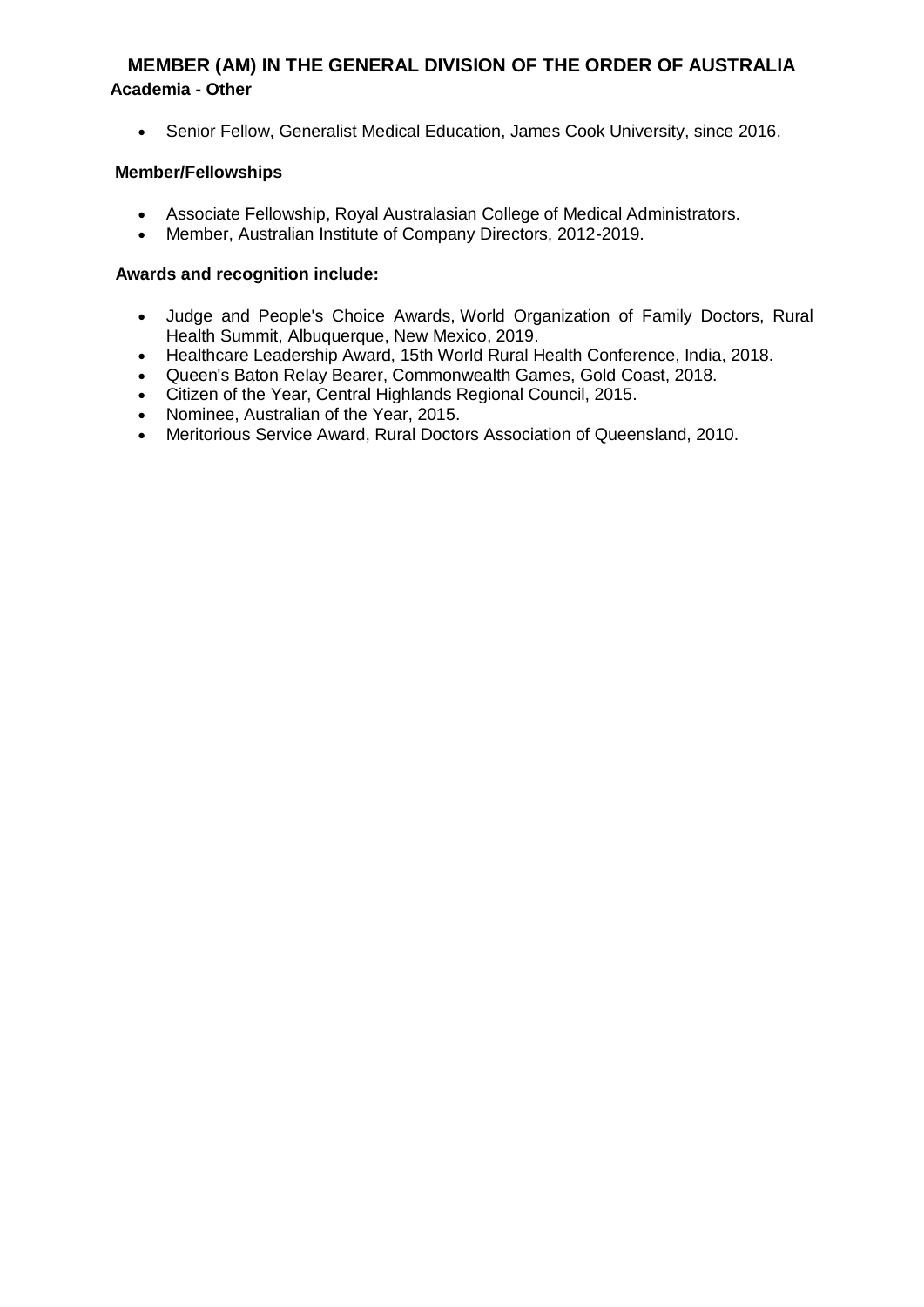# **Professor Michael MAHONY**, Cooranbong NSW 2265 For significant service to the life sciences, and to tertiary education.

## **School of Environmental and Life Sciences, College of Engineering, Science and Environment, University of Newcastle**

- Honorary Professor of Environmental Science and Management, current.
- Former Head, Discipline of Biology.
- Former Chair, Discipline of Biology.
- Former Chair, Discipline of Biology Postgraduate Confirmation Committee.
- Former Convenor, Biology, Bachelor of Science Program.
- Academic, since 1991.
- Author of 202 peer-reviewed publications and 160 journal publications.

## **Earthwatch Institute**

Principal Investigator, Australia's Vanishing Frogs, since 1991.

## **NSW National Parks and Wildlife Service**

- Former Member, Advisory Council.
- Chair, Research and Policy Subcommittee, 1994-2003.

## **World Wide Fund for Nature**

- Contributor, WWF Study into the bushfire effects, 2019-2020.
- Member, Scientific and Technical Advisory Group, 2000-2004.

## **Conservation Roles - Other**

- Member, Scientific and Technical Advisory Committee, Gondwana Rainforests of Australia World Heritage Area, since 2002.
- Member, The National Cane Toad Taskforce, 2002-2005.
- Former Member, The Chytrid Fungus Threat Abatement Plan, 2000s.
- NSW Coordinator, Declining Amphibian Taskforce, Species Survival Commission, International Union for Conservation of Nature, late-1990s.
- Chair, NSW Declining Amphibian Working Group (advising the NSW Department of Environment and other government authorities), late-1990s.
- Member, Environmental Advisory Panel, Olympic Coordination Authority, 1995-1998.
- Former Member, Register of Experts, Environmental Defenders Office.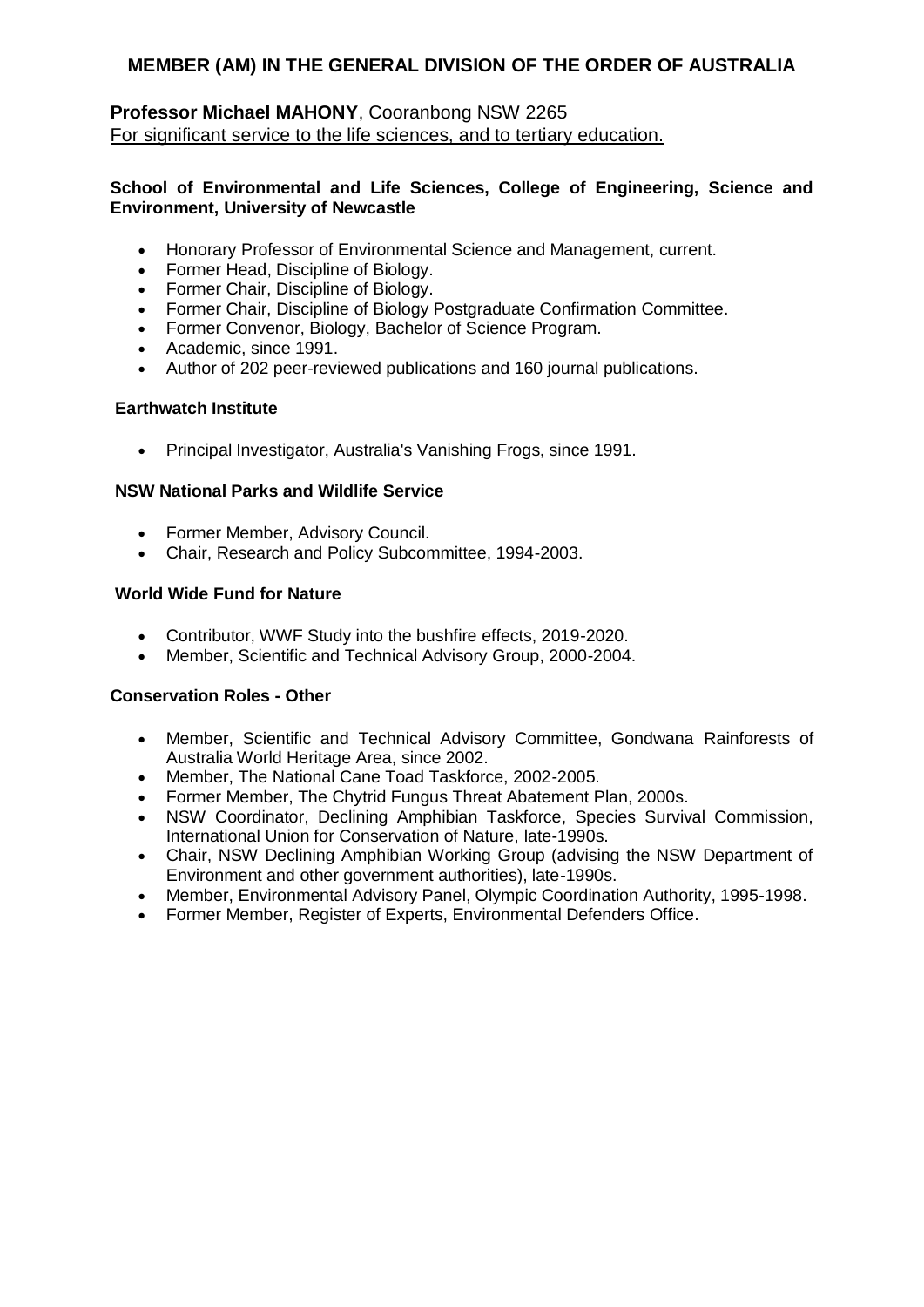# **Mr Wesley MARNE**, St Marys NSW 2760 For significant service to the Indigenous community of Western Sydney.

# **Mount Druitt and Districts Reconciliation Group**

Founding Member, since 1999.

# **Indigenous Advocacy and Advisory roles**

- Culture Advisor, NSW Corrective Services
- Panellist, Koori Court.
- Indigenous Advocate, Centrelink.
- Indigenous Advocate, Department of Housing.
- Initiator, Connecting to Country NgAI Lo Wah Murraytula walk and camp, 2016.
- Cultural Advisor, Chifley College Dunheved Campus, current.
- Cultural Advisor, RAAF Richmond, current.
- Cultural Advisor, Cobham Juvenile Facility, current.

## **Indigenous - Other**

- Member, Elders Council, University of Western Sydney.
- First man given permission to tell Dreamtime Stories to school children, NSW Department of Education
- Member and former Chair, Marrin Weejali Aboriginal Corporation.
- Volunteer, St Marys FaCS.
- Supporter, Pittuma Centre
- Supporter, Mura Mittagar.

## **Community**

- Founder, The Shed, Mt Druitt.
- Elder in Residence, Blacktown Arts, current.
- Presenter, Fire Bucket, Sydney Festival, since 2016.

- Hall of Fame Award, ZEST Awards, 2014.
- Community Award, University of Western Sydney, 2012, 2017.
- Nanga Mai Love of Learning Award, NSW Department of Education, 2011.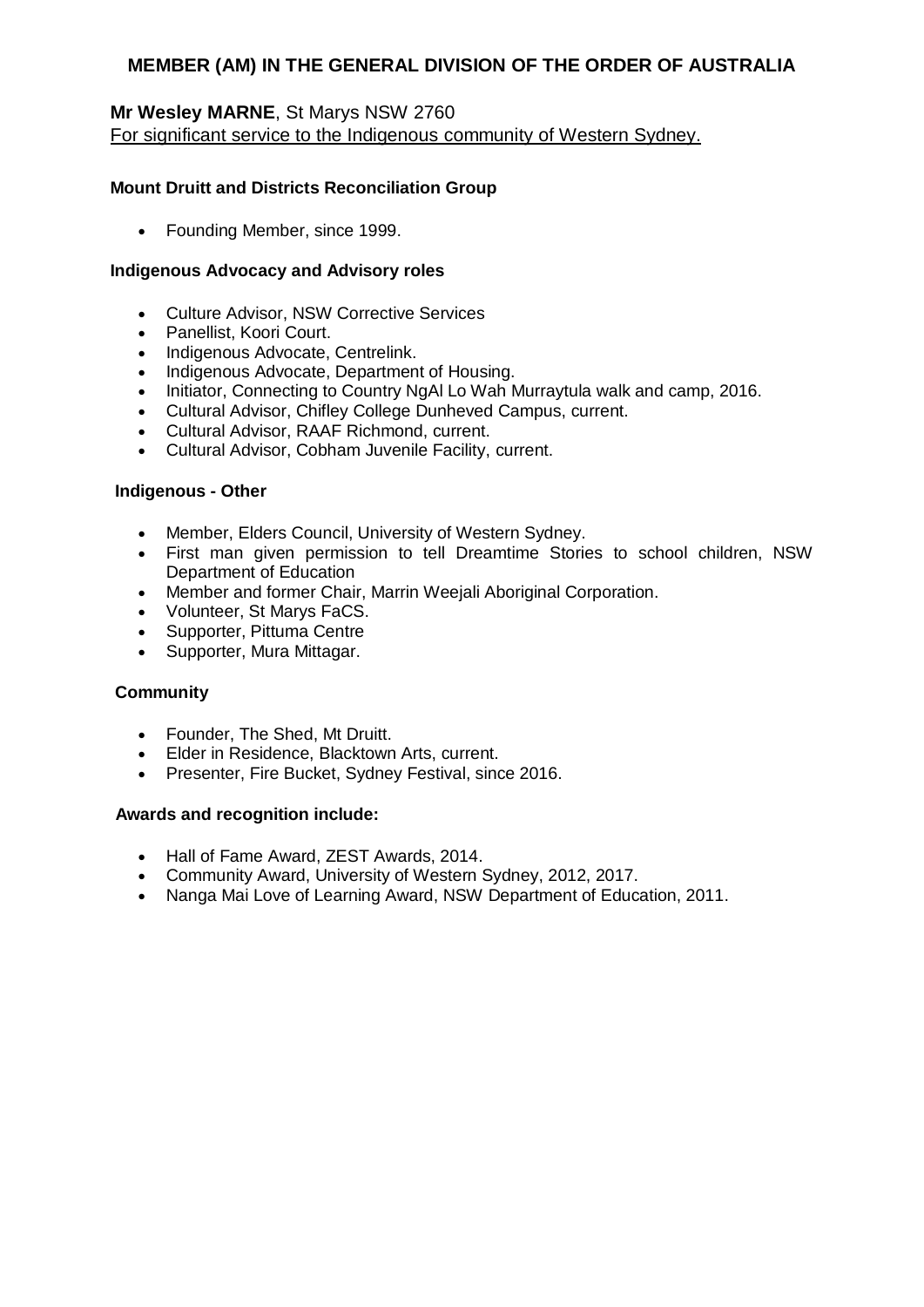# **Dr Susan MARSDEN**, Erindale SA 5066

For significant service to history and heritage as an author, academic and speaker.

# **South Australian History and Heritage**

- Member, National Trust of South Australia, current.
- Member, South Australia Writer's Centre.
- Council Member, South Australian State Records, since 2012.
- President, History Council of South Australia, 2012-2015, and Immediate Past President, 2015-2019.
- President, Professional Historians Association South Australia, 2004-2009 and Member, current.
- Foundation Member, South Australian Heritage Council, 1994-1995.
- State Historian, History Trust of South Australia, 1987-1995.

## **History and Heritage - National**

- Visiting Fellow, Urban Research Program, Australian National University, 1995-1999.
- Inaugural Board Member and Secretary, National History Challenge, 1995.
- Member, Australian Historical Association.
- Member, Australian Garden History Society, current.
- Oral Historian, National Library of Australia, 1999-2014.
- Study Contributions, Australian Heritage Commission/Council, 1995-2004.
- Committee Member, National Cultural Heritage Advisory Committee, 2005-2008.
- Member, Assessment Committee, Australian Memory of the World, current.

# **ACT History and Heritage**

- Member, ACT Heritage Council, 2000-2003.
- Member, ACT Historic Properties Advisory Council, 2000-2005.
- National Conservation Manager, Australian Council of National Trusts, 1998-2001.

## **Oral History Australia - South Australia**

- Founding President, SA Branch, 1979.
- Foundation National Council Member, 1978.
- Honorary Life Member, 1999.

## **Other**

- Member, Advisory Group, Mount Lofty Ranges World Heritage, current.
- Collection Development Policy, Private Partnership with Roslyn Russell, National Museum of Australia, 2001-2004.
- Churchill Fellowship, investigated public history and heritage in USA and Canada, 1991.
- Former Volunteer Judge, SA Genealogy and Heraldry Society Awards.
- Partnership with John Dallwitz, Heritage Investigations, 1980-1986.
- History presenter, ABC Radio, current.

## **Career**

- Professional Historian and History and Heritage Consultant, current.
- Co-Founder and Director, the Marsden Szwarcbord Foundation, since 2013.
- National Conservation Manager, Australian Council of National Trusts (National Trust), 1998-2001.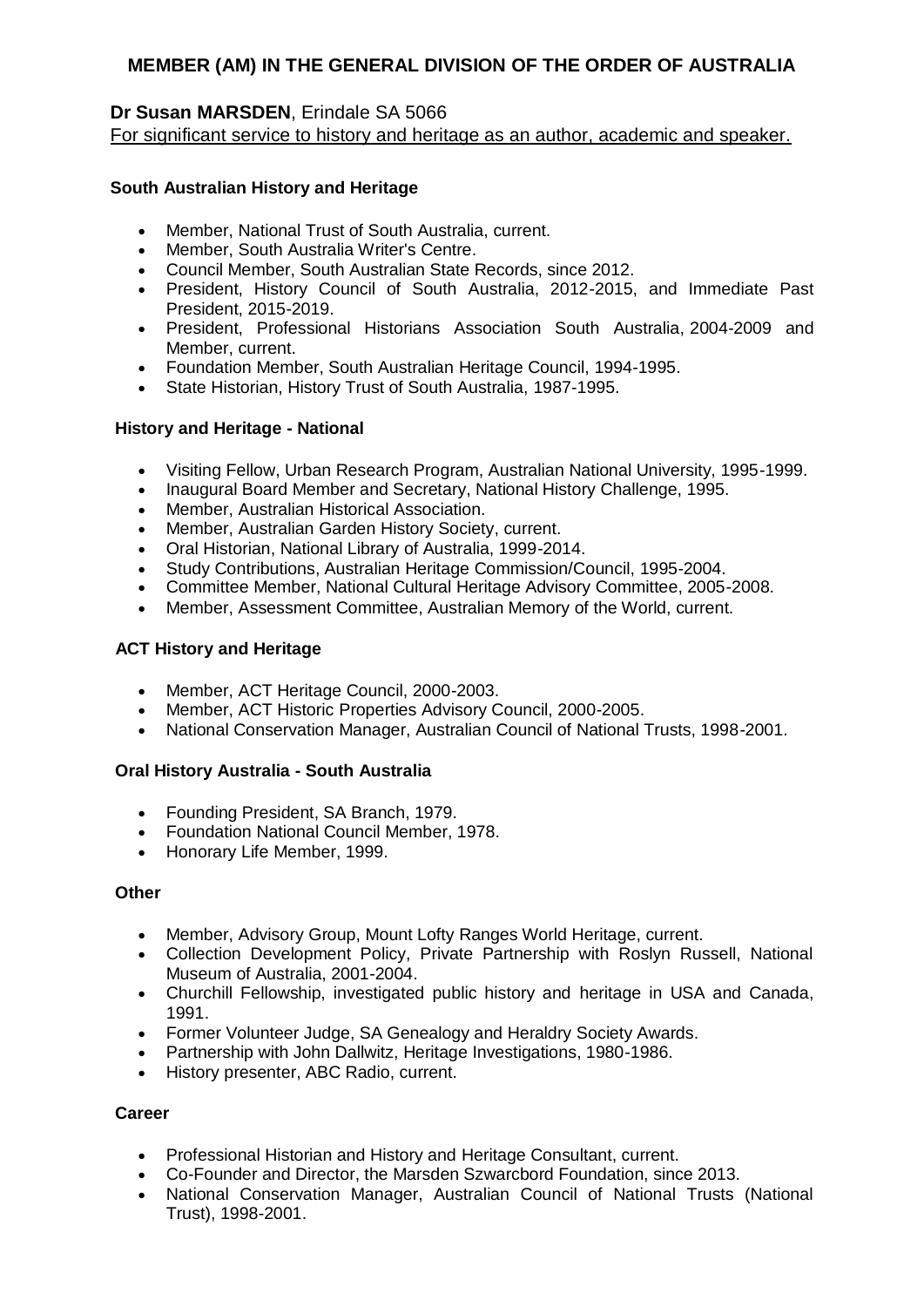- Involved with Historic Preservation, South Australian Government and National Trust.
- Contractor, various organisations including government departments, local councils, public organisations and private companies.
- History Consultant, various commonwealth departments, 2000s.

# **Publications**

- *The Twentieth-Century Historic Thematic Framework: a Tool for Assessing Heritage Places'*, commissioned by the Getty Conservation Institute (GCI) in the USA, 2020.
- Author/co-author, over 30 publications, websites, 120 books, articles, and exhibitions.

- Inaugural South Australian Lifelong History Achievement Award, History Council of South Australia, 2012.
- Minister's Award, SA Heritage Heroes: Individual, 2012.
- Special Prize, Victorian Community History Awards, 2008.
- Mander Jones Award, Australian Society of Archivists, 2002.
- Australian Heritage Award, Australian Council of National Trusts, 1987.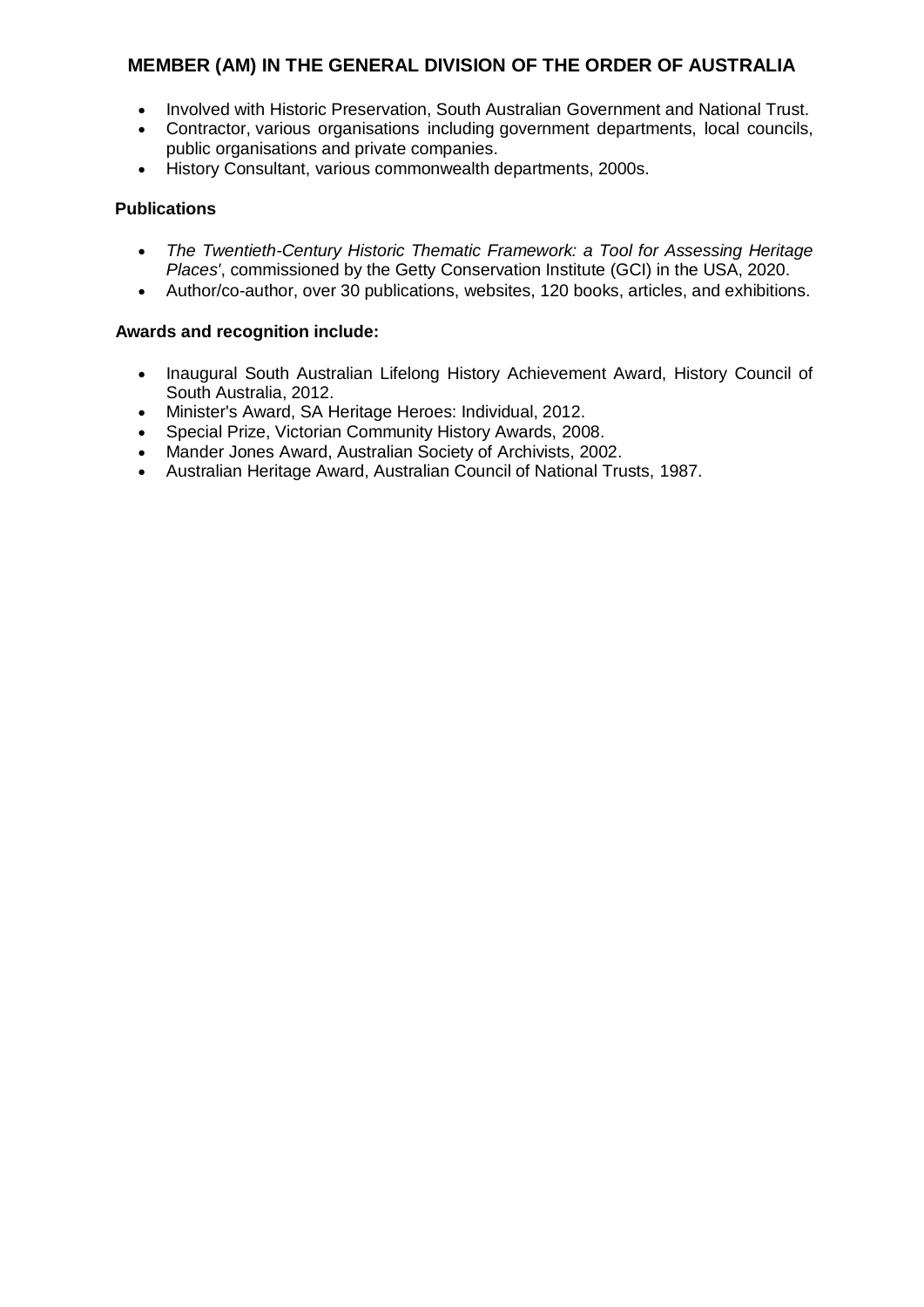# **Professor Rebecca Sara MASON**, Bellevue Hill NSW 2023 For significant service to tertiary education, and to professional associations.

# **The University of Sydney**

- Professor of Endocrine Physiology, School of Medical Sciences, Faculty of Medicine and Health, 2007-2021 and Senior Lecturer, 1998-2007.
- Head, Department of Physiology, 2002-2019.
- Former Deputy Director, Bosch Institute.
- Associate Dean, Curriculum, 2002-2007.
- Chair, Medical Program Committee, 2002-2007.
- Former Deputy Chair, Alliance for Design and Application in Tissue Engineering, University of Sydney.

# **Australia and New Zealand Bone and Mineral Society**

- President, 2009-2011.
- Council Member, 2001-2013.
- Member, current.
- Contributed to development of Bone and Mineral curriculum for Advanced Trainees in Endocrinology.

## **Healthy Bones Australia (formerly Osteoporosis Australia)**

• Board Member, since 2002.

# **International Workshops on Vitamin D**

- Founding Member, since 2011.
- Member, Workshop Executive Committee, 4 years.
- Member, Conference Finance Committee, 6 years.

# **National Health and Medical Research Council**

- Former Member, Clinical Guidelines for Melanoma Prevention and Management Update Committee.
- Former Member, Grant Review Panel, Endocrinology and Reproduction.
- Former Member, Grant Review Panel, Arthritis and Musculoskeletal disorders, Musculoskeletal Health and Clinical Medicine.

## **Other**

- Member, Working Party, Sun and Health, Cancer Council of Australia, since 2004.
- Former Member, Technical Committee, Sunlight, Health and Vitamin D, Commission Internationale de L'Eclairage (International Commission of Illumination).

## **Research and Publications**

- Developed one of the first assays in Australia for measuring vitamin D compounds in blood and determined the clinical usefulness of these measurements.
- Member, Editorial Board, *Journal of Bone and Mineral Research,* 2012-2014, and 1996-2002.
- Member, Editorial Board, *Endocrinology*, Endocrine Society USA, 2013-2016.
- Reviewer, Vitamin D abstracts, US Endocrine Society, 2014-2020.
- Visiting Research Fellow, Royal North Shore Hospital, 1996-2002.
- Published over 200 peer-reviewed articles, including 48 reviews and nine book chapters.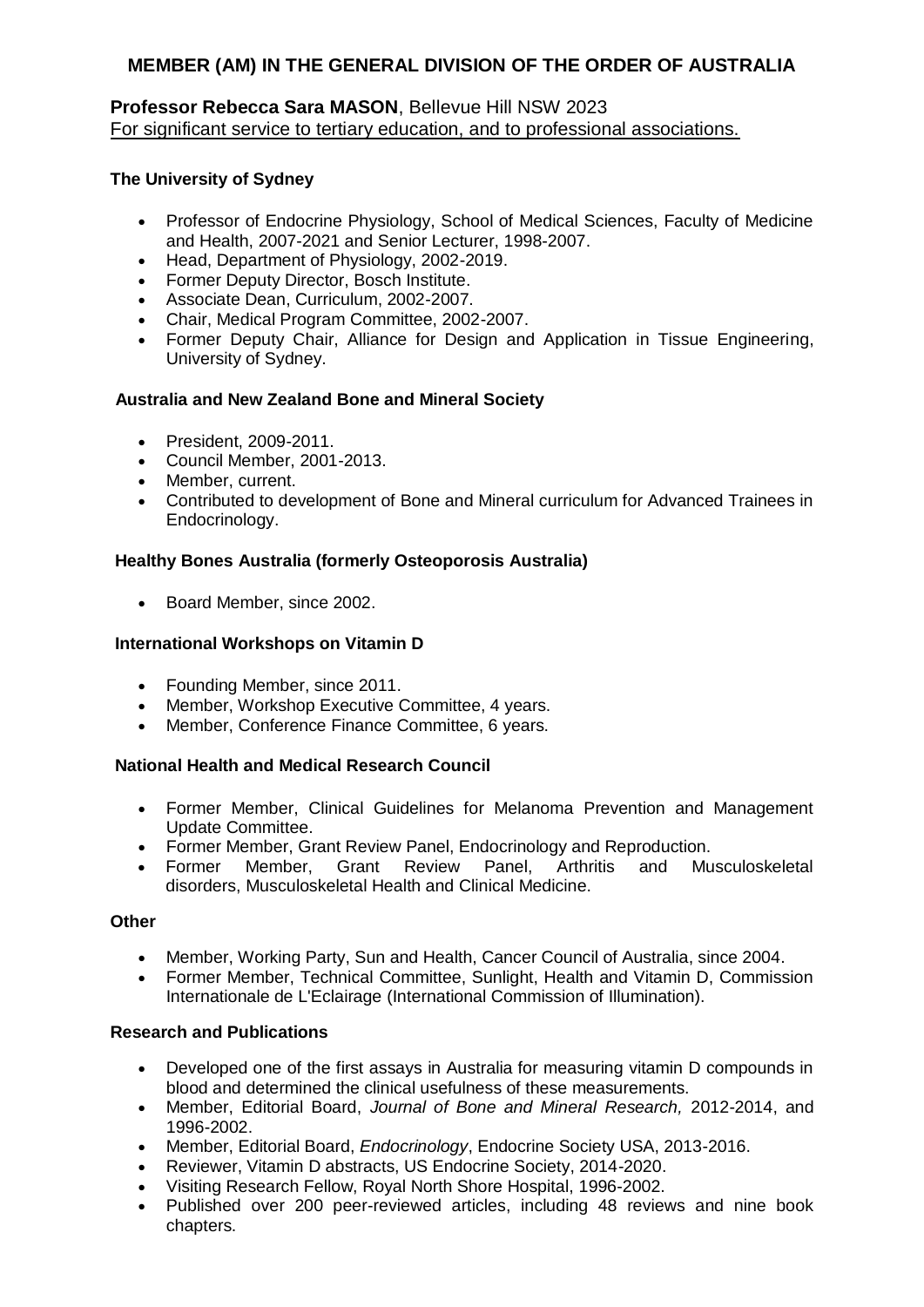- 4th International Workshop on Vitamin D Award for career contributions to vitamin D research, 2009.
- JD Cottrell Memorial Lecture, 'Vitamin D: The dilemma of skin and bone', Royal Australasian College of Physicians, World Congress of Internal Medicine, Melbourne, March 2010.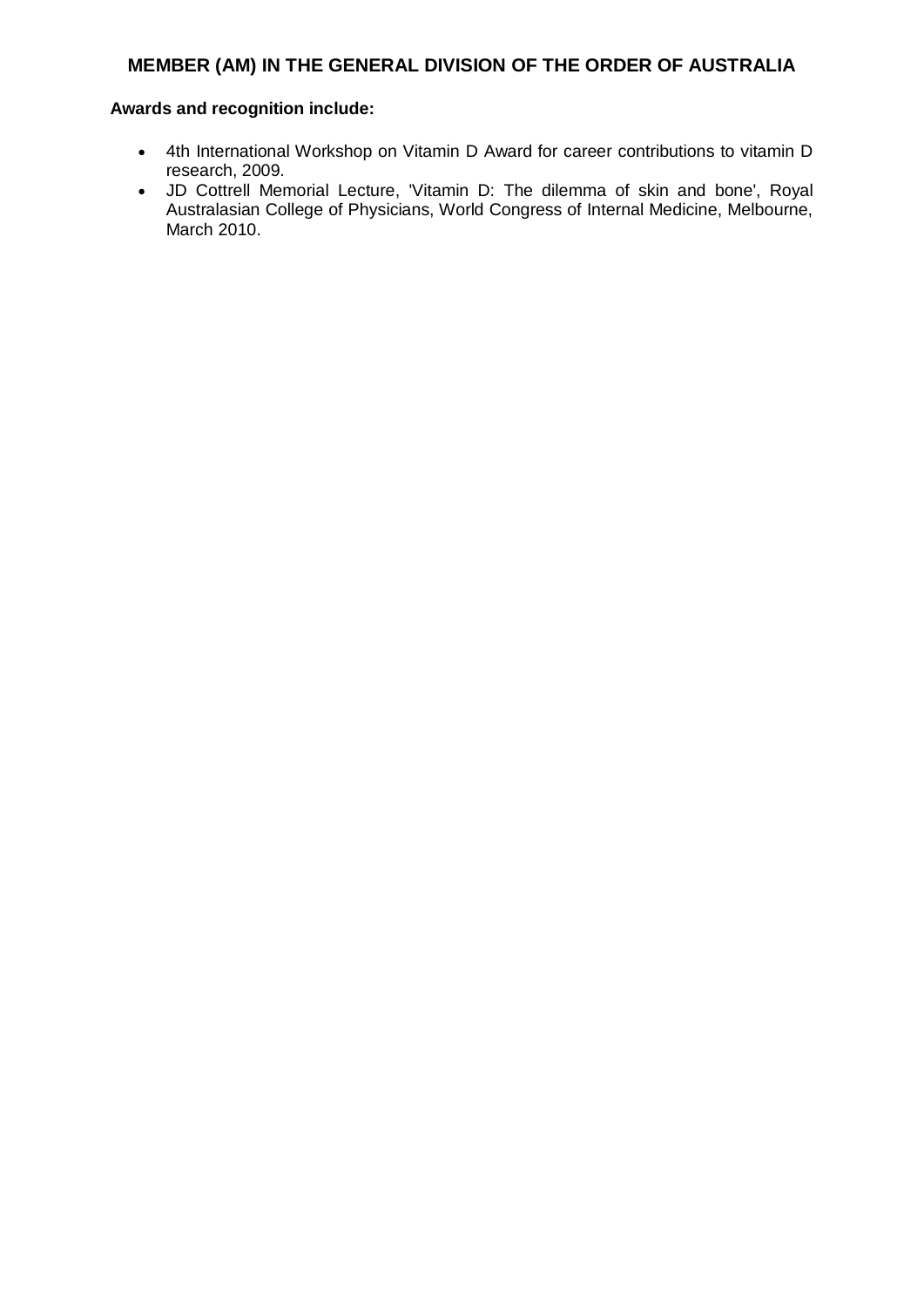# **Mr Brenton Justin MAURIELLO**, Bangkok Thailand

For significant service to Australia-ASEAN and Australia-Thailand business relations.

## **Australia-ASEAN Chamber of Commerce - AustCham ASEAN**

- Director and Treasurer, 2022.
- Co-Vice President, 2020-2021.
- President, 2019.
- Inaugural Vice-President, 2017-2018.
- Sponsor, 2022.

#### **Australian-Thai Chamber of Commerce - AustCham Thailand**

- President, 2015-2018.
- Director, 2013-2019.
- Sponsor, 2011-2022.

#### **South Australian Club International**

• Inaugural Chairman, Bangkok Chapter, 2015-2022

#### **Trade and Commerce - Other**

- Director, Board of Trade, Trade Thailand, 2015-2018.
- Founding Member, Foreign Chambers Alliance Thailand, 2019.
- Founding Member, Advance Australia Council Thailand, 2022.

#### **Thai Institute of Directors, Thailand**

- Fellow, current.
- Facilitator, 2015-2022.

#### **Memberships**

- Member, the Carlton Club, current.
- Member, Royal Bangkok Sports Club, current.
- Member, Siam Club, current.

#### **Community**

- Supporter and fundraiser, Born to Live Foundation Thai Red Cross Society, current.
- Inaugural President, Australian Football League (Thailand Tigers) Thailand, current.

#### **Design Worldwide Partnership**.

- Group Executive Chairman, 2021-2022.
- Group Chief Executive Officer, 2007-2019.
- Partner and Director, 2007-2022.
- Consultant/employee, 2006.
- Founder, dwplcare.

#### **Business - Other**

- Partner and Director, Motto Auction Thailand, 2019-2021.
- Partner and Director, Future Medical Supplies Thailand, 2007-2022.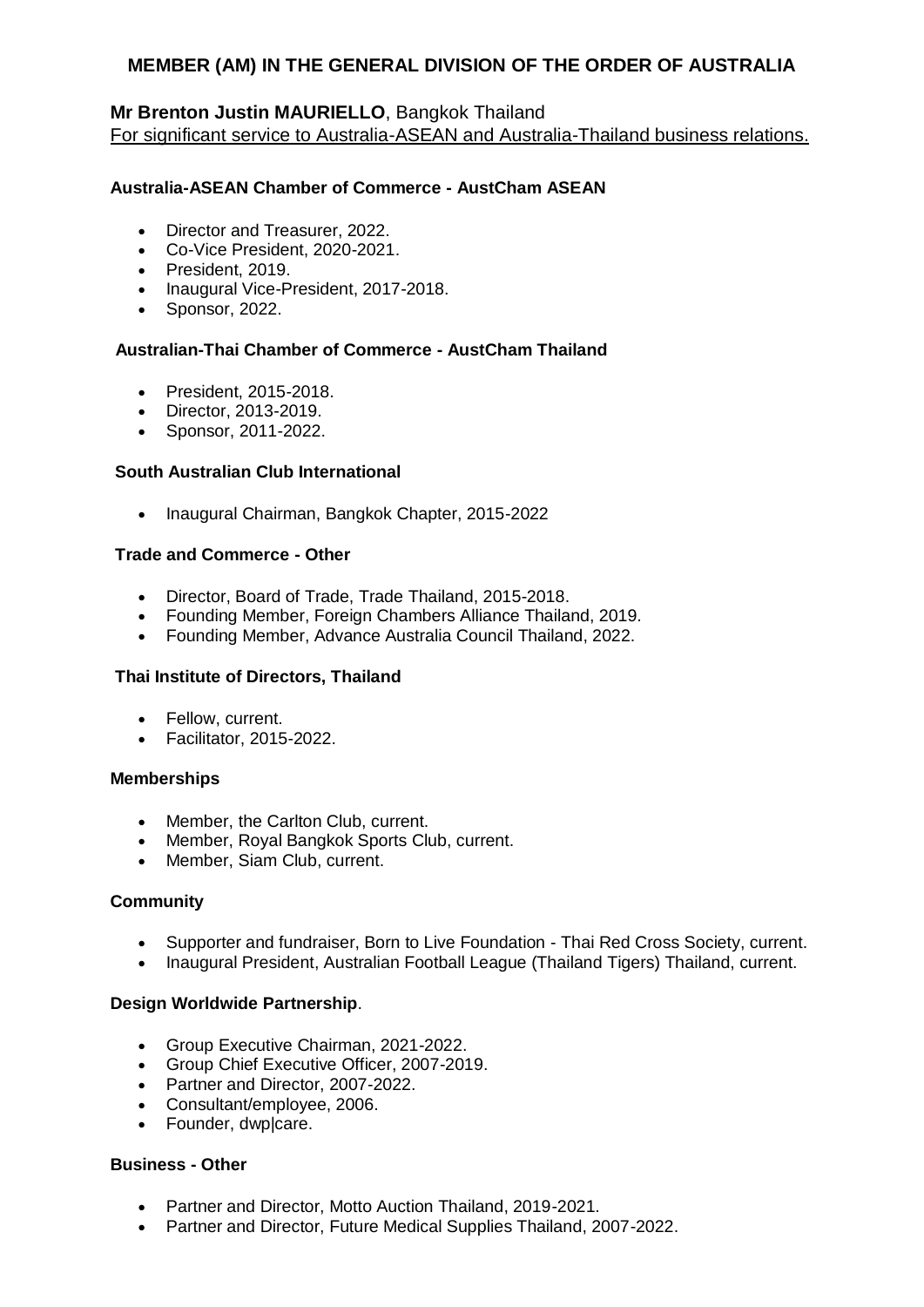- Partner and Director, M&B Holdings, 2016-2022.
- Owner and Chief Executive Officer, Aldama Hospitality, 2015-2022.
- Regional Vice President Asia Pacific, B Braun Group, pharmaceuticals, 1998-2003.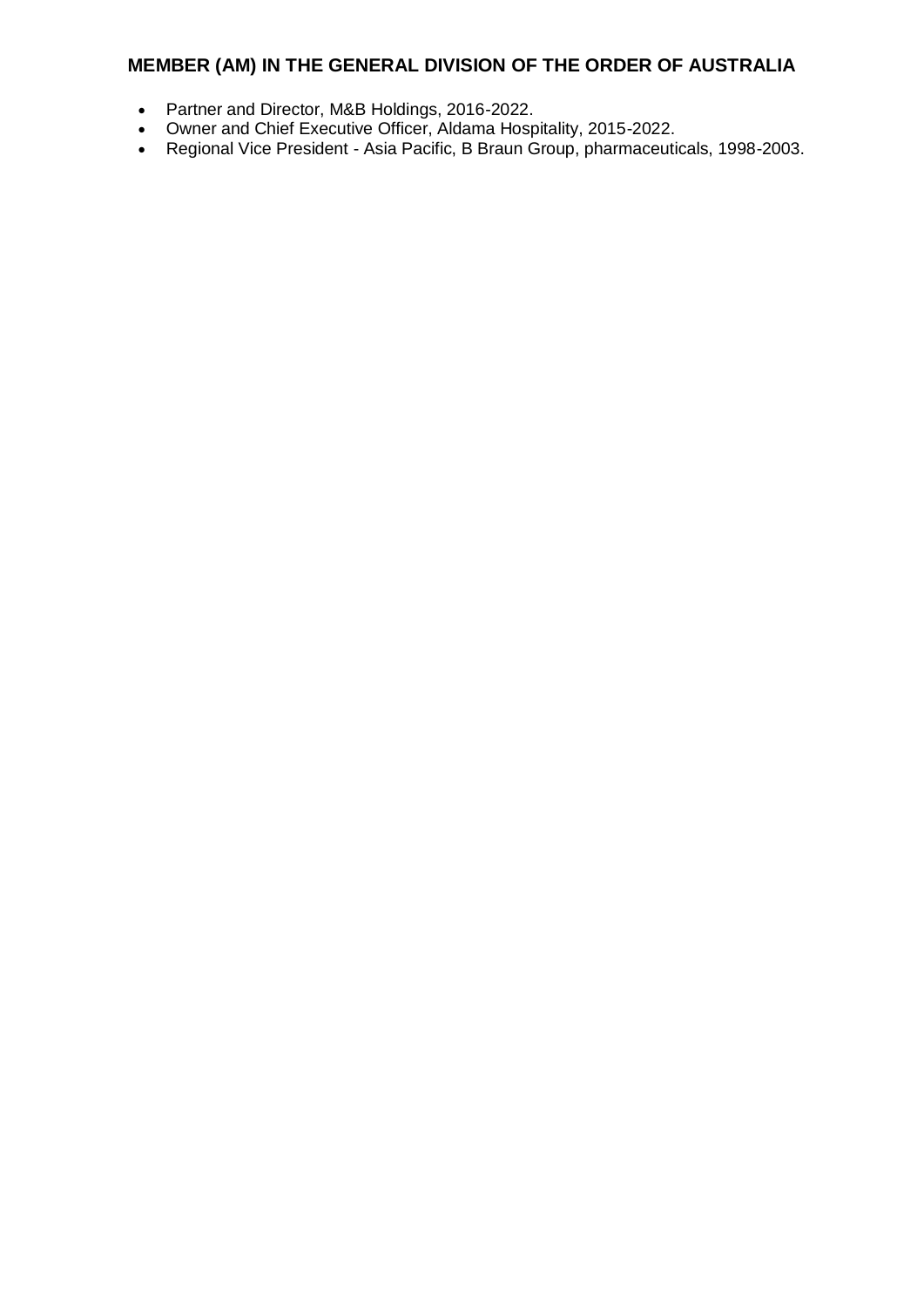# **Professor Rory MEDCALF**, ACT

For significant service to international relations, and to tertiary education.

# **Academia and Think Tanks**

- Professor and Head, National Security College, Australian National University, since 2015.
- Non-resident Senior Fellow, Foreign Policy, Brookings Institution, 2013-2019.
- Fellow, Sea Power Centre, Royal Australian Navy, current.
- Senior Research Fellow, Indian Strategic Affairs, UNSW, 2010-2014.
- Associate Director, Australia-India Institute, UNSW, 2013-2014.

#### **Lowy Institute for International Studies**

- Founding Director, International Security Program, 2007-2015.
- Nonresident Fellow, current.

## **Public Administration**

- Advisory Board Member, National Foundation for Australia-China Relations, current.
- Member, Expert Panel, Defence White Paper, Australian Government, 2014-2016.
- Consultant, International Commission on Nuclear Non-proliferation and Disarmament, 2009-2010.
- Senior Strategic Analyst, Office of National Assessments, 2003-2007.
- Diplomatic Posting, Department of Foreign Affairs and Trade, New Delhi, 2000-2003.
- Officer, Department of Foreign Affairs and Trade, 1996-2003.
- Secondment, Japanese Ministry of Foreign Affairs, 1999.
- Truce monitor, Truce Monitoring Group, Bougainville, 1998.

## **Security - Other**

- Member, Register of Experts and Eminent Persons, ASEAN Regional Forum (ARF), current.
- Member, Scientific Advisory Council, Finnish Institute of International Affairs (FIIA), current.
- Convener, 'Track 1.5' strategic dialogues with India and other Indo-Pacific countries.

## **Publications and Journalism**

- Author, *Contest for the Indo-Pacific: Why China Won't Map the Future*, La Trobe University Press/Black Inc, 2020 (2nd edition 2022).
- Author, a range of scholarly, think tank and media publications.
- Columnist, *Australian Financial Review,* current.
- Member, Editorial Board, *Australian Journal of International Affairs*, current.
- Member, Editorial Board, *Asia Policy*, 2015-2020.
- Journalist, 1987-1995.

- Australian Service Medal (Bougainville), 1998.
- University Medal, University of Queensland, 1995.
- Walkley Award, 1991.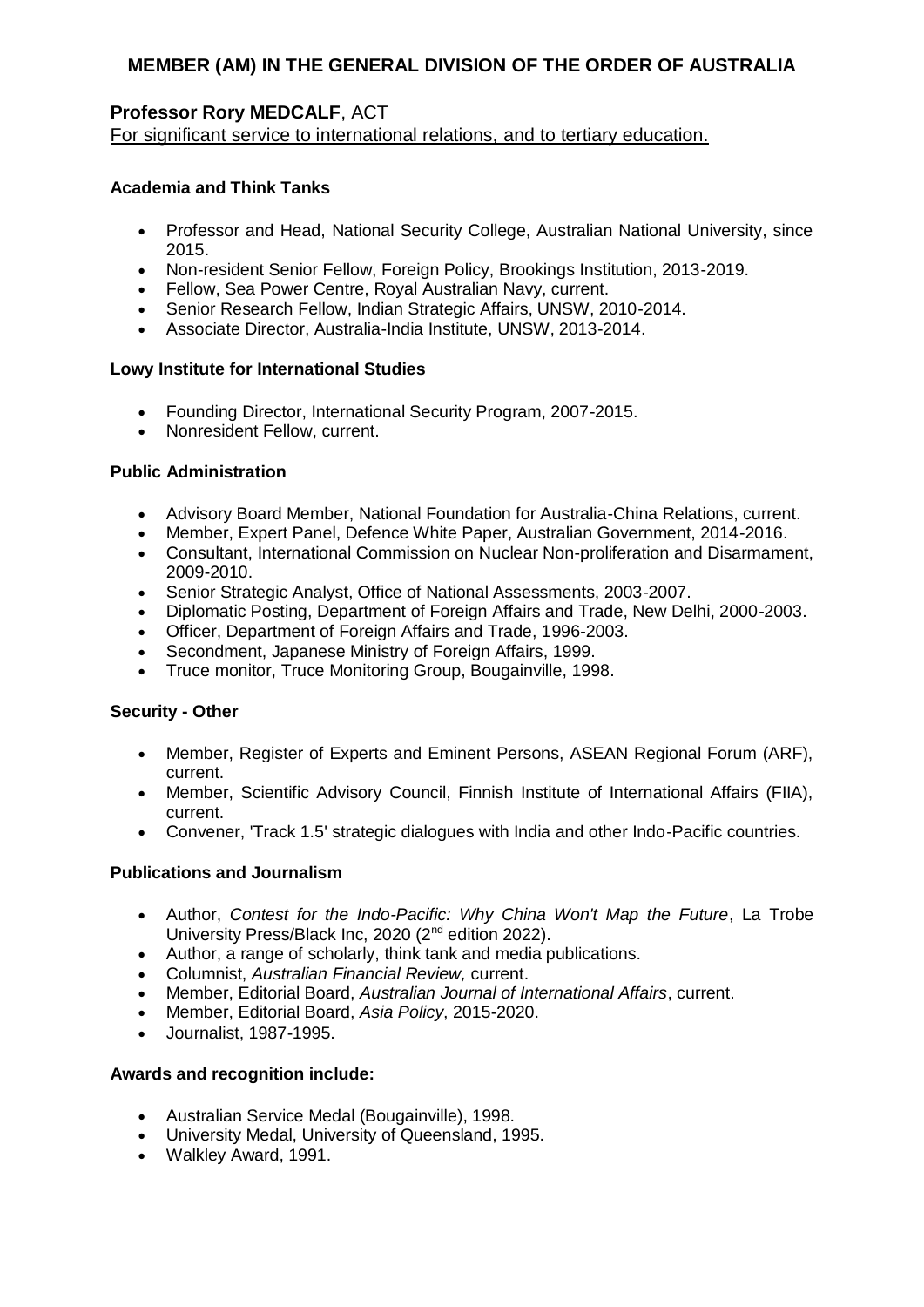# **The Honourable Justice John Eric MIDDLETON QC**, VIC

For significant service to the judiciary and to the law, and to professional associations.

## **The Law**

- Judge, Federal Court of Australia, since 2006.
- Presidential Member, Administrative Appeals Tribunal, since 2010.
- Member, Judicial Conference of Australia, 2010-2014.
- Council Member, National Judicial College of Australia, 2010-2014.
- Fellow, Australian Academy of Law, since 2013.
- Member, American Law Institute, since 2010.
- Member, Australian Institute of Judicial Administration, 2008.
- Member, Legal Services Board, 2005-2006.
- Member, Legal Practice Board, 2001-2005.
- Former Committee of Management Member, Barristers Benevolent Association of Victoria.
- Member, Advisory Council, Australian Law Reform Commission, 1998-1999, and Part time Commissioner, since 2012.
- Member, Council of Australian Bar Association, 1995-1997.
- Member, Law Council of Australia, 1995-1996.
- Appointed Queen's Counsel for VIC, NSW, WA, QLD and TAS, 1991.
- **Barrister, King's Inn, Dublin, 1991-2006.**
- Member, Medico-Legal Society of Victoria, 1980-2014.

## **Australia Centre for International Commercial Arbitration**

- Member, Advisory Board, since 2019.
- Member, Judicial Liaison Committee, 2010-2017.

## **Victorian Bar**

- Board Member, Victorian Bar Foundation, 2011-2017.
- Chairman, 1996-1997.
- Senior Vice-Chairman, 1994-1995.
- Honorary Treasurer, 1994.
- Member, 1984-1987, 1990-1997.

## **Australian Competition Tribunal**

- President, since 2016.
- Deputy President, 2009-2016.

## **Board of Examiners, Supreme Court of Victoria**

- Chairman, 1995.
- Member, 1993-1995.

## **The University of Melbourne**

- Chairman, University of Melbourne Foundation and Trusts Committee, 2016-2018.
- Member, Governance and Nominations Committee, 2016-2018.
- Chairman, Gift Acceptance and Review Sub-Committee, 2014-2016.
- Chairman, Chancellor Selection Sub-Committee, 2016.
- Chairman, University of Melbourne Foundation, 2014-2015.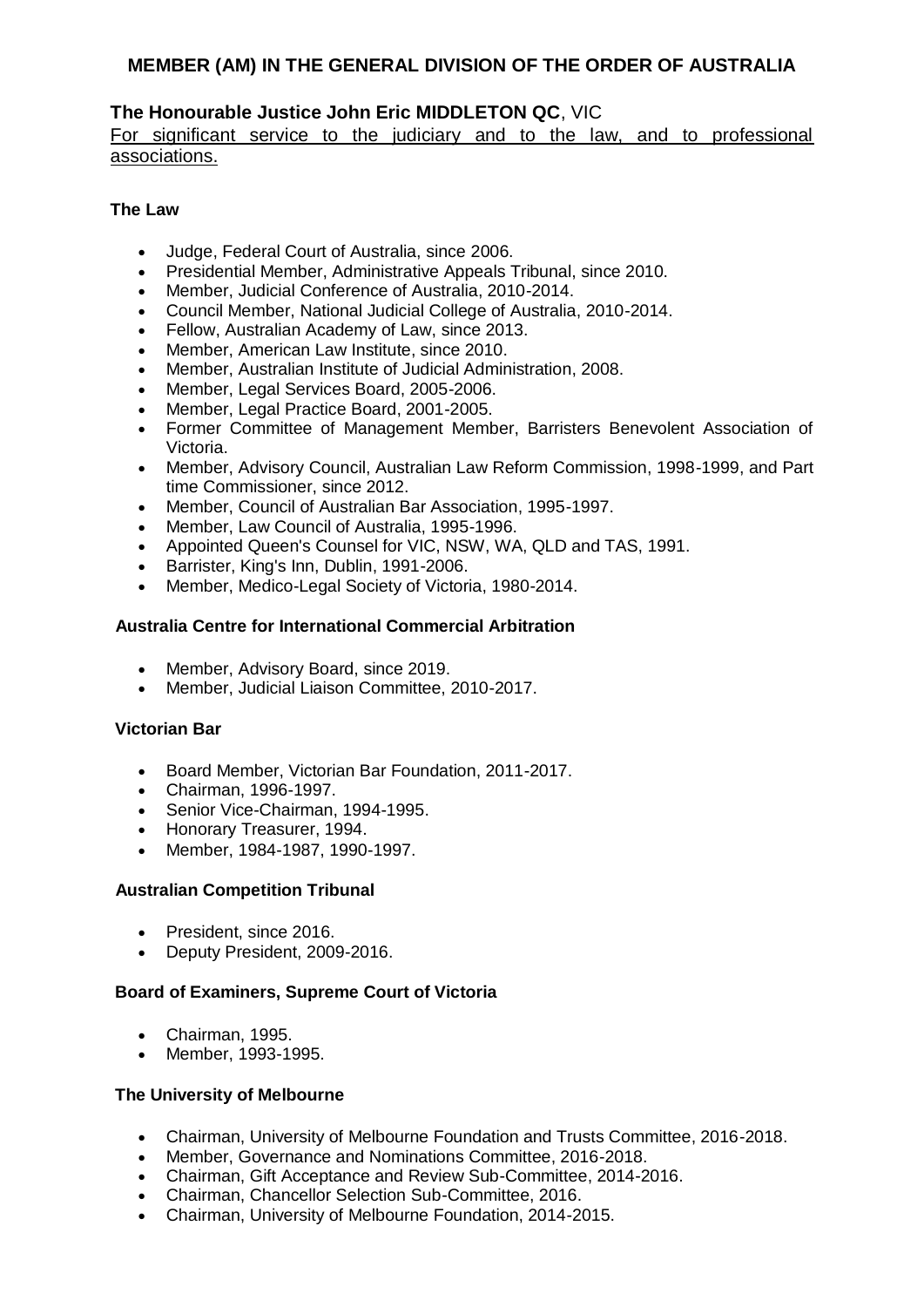- Chairman, Legislation and Trusts Committee, 2013-2015, and Member, 2011-2012.<br>• Member, Council Nominations and Trusts Committee, 2012-2015
- Member, Council Nominations and Trusts Committee, 2012-2015.
- Council Member, 2011-2021.
- Former Member, Research Due Diligence Advisory Group.
- Board Member, Law School Foundation, 2001-2003.
- Member, Faculty of Law, 1996.
- Resident and Non-resident Tutor, Trinity College, 1979-1984.

# **Camberwell Grammar School Council**

- Chairman, 1997-2009.
- Deputy Chairman, 1995-1997.
- Member, 1993-2009.

## **Other**

- Member, Editorial Board, Journal of the Intellectual Property Society of Australia and New Zealand, since 2013.
- President, Oxford University Society, Victoria, since 2008.
- Member, Committee for Civil Justice Review established by the Victorian State Government, 1997-1998.

## **Awards and recognition include:**

Centenary Medal, 2003.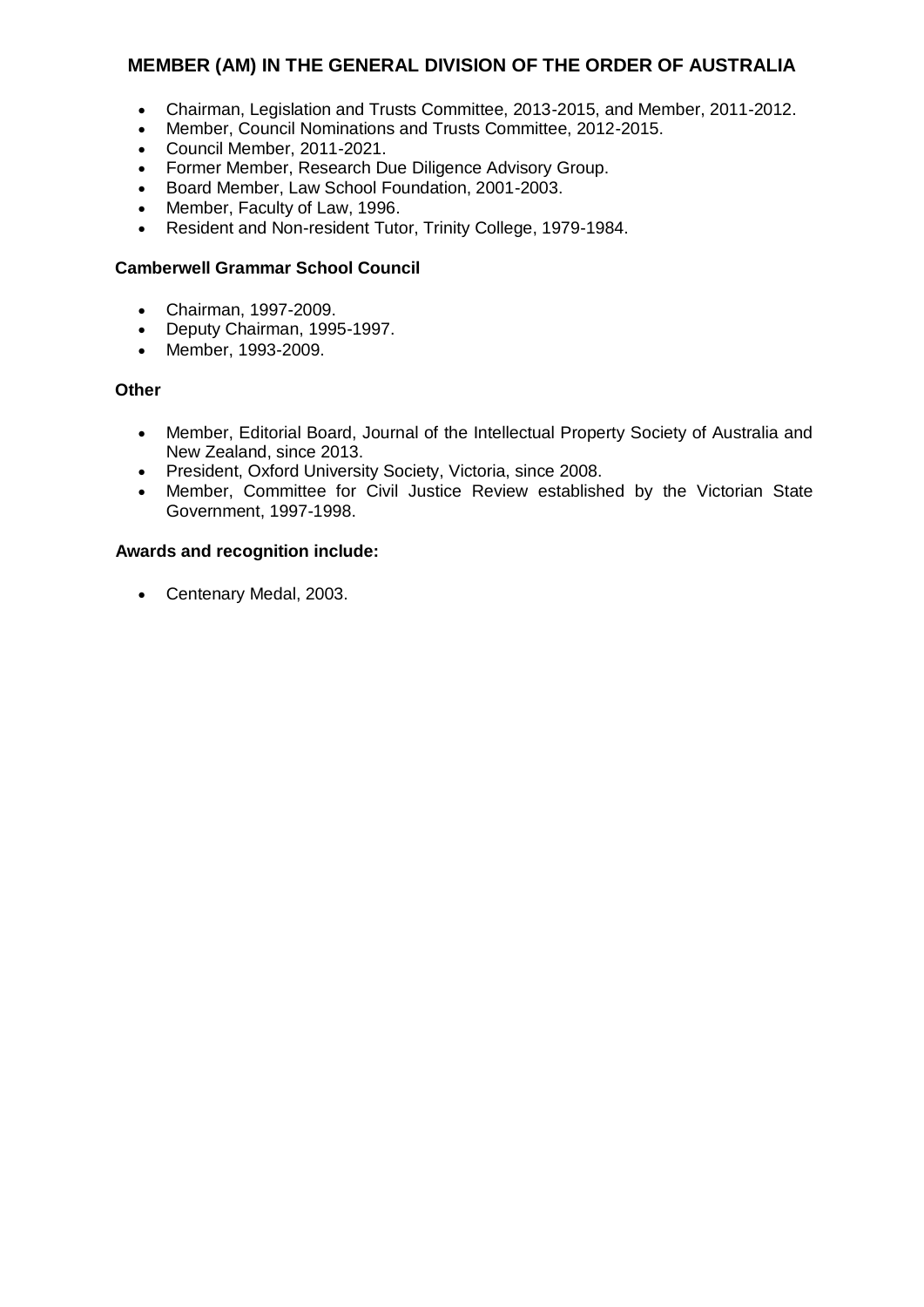# **Professor Imogen Ann MITCHELL**, Red Hill ACT 2603 For significant service to intensive care medicine, and to tertiary education.

# **ACT Health Directorate**

- Clinical Director, ACT COVID-19 Response, since 2020.
- Chair, ACT Clinical Leadership Forum, since 2019.

# **Canberra Hospital, ACT Health Directorate**

- Senior Intensive Care Specialist, current.
- Executive Director, Research and Academic Partnerships, current.
- Director of Intensive Care, 1999-2014.

# **Southern NSW Local Health Care District**

• ICU Medical Lead, current.

# **Australian Commission on Safety and Quality in Health Care**

- Senior Medical Advisor, 2014-2017.
- Member, Advisory Committee for Recognising and Responding to Clinical Deterioration and End of Life Working Group.

# **Medical School, Australian National University**

- Professor, current.
- Dean, 2017-2020.
- Deputy Dean, 2014-2017.

## **Medical - Other**

- Lead, Australian study on describing the dying process in eight acute hospitals and educational programs for health professionals to have end-of-life-conversations.
- Developed, Early Recognition of the Deteriorating Patient Project, COMPASS Program and website.
- State Medical Director, DonateLife, ACT, 2008-2012.
- Intensive Care Specialist, Royal Prince Alfred Hospital, 1996-1997.

## **Fellowships**

- Fellow, Royal College of Physicians.
- Fellow, Royal Australasian College of Physicians.
- Fellow, College of Intensive Care Medicine of Australia and New Zealand.
- Harkness Fellowship, Commonwealth Fund, New York, 2013-2014.
- Senior Fellow, Higher Education Academy, United Kingdom.

# **Publications**

Author, nearly 100 publications.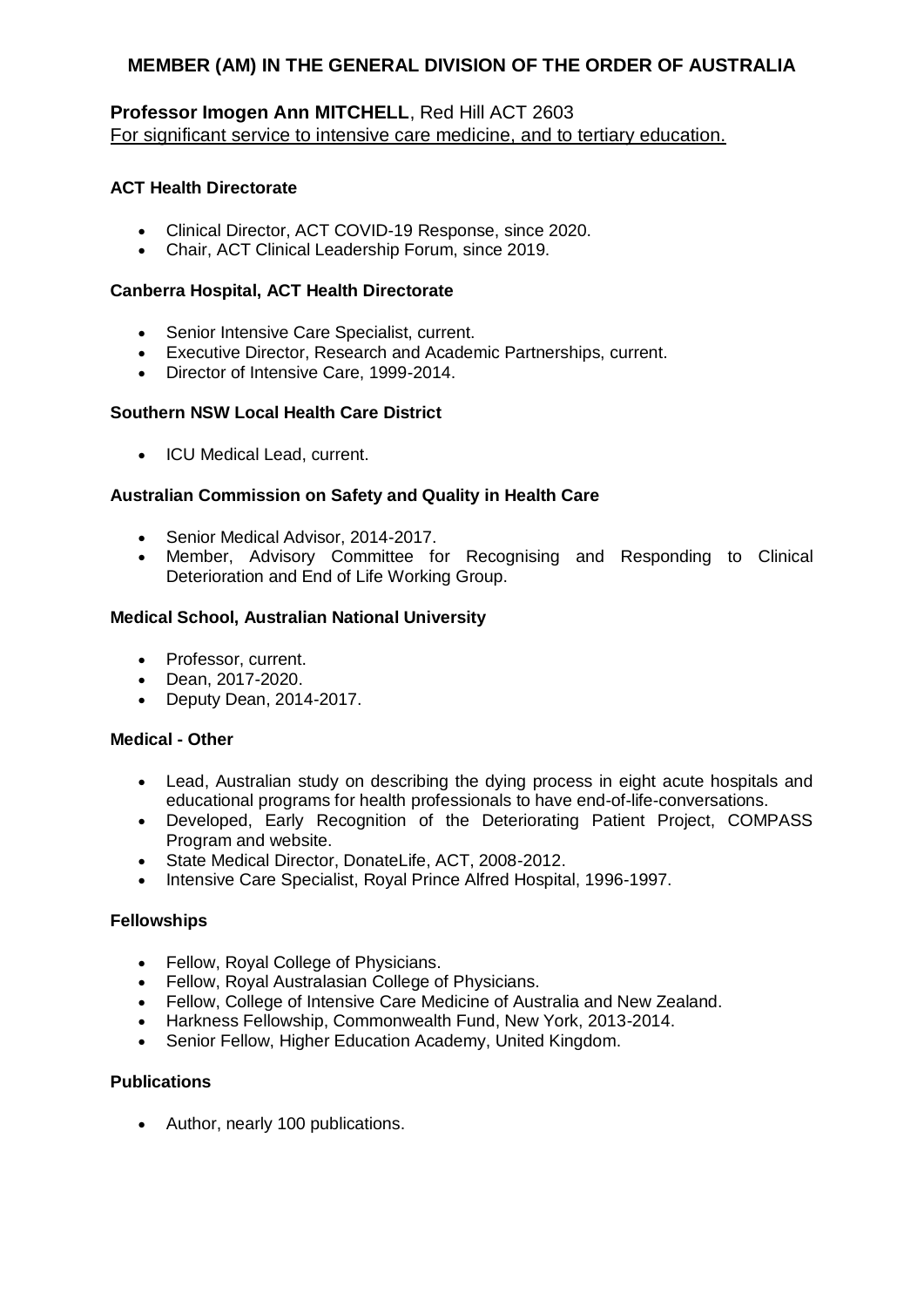- Vice-Chancellor's Award for Teaching Excellence, Australian National University, 2016.
- Citation for Outstanding Contributions to Student Learning, Australian National University, 2014.
- Special Commendation for Outstanding Contribution to Student Learning, Office for Teaching and Learning, Australian Government, 2014.
- Terry Connolly Award for Health Care Leadership, ACT Chief Minister's Awards for Organ and Tissue Awareness, 2014.
- Taoiseach Public Service Excellence Award, Acute Care Program: COMPASS and National Early Warning Score, Ireland, 2013.
- Australia Day Achievement Medallion, Australia Day Council, 2008.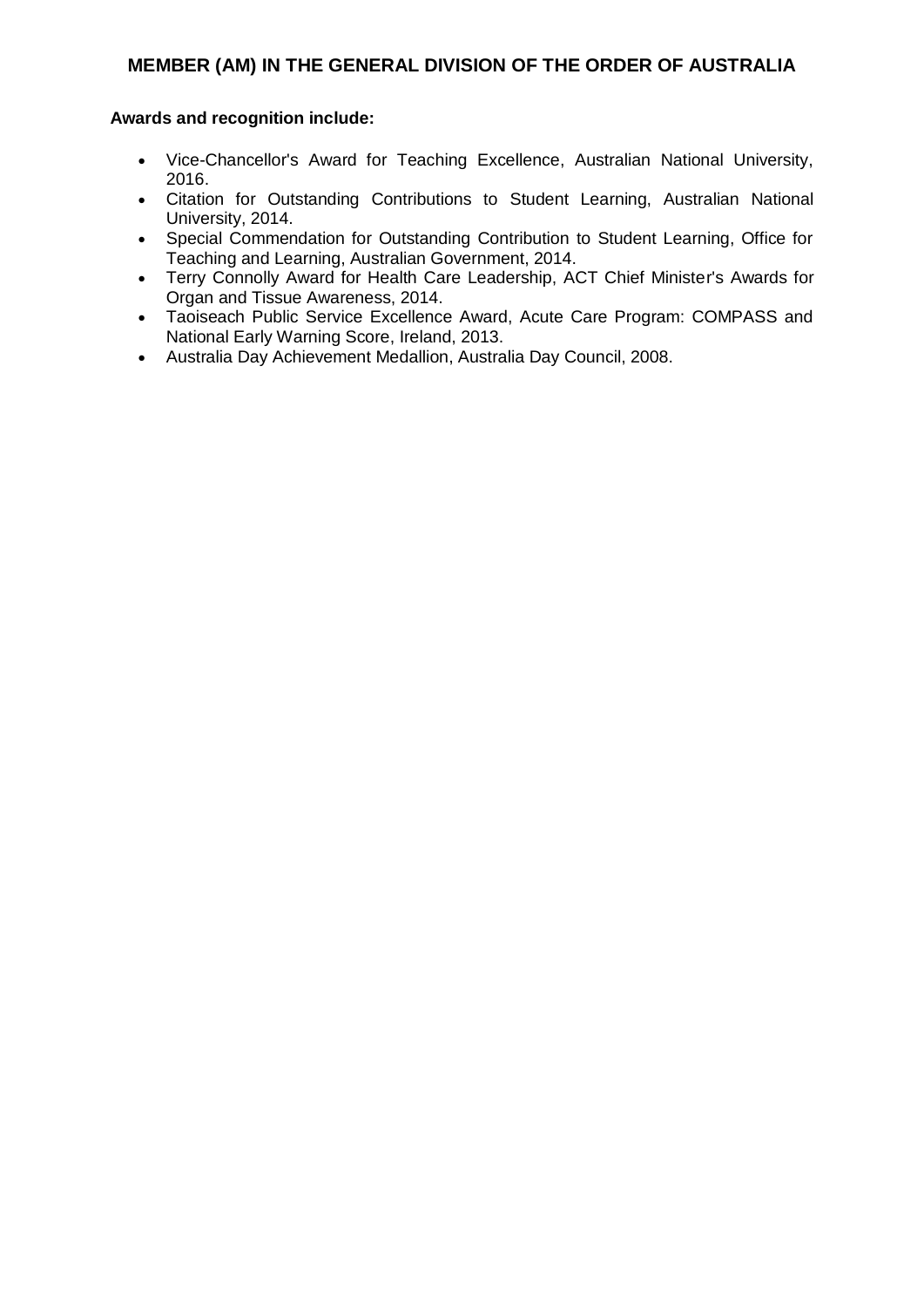# **Ms Robyn MONRO MILLER**, Paddington NSW 2021 For significant service to the community through children's organisations.

## **International Play Association**

- World President, since 2017.
- World Vice President, 2012-2016.
- Past Regional Vice President, 2010-2012
- Board Member, since 2010.
- Founding Member, New Zealand Branch, 2011.
- International Delegate, 'The Child's Right to Play', United Nations, Geneva, 2012.
- Representative, UN General Discussion on Children and the Built Environment, United Nations Day, 2016.

#### **Children's Week Council of Australia**

- Vice President, since 2019.
- NSW Representative, current.
- President, 2017-2019.
- Treasurer, 2014.

#### **NSW Children's Week Council**

- Vice President, since 2021.
- President, 2017-2018.
- Treasurer, 2014-2017.
- Founding Member, Children's Week Picnic annual event, since 2017.
- Founding Member, since 2011.

#### **National Out of School Hours Services Association**

- President, 2002-2017, and 1994 -1998.
- NSW Delegate, National Out of School Hours Services Association, 1990-1994.

#### **Contact Inc**

- Adviser, since 2021.
- Past Board Member.

# **Other**

- Board Member, Play Australia, since 2019.
- Chief Executive Officer, Kids Giving Back, 2018-2021.
- Chief Executive Officer, Network of Community Activities NSW, 2005-2017.
- Founding Member, National Children's Services Forum, 1991-2014.
- Member, Working Group, First National Quality Assurance System for OSHC Services in Australia.
- Past Chair, Inclusion Sub-Committee, Commonwealth Child Care Advisory Council.
- Volunteer President and Treasurer, Network of Community Activities, 1992-2003.
- Treasurer and Committee Member, Double Bay Out of School Hours Incorporated, 2005-2016.
- Past Member, Steering Committee, Development of OSHC learning framework 'My Time, Our Place'.
- Past Delegate, NSW Industry Liaison Forum.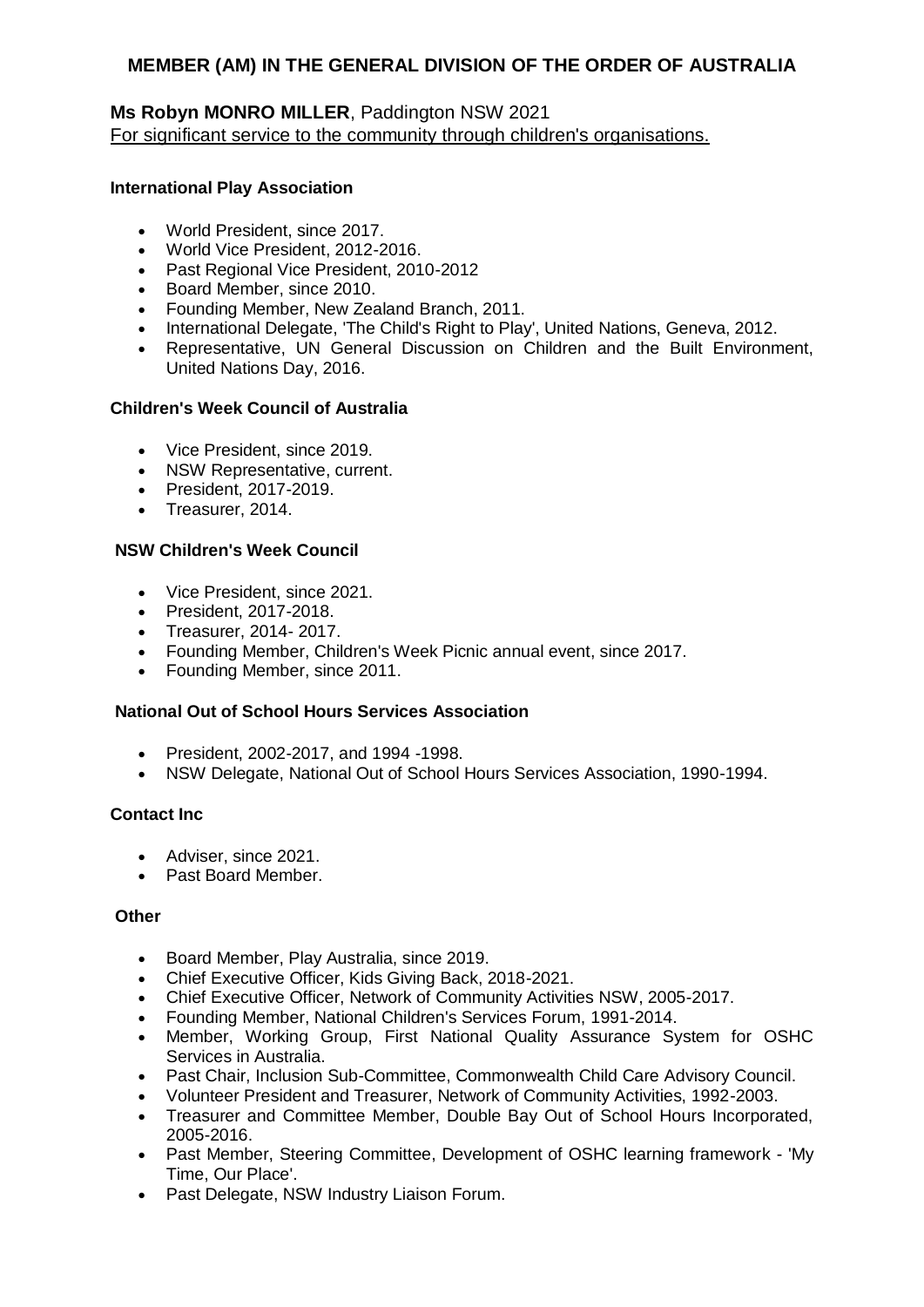## **Professional Affiliations**

- Alumni, Sydney Leadership Program, NSW Benevolent Society, 2000.
- Life Member, Play Australia.
- Member, International Play Association.
- Fellow, Australian Institute of Community Practice and Governance.

## **Department of Education New South Wales**

- Teacher (casual), Darlinghurst Public School, 2004-2005.<br>• Teacher (casual). Bangor Public School, 1990-1991
- Teacher (casual), Bangor Public School, 1990-1991.
- Teacher (casual), Tharawal Public School, 1990-1991.

- Joan Matheson Distinguished Service Award, Play Australia, 2018.
- Fellow, Australian College of Educators, 2017.
- Outstanding Educator Award, Australian College of Educators, 2014.
- Allan Lachlan Perpetual Award for Excellence, Australian College of Educators, 2012.
- NSW Children's Week Award, 2001.
- Centenary Medal, 2001 *(for services to Australian Children's Services).*
- Community Achievement Award, South Sydney Council, 1999.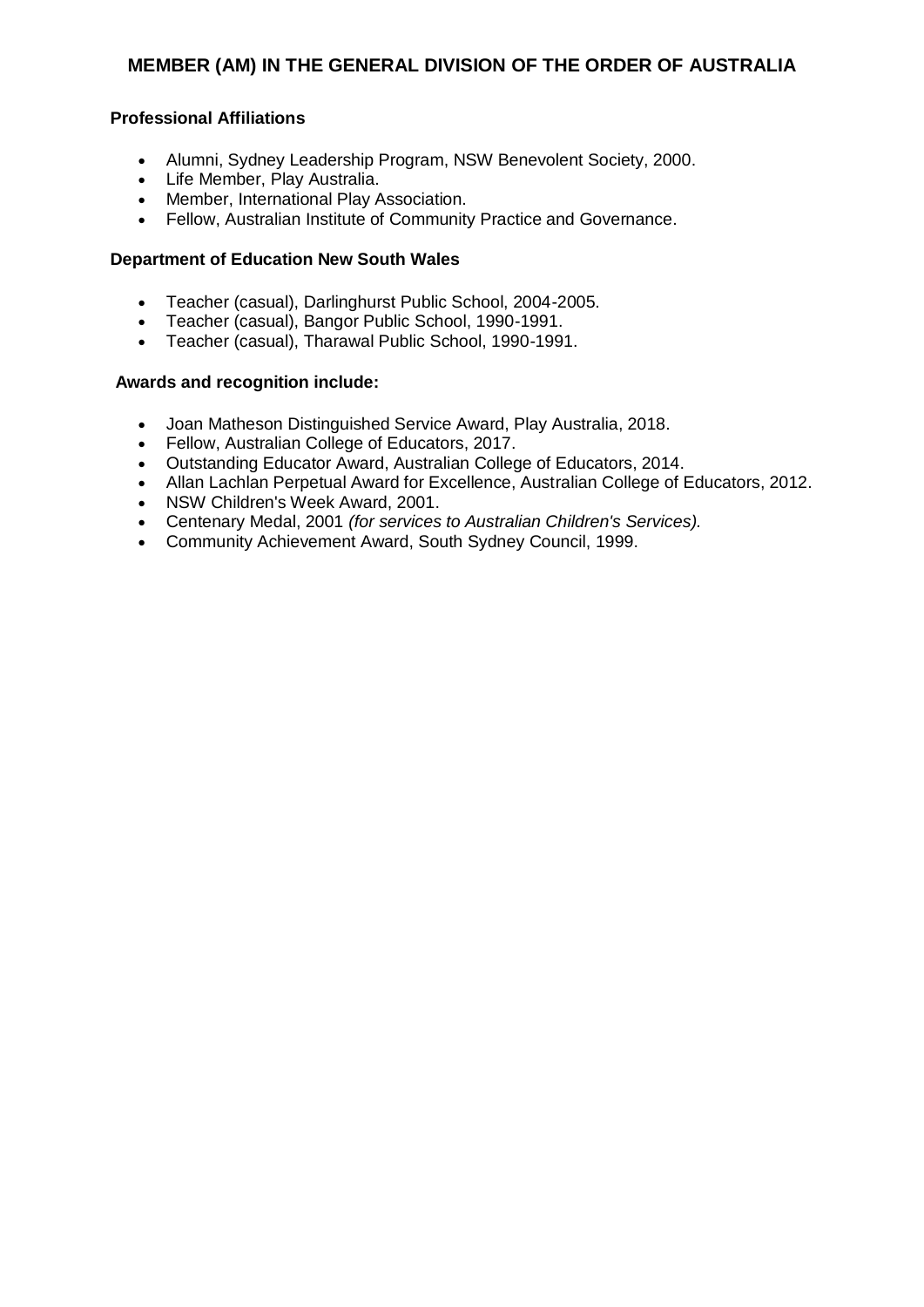# **Mr Brendan Joseph MOON**, QLD

For significant service to public administration, and to rugby union.

#### **Queensland Reconstruction Authority**

- Chief Executive Officer, since 2016.
- General Manager, Operations, 2011-2015.

#### **Career**

 General Manager, Environment, Biodiversity and Sustainability, Wyaralong Dam Alliance, 2010-2011.

#### **Rugby Union**

- Player, Wallabies (35 test matches), Rugby Australia, 1978-1986.
- Player (101 games), Queensland Rugby, 1978-1987.
- Former Coach, Papua New Guinea Rugby 7's Team.

#### **Brothers Rugby Club**

- Member, Team of the Century, 2001.
- Member, since 1970s.
- Member, First XV, 1977-1984.

## **Awards and recognition include:**

 Australian Sports Medal, 2000 - *Played more than 100 games for Queensland and also contributed to the development of rugby in Queensland.*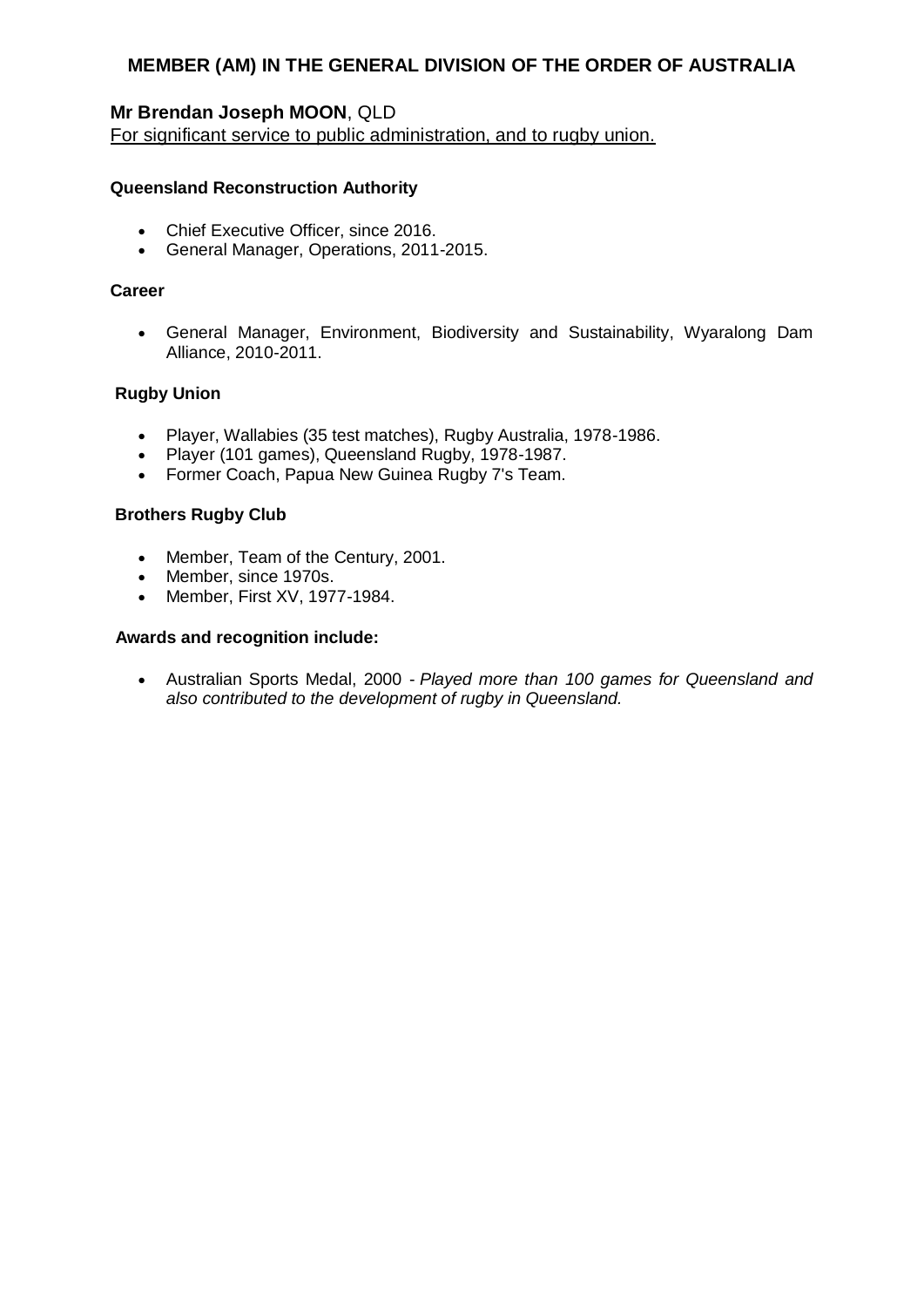# **Mr Matthew MORAN**, NSW

For significant service to the tourism and hospitality industries, and to charitable organisations.

#### **Tourism and Hospitality**

- Chef, since late-1980s.
- Restaurateur/Owner, multi-award winning hospitality venues including ARIA Sydney, Chiswick, Chophouse, Barangaroo House, North Bondi Fish, Opera Bar, River Bar and Kitchen, Crafted by Matt Moran, and Opera Kitchen.
- Pioneer, 'Paddock to Plate' philosophy in Australia.
- Judge, Vogue Entertaining and Travel Produce Awards, since 2005.
- Member, International Culinary Panel, Singapore Airlines, since 2003.

#### **delicious. Produce Awards**

- Member, National Judging Panel, since 2005.
- Ambassador, since 2016.

#### **TAFE New South Wales**

- Ambassador, 2014-2016.
- Matt Moran Ambassador Prize named in his honour, since 2018.

#### **Tourism Australia**

- Ambassador, Friends of Australia Program, 2017.
- Ambassador, T-Qual Tick Tour, 2012.

## **Community and Charitable**

- Ambassador/Member, Australian Advisory Council, Thankful for Farmers.
- Member, Advisory Committee, Telling Our Story Initiative, National Farmers Federation.
- Ambassador, OzHarvest.
- Ambassador, Two Good Co.

#### **Television**

- Head Judge, Family Food Fight, Nine Network, 2017-2018.
- Judge, The Great Australian Bake Off, Nine Network, 2015.
- Host, Paddock to Plate, Foxtel, 2013-2014.
- Guest Judge/Judge, MasterChef and MasterChef Junior, Network Ten, 2009-2011.
- Host, The Chopping Block, Nine Network, 2008.
- Cast Member, Heat in the Kitchen, 2005.
- Judge/The Bank, My Restaurant Rules, Seven Network, 2004-2005.

#### **Publications**

- Author, *Moran's Australian Food*, 2017.
- Author, *Matt's Kitchen Garden*, 2014.
- Author, *When I Get Home*, 2013.
- Author, *Dinner at Matt's*, 2011.
- Author, *Matt Moran*, 2008.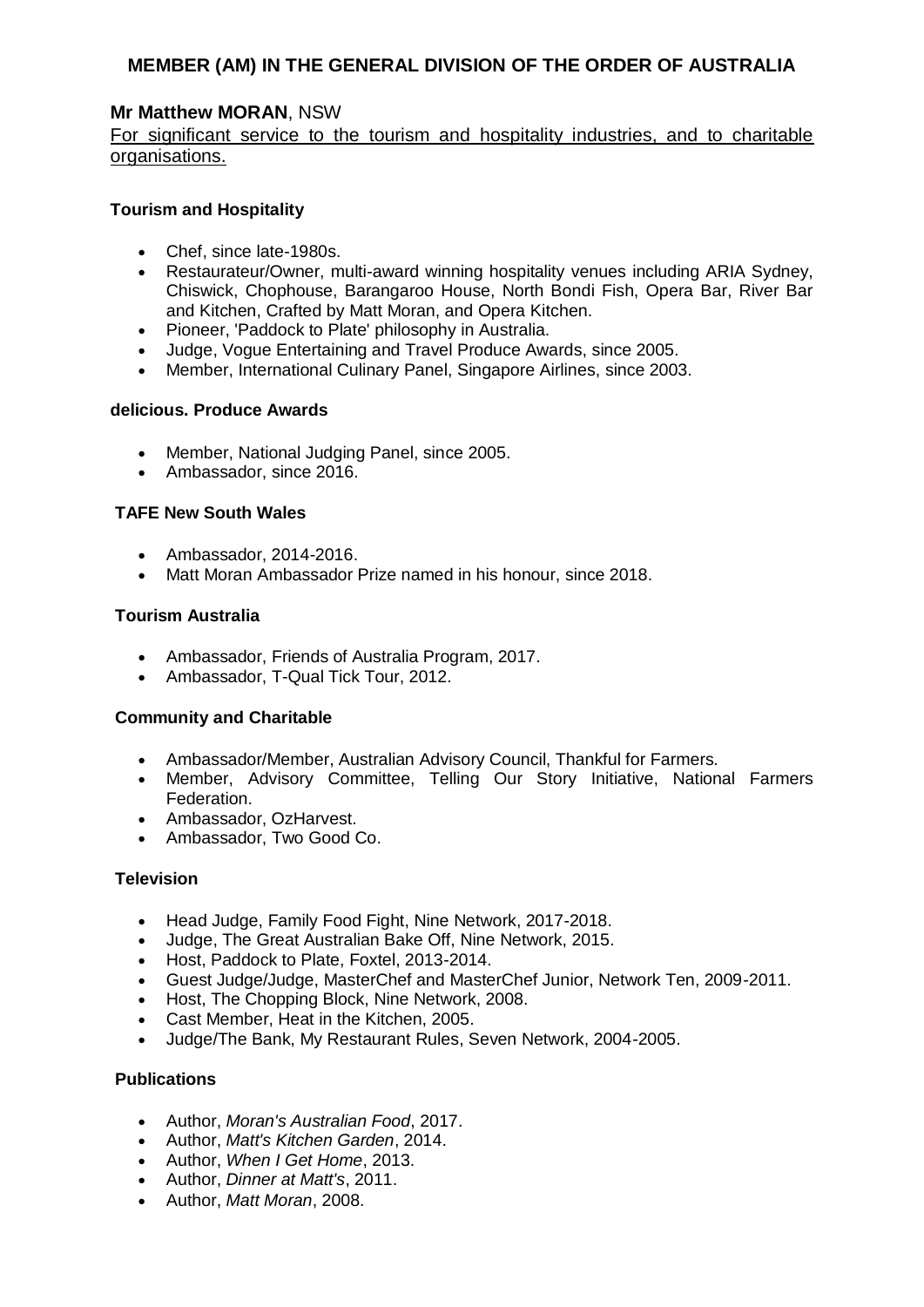- Chef of the Year, GQ Australia Men of the Year Awards, 2014 and 2012.
- ARIA restaurant, has won collectively over 50 awards.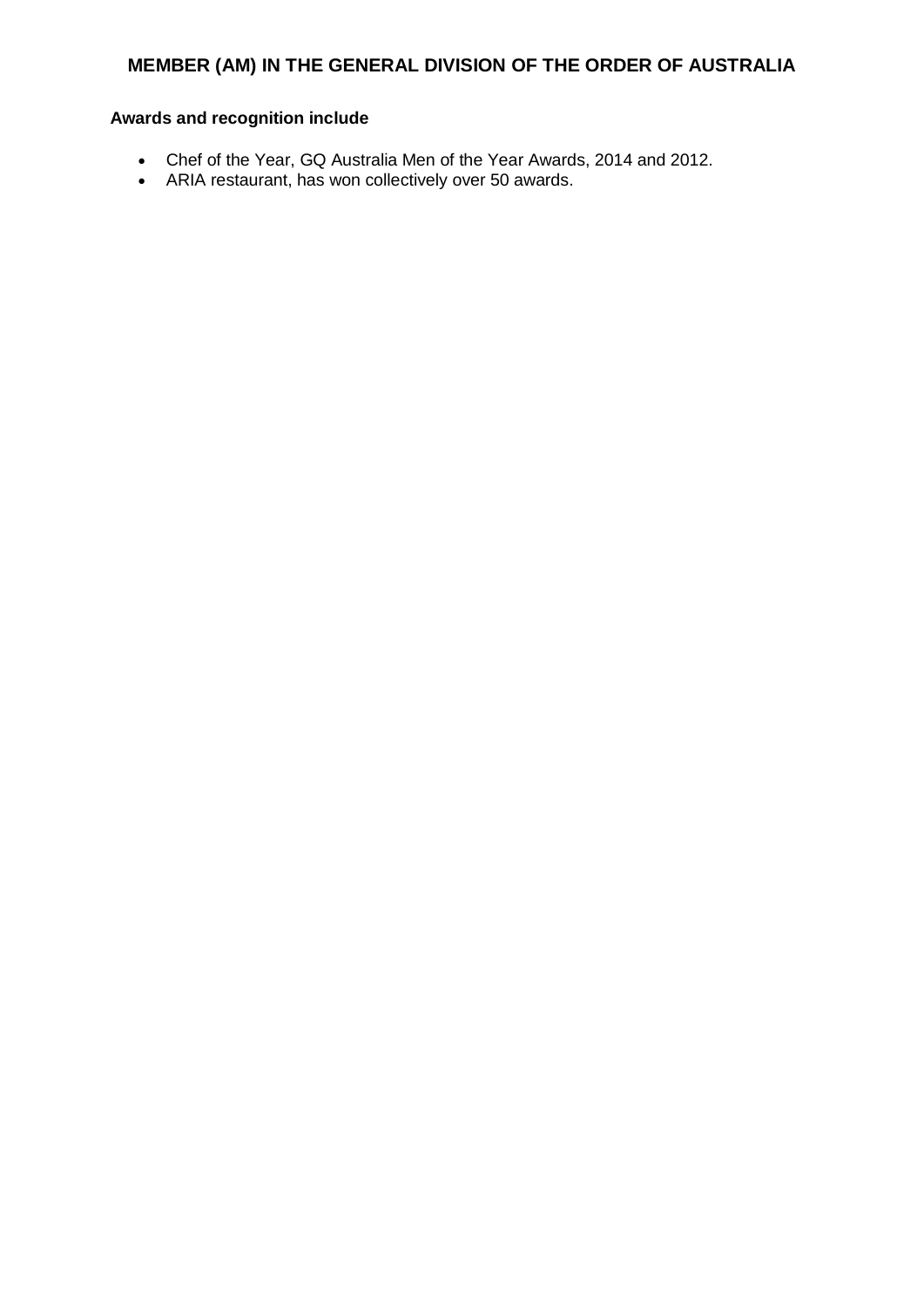# **Emeritus Professor Neil MORGAN**, Wembley WA 6014 For significant service to public administration in Western Australia.

## **Professional**

• Inspector of Custodial Services, Office of the Inspector of Custodial Services, Western Australia, 2009-2019.

#### **Committee and Advisory Roles**

- Former Member, WA Parole Board (*now known as the Prisoners Review Board of Western Australia*).
- Former Director of Research, Aboriginal Customary Law Project, Law Reform Commission of Western Australia.

#### **Asian and Pacific Conference of Correctional Administrators**

- Secretary, Governing Board, since 2003.
- Rapporteur, since 1997.

#### **Law School, University of Western Australia**

- Emeritus Professor, current.
- Sub-Dean (Admissions) and Director of Research, 1988-2009.
- Former Winthrop Professor.
- Former Member, Research Committee.
- Involved in the established the Aboriginal Pre-Law Program, 1994.

#### **Academia - Other**

Visiting Professor, National University of Singapore.

#### **Publications**

- Co-author, *Criminal Law in Singapore:*, LexisNexis, 2022.
- Co-author, *Criminal Law in Sri Lanka:*, LexisNexis, 2020.
- Co-author, *Criminal Law in Singapore and Malaysia: 3rd edition*, LexisNexis, 2018.
- Co-author, *Criminal Law in Myanmar:*, LexisNexis 2016.

- Teaching Award, *for inspiring law and criminology studies across culture, backgrounds and levels of study, through scholarships, fun and real-world relevance*, Australian Learning and Teaching Council, 2009.
- Award for University Teaching (team award), *for the Indigenous Law Program*, Australian Learning and Teaching Council, 2009.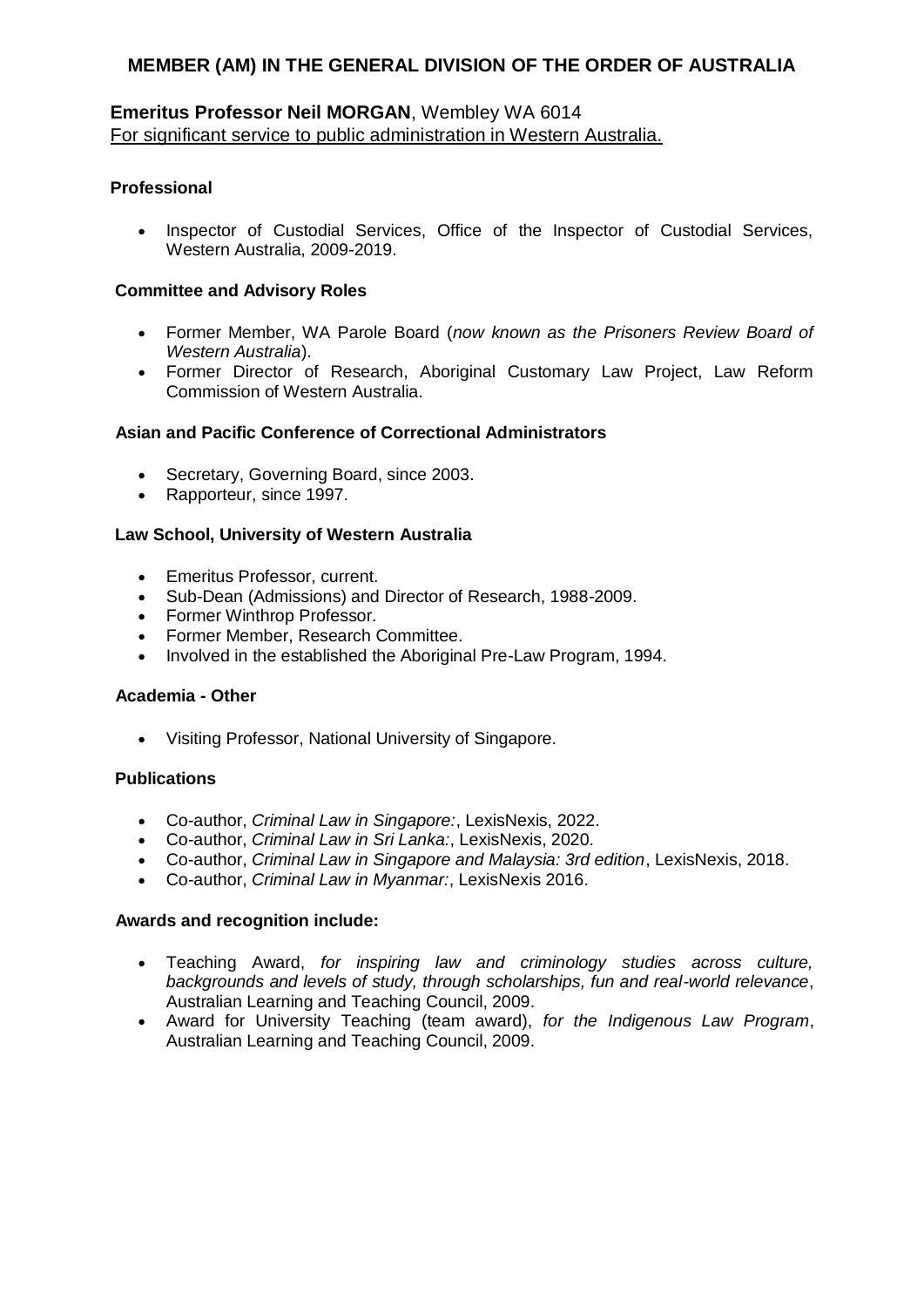# **The late The Honourable Timothy Sean MULHERIN**

Formerly of West Mackay QLD 4740

For significant service to the people and Parliament of Queensland.

# **Parliament of Queensland**

- Member for Mackay, 1995-2015.
- Deputy Leader of the Opposition, 2012-2015.
- Shadow Minister for State Development, Infrastructure and Planning; Racing; Local Government; and Tourism, Major Events and the Commonwealth Games, 2014- 2015.
- Shadow Minister for State Development, Infrastructure and Planning; Racing; Agriculture, Fisheries and Forestry; Local Government, 2012-2014.
- Shadow Minister for Science, IT and Innovation, 2012-2014.
- Minister for Agriculture, Food and Regional Economies, 2011-2012.
- Minister for Rural and Regional Queensland, 2009-2011.
- Minister for Primary Industries and Fisheries, 2005-2009.

## **Parliamentary Committees**

- Member, Select Committee on Ethics, 2013-2015.
- Member, State Development, Infrastructure and Industry Committee, 2012-2014.
- Member, Finance and Administration Committee, 2012-2013.
- Member, Education and Innovation Committee, 2012-2013.
- Member, Scrutiny of Legislation Committee, 2004-2006.
- Member, Public Accounts Committee, 1995-2004.
- Chair, Various Estimate Committees, 1998-2003.

# **Australian Labor Party**

- State Organiser, 1994-1995.
- Member, various Shadow Ministerial Legislative Committees, 1996-1998.

## **Community**

- Chair, Mackay Hospital and Health Board, 2016-2020.
- Former Deputy Chair, Harrup Park Country Club.

## **Mackay Cricket Association**

- Vice-President, 2016-2020.
- Life Member, 2020.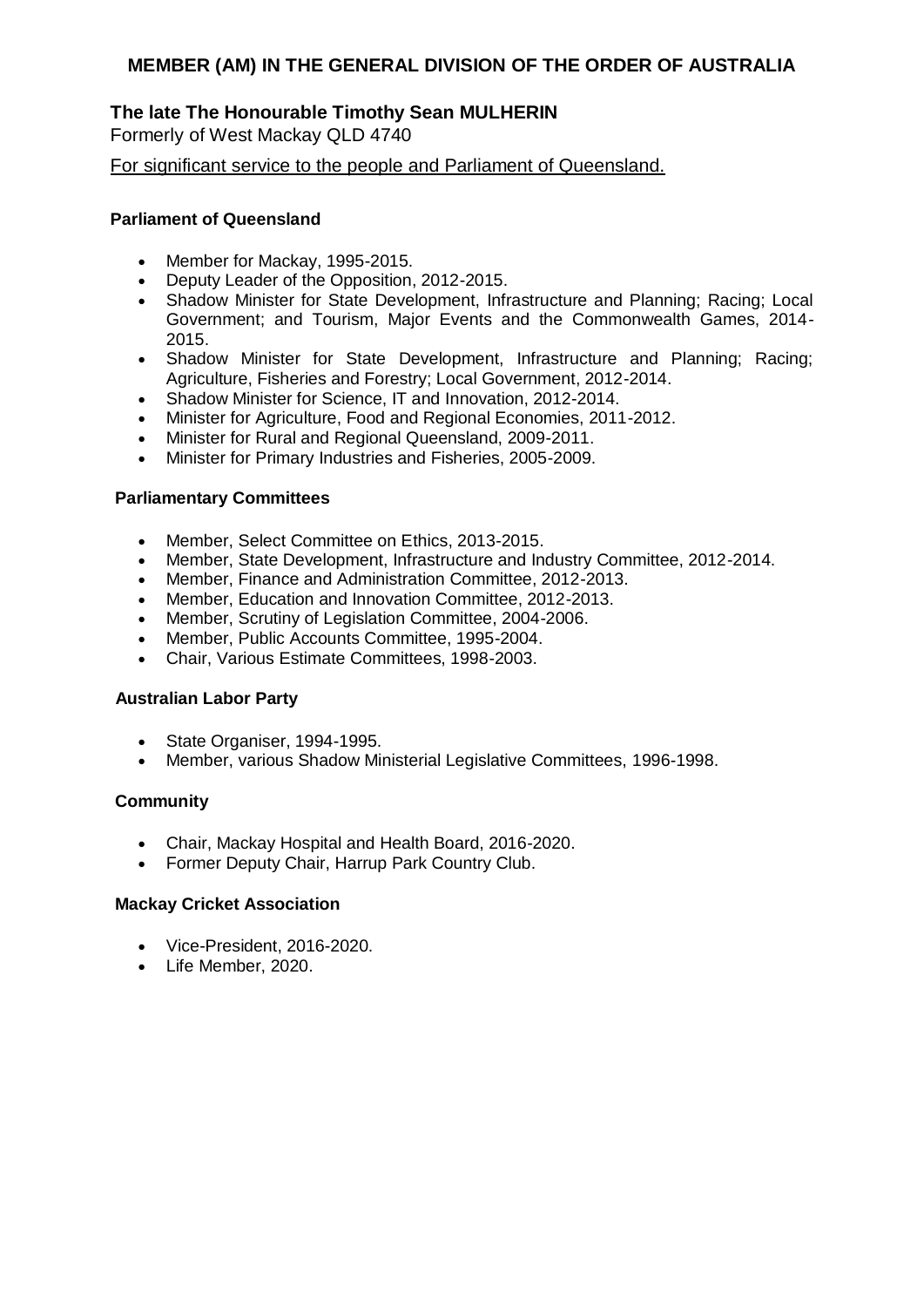# **Ms Phyllis Constance MURPHY**, Williamstown VIC 3016 For significant service to architecture, and to built heritage conservation.

# **National Trust of Australia, Victoria**

- Former Member, Honorary Architects Panel.
- Life Member.
- Member, since 1958.

# **Australian Institute of Architects**

- Life Fellowship, since 1970.
- Fellowship, 1952.
- Member, since 1952.

## **Phyllis Murphy Architect**

• Principal.

## **Publications**

- Author, *The Decorated Wall: Eighty Years of Wallpaper in Australia,* 1981.
- Author, *Decorating with Wallpaper*, 1987.
- Author, *Historic Wallpapers in Australia,* 1996.

# **Awards and recognition include:**

 Joint winner, Enduring Architecture Award, Melbourne Olympic Swimming Stadium, National Architecture Awards, Australian Institute of Architects, 2021.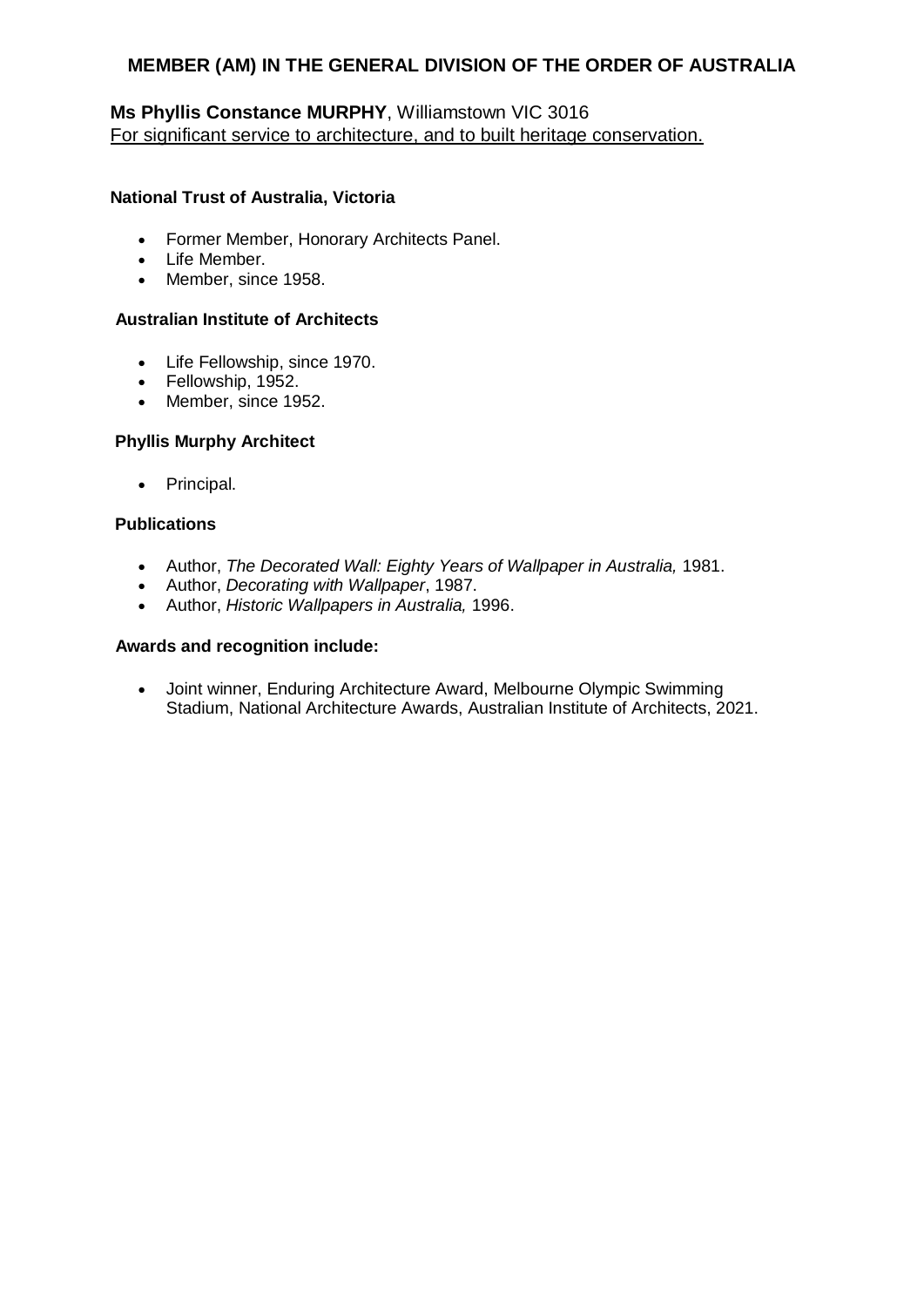## **Mr Patrick Stuart MURRAY**, Sanctuary Cove QLD 4212 For significant service to aviation safety, and to the air transport industry.

### **Civil Aviation Safety Authority**

- Chair, Aviation Safety Advisory Panel, since 2017.
- Group General Manager, Air Transport Operations Group, 2005-2008.

### **Committee and advisory roles**

Chair, Australian Government Future of Aviation Reference Panel, since 2020.

### **Aviation Australia, Queensland Government**

• Head of Flight Operations and Training, since 2017.

## **University of Southern Queensland**

- Honorary Professor, since 2017.
- Professor of Aviation and Logistics, 2015-2017.

## **Griffith University**

- Inaugural Director, Aerospace Strategic Study Centre, 2008-2015.
- Associate Professor of Aviation Safety and Human Factors, 2008-2015.

## **The Honourable Company of Air Pilots**

- Chairman, Australian Region, 1999-2001.
- Deputy Chairman and Technical Director, Australian Region, 1998-1999.
- Liveryman, since 1991.
- Upper Freeman, 1986-1991.

### **Cathay Pacific Airways**

- Senior Check and Training Captain, Boeing 747 200/300/400 Series.
- Principal Officer, Hong Kong Aircrew Officers Association.

### **Aviation - Other**

- Principal Consultant, AsiaPacific Aviation, since 2001.
- Director, Salient, since 2016.
- Director, Evidence-Based Training Foundation, Montreal, Canada, current.
- Program Advisor and External Examiner, SPACE Program, Hong Kong University, current.
- Director, LOSA Collaborative, 2000-2020.
- Master Air Pilot.
- Former Flight Commander, in roles including: Operational Pilot, Qualified Flying Instructor and Examiner; and Aerobatic Display Pilot and Team member, RAAF Roulettes, Royal Australian Air Force, 1983-1985.
- Flight Commander, Flying Instructor to the Royal Family, and Personal Flying Instructor and Examiner to His Royal Highness, Prince Edward, RAF Central Flying School, Royal Air Force, 1982.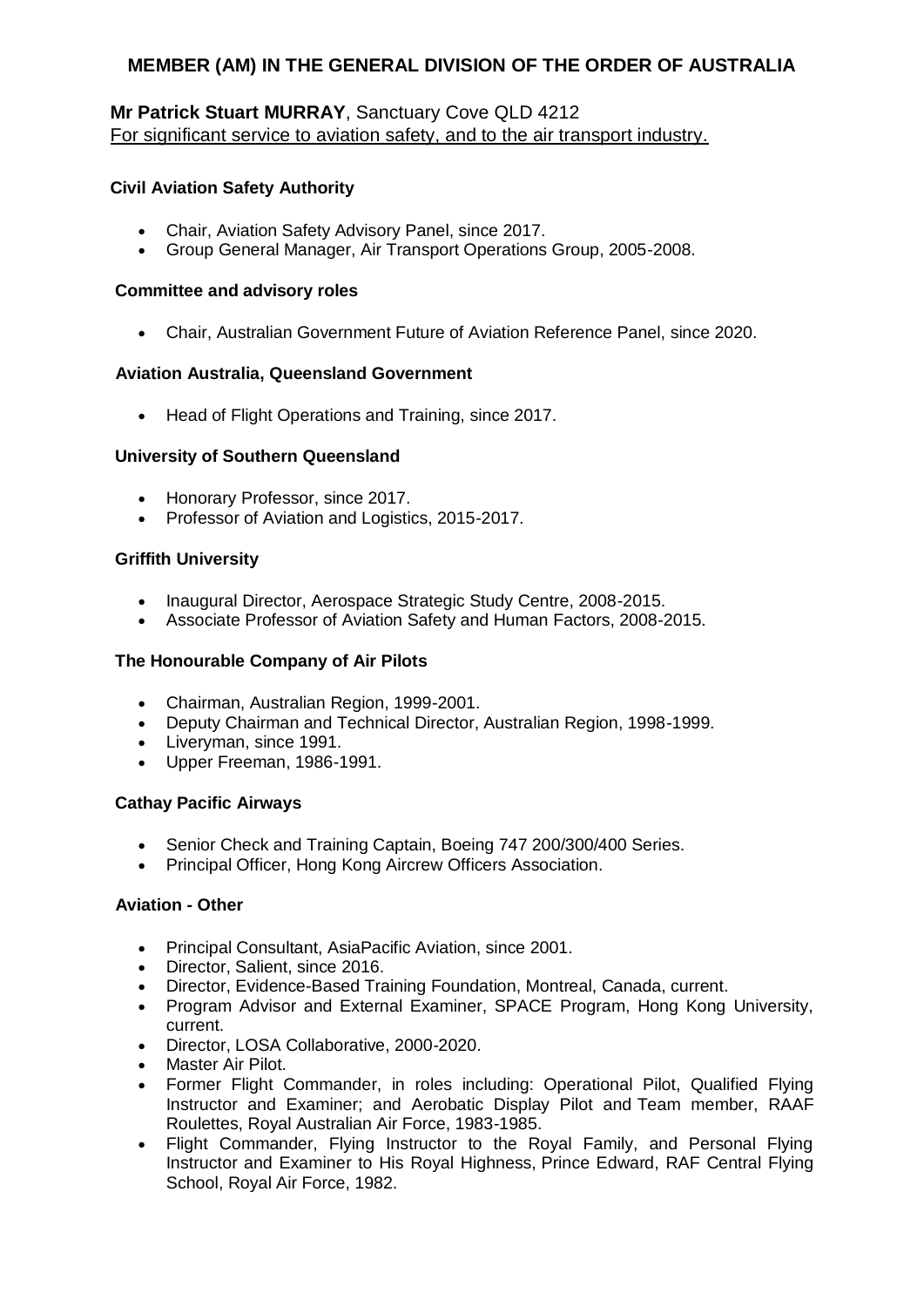# **Community**

- Board Member, Veterans' Review Board, 2010-2012.
- Justice of the Peace, Queensland, since 1997.

## **Awards and recognition include:**

Granted, Freedom of the City of London.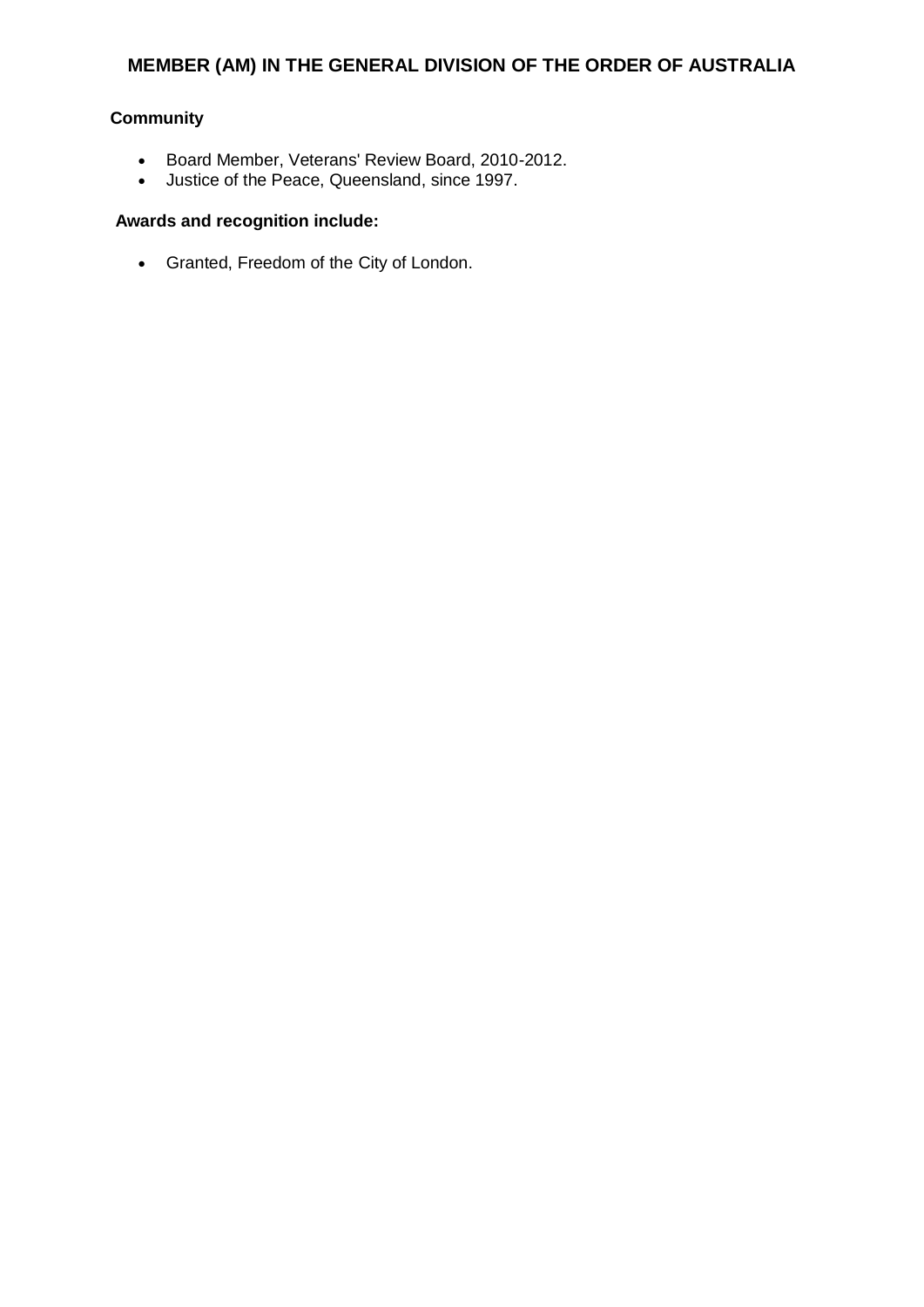## **Emeritus Professor Frank William NICHOLAS**, NSW For significant service to animal genetics, and to tertiary education.

## **University of Sydney**

- Emeritus Professor of Animal Genetics, Faculty of Science, current.
- Sub-Dean/Associate-Dean for Postgraduate Studies, Faculty of Agriculture, 1998- 2001, and Faculty of Veterinary Science, 1999-2005.
- Academic, Lecturer, and Professor of Animal Genetics, 1974-2007.
- Head, Australian Genomic Information Centre, 2000.
- Leader, Bioinformatics Program, Cooperative Research Centre for Innovative Dairy Products, 2001-2007.
- Leader, Core Technologies Subprogram, Sheep Genomics Program, 2005-2007.

## **Online Mendelian Inheritance in Animals**

- Head Curator, current.
- Author, *Online Mendelian Inheritance in Animals* printed version, University of Sydney, 2012; Second Edition, 2020.
- Founder, 1985.

# **Publications**

- Former Editorial Advisory Board Member, Animal Science.
- Former Editorial Advisory Board Member, Animal Genetics.
- Former Editorial Advisory Board Member, The Veterinary Journal.
- Co-author, *Charles Darwin in Australia*, Cambridge University Press, 1989; Second edition 2002; Third edition 2008.
- Author, *Introduction to Veterinary Genetics*, Oxford University Press, 1996; Second Edition, 2003; Third Edition, 2010.
- Author, *Veterinary Genetics*, Oxford University Press, 1987.
- Author/Co-Author, more than 200 publications.

# **Professional Associations**

- Member, Science Advisory Panel, International Livestock Research Institute, 2004- 2009.
- Foundation Member, Genetics Advisory Committee, Australian Dairy Herd Improvement Scheme, 1983-2007.
- Member, National Beef Genetics Advisory Committee, Meat and Livestock Australia, 2002-2007.
- Chair, Heritage Working Party on the Horses of the Guy Fawkes River National Park, 2001-2002.
- President, Australian Society of Animal Production (now the Australian Association of Animal Sciences), 1998-2000.
- Member, Sydney Institute of Agriculture.

- Honorary Member, International Society for Animal Genetics, 2014.
- Inaugural Companion Animal Welfare Award, Universities Federation for Animal Welfare (UFAW), 2009.
- Vice-Chancellors Award for Support of the Student Experience, University of Sydney, 2007.
- Fellow, Association for the Advancement of Animal Breeding and Genetics, 2005.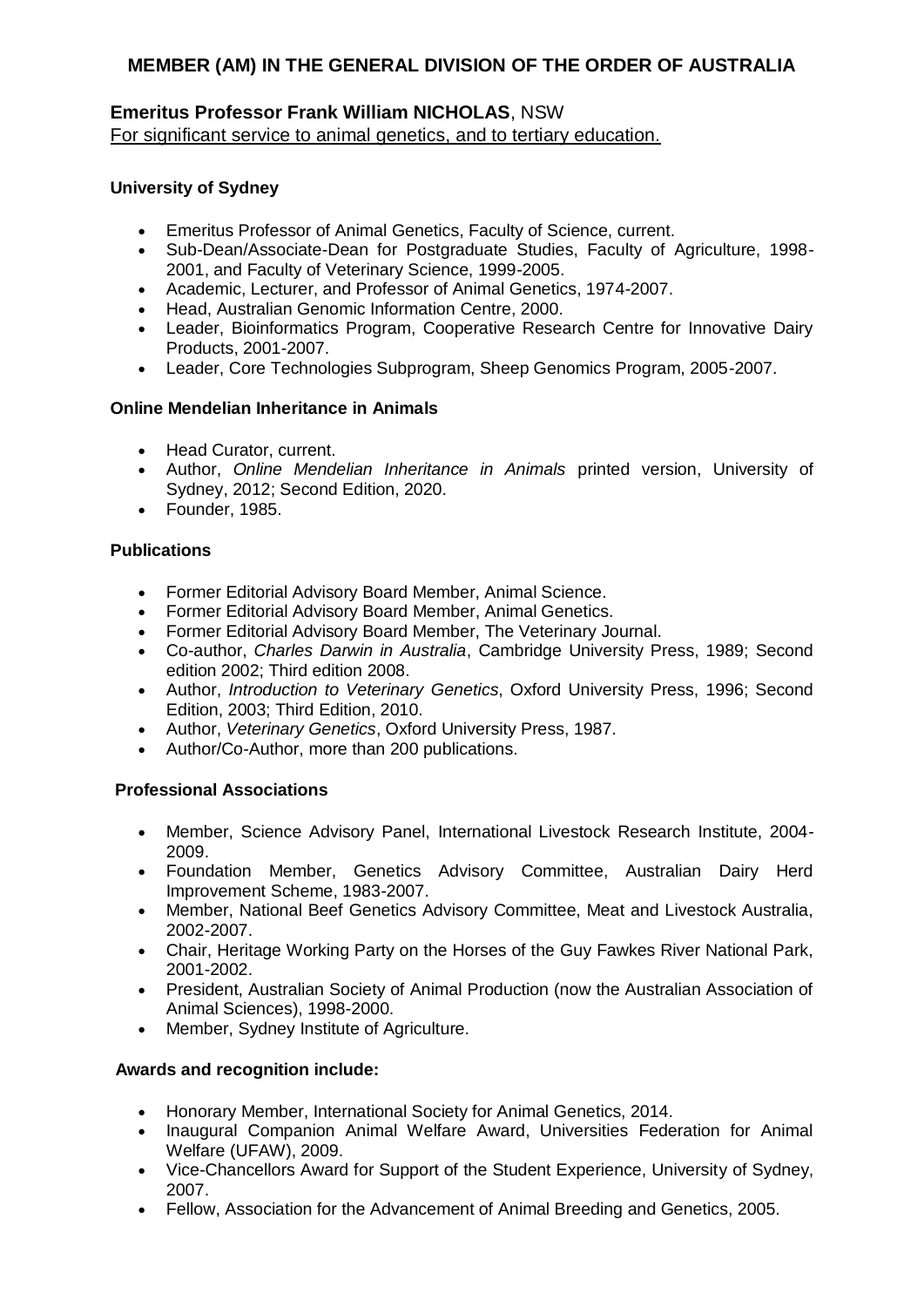- Helen Newton Turner Medal, Association for the Advancement of Animal Breeding and Genetics, 2003.
- Fellow, Australian Society of Animal Production, 1996.
- CJ Dennis Award for Natural History, Victorian Fellowship of Australian Writers, 1990.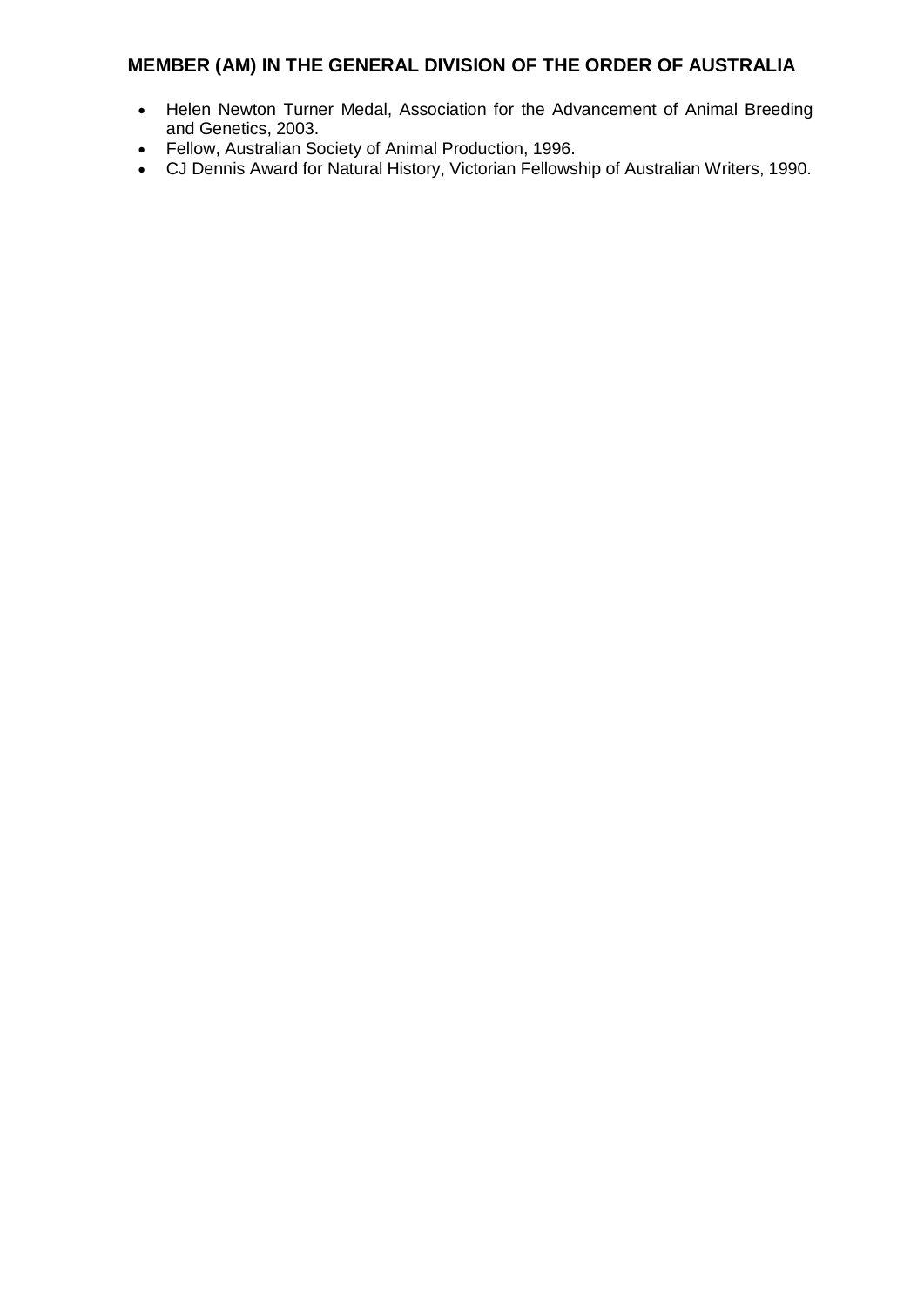## **Mr Ravi Inder Singh NIJJER**, Camberwell VIC 3124 For significant service to maritime transport safety.

### **Maritime Consultancy Group**

- Developer, Australian Marine Pilot Training (AMPT).
- Developer, Port Operations Safety Management System (POSMS).
- Developer, Bridge Resource Management Training System (BRM).
- Owner and Principal Consultant, since 1995.

### **Royal Melbourne Institute of Transport, Department of Marine Transport**

- Former Head of Department.
- Former Lecturer.

## **New Zealand Marine Pilots Association**

- Consultant, Good Practice Guide to Pilotage.
- Life Member.

### **Maritime**

- Contributor, Australian Maritime Safety Agency (AMSA).
- Life Member, Australian Marine Pilots Institute.

### **Awards and recognition include:**

The Lloyds Australia Maritime Services Award.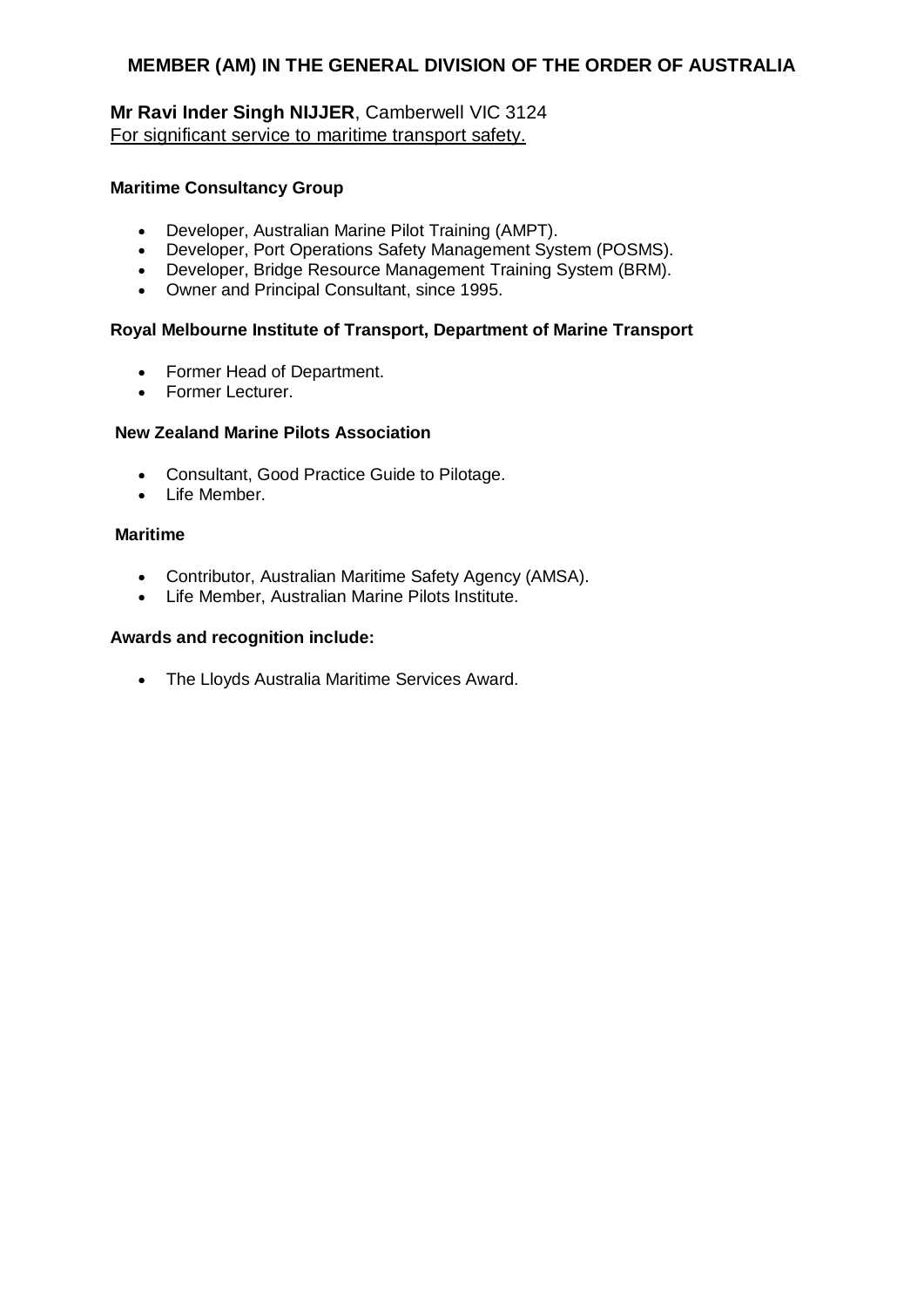# **Professor Jeremy J Nicolle OATS**, Richmond VIC 3121 For significant service to women's health as a clinician and academic.

## **Australian Institute of Health and Welfare**

- Chair, National Maternity Data Development Project Advisory Group, since 2017.
- Member, National Maternity Data Development Project Advisory Group, since 2011.
- Chair, National Congenital Anomaly Review Committee, since 2019.
- Member, National Maternal and Perinatal Mortality Clinical Expert Group, since 2011.

## **Victorian Consultative Council on Obstetric and Paediatric Mortality and Morbidity**

- Chair, 2007-2018.
- Member, Maternal Mortality and Morbidity Sub-committee, 2001-2018.
- Member, Stillbirth Committee, 1984-1991.

### **Stillbirth and Neonatal Death Alliance Working Group, Perinatal Society of Australia and New Zealand**

- President, 2014-2017.
- Former Coordinator.

## **Queensland State Committee, Perinatal Society of Australia and New Zealand**

• Member, 1997-2001.

## **Royal Australian and New Zealand College of Obstetricians and Gynaecologists**

- Research Assessor, 2016-2019.
- Management Committee Member, Brian Spurrett Foundation, 2004-2014.
- Associate Editor, *Australian and New Zealand Journal of Obstetrics and Gynaecology*, 2002-2006.
- Chairman, Diploma Examination Board, 1992-2002.
- Member, Diploma Examination Board, 1988-2002.
- Examiner, (MRACOG), 1991-1998; and (MRANZCOG), 1999-2001.
- Member, Post-Graduate Education Committee, 1992-1998.
- Member, Maternal-Foetal Medicine Sub-speciality Committee, 1991-1997.
- Member, Research Scholarship Selection Committee, 1992-1996.
- Federal Councillor, 1992-1996.
- Member, Asian Oceania Committee, 1992-1996.
- Member, Joint Committee (RACOG, RACGP, ACMI) Maternity Services, 1992-1996.
- Honorary Federal Secretary, 1994-1996.
- Member, Editorial Committee, Diploma RACOG Newsletter, 1988-1995.
- Editor, Diploma RACOG Newsletter, 1992-1995.
- Member, Health Care Committee, 1992-1994.
- Member, Joint Consultative Committee, RACOG and RACGP, 1992-1994.
- Chairman, Joint Consultative Committee, RACOG and RACGP, 1991-1992.
- Member, Clinical Indicators Committee, 1989-1991.

### **Victorian Division, Royal Australian and New Zealand College of Obstetricians and Gynaecologists**

- Ex-Officio Member, State Committee, 1992-1996.
- Member, State Committee, 1985-1991.
- Chairman, State Reference Committee of Joint Consultative Committee, RACOG and RACGP, 1992-1994.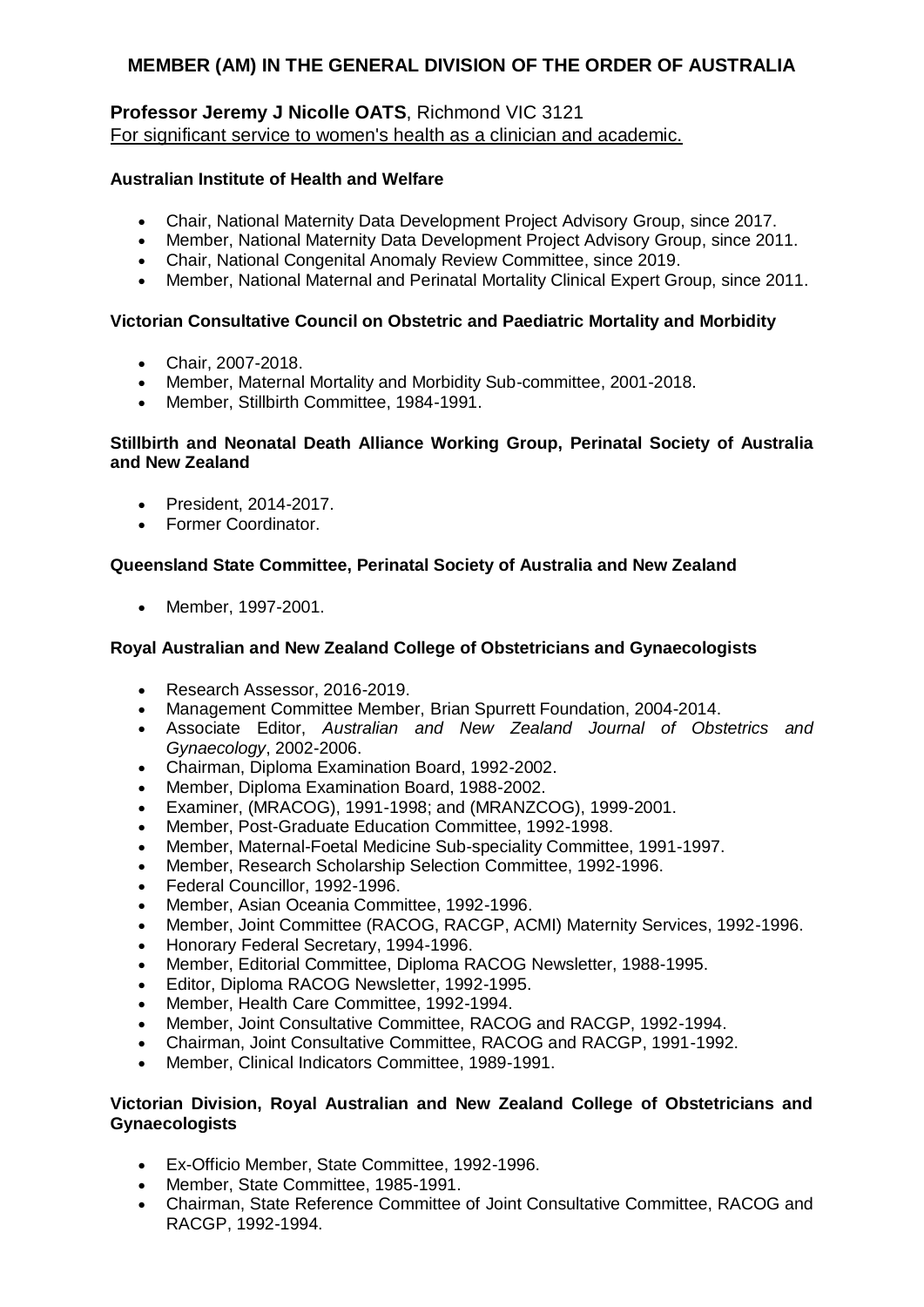- Member, State Reference Committee of Joint Consultative Committee, RACOG and RACGP, 1989-1992.
- Honorary Treasurer, State Committee, 1990-1991.
- Honorary Secretary, 1987-1989.

### **Women's and Children's Hospitals Australasia**

- President, 2002-2005.
- Vice-President, 1998-2002.
- Member, Executive Committee, 1997-2009.
- Foundation Member, since 1994.

### **Australasian Diabetes in Pregnancy Society**

- President, 1994-1996.
- Councillor, 1993-1998 and 2002-2010.
- Foundation Secretary, 1991-1993.

## **Queensland Department of Health**

- Coordinator, Maternity, Gynaecology and Neonatal Network, Southern Zone, 2000- 2001.
- Chairman, Advisory Panel on Obstetrics and Gynaecology Committee, Antenatal Shared Care Programmes, 1998-2001.
- Member, Advisory Panel on Obstetrics and Gynaecology, 1997-2001.

### **Queensland Council on Maternal and Perinatal Morbidity and Mortality**

- Chair, Maternal Mortality and Morbidity Sub-committee, 2000-2001.
- Member, Perinatal Mortality and Morbidity Sub-committee, 1997-2001.

### **Perinatal Emergency Referral Service**

- Acting Director, 2006.
- Member, Advisory Committee, 2004-2010.

### **Department of Human Services, Victoria**

- Inaugural Director, Maternity Newborn Clinical Network, 2007-2010.
- Member, Perinatal Services Advisory Committee, 2010s.
- Member, Neonatal Services Advisory Committee, 2009-2012.
- Chair, Maternity Services Advisory Committee, 2002-2008.
- Member OHS Clinical Experts Reference Group Nurse-On-Call, 2006-2008.

### **Health - International**

- Consultant, Fiji Maternal and Perinatal Mortality and Morbidity Review, 2019-2021.
- Secretary-General, International Association of Diabetes and Pregnancy Study Groups, 2000-2012.
- Consultant, Review National Diabetes in Pregnancy Services, Republic of Mauritius, 2010.
- Secretary-General, International Collaborative Group for Diabetes in Pregnancy, 1991-2000.
- Member, Steering Committee, Hyperglycemia and Adverse Pregnancy Outcome Study, since 1995.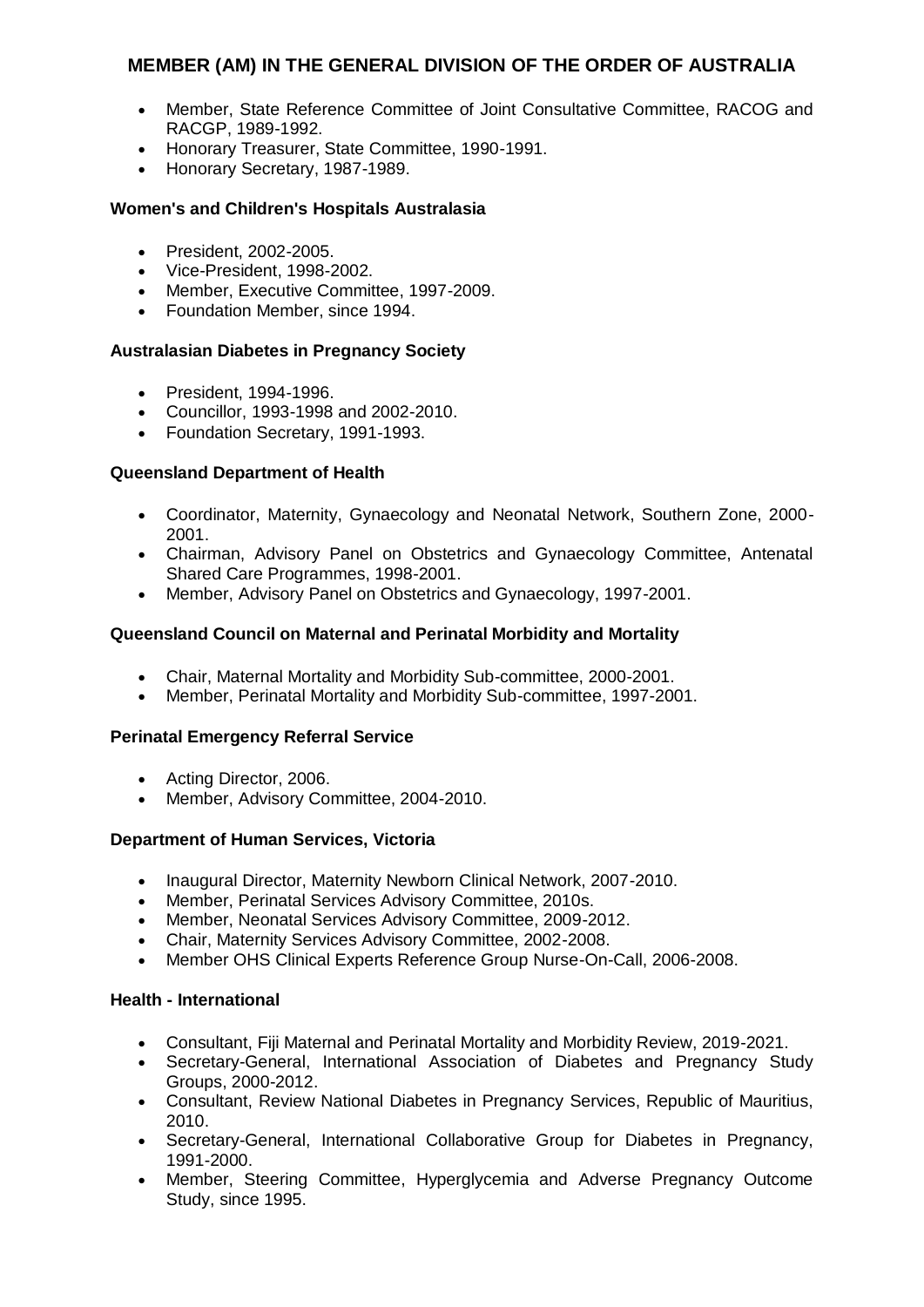### **The University of Melbourne**

- Honorary Professorial Fellow, Melbourne School of Population and Global Health, since 2007.
- Visiting Research Fellow, Obstetrics and Gynaecology, 1990-1996.
- Senior Associate, Obstetrics and Gynaecology, 1988-1996.
- First Assistant (Associate Professor), Obstetrics and Gynaecology, 1978-1987.
- Deputy Chairman, Obstetrics and Gynaecology, 1982-1987.

#### **University of Queensland**

- Professor of Obstetrics and Gynaecology, 2000-2001.
- Clinical Professor, 1996-2000.

#### **La Trobe University, Melbourne**

- Adjunct Professor, School of Public Health, 2003-2008.
- Member, External Advisory Group, Master of Nursing Science (Nurse Practitioner), Faculty Health Sciences, 2000s.

#### **Royal Women's Hospital, Melbourne**

- Senior Consultant Obstetrician, since 2010.
- Member, Executive Committee, 2001-2009.
- Various roles including Director, Women's Services and Obstetrics and Gynaecology, 1991-2010.
- Chair and Member, various committees, 2001-2010.

#### **Department of Health, Northern Territory**

- Medical Co-Director, Integrated Maternity Services, 2010-2014.
- Adviser, Child Death Review Committee, 2011-2015.

#### **Mater Misericordiae Mothers' Hospital, Brisbane**

- Director of Obstetrics and Gynaecology, 1996-2001.
- Member, Executive Management Committee, 1996-2001.
- Member, various committees, 1996-2001.

#### **Rotary Club of Melbourne**

- Team leader, Rotary Club Vocational Training Team, Timor Leste, since 2011.
- Vice-President, 2007-2008.
- Member, Health Issues Committee, 2002-2010.
- Member, International Service Committee, 2002-2003.
- Chairman, Student Exchange Committee, 1991-1993.
- Member, 1991-1997 and since 2002.

- Paul Harris Fellow and Multiple Sapphire Award, Rotary Club of Melbourne, 2020.
- Rotary Foundation Service Award, Rotary International, 2017.
- Paul Harris Fellow Sapphire Award, Rotary District 9800, Rotary International, 2013.
- Lifetime Achievement Award, Australasian Diabetes in Pregnancy Society, 2009.
- Medal of Distinction, Women's Hospitals of Australasia, 2007.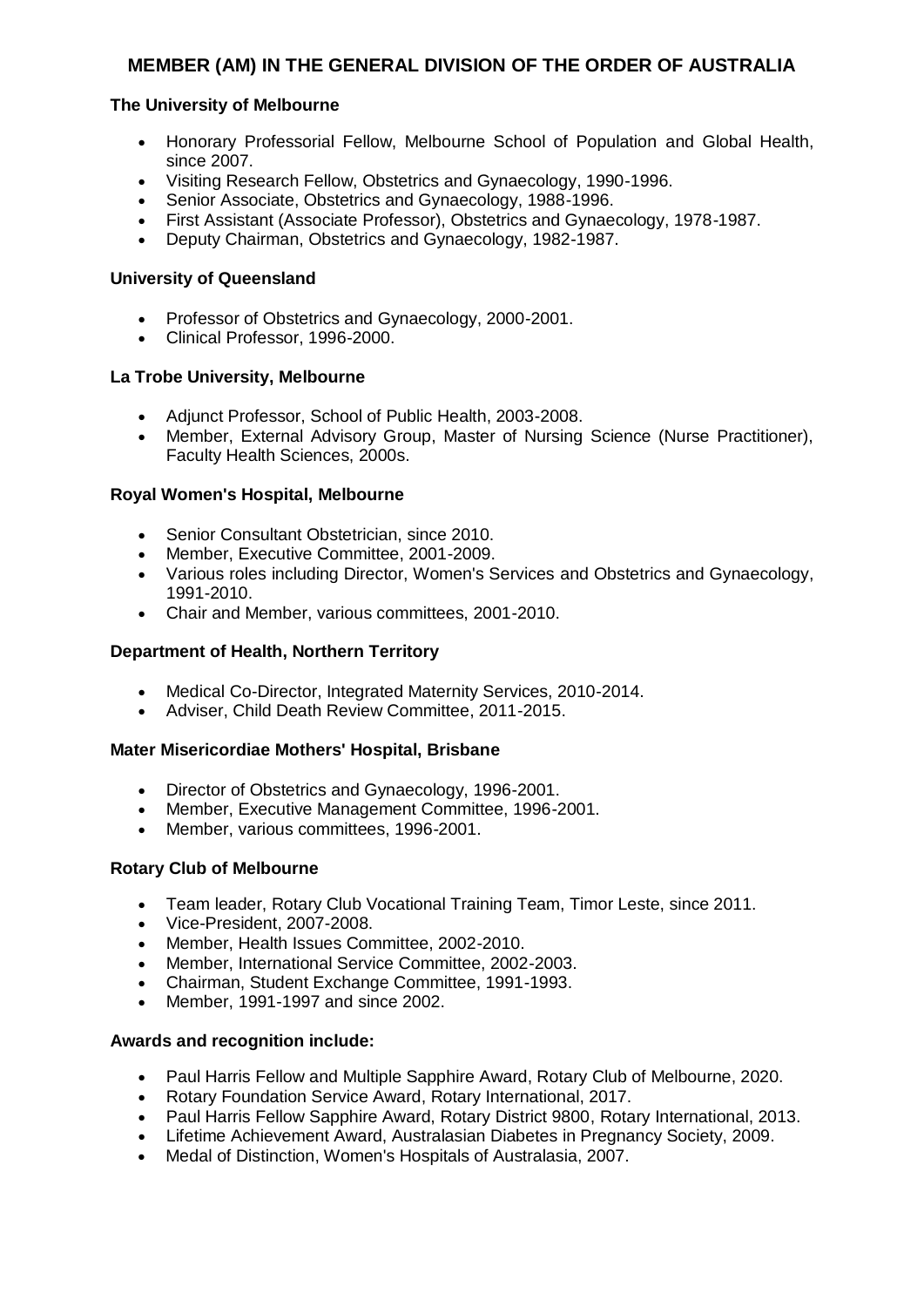## **Mr David Keith PAYES**, Caulfield North VIC 3161 For significant service to business, and to the community.

### **Business**

- Founder and Managing Director, Intrapac Property, since 1984.
- Co-Founder, Constellation Audio, 2011.
- Co-Founder, Continuum Audio Labs, 2005.
- Involved with the co-founding of several other businesses, including Rosch Recruitment and CTS Travel and Events (CTS).
- Co-Founder and Chairman, HiSoft Computers, 1983 (sold to HBA 1989).
- Non-Executive Chairman, KNP Solutions (Accountants), 2001-2005.
- Director, Internet Travel Group Ltd (ITL), 2000-2001.

## **Urban Development Institute of Australia - Victoria (UDIA)**

- President, 2014-2016.
- Vice-President, 2010-2013.
- Director, 2006-2018.
- National Councillor, 5 years.
- Former Mentor, UDIA Women in Property.

### **The Law**

- Solicitor, Phillips Fox, 1979-1983.
- Former Consultant to leading law and national accounting firms (tax and trust law).
- Former Academic appointments, Law and Economics, Melbourne and Monash Universities.
- Board Member, Taxation Institute of Australia (Victorian Division), 1982-1985.

### **The Arts**

- Board Member, Australian Centre for Contemporary Arts, 2001-2008.
- Board Member and former Deputy Chair, Melbourne Art Foundation and Melbourne Art Fair, 2008-2013.
- Member, National Gallery of Victoria Foundation, current.

### **Skin and Cancer Foundation**

• Board Member, 1999-2008.

### **Jewish Community**

- Donor, Jewish Care and Federation of Jewish Aged and Community Service Organisations, 29 years.
- Former Member, Board of Governors, Maccabi Australia.

## **Bialik College**

- Governor, 2005-2010.
- Member, College Council, 1995-2005.
- Chairman, Fundraising Committee, 1998-2005.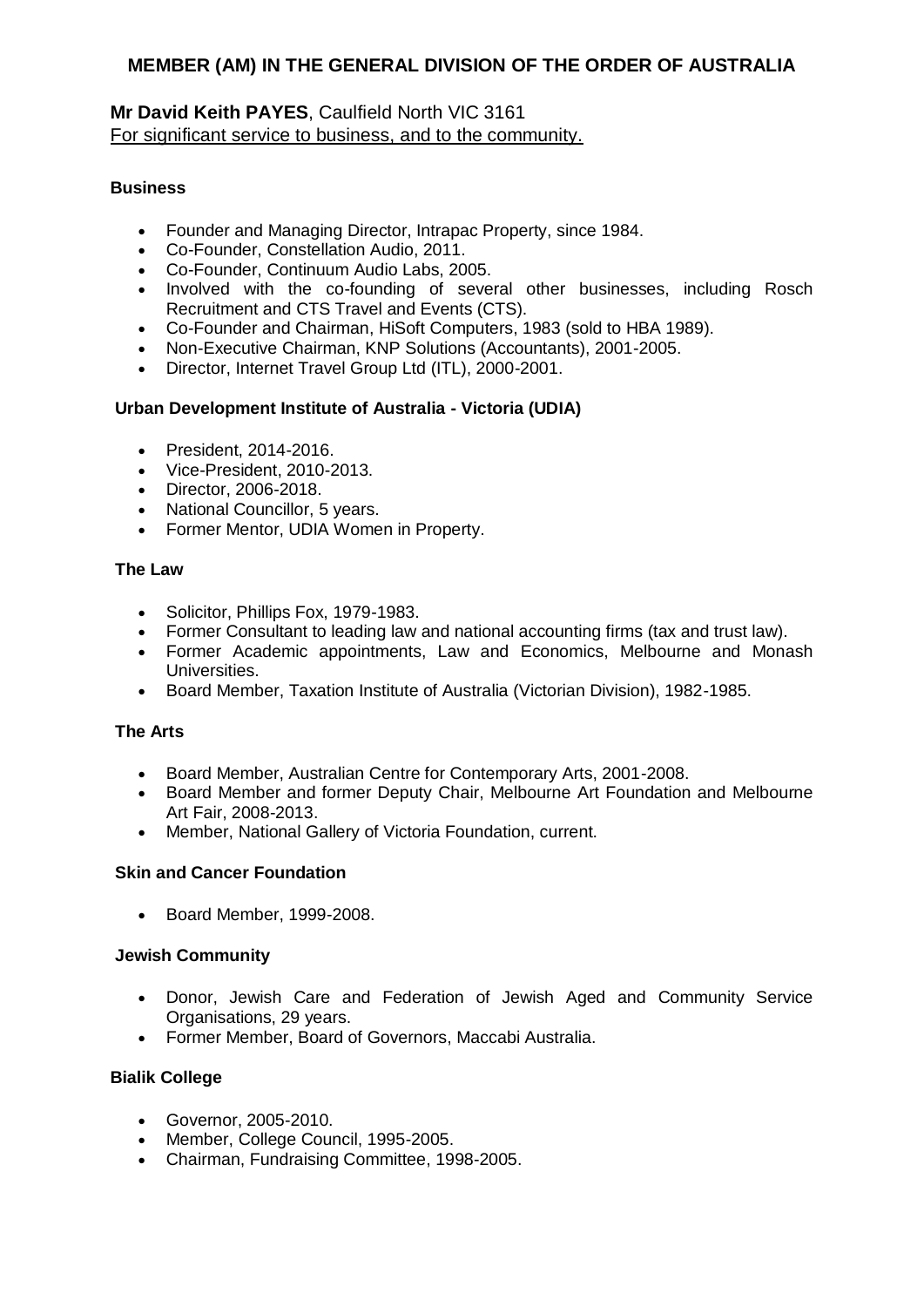#### **Other**

- Financial Supporter, Mount Scopus College, current.
- Former Board Member, Monash Property Management (subsidiary of Monash University).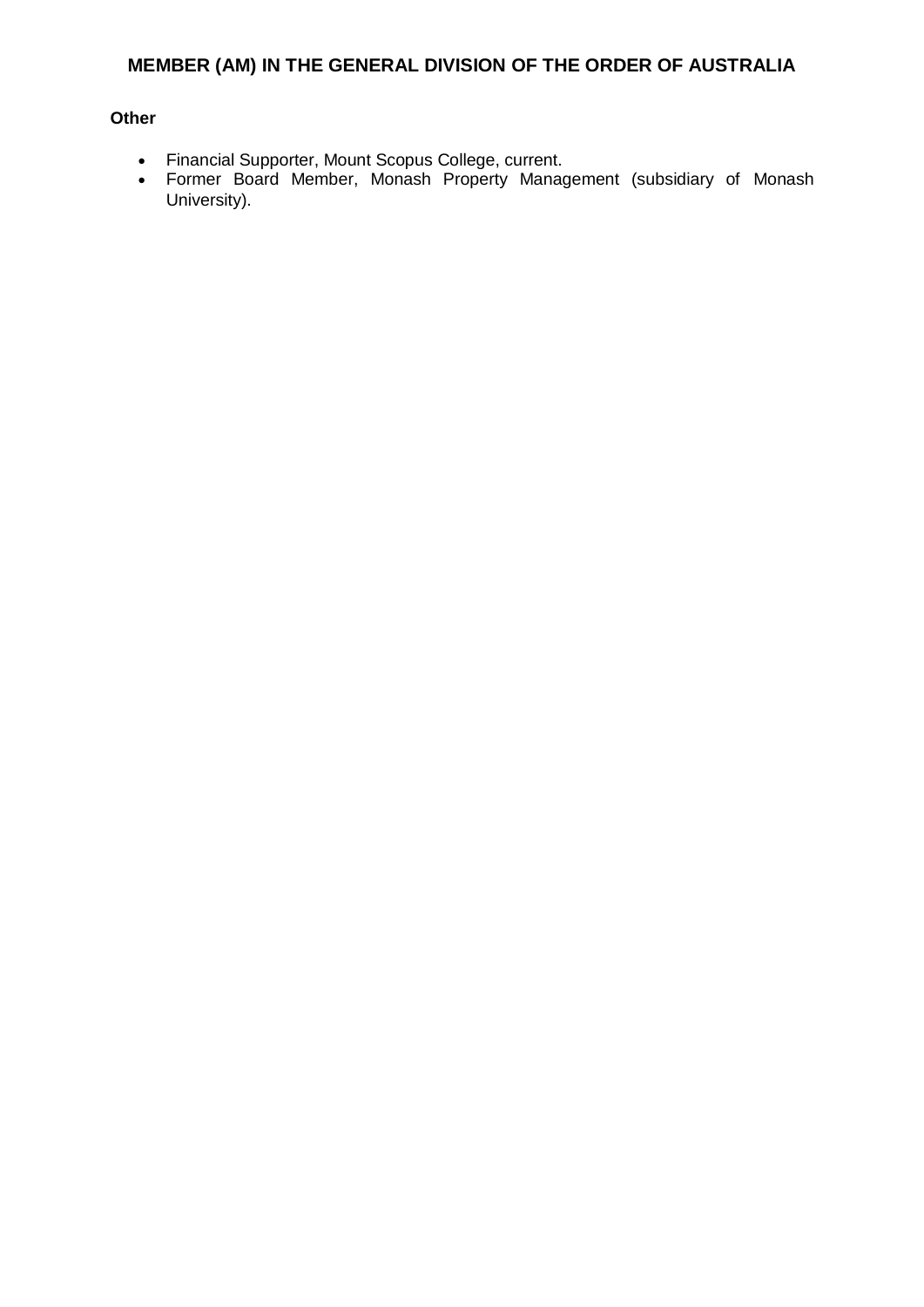## **Mr Mark Damian PERICA**, North Melbourne VIC 3051 For significant service to industrial relations, and to the law.

### **Australian Institute of Employment Rights**

- Vice President Union Representative, since 2019.
- Treasurer, 2010-2016.
- Past Co-organiser, Annual Ron McCallum Debate.
- Co-author, contributor and editor, various parliamentary submissions and written publications.

### **International Labour Organisation**

- Worker Representative, International Labour Conference, 2016, 2017, and 2021.
- Member/Worker Delegate, Committee on the Application of Standards, 2017, and 2021.

#### **Australian Council of Trade Unions**

- Representative, Industrial Relations Reform Working Group.
- Representative, Committee on Industrial Legislation, National Workplace Relations Consultative Council, 2008.
- Member, Industrial Legislation Committee, 2006, and 2021.

#### **Community and Public Sector Union**

- Senior Legal Officer, State Public Service Federation Group, since 1998.
- Volunteer Consultant and Advisor, Fiji Trades Union Congress, 2010.

#### **Australian Manufacturing Workers Union**

National Industrial Officer, Vehicle Division, 1993-1996.

### **HealthService Victoria** *(formerly Health Purchasing Victoria)*

- Board Member and Executive Committee Member, 2016-2019.
- Chair, Finance, Audit and Risk Committee, 2016-2019.

### **Superannuation Funds**

- Alternate Trustee Director, UniSuper Limited, 2006-2012.
- Board Member, and Trustee Director, MTAA Super, Motor Trades Association of Australia (MTAA), 2006-2012.

### **Inner Melbourne Community Legal**

- Board Member, 1989-1995.
- Past Chairman, and/or Vice President.
- Convenor, 10 years.

### **Kensington Flemington Junior Sports Club Inc**

- Former President.
- Committee Member, 2002-2012.
- Life Member.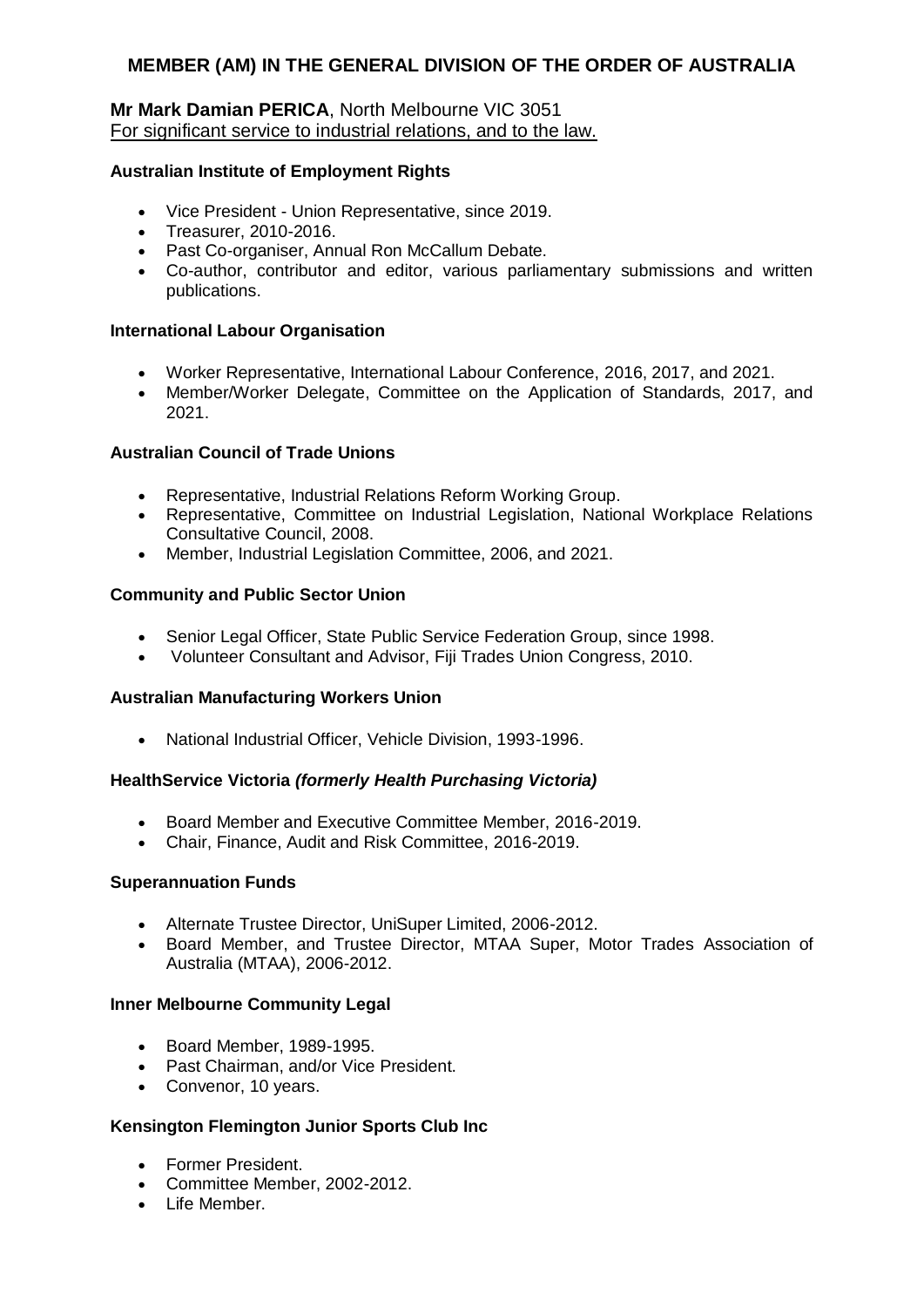## **St Carthage's University Catholic Parish Parkville, University of Melbourne**

- Parish Councillor, 2018-2020.
- Member, Parish Steering Committee, 2017.
- Parishioner, current.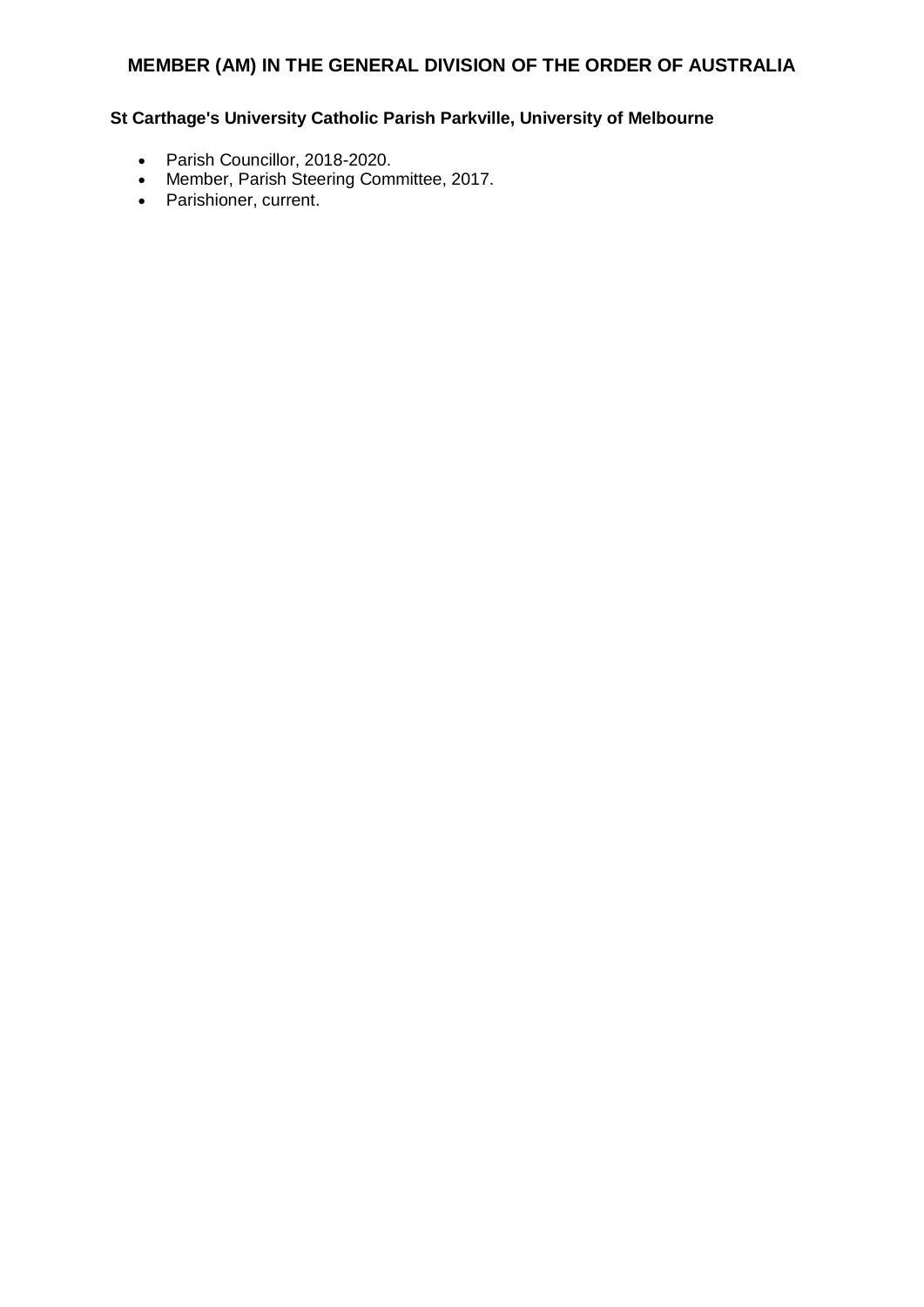## **Professor Phoebe Anne PHILLIPS**, Baulkham Hills NSW 2153 For significant service to pancreatic cancer research.

## **University of New South Wales**

- Professor and Associate Dean of Medicine, since 2021.
- Deputy Director, Cancer Clinical Academic Group, Sydney Partnership for Health, Education, Research and Enterprise (SPHERE), since 2021.
- Deputy Director, Adult Cancer Program, Lowry Cancer Research Centre, 2017-2021.
- Project Leader, Australian Centre for Nanomedicine, since 2015.
- Head, Pancreatic Cancer Translational Research Group, current.
- Deputy, Cancer Theme, Faculty of Medicine, UNSW, 2017-2021.

## **National Health and Medical Research Council (NHMRC)**

- Structural Review of NHMRC's Grant Program: Expert Advisory Group, 2016-2017.
- NHMRC Career Development Fellowship, 2012-2016.
- Chief Investigator, six NHMRC funded grants, since 2009.

## **Australian Society for Medical Research**

- President, 2015.
- Board Member, 2013-2018.
- Advisory Group Member, since 2014.

## **National Associations**

- Chief Investigator, Translational Program Grant, Cancer Institute NSW, since 2021.
- Executive Committee Member, Cancer Australia Pancreatic Cancer Roadmap Project, current.
- Ambassador, Cure Cancer Australia, current.
- Research Specialist, Sydney Pancreatic Centre, current.
- Scientific Advisor, Pankind Foundation, current.
- Member, Gastroenterological Society of Australia, since 2015.
- Former Honorary Secretary, Australasian Pancreatic Club.

- Dean's Award for Team Research Impact, 2021.
- Eisenhower Global Fellowship, United States, 2019.
- Recipient, Innovation Grants, PanKind Pancreatic Cancer Foundation, 2016 and 2018.
- Dean's Research Excellence Award, Faculty of Medicine, University of New South Wales, 2017.
- Dean's Rising Star Award, University of New South Wales, 2009.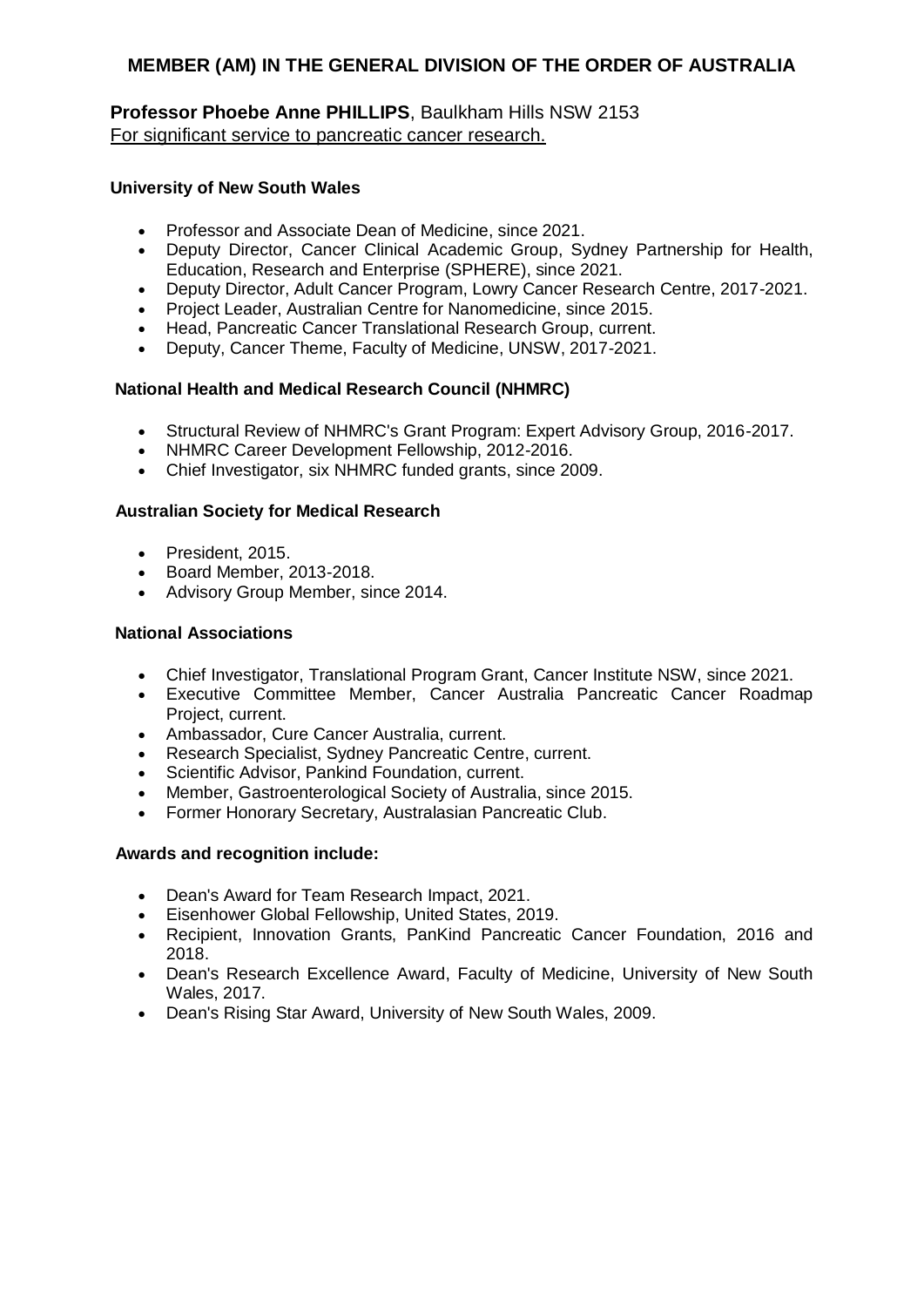# **Ms Muriel Kathleen PICTON**, Tennyson NSW 2754 For significant service to cricket as a player, administrator and coach.

### **Australian Women's Cricket**

- Australian Test Cricket Captain, 24 games, 1961-1968.
- Representative Player, 1952-1970.

#### **NSW Women's Cricket Association**

- NSW Captain, 1961-1968.
- Former President.
- Former Vice-President.
- Former Selector.
- Life Member.

#### **Cricket Other**

- Captain, YMCA Women's Cricket Club, Sydney, 1951-1970.
- Former President, Waratah Cricket Club.

#### **Australian Women's Hockey**

 Player, Australian Women's Hockey Team, international tours of Malaysia and the Netherlands, 1959-1962.

#### **NSW Hockey**

- NSW Captain, 1967-1968.
- State Representative, 1952-1968.

#### **Employment**

Primary School Teacher, Sydney region, 1970s-1980s.

- Inductee, Hunter Region Sporting Hall of Fame, cricket and hockey, 2004.
- Inductee, Hall of Fame, Hockey NSW, 2011.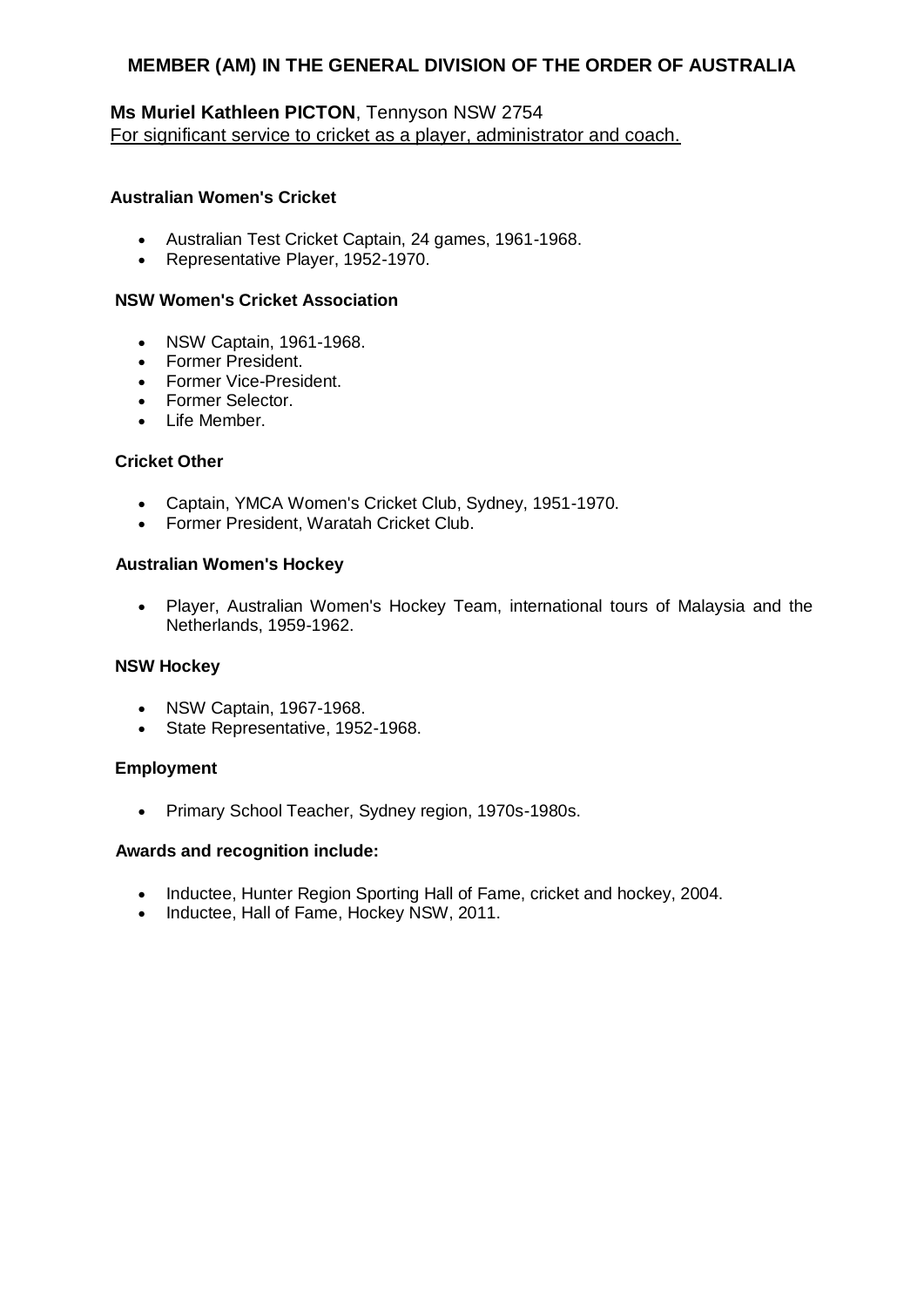## **Dr Meron Edith PITCHER**, VIC

For significant service to medicine, and to women's health.

## **Western Health**

- Director of Surgery, current.
- Head of Unit, General and Breast Surgery.
- Supporter, BreastWest.
- Established, Breast Cancer Clinic, Sunshine Hospital.
- General Surgeon, since 1993.

## **Royal Australasian College of Surgeons**

- Deputy Chair, Court of Examiners, current.
- Examiner, Fellowship Examinations, 9 years.
- Facilitator, 'Operate with Respect' and 'Training in Professional Skills' programs.
- Educator, Medical Practitioners and support medical/surgical practice, Nauru and West Timor, 2000-2005.
- Fellow, General Surgery, 1991.

## **Cancer Council of Victoria**

- Clinical Advisor, since 2017.
- Member, Cancer Trials Management Scheme Review, 2015.
- Former Chair, Breast Cancer Committee.
- Former Deputy Chair, Breast Cancer Committee.

### **BreastScreen Victoria**

- Member, Board of Management, 2011-2013.
- Member, Quality Committee, 2011-2013.

## **Health - Other**

- Volunteer Surgeon, Pakistan, AusAid, 2007.
- Volunteer Surgeon, Wewak, Papua New Guinea, Australian Volunteers Abroad, 2017.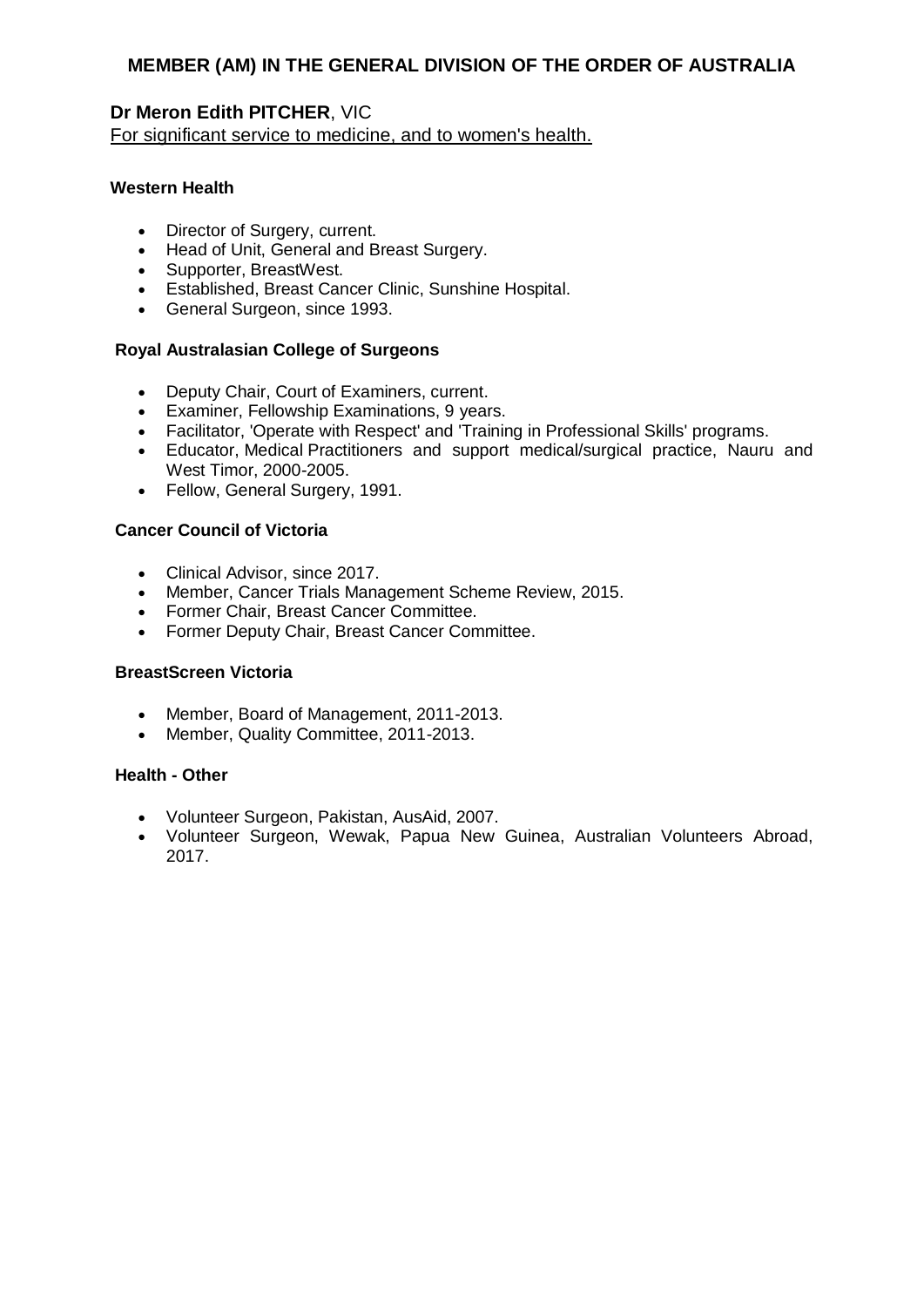**Ms Jelena POPOVIC**, VIC For significant service to the judiciary, and to the law.

### **Magistrates' Court of Victoria**

- Reserve Magistrate, since 2020.
- Deputy Chief Magistrate, 1996-2020.
- Supervising Magistrate, Koori Court, 2009-2020.
- Supervising Magistrate, Court Support Services, 2000-2020.
- Magistrate, 1989-1996.

### **Australian Institute Judicial Administration**

- Council Member, 2015-2021.
- Member, Indigenous Justice Committee, current.
- Member, Education Committee, current.
- Member, Membership and Communications Committee, 2015-2022.
- Member, since 1989.

## **The Law**

- Founder, Court Integrated Services Program (CISP), since 2006.
- Board Member, Adult Parole Board Victoria, 1997-2013.
- Member, Sir Zelman Cowen Centre, Victoria University Law School Program Advisory Committee, 2014-2021.
- Presenter, National Judicial College of Australia Phoenix Program.
- Chair, Solution Focussed Judging Program, National College of Australia.
- Member, Judicial Officers' Aboriginal Cultural Awareness Committee (Victoria).
- Presenter, National Judicial College of Australian and Australian National University Sentencing Conference, February, 2014.
- Member, Aboriginal Justice Forum, 2015-2020.
- Member, Australian Association of Women Judges.
- Member, International Association of Women Judges.

- Co-recipient, International Society for Therapeutic Jurisprudence Hora/Jones Award for Outstanding Contributions to Therapeutic Jurisprudence, 2019.
- International Professional of the Year, Who's Who, 2014.
- Churchill Fellow, 2011.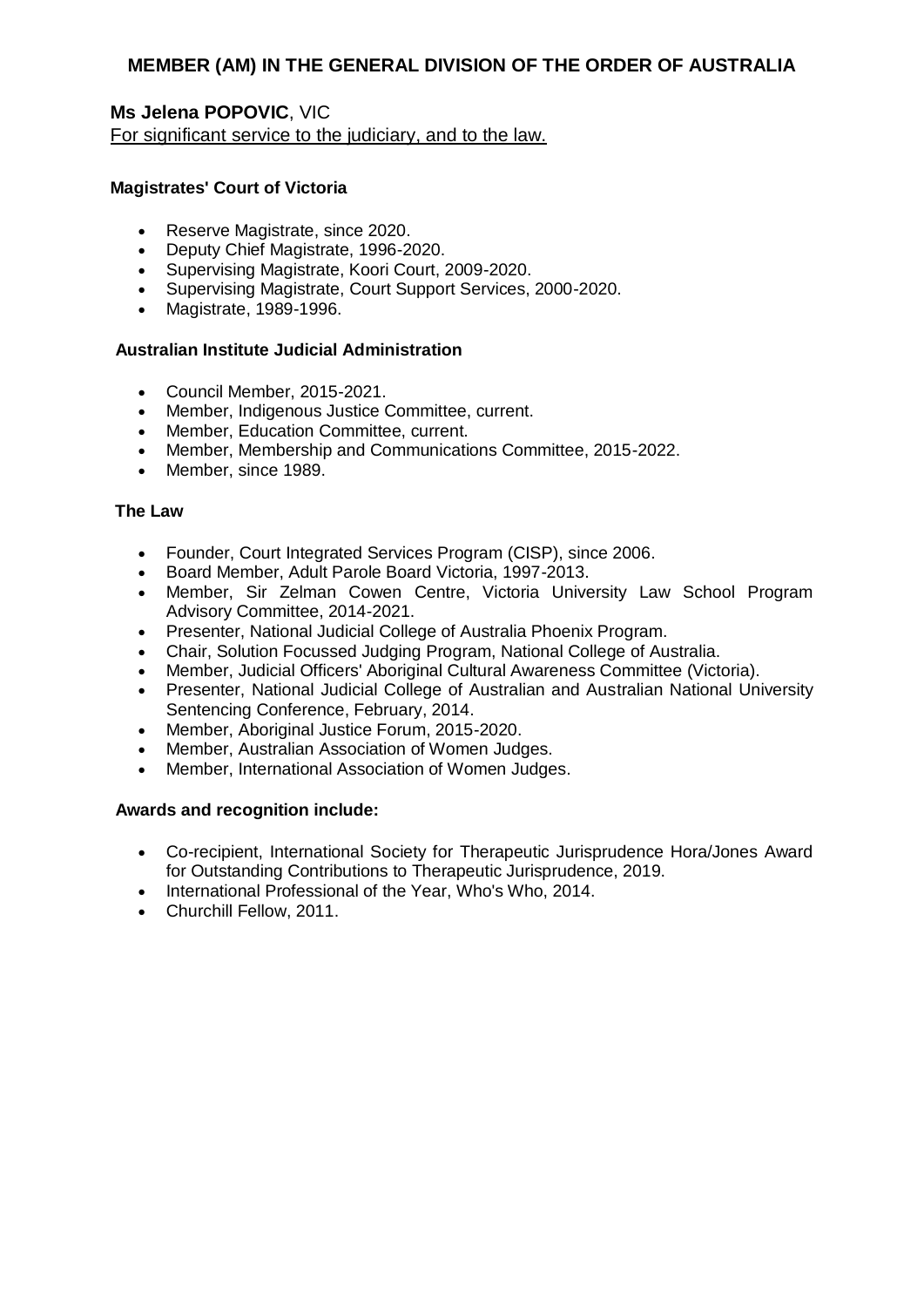## **The Honourable Elizabeth Jeanette POWELL**, Kialla VIC 3631

For significant service to the people and Parliament of Victoria, and to the community.

### **Parliament of Victoria**

- Member for Shepparton, Legislative Assembly, 2002-2014.
- Minister for Local Government, 2010-2014.
- Minister for Aboriginal Affairs, 2010-2014.
- Member for North Eastern Province, Legislative Council, 1996-2002.
- Former Shadow Minister for Local Government and Aboriginal Affairs.
- Former Spokesperson for Planning, Local Government, Women's Affairs, Multicultural Affairs and Victorian Communities.

#### **Shire of Shepparton**

- Shire President, 1993-1994.
- Councillor, 1990-1994.

#### **Local Government - Other**

- Commissioner, Shire of Campaspe, 1994-1996.
- Life Member, Australian Local Government Women's Association, 1991.

#### **Politics - Other**

- Former Secretary, Shepparton Branch, National Party of Victoria.
- Committee Member, Victorian Parliamentary Former Members Association.

### **Goulburn Valley Branch, National Council of Women Victoria**

- Former Patron.
- Founding Member.

### **Committee and Advisory Roles**

- Chair, Management Committee, Goulburn Valley Hospice Care Service, since 2015.
- Former Executive Member, Goulburn Murray Local Learning and Employment Network (GMLLEN).
- Selection Panel Member, Victorian Women's Honour Roll, 5 years.
- Founding Member, Goulburn Valley Loose Women Group, 1990.
- Council Member, La Trobe University, 1990.
- Former Executive Member, Commonwealth Parliamentary Association of Victoria.

#### **Shepparton and District National Servicemen's Association**

- Former Co-Patron.
- $\bullet$  Life Member

#### **Northern Industry Education Board**

- Former Chair.
- Founding Member.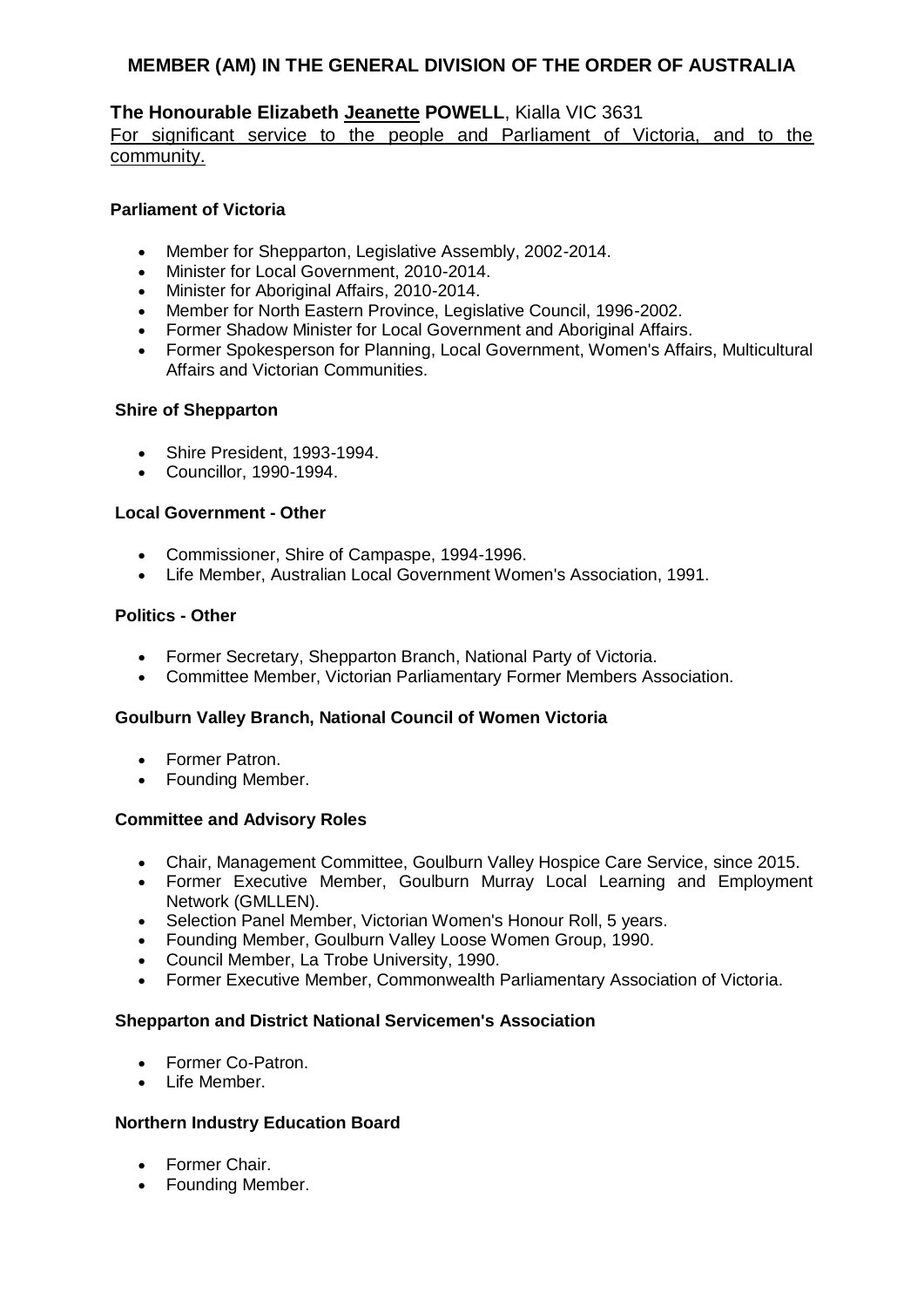#### **Community**

- Director, Shepparton Villages, since 2015.
- Patron, People Supporting People, current.
- Patron, Shepparton Men's Shed, current.
- Patron, Christmas for those Alone, current.
- Former Patron, Centre for Workplace Culture Change, RMIT University.
- Former Member, Friends of Shepparton Library.
- Former Member, Friends of Shepparton Art Gallery.
- Honorary Member, Rotary Club of Shepparton.
- Patron, Soroptimist International of Shepparton.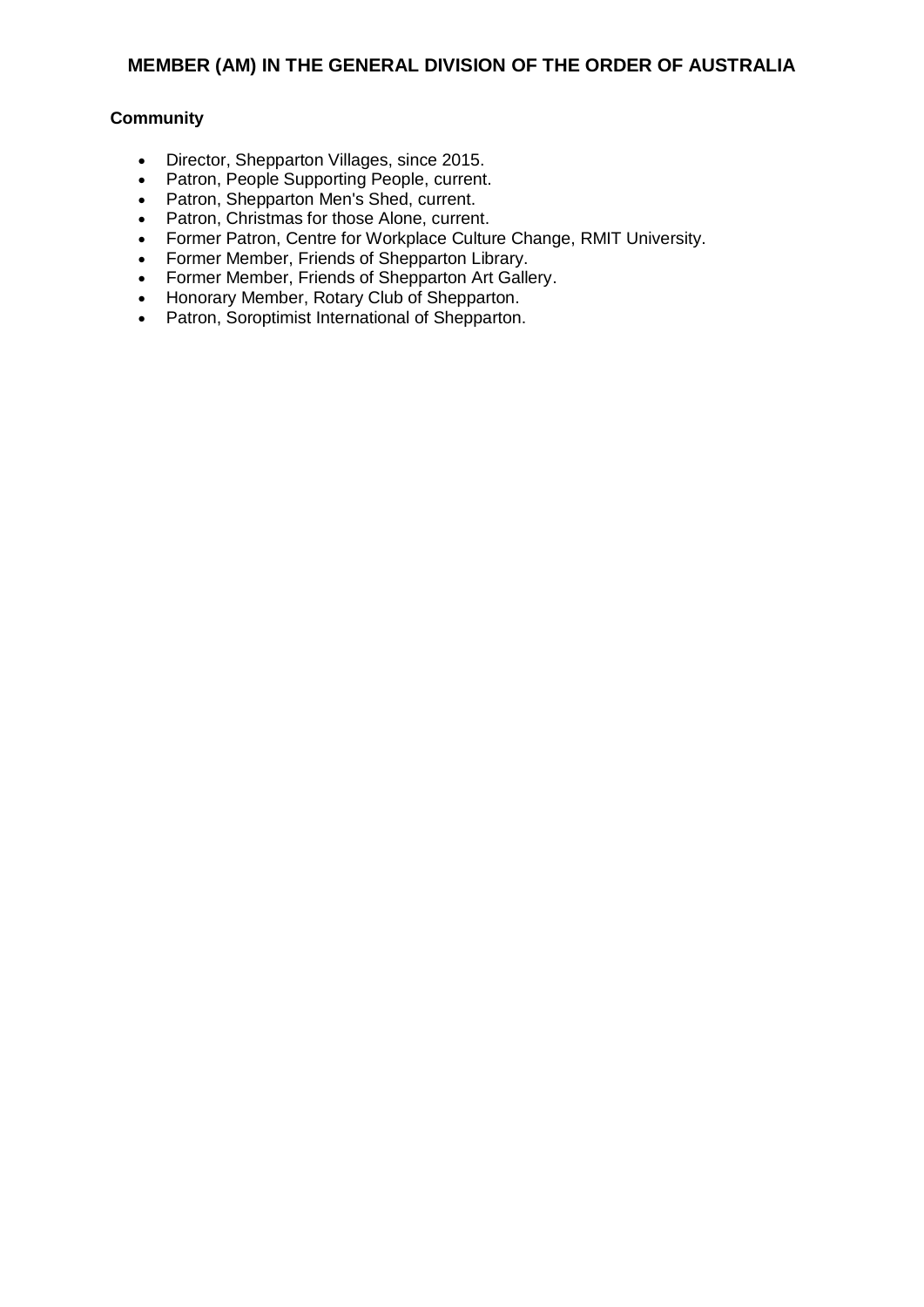## **Mr Gregory John PRESTON**, NSW For significant service to the property valuation industry.

#### **Australian Property Institute**

- National President, 2007-2008.
- National Councillor, 2003-2010.
- Member, Structural and Governance Committee, 2006-2010 and 2014-2018.
- Member, Australian Valuation Standards Board, 2011-2014.
- Chair, National Finance Board, 2006-2007.
- Chair, Professional Indemnity Insurance Sub-Committee, 2001-2006.
- Chair, National Professional Board, 2004-2006.
- NSW State President, 2003-2004.
- NSW Divisional Councillor, circa 2001.
- Former Member, Complaints Committee.
- Life Fellow, 2010.
- Fellow, 1995.
- Member, since 1984.

#### **Property Funds Association**

- Chair, Events Committee, 2019-2021.
- Chair, Communications Committee, current.

### **Education**

- Former Guest Lecturer, University of Queensland.
- Former Guest Lecturer, Western Sydney University.

#### **University of Technology Sydney**

- Member, School Built Environment Industry Advisory Panel, current.
- Guest Lecturer, current.

#### **Professional**

- Chair and Managing Director, Preston Rowe Paterson, since 1988.
- Investment Agency Advisor, Richard Stanton, 1987-1988.
- Valuer, Investment Agent and Auctioneer, Colliers-International, 1983-1987.
- Property and Asset Manager, Knight Frank, 1979-1983.

#### **Other**

- Fellow, Royal Institution of Chartered Surveyors, since 2013.
- Member, Australian Institute of Company Directors, current.

- The Colonel Alfred Clifford Catt Award, Australian Property Institute, 2018.
- Meritorious Service Award, Australian Property Institute, 2002.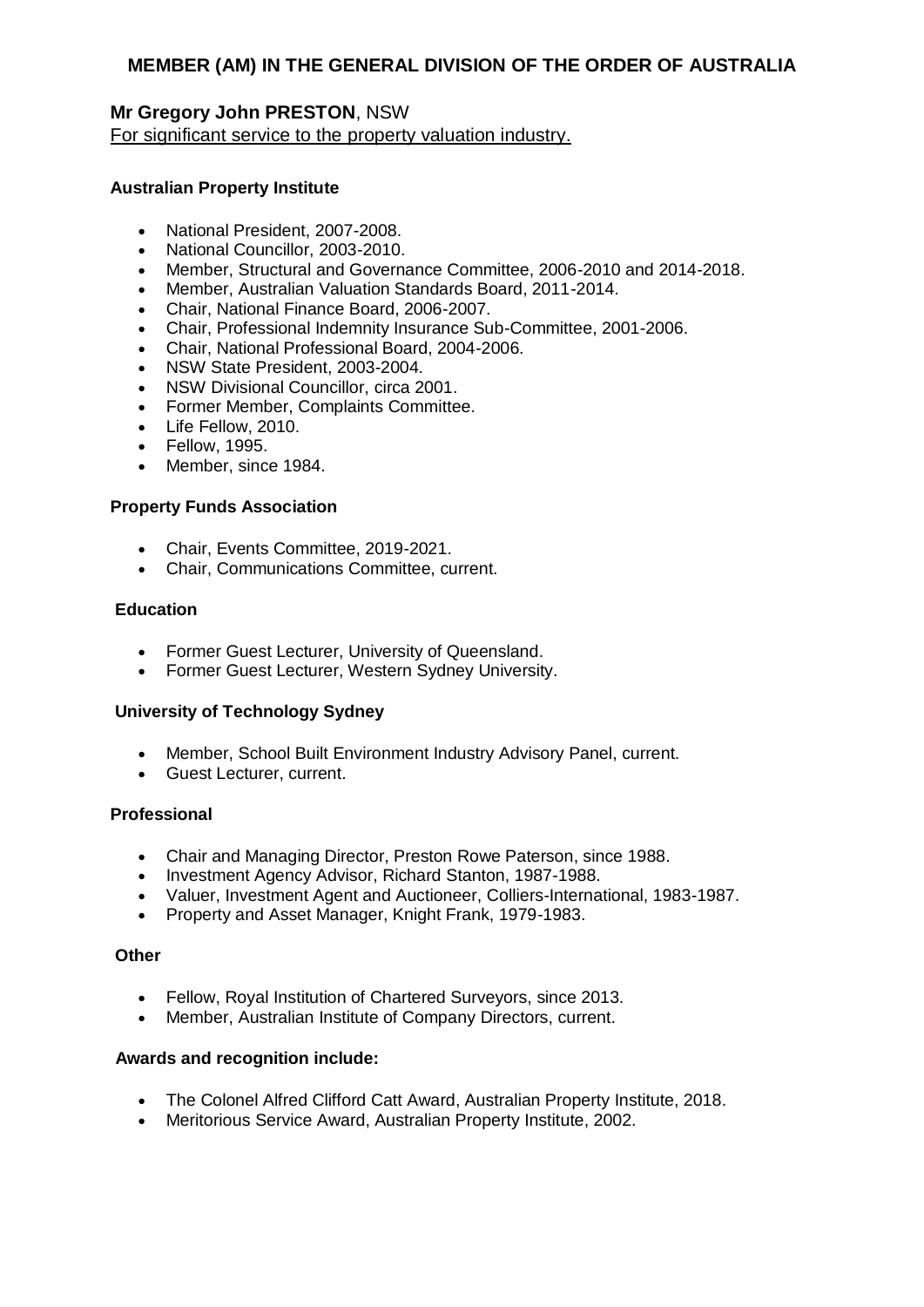# **Mr Philip QUAST**, NSW

For significant service to the arts as a performer, mentor and educator.

## **The Arts**

- Australian Singer, Actor, Director, Writer, Teacher, since 1979.
- Performed nationally and internationally including for the West End, Broadway, Royal Shakespeare Company, Sydney Theatre Company, and National Theatre (London).
- Theatre Tutor, Acting and Performance Skills, NIDA, Royal Academy of Music (London), The Juilliard, Screenwise and Opera Australia (Young Artist Program), since 2015.
- Presenter, Play School, 1981-1998.

- Sydney Theatre Award, Best Cabaret Production, 2021.
- Helpmann Award, Best Actor in a Supporting Role for *Mary Poppins*, 2011.
- Green Room Award, Male Artist in a Featured Role for *Mary Poppins*, 2011.
- Laurence Olivier Award (Society of London Theatre), Best Actor in a Musical, Emille de Becque in *South Pacific*, 2002.
- Laurence Olivier Award, Best Actor in a Musical, Grahame Chandler in *The Fix*, 1998.
- MO Award, Male Musical Theatrical Performer and Kevin Jacobsen Theatrical Performer, 1994.
- Sydney Theatre Critics Award, Best Actor for *Into the Woods*, 1993.
- Laurence Olivier Award, Best Actor in a Musical, Georges Seurat in *Sunday in the Park with George,* 1991.
- MO Award, Male Musical Theatre Performer for *Les Miserables*, 1988.
- Sydney Theatre Critics Award, Best Actor of the Year for *Les Miserables*, 1988.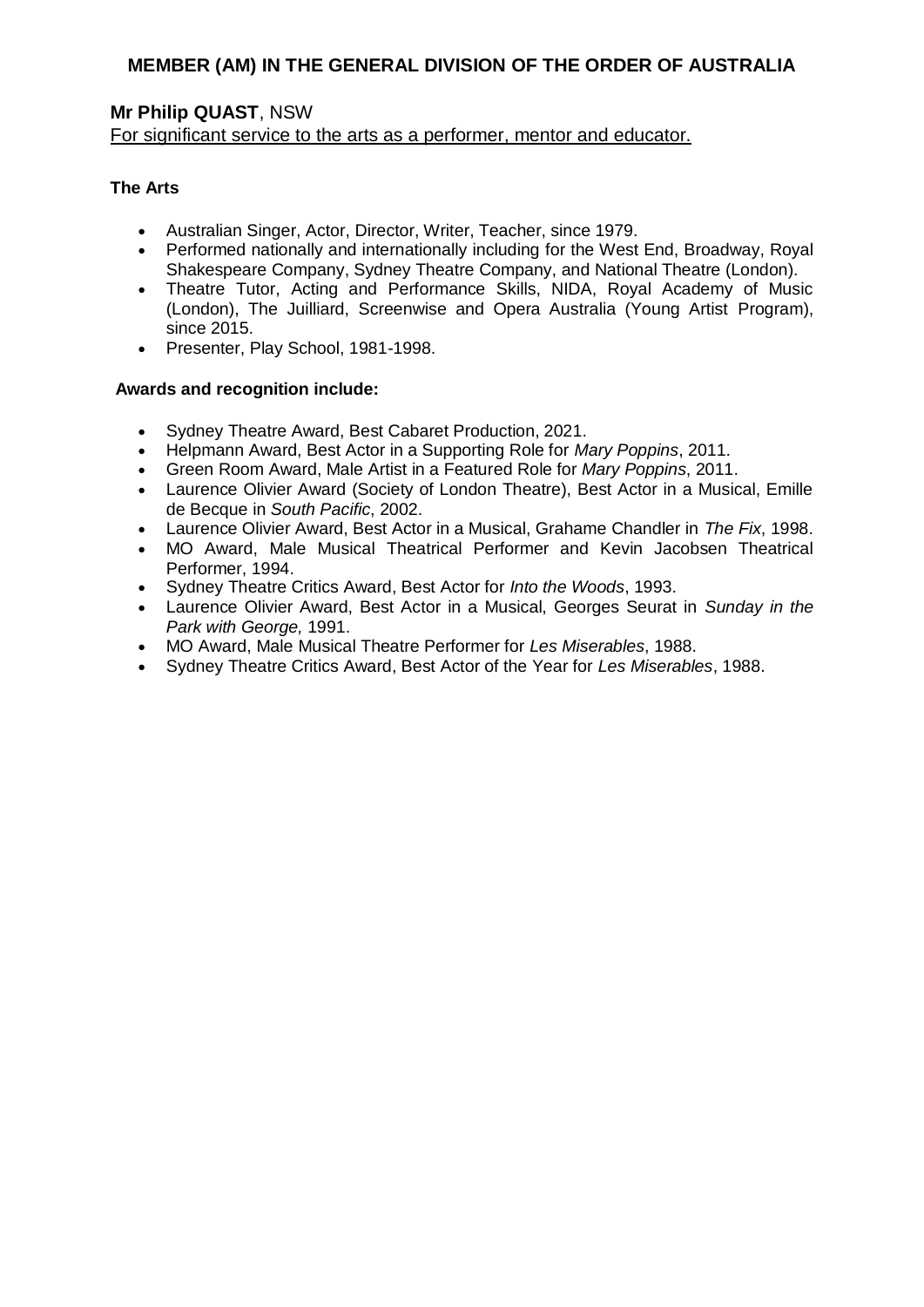# **Mr Michael QUIGLEY**, Darlinghurst NSW 2010 For significant service to the telecommunications sector, and to education.

### **National Broadband Network Corporation**

- Chief Executive Officer, 2009-2013.
- Interim Chairman, 2009-2010.

### **Alcatel**

- President and Chief Operating Officer, 2005-2007.
- Senior Executive Vice-President, 2001-2005.
- Former President, Chief Operating Officer and Senior Executive Vice-President, Alcatel Optronics.
- Chief Executive Officer, Alcatel USA, 1999-2003.
- General Manager, Alcatel Australia and New Zealand, 1996-1999.

## **Neuroscience Research Australia**

• Director, 2008-2015.

## **Education**

- Adjunct Professor, Faculty of Engineering and Information Technology, since 2014, and Member, Industry Advisory Boards.
- Senior Visiting Fellow of the School of Strategy and Entrepreneurship, University of New South Wales.
- Member, Advisory Board, Institute for a Broadband-Enabled Society, University of Melbourne, 2009-2015.

### **Other**

- Director, Audinate Pty Ltd, 2007-2009.
- Member, Innovation Capital, 2007-2009.
- Former Board Member, Alliance for Telecommunications Industry Solutions.
- Independent Director, Leighton Contractors.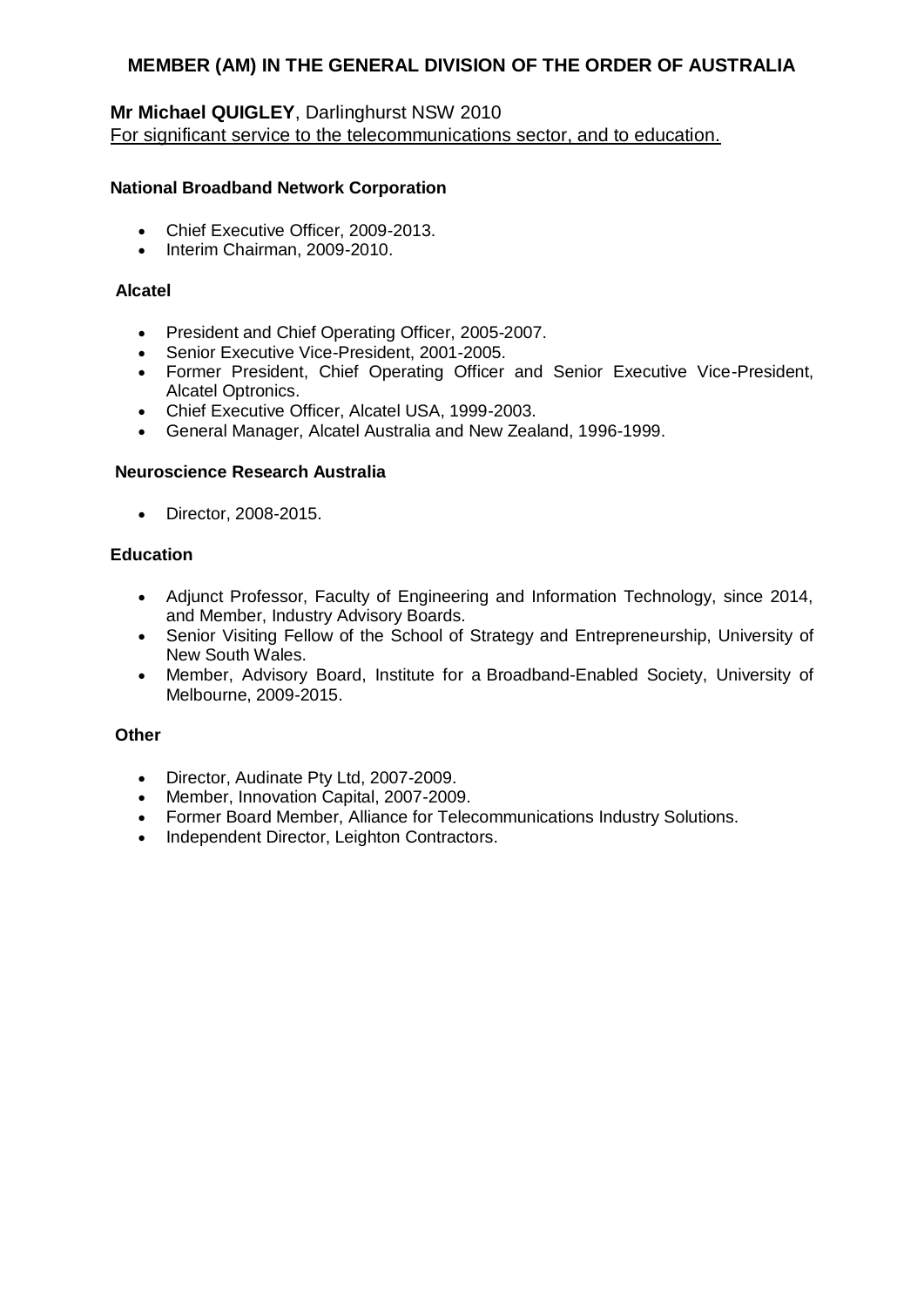# **Ms Carol RAYE**, NSW

For significant service to the performing arts as an actor and producer.

### **The Arts**

- Actor and Producer for film, television, theatre and radio, 1964-2000.
- Actor and Casting Director, *Number 96*, 1970s.
- Creator, Producer and Lead Actor, *The Mavis Bramston Show*, 1964-1965, and 1967- 1968.
- Regular Appearances, *Graham Kennedy's Blankety Blanks, Mike Walsh's Midday Show.*
- British Stage and Screen Actor, 1939-1963 (Britain, USA and Kenya).

## **Professional Organisations**

- Member, Theatre Board, Australian Council, 4 years in early 1980s.
- Member, of Actor's Equity.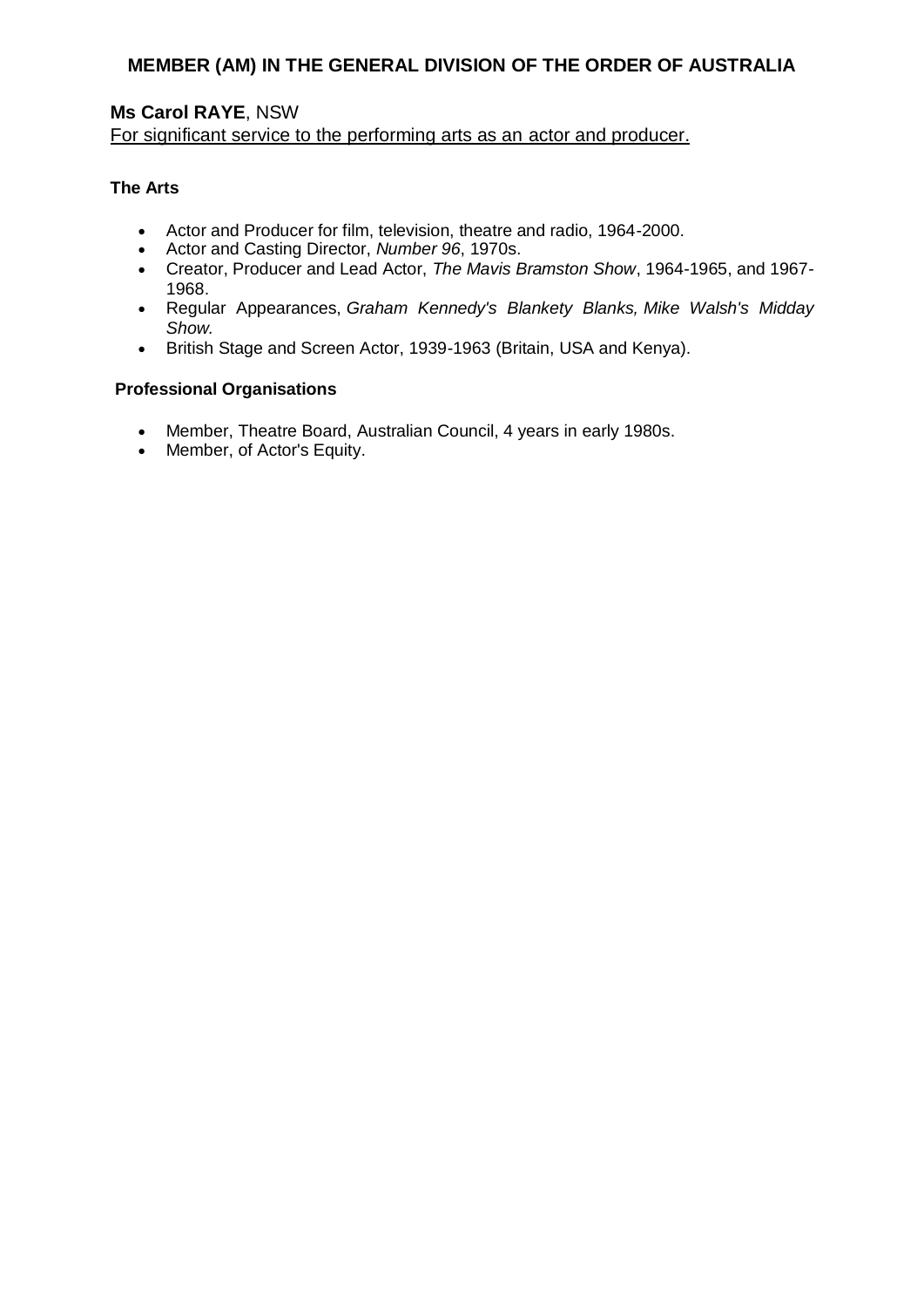## **Professor Timothy Gerald REEVES**, Newtown VIC 3220 For significant service to sustainable agriculture research and production.

## **International**

- Board Member, Foundation for Arable Research, New Zealand, 2010-2014.
- Member, Project Advisory Group on Sustainable Land Management and Climate Change, Ministry for Research, Science and Technology, New Zealand, 2008-2011.
- Director-General, International Wheat and Maize Improvement Centre (CIMMYT), Mexico, 1995-2002.
- Member, Genetic Resources Policy Committee, CGIAR *(formerly the Consultative Group for International Agricultural Research),* and Chair, Center Directors Committee, Intellectual Property and Genetic Resources, c1995-2002.
- Chair, Review of Project 45782: *Securing the biological basis of agriculture*, Global Crop Diversity Trust, 2012-2013.
- Expert Evaluator, Framework Projects on Food Safety and Quality, European Commission, 2003-2005.
- Director, Timothy G Reeves and Associates Pty Ltd, since 2002.

## **United Nations - Food and Agricultural Organisation (FAO)**

- Expert Evaluator, AGFUND Prize, Arab Gulf Program for United Nations Development (AGFUND), since 2007.
- Lead/Coordinator Theme: Science and Research for Conservation Agriculture, Havana, Cuba, 2016-2017.
- Senior Expert and Consultant, FAO, 2008-2014.
- Past Chair, Review of the Impacts of Climate Change on Indian Wheat Production, FOA, the Review of International Rice Commission, and past Steering Committee Member, Sustainable Crop Production Intensification.
- Scientific Editor, and Technical Advisor, *Save and Grow* publications, 2011-2014.
- Member, Millennium Project Task Force on Hunger, 2002-2005.

### **The Crawford Fund, Australian Academy of Technology and Engineering**

- Board Member, since 2016.
- Chair, ATSE Agriculture Forum, 2014-2018.

### **Global Evergreening Alliance**

Technical Advisory Board Member, Restore Australia, since 2020.

### **Department of Foreign Affairs and Trade**

- Selection Panel Adviser, Australia Awards Africa, Palladium International Pty Ltd, since 2017.
- Member, Program Design and Development Team, Agricultural Research and Development in Papua New Guinea, AusAID, circa 2005.
- Team Leader, Review of *'Sustainable and resilient farming systems intensification in EGP'*, Australian Centre for International Agricultural Research, 2018, and Chair, Final Review of Collaborative Wheat Research Project, 2004-2005.

### **Commonwealth Department of Agriculture, Fisheries and Forestry**

 Director, Grains Research and Development Corporation, 2005-2011, Senior Consultant, 2014, and Chair, Southern Region Panel, 1993-1995.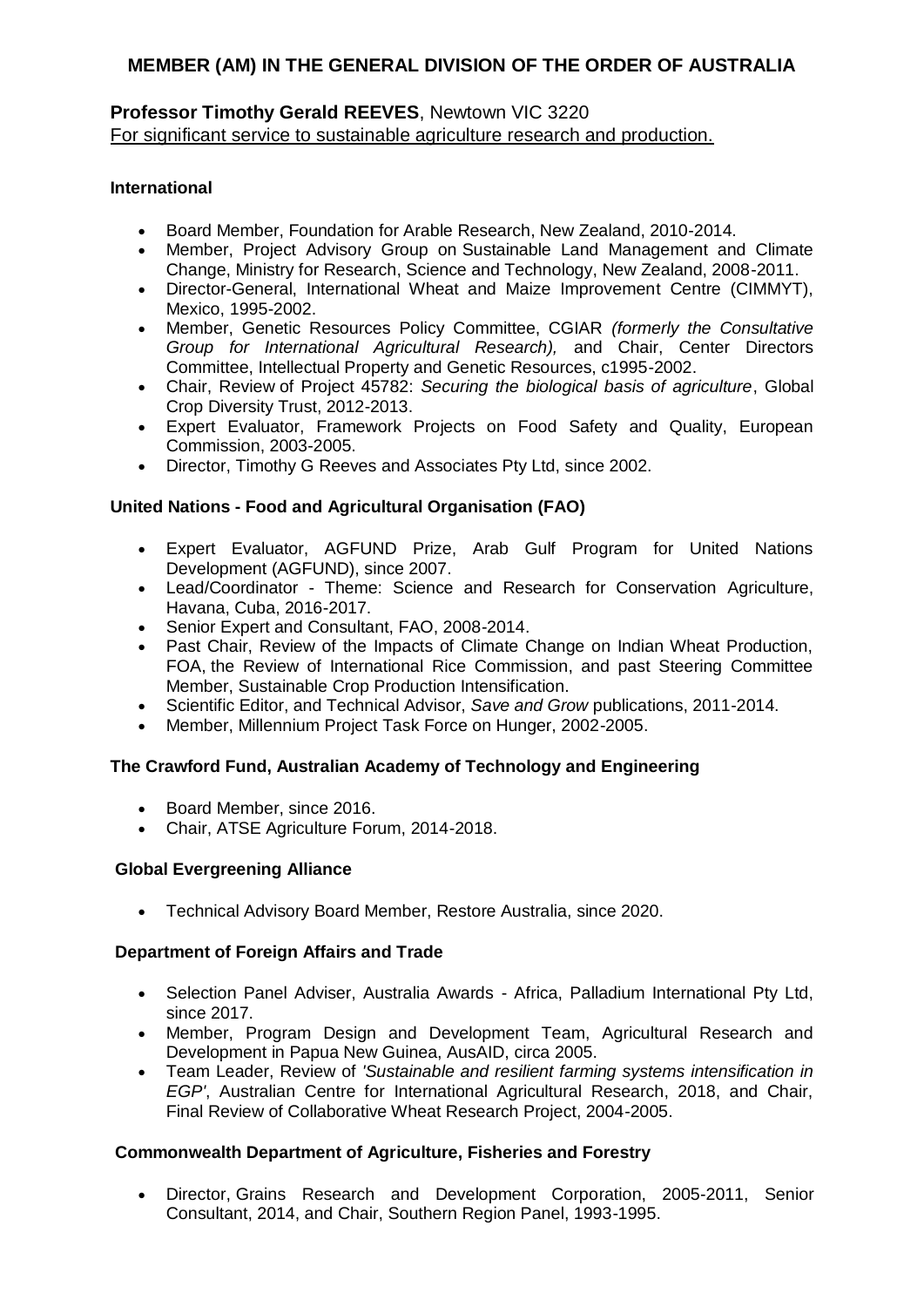Chair, Investor Advisory Group, National Agricultural Nitrous Oxide Research Program, 2009-2015, and Member, Filling the Research Gap Expert Advisory Panel, 2012.

## **Agriculture - Other**

- Chair, Foundation for Arable Research Australia Ltd, 2012-2018.
- Reviewer of Major Projects, Geoffrey Gardiner Dairy Foundation, 2006-2015.
- Director, Future Farm Industries Cooperative Research Centre, 2007-2014.
- Chair, External Review of Research Quality, Division of Ecosystems, CSIRO, 2005, and Chair, Plant Industry Advisory Committee, 1988-1993.
- Member, Expert Sub-Committee on Environmentally Sustainable Australia, National Collaborative Research Infrastructure Scheme, Department of Education, Science and Technology, 2005.
- Patron, Australasian Plant Breeding Association, 2002-2005.
- Board Member, Cooperative Research Centre for Molecular Plant Breeding, 1997- 2002.
- President, Australian Society of Agronomy, 1992-1993.
- Coordinator, National High Rainfall Zone Crop Research, Southern Farming Systems Limited, 2004.
- Member, Rural Adjustment Scheme Advisory Council, 1993-1995.

## **Department of Climate Change and Energy Efficiency**

- Chair, Domestic Offsets Integrity Committee, 2012.
- Chair, Steering Committee, National Project on Impacts of Climate Change on Plant Growth and Function, Australian Greenhouse Office, 2004.

### **Other Primary Industry**

- Chair, Primary Industries Climate Challenges Centre, Victorian Department of Primary Industries and the University of Melbourne, since 2011-2017.
- Chair, AGFACE Australian Grains Free-Air Carbon Dioxide Enrichment Steering Committee, 2008-2017.
- Chair, New South Wales Agricultural Advisory Council on Gene Technology, 2003- 2007.
- Board Member, Crop Industry Advisory Board, South Australian Government, 1997- 1999.

### **Victorian Department of Agriculture and Rural Affairs**

- Acting Chief Scientist, 1991.
- Acting General Manager, Operations, 1990.
- Director, Rutherglen Research Institute, 1980-1986.

### **University of Melbourne**

- Professor-in-Residence, Dookie Campus, since 2018.
- Co-Director, Victoria Drought Resilience Adoption and Innovation Hub, since 2021.
- Professorial Fellow, since 2004.
- Chair, Joint Centre for Crop Innovation, 2002-2005.

## **Deakin University**

- Chair, Academic Advisory Board, International and Community Development, c2003.
- Honorary Professor, International and Community Development, 2007-2018.
- Adjunct Professor, Faculty of Arts, 2003-2006.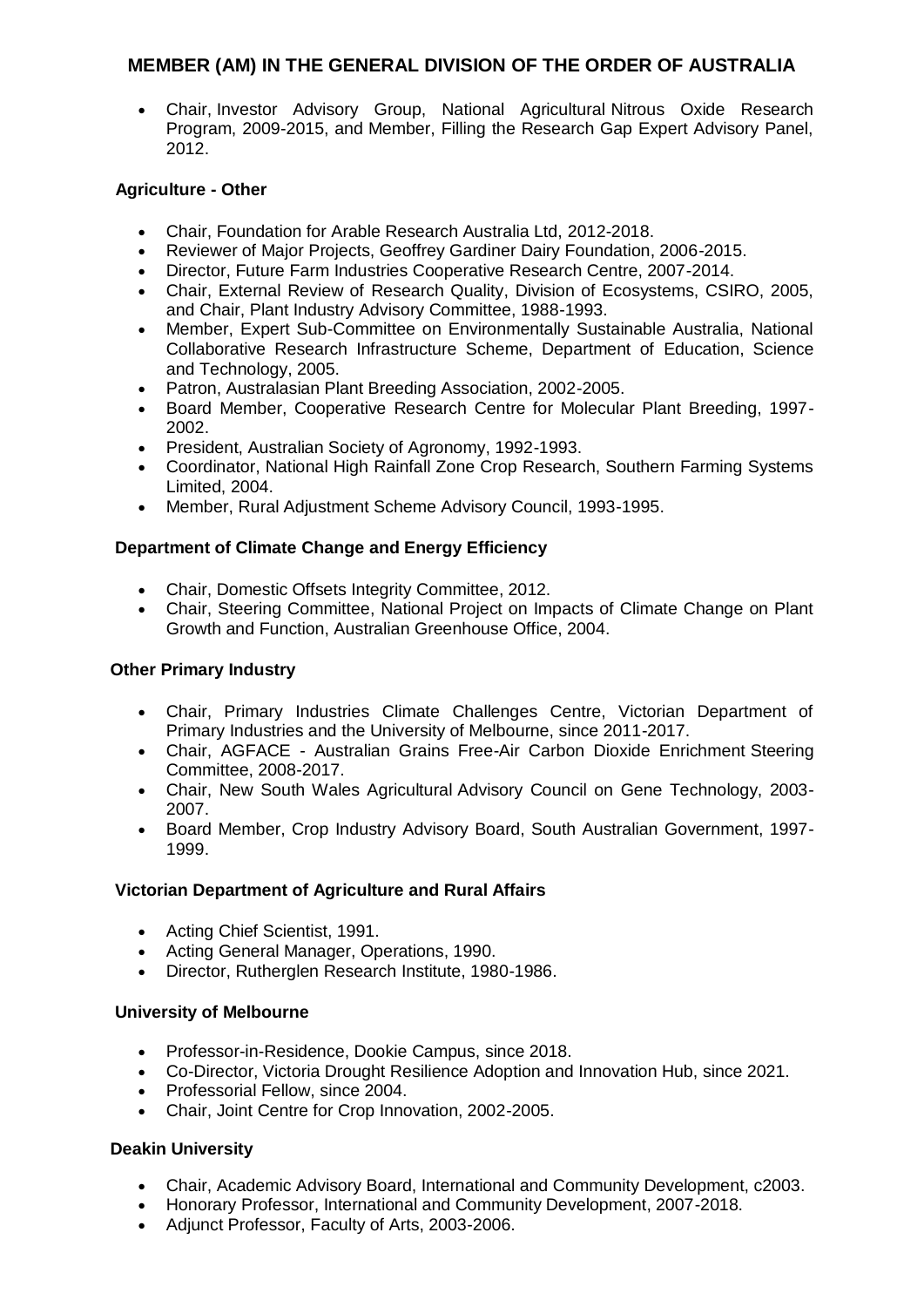### **Academic - Other**

- Adjunct Professor, Institute of Sustainable Resources, Queensland University of Technology, 2008-2016.
- Honorary Professor, Chinese Academy of Agricultural Sciences, current.
- Facilitator, Centre for the Study of Rural Australia, Marcus Oldham College, Geelong, 2008-2012, and Member, 2007-2018.
- Head, Department of Agronomy and Farming Systems, University of Adelaide, 1992- 1995.

### **Publications**

- Member, Editorial Board, *International Journal of Agricultural Sustainability*, 2002- 2005.
- Published over 180 papers, book chapters, and articles.

- Farrer Memorial Medal, Farrer Memorial Trust, NSW Department of Primary Industries, 2019.
- Professor C M Donald Medal, *'for lifetime achievement in agronomy'*, Australian Society of Agronomy, 2017.
- Doctor of Agricultural Science *(honoris causa)*, University of Melbourne, 2016.
- Vice-Chancellor's Award, '*for outstanding contribution'*, Deakin University, 2004.
- Centenary Medal, '*for service to Australian society in agriculture'*, 2001.
- Fellow, Academy of Technological Sciences and Engineering Australia, since 2001.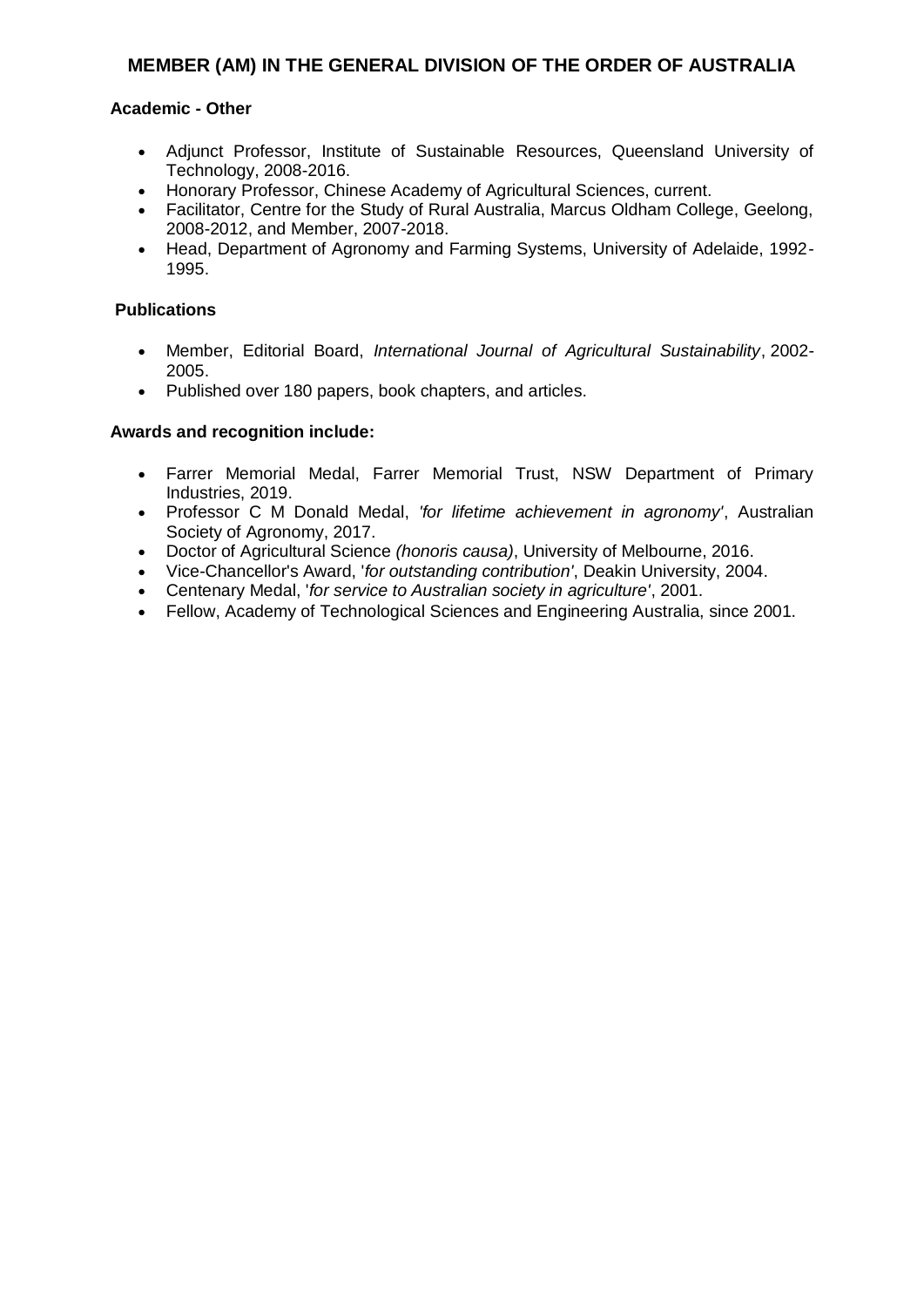## **The Late Mr Ian Douglas REID**

Formerly of Victoria For significant service to the community through not-for-profit and social welfare organisations.

### **Brotherhood of St Laurence**

- Board Member, 1983-2008.
- Life Member, 2008.

## **Charitable - Other**

- Chairman, St Vincent's Institute of Medical Research, 2000-2005.
- Member, Public Service Selection Panel, Churchill Trust, 1985-2010.
- Board Member/Director/Treasurer, Melbourne Anglican Foundation, 1988-2011.
- Chief Executive Officer, Zoological Board of Victoria, 1990-1992.

## **St George's Anglican Church, Malvern**

- Parishioner, over 40 years.
- Former Member, Church Vestry.
- Helped establish the Gardiner Retirement Lodge, 1984.

### **Professional**

- Director, Gascor, 1994-1997.
- Various senior executive leadership positions, Australian Consolidated Industries, 1972-1988.
- Management positions, overseas, 1960s-1970s.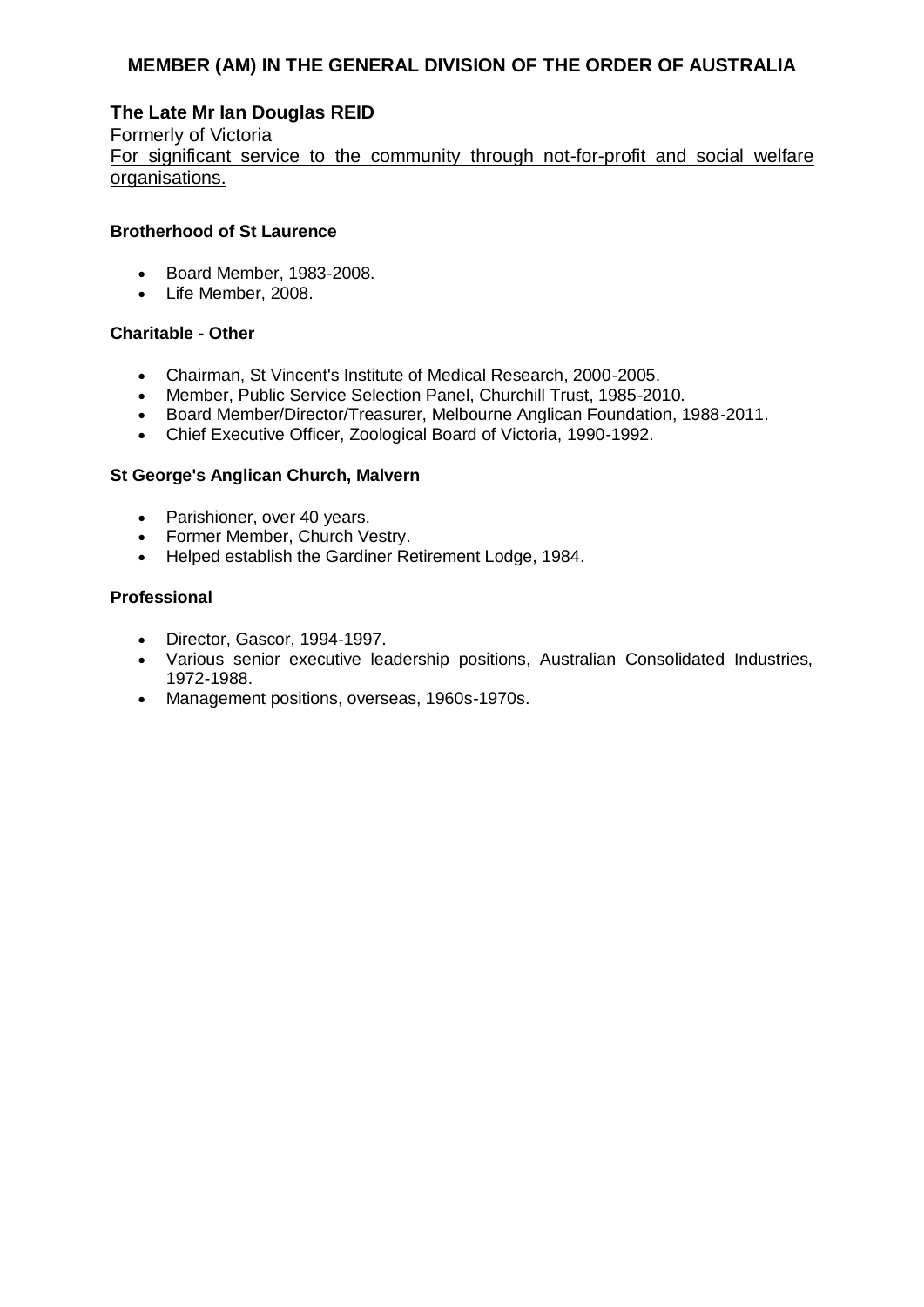#### **Professor Peter REVILL**, Alphington VIC 3078 For significant service to microbiology and immunology research.

### **University of Melbourne and The Royal Melbourne Hospital**

- Professor and Principal Research Fellow, Department of Microbiology and Immunology, since 2018.
- Section Head, Molecular Virology Group, Division of Research and Molecular Development, Victorian Infectious Diseases Reference Laboratory, Royal Melbourne Hospital and The Peter Doherty Institute for Infection and Immunity, since 2011.
- Senior Medical Scientist, since 2004, and additional Honorary Positions, since 2016.
- Supervisor, honours and PhD students.
- Member, University of Melbourne Institutional Biosafety Committee, since 2016.
- Co-Head Viral Infectious Diseases Theme, Peter Doherty Institute for Infection and Immunity.
- Co-initiated the RMH Kearton Travel award scheme.

### **Monash University**

- Adjunct Professor, Department of Microbiology, current.
- Researcher, 1995-c2003.
- Supervisor, honours students, ongoing.

### **Australian Centre for HIV and Hepatitis Virology (ACH2)**

- Executive Board Member, since 2016.
- Member, multiple ACH2 conference organising committees.

### **Australian Centre for Hepatitis Virology (ACHV)**

- President, 2014-2017.
- Secretary, 2011-2014.
- Executive Member, 10 years.

#### **Australian Society For Microbiology**

- Virology Theme Leader, current.
- Invited Speaker, ASM Annual Conference, 2022.

### **International Coalition to Eliminate Hepatitis B Virus (ICE-HBV)**

- Co-Founder, since 2015.
- Executive Board Member, current.
- Inaugural Governing Board Chairperson, c2016-2020.
- Led publication of the first Global Scientific Strategy to Eliminate Hepatitis B virus (Lancet Gastroenterology and Hepatology, 2019).

#### **International Hepatitis B Virus Meeting**

Co-Convenor, International Hepatitis B Meeting, Melbourne, 2019.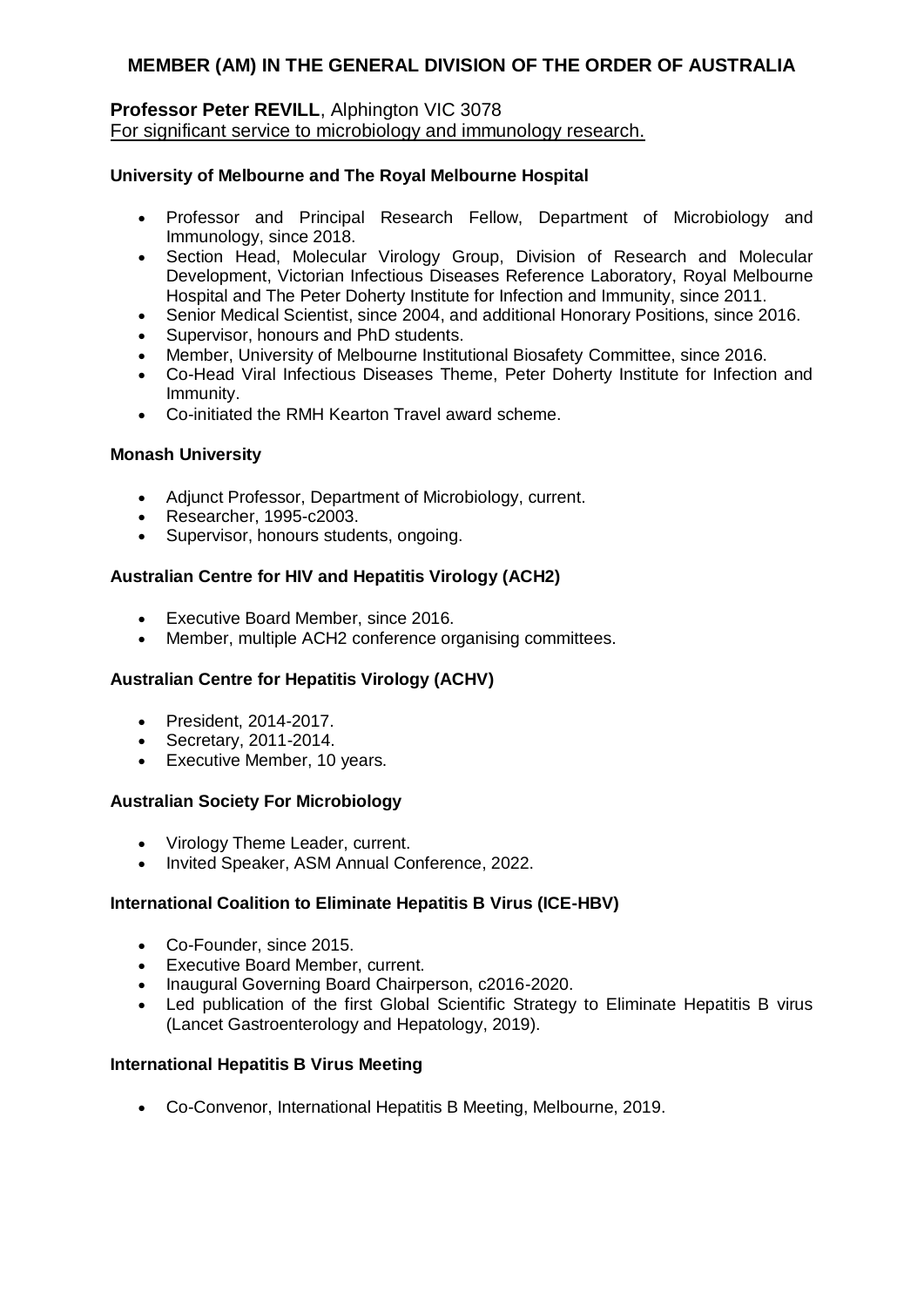### **Australasian Society for HIV, Viral Hepatitis and Sexual Health Medicine**

- Invited Speaker, 12th Australasian Viral Hepatitis Conference, 2016 and 2021.
- Past Member, various conference committees.
- Member, current.

#### **Other roles**

- Member, Victorian Infection and Immunity Network, current.
- Member, Australian Virology Society, current.
- Club Melbourne Ambassador, since 2018.
- Chair *Barnaviridae* Working Group, International Committee for the Taxonomy of Viruses, since 2000.
- Victorian Hub Leader, Australian French Association for Research and Innovation (AFRAN).
- Invited Speaker and Faculty Member, Asian Pacific Association for Studies of the Liver (APASL), 2022.
- Invited speaker at multiple international conferences.
- Expert advisor on elimination of hepatitis B virus to national and government bodies.
- Co-Convenor, Australian Institute for Infectious Diseases Pandemic Preparedness and Response Symposium, 2022.

### **Publications include:**

- Lead or senior author, approximately 79 articles, in various journals, including, *GUT, Nature Reviews Gastroenterology and Hepatology, Lancet Gastroenterology and Hepatology, Hepatology, The Journal of Hepatology and The Journal of Virology*.
- Contributor, *Lennette's Laboratory Diagnosis of Viral Infections*, Fourth Edition.
- Contributor, *Encyclopedia of Virology*, since 2008.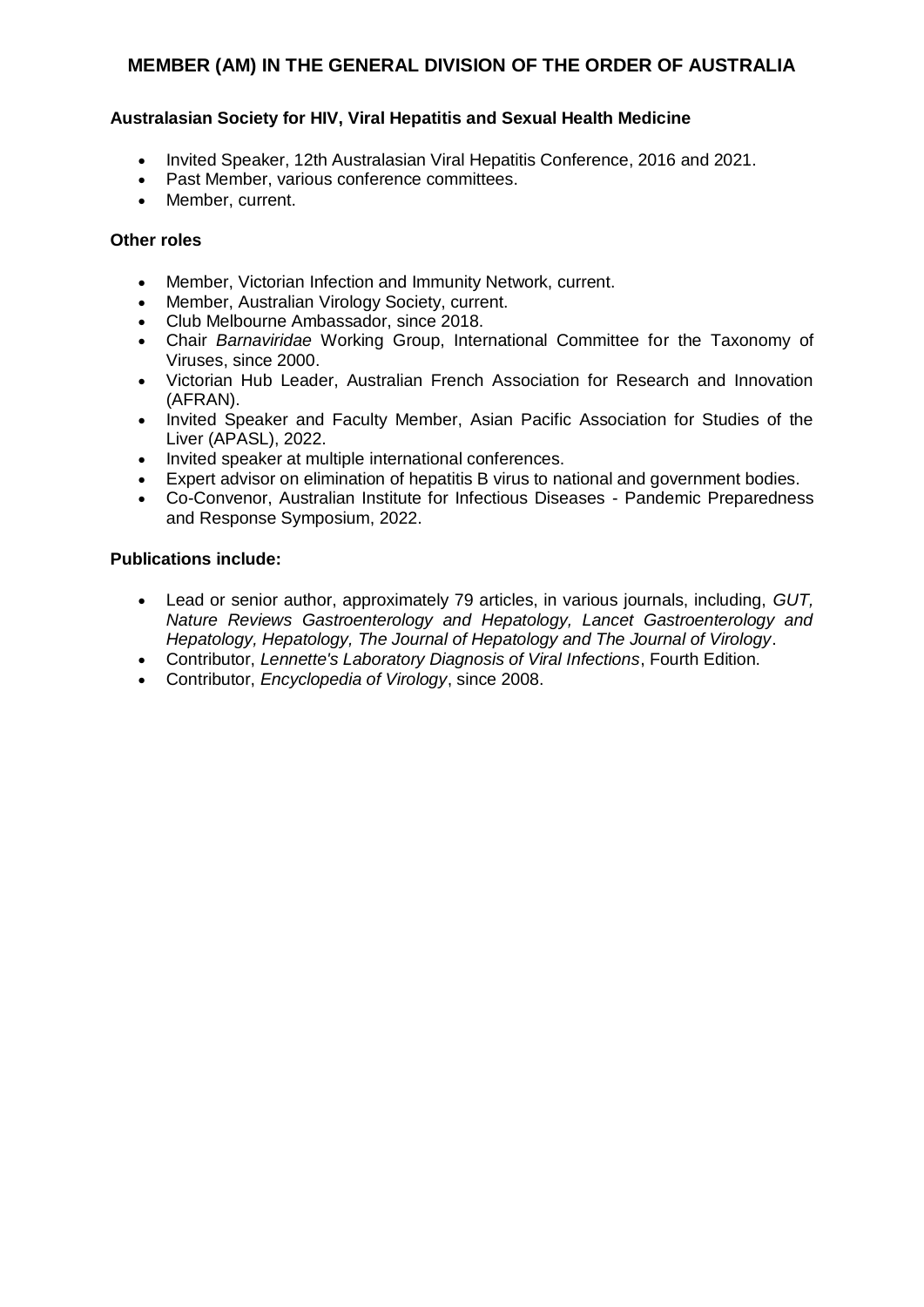## **Ms Margaret Rosalind RICHARDSON**, VIC

For significant service to the Anglican Church of Australia.

### **Janet Clarke Hall, University of Melbourne**

- Chair, 2014-2018 and 2006-2008.
- Board Member, 2014-2018 and 2001-2008.

### **Anglican Church**

- Supported husband's posting as Representative, Archbishop of Canterbury to the Holy See, and Director, Anglican Centre in Rome, 2008-2013.
- Congregational Volunteer, during husband's appointment as Dean, St Paul's Cathedral, Melbourne, 1999-2008.
- Congregational Volunteer, during husband's posting as Dean, St Peter's Cathedral, 1989-1999.
- Lecturer, Psychology in Pastoral Care, Brisbane College of Theology, 1984.
- Lecturer, Psychology in Pastoral Care, Adelaide College of Divinity, 1981-1982 and Contributor to Anglican Theological Students Orientation Course, 1989-1998.

### **Community**

- Voluntary Guide, and member of the Guides Organising Committee, National Gallery of Victoria, current.
- Board Member, Magdalene Centre, Adelaide, early 1990s-1999.
- Former Board Member, Family Services Division, Anglican Community Services, Adelaide.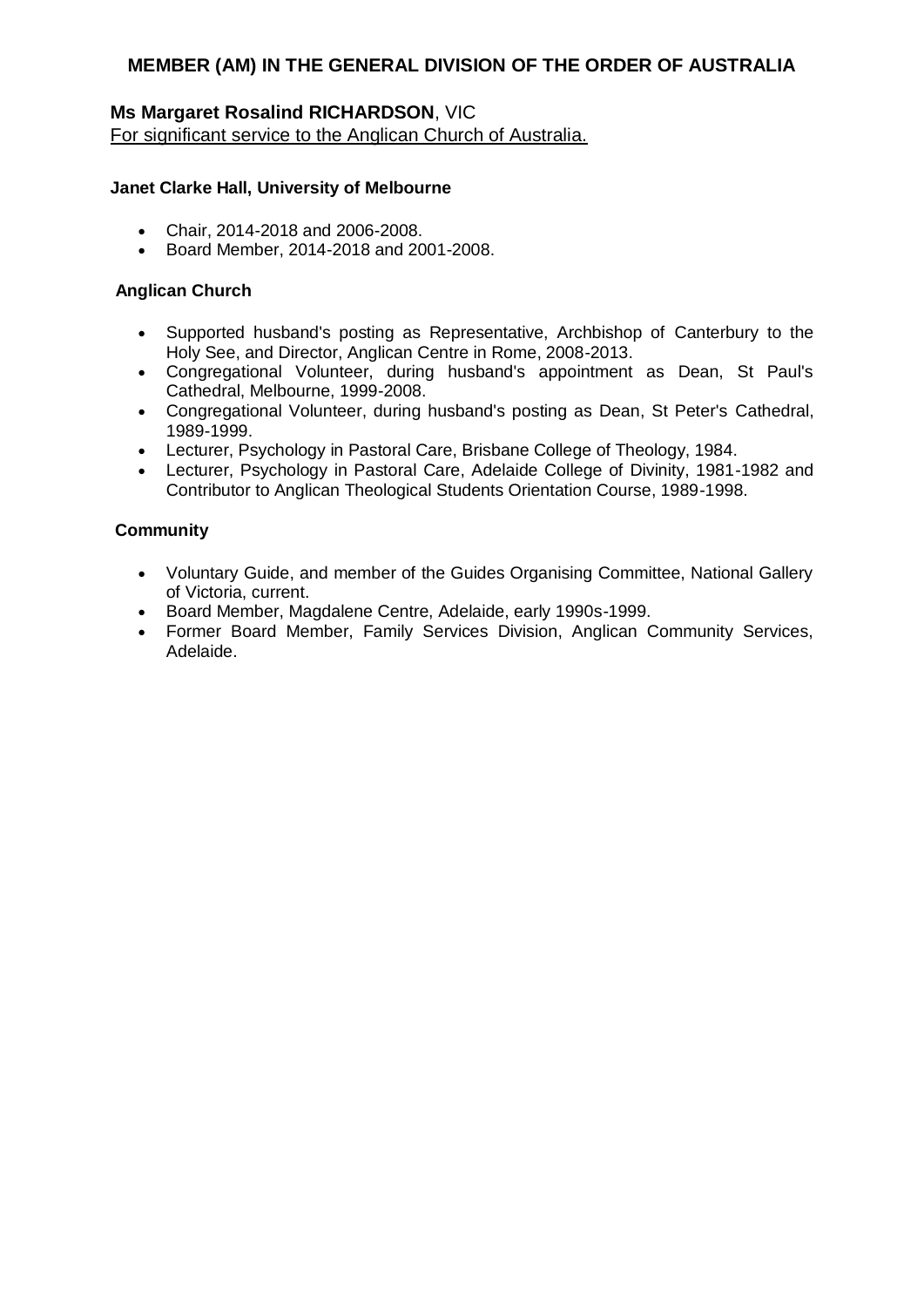### **Ms Anne Lindsey RICHES**, Killcare NSW 2257 For significant service to community mental health programs and initiatives.

### **Mental Health**

- Workplace Facilitator, Presenter, and Mental Health Auditor, Black Dog Institute, since 2011.
- Community Ambassador, R U OK?, since 2018.
- Volunteer, Australian Kookaburra Kids Foundation, since 2022.

### **Professional Speakers Australia**

- Member, Assessment Panel, Kerrie Nairn Scholarship for Emerging Speakers, since 2017.
- Chair, Selection Committee, Kerrie Nairn Scholarship for Emerging Speakers, circa 2006.
- Founder, Kerrie Nairn Scholarship for Emerging Speakers, 2005.
- Former Board Member.

### **The Law**

- President, Women Lawyers Association of New South Wales, 1986-1987.
- Assistant Legal Secretary, Medico-Legal Society of New South Wales, 1987-1992.
- Former Volunteer, Redfern Legal Centre.
- Former Volunteer, Women's Legal Centre.

### **Professional**

- Workplace Mental Health Educator and Speaker, since 1996.
- Founder and Principal, The Riches Group, since 1996.
- Head of Human Resources, Rothschild, 1993-1996.
- Human Resources Director, Allens, 1991-1993.
- Education Director, Judicial Commission of NSW, 1987-1991.
- Assistant Secretary General (Legal), Australian Medical Association, 1984-1987.

- Nevin Award, Professional Speakers Australia, 2010.
- For volunteer contributions, Black Dog Institute (three times).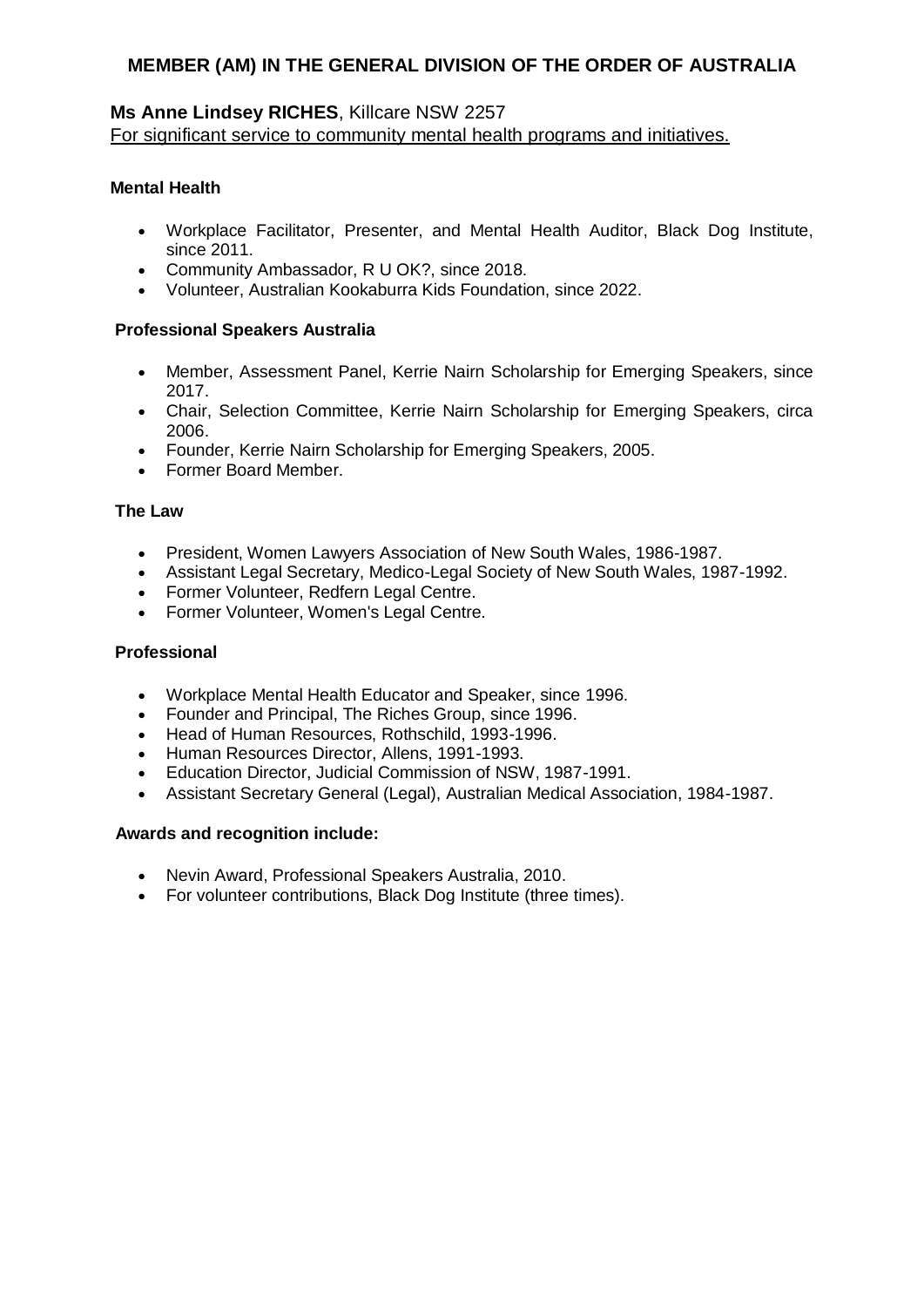## **Dr Shirleene Rose ROBINSON**, Summer Hill NSW 2130 For significant service to the LGBTIQ community, to marriage equality, and to history.

### **Pride History Group (Sydney)**

- President, 2015-2016, and since 2018.
- Vice-President, 2 terms.
- Committee Member, 2013-2015.

### **Australian Marriage Equality**

- Board Director, 2015-2018.
- National Spokesperson, 2014-2017.
- New South Wales Co-Convenor, 2013-2017.
- Volunteer, 2012-2017.

## **LGBTIQ Community - Other**

- Chair, Pinnacle Foundation (ACT), 2019-2020.
- Committee Member, Pinnacle Foundation (ACT), 2021.
- Former Member, History Action Group, Queensland AIDS Council.

### **National Library of Australia**

- Director, Curatorial and Collection Research Section, since 2019.
- Senior Curator, Oral History and Indigenous Programs, 2018.

### **Oral History NSW**

- Committee Member, since 2019.
- President, 2018-2019.

### **History and Research**

- Associate Professor, Modern History and Vice-Chancellor's Innovation Fellow, Macquarie University, 2011-2018.
- Rydon Fellow, Kings College, London, 2013-2014.
- Research Fellow/Lecturer, Australian History, University of Wales, UK, 2004.
- Researcher, Department of Aboriginal and Torres Strait Islander Policy, Queensland Government, 2004.
- Lecturer, History, University of Queensland, 2003.
- Author and Editor, 11 books and publications.
- Recipient, several research grants from a range of organisations.

## **Bond University**

- Associate Professor, Australian History, 2011.
- Senior Lecturer, 2009-2011.
- Lecturer, 2004-2009.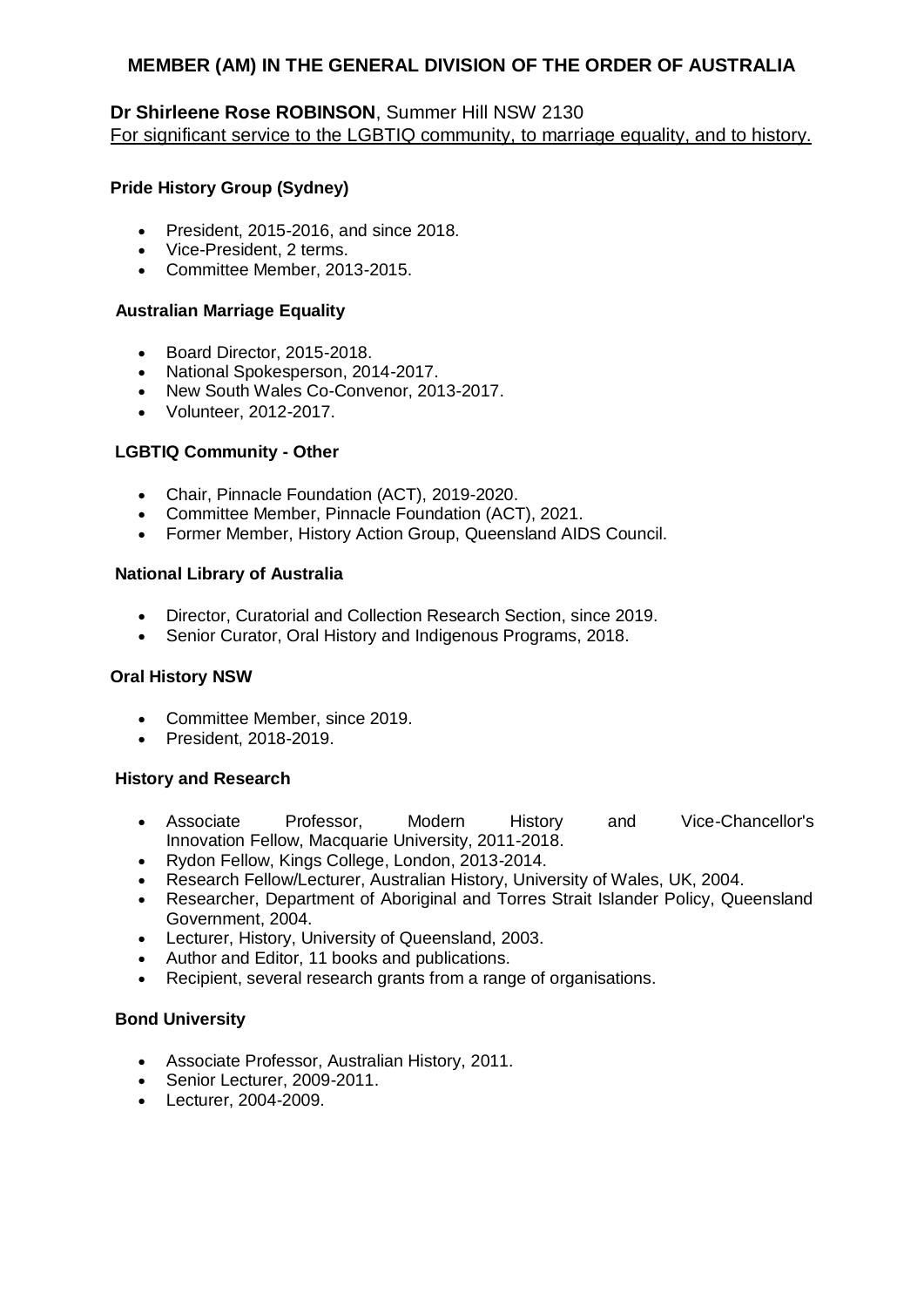### **Australian Research Council**

- Chief Investigator, two Discovery Projects, and one Linkage Project, 2012-2018.
- Detailed Assessor, Peer-Review Process.

### **Other**

Ambassador, Honour a Woman, current.

- Joint Winner, Book Award, Oral History Australia, 2021.
- Joint Winner, Media Award, Oral History Australia, 2019.
- Honour Award Media Category, AIDS Council of NSW (ACON), 2018.
- DEFGLIS (Defence Lesbian, Gay, Bisexual, Transgender and Intersex) Award for Excellence in Enhancing LGBTI Inclusion in Defence Research and Education, 2017.
- Ziera Unstoppable Women, ANZ, 2017.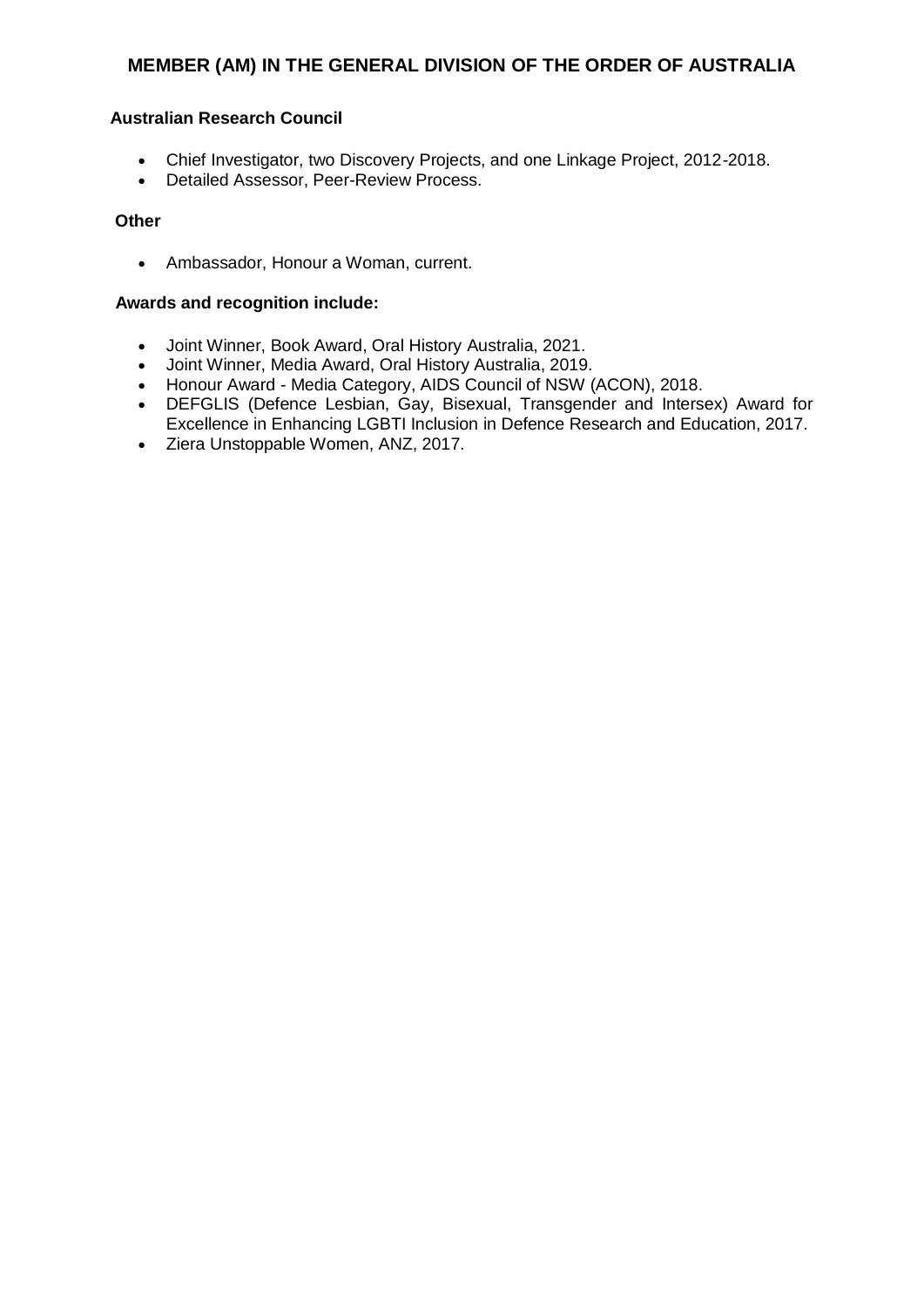## **Mr Richard Neville ROGERS**, VIC

For significant service to the community through the not-for-profit sector.

## **Community**

- Independent Member, The Way Back Support Services Steering Committee, Beyond Blue, since 2019.
- Deputy Chairman, Gandel Philanthropy, 2007-2016.
- Board Member, Knit-One-Give-One (KOGO), 2016-2021.
- Member, Mount Scopus College Foundation, since 1990.
- Board Member, Jewish Museum of Australia, 1992.

### **Cabrini Hospital**

- Chairman, 2014-2018.
- Deputy Chairman, 2009-2013.
- Director, 2007-2019.
- Former Chair, Nominations Committee.
- Former Chair, Major Developments Committee.
- Former Member, Audit and Risk Committee.
- Former Member, Patient Experience and Clinical Governance Committee.
- Former Member, Cabrini Foundation Board.

### **Melbourne Hebrew Congregation**

- Life Governor, current.
- President, 1989-1991.

### **Professional**

- Chief Executive Officer, Tallow Group, since 2005.
- Managing Director, Roger David, 1997-2007.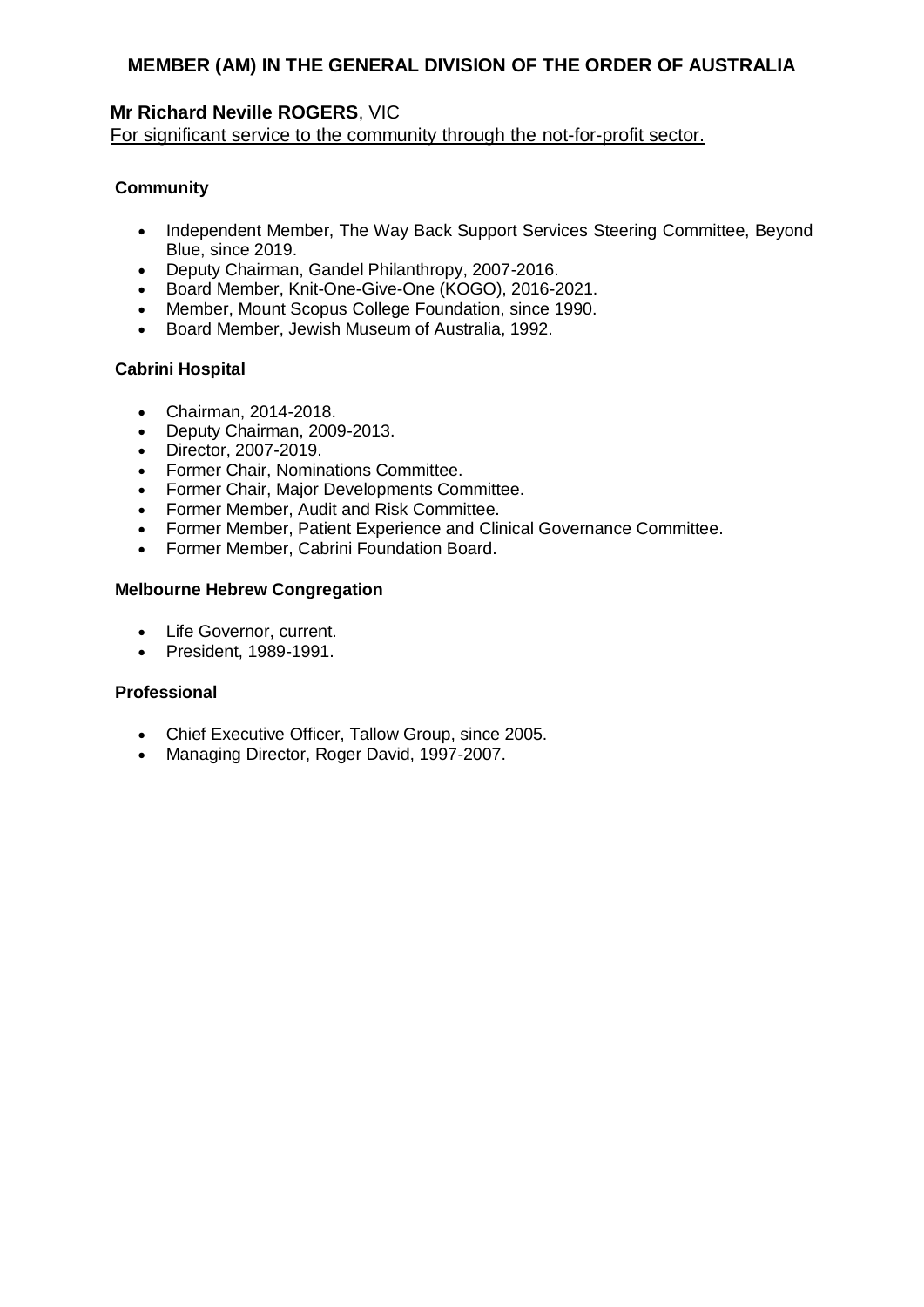## **Mr Anthony Vincent RONEY**, Legana TAS 7277 For significant service to the community through Lions International.

### **Lions International**

- National Chairman, Lions Australia, 2004-2005.
- Life Member.
- Appointed to the International Presidents team on Mission 30, 2005-2006.
- Appointed to International Faculty, 2010.

#### **Lions District T1**

- District Governor, 2008-2009; 2003-2004.
- Vice District Governor, 2002-2003.
- Lions Tasmania Cabinet Member, 25 years.

#### **Riverside Lions Club**

- President, 2014-2015; 1984-1985.
- Former Secretary.
- Convention Chairman, 2021 District Convention.
- National Convention Chairman, 2011.
- Director, current.
- Member, since 1977.

#### **Tasmanian Lions Foundation**

- Secretary, 3 years.
- Member, 6 years.
- Life Member, since 2016.

#### **Australian Lions Childhood Cancer Research Foundation**

- Vice-President, 2016-2022.
- Trustee, since 2013.

- Progressive Melvin Jones Award, Lions International.
- Barry J. Palmer Fellow, Australian Lions Childhood Cancer Research Foundation.
- Three International Presidents Awards for Leadership and Humanitarian Services.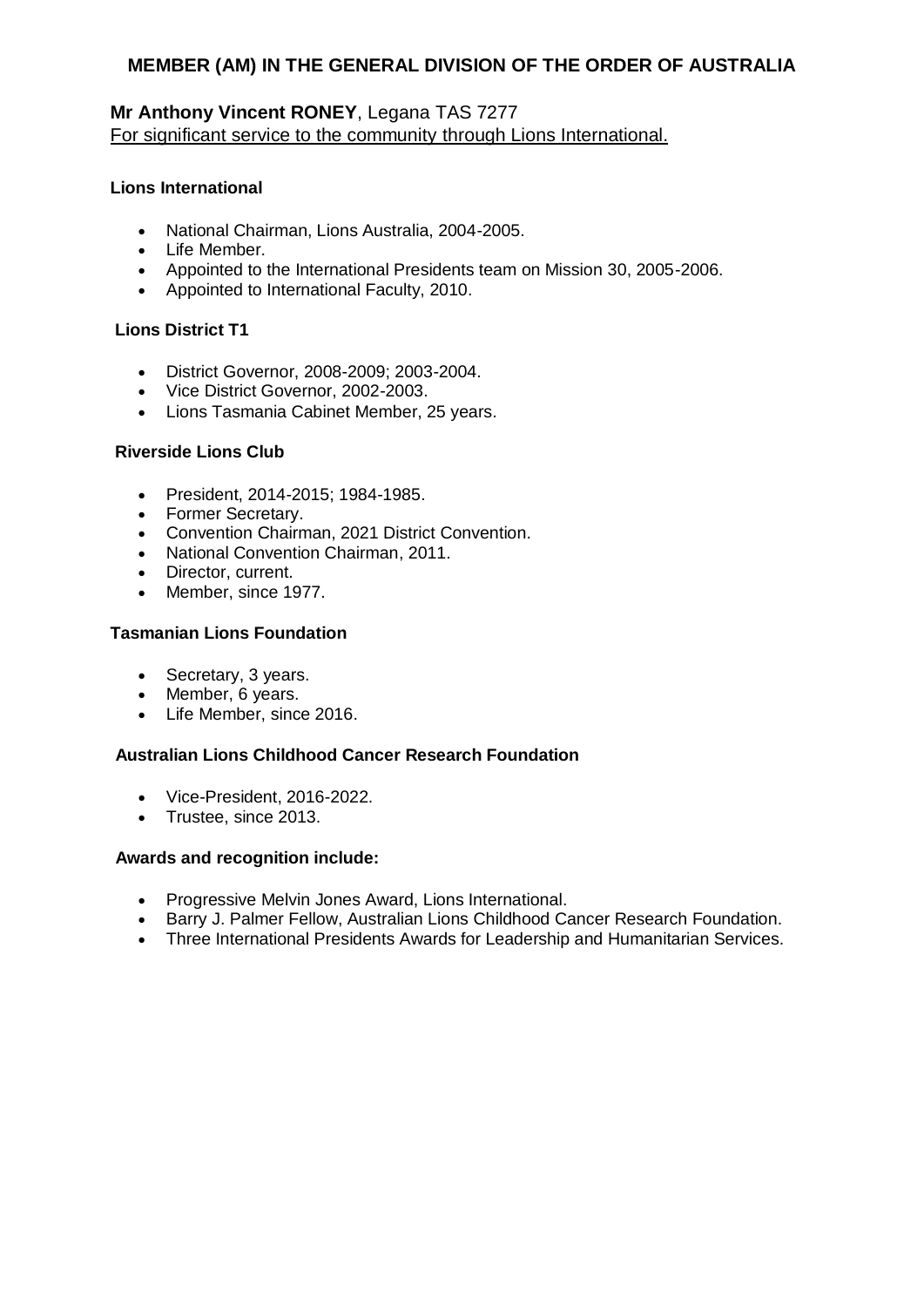### **Mr Garry Winten ROTHWELL**, NSW For significant service to the not-for-profit sector, and to architecture.

## **The University of Sydney (USYD)**

- Co-Founder, The Garry and Susan Rothwell Chair in Architectural Design Leadership, 2018.
- Inductee, The Founders Circle, 2018.
- Donor, Wilkinson Building Refurbishment, 2004.

### **Youth Insearch** (partnered with USYD)

- Chair, since 2012.
- Board Member, since 2001.
- Chair, Fundraising Committee, current.
- Benefactor, current.

### **Art Gallery of New South Wales**

- Benefactor, current.
- Donor, Sydney Modern Project.

#### **Sydney Living Museums** (formerly Historic Houses Fund of New South Wales)

- Gold Donor, current.
- Patron, Endangered House Fund, current.

#### **Architecture**

- Founder, Winten Property Group, 1972.
- Designer, Sydney Botanic Gardens glass pyramid, 1971.

#### **Philanthropy**

- Founder, Rothwell Family Foundation, 2018.
- Patron, Advance Awards, Advance.org, 2019.
- Benefactor, Sydney Children's Hospital, with the Ainsworth Building named in his honour, 2013.
- Board Member, Youth Off the Streets, 1990s.

- Crown Group Award for Excellence, Urban Development Institute of Australia, 2019.
- Property Person of the Year, Urban Taskforce Australia, 2011.
- Alfred Sharp Award, Landcom Lower Hunter Civic Design Awards, 2006.
- Excellence in Stormwater Management, New South Wales Stormwater Industry Association, 2006.
- Excellence Award, Urban Development Institute of Australia and Landcom, 2006.
- High Commendation, Association of Consulting Engineers Australia, 2006.
- Award for Construction Excellence, Master Builders Association of New South Wales, 2000, 2001, 2005.
- Award for Excellence, New South Wales Urban Development Institute of Australia, 2003, 2004, 2005.
- Development Excellence Award, New South Wales Urban Taskforce, 2002.
- Award for Excellence in Housing, Master Builders Association of New South Wales, 2001.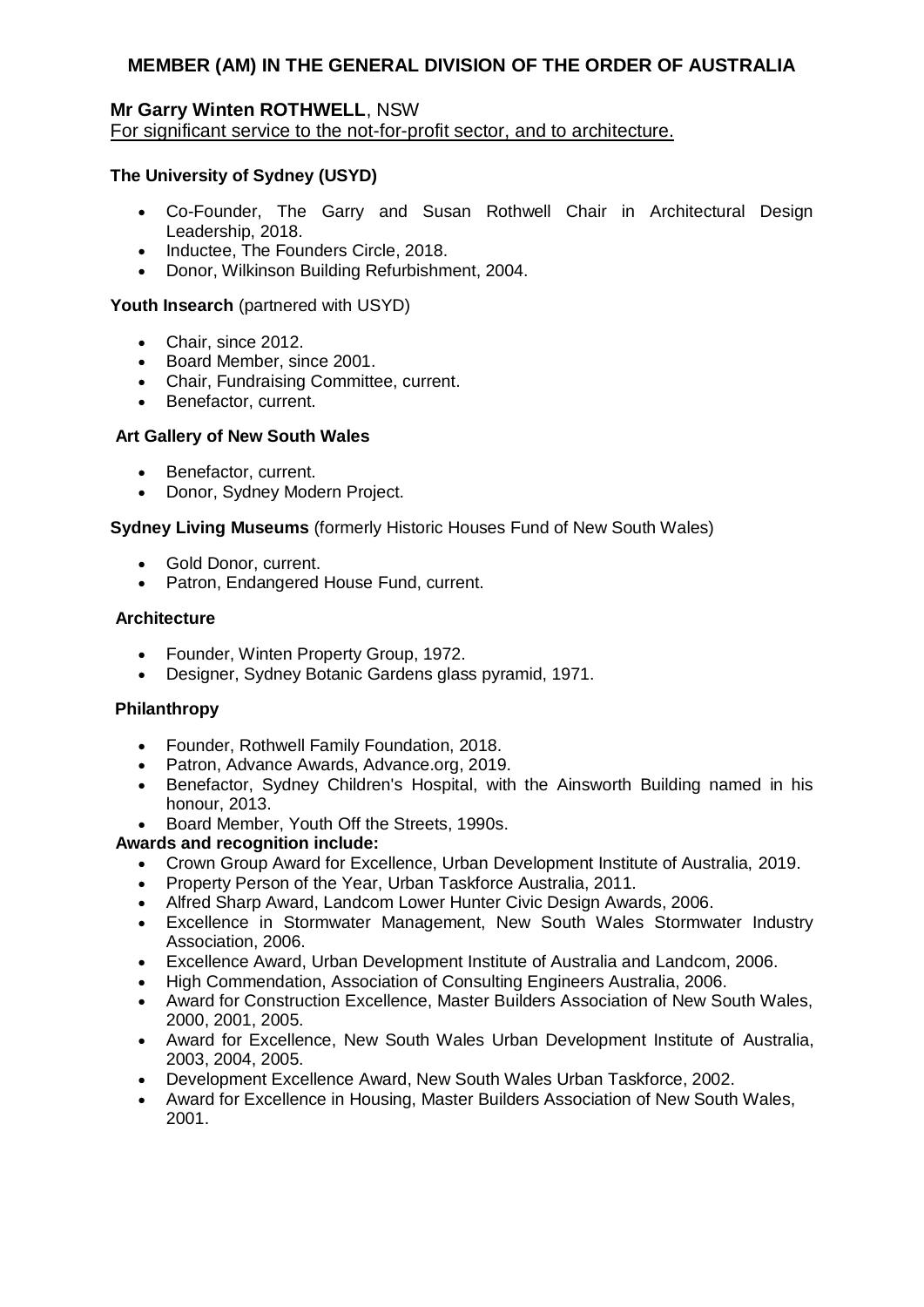## **Ms Susan Elizabeth ROTHWELL**, NSW

For significant service to the not-for-profit sector, and to architecture.

### **The University of Sydney**

- Co-Founder, The Garry and Susan Rothwell Chair in Architectural Design Leadership, 2018.
- Donor, Wilkinson Building Refurbishment, 2004.
- Donor, Quadrangle Restoration Fund, 2015.
- Donor, Sculptures by the Sea Fund, 2013.

### **Museum of Contemporary Art**

- Foundation Board Member, 1991-1999.
- Founding Donor, 1991.
- **•** Exhibition Patron.
- Donor, museum extension, 2012.

### **Art Gallery of New South Wales**

- Foundation Board Member, 2001-2009.
- Donor, Sydney Modern Building, 2020.

### **National Art School**

Member, Board of Directors, since 2018.

### **NORTH Foundation**

• Former Board Director.

### **Sydney Living Museums** (formerly Historic Houses Fund of New South Wales)

- Member, 2002-2010.
- Donor, Endangered Houses Fund.

### **The Rothwell Family Foundation**

Co-Founder, 2018.

### **Susan Rothwell Architects**

• Director, current.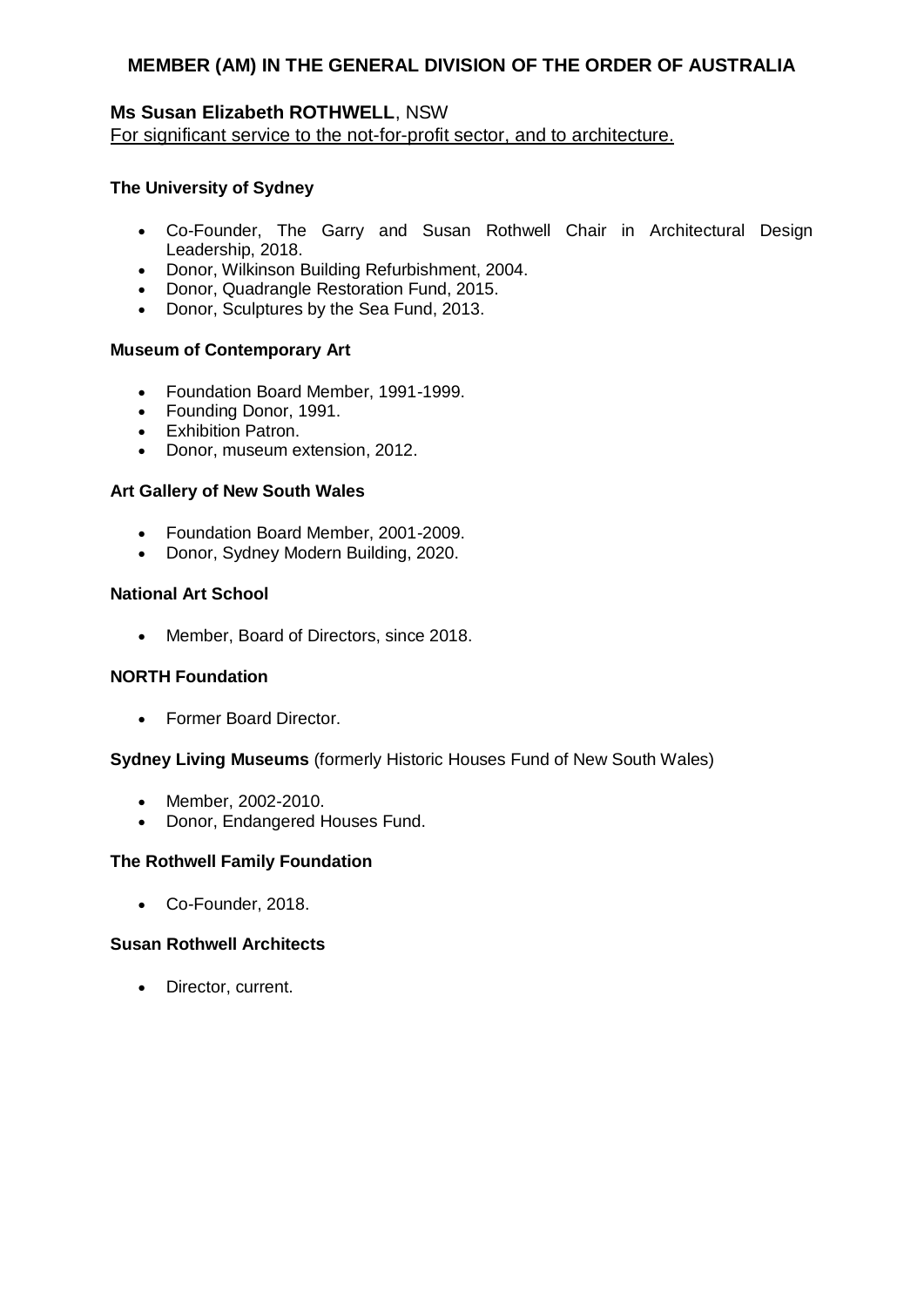### **Ms Michele RUMSEY**, Sydney NSW 2007 For significant service to nursing, and to health care policy.

## **World Health Organisation Collaborating Centre, University of TechnologySydney**

- Director, since 2008.
- Vice Chancellor's University of Technology Sydney (UTS) GAP Summit for the Pacific and Small Island Nations Steering Committee, 2020-2022.
- WHO South Pacific Regional expert Pacific working group on BasicPsychosocial Skills, 2020.
- ACFID PNG Working Group.
- ACFID Research Development and Impact.
- WHO WPRO Regional expert consultation on the future of mental health in the Western Pacific, 2021.
- Member, WHO Technical Expert Group Global Education Academy, 2021.
- WHO HQ Steering Group for the Nursing and Midwifery Global Community of Practice (NMGCOP).
- Founding Member of Advisory Board for UTS International Development research and Impact Network, since 2019.
- Member, Steering Committee, State of World Nursing Report, 2020.
- PNG National Steering Committee on strengthening health workforce.
- Contributor, Health Workforce Strategic Plan Kiribati, 2018.
- Leader, Pacific Open Learning Health Net Review, 2017-2018.
- Director, Maternal and Child Health Initiative Papua New Guinea, 2012-2016.
- Regulation Advisor, Papua New Guinea, 2014.
- Recipient, Human Rights Award Social Inclusion, 2014.

### **Nursing - Other**

- Secretariat, South Pacific Chief Nursing and Midwifery Officers Alliance Secretariat, since 2008.
- Assistant Secretary-General, Global Network of World Health Organisation Collaborating Centres for Nursing and Midwifery, 2014-2018 and since 2022.

### **World Health Organisation Europe**

- WHO HQ Steering Group for the Nursing and Midwifery Global Community of Practice (NMGCOP), since 2021.
- Manager, Australian component, Mobility of Health Professionals Report,2012.
- Project Officer, 1994-1995.

## **General Nursing Administration**

### **World Health Organisation**

- Director, Health Policy and Service Design Unit, Western Pacific Region, 2021.
- Director, WPRO Adaptation and implementation of Basic Psychosocial Skills: A Guide for COVID-19 Responders in selected Pacific Island Countries, 2020-2022.
- Director, nursing and midwifery education and regulation, Pacific Island countries, 2021- 2022.
- Director, WHO and DFAT PNG Health Strengthening Education Program for Nursing and Community Health Workers, since 2021.
- Director, DFAT Papua New Guinea (PNG) ANGAU Hospital redevelopment Project Maternal Health 2020-2022.
- Director, Papua New Guinea Schools of Nursing Audit, AusAID, 2012.
- Director, International Council of Nurses, 1997-2005.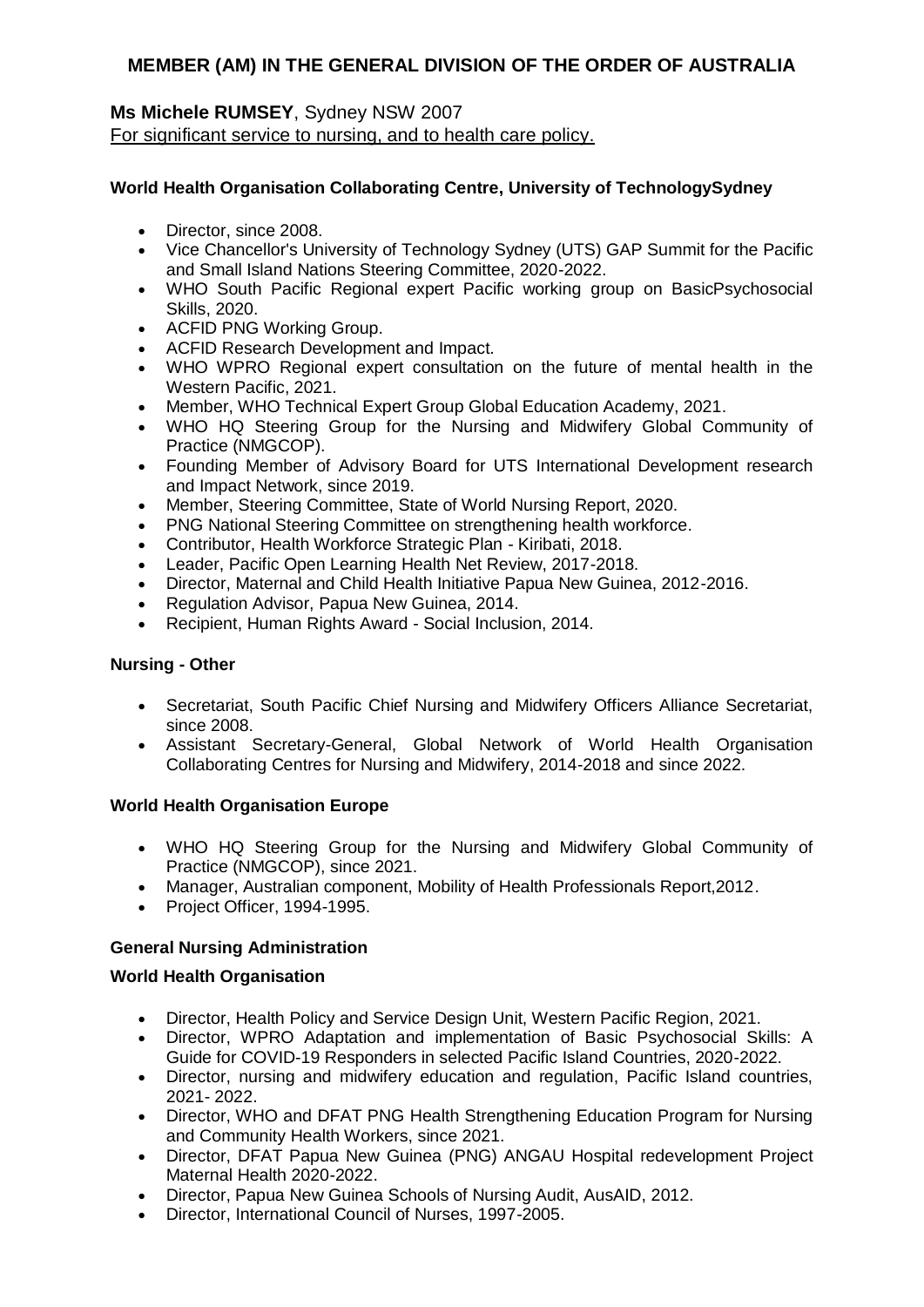- Ethics Officer, United Kingdom Central Council for Nurses, Midwives and Health Visitors, 1994-1998.
- Project Manager, Royal College of Nursing, 1991-1995.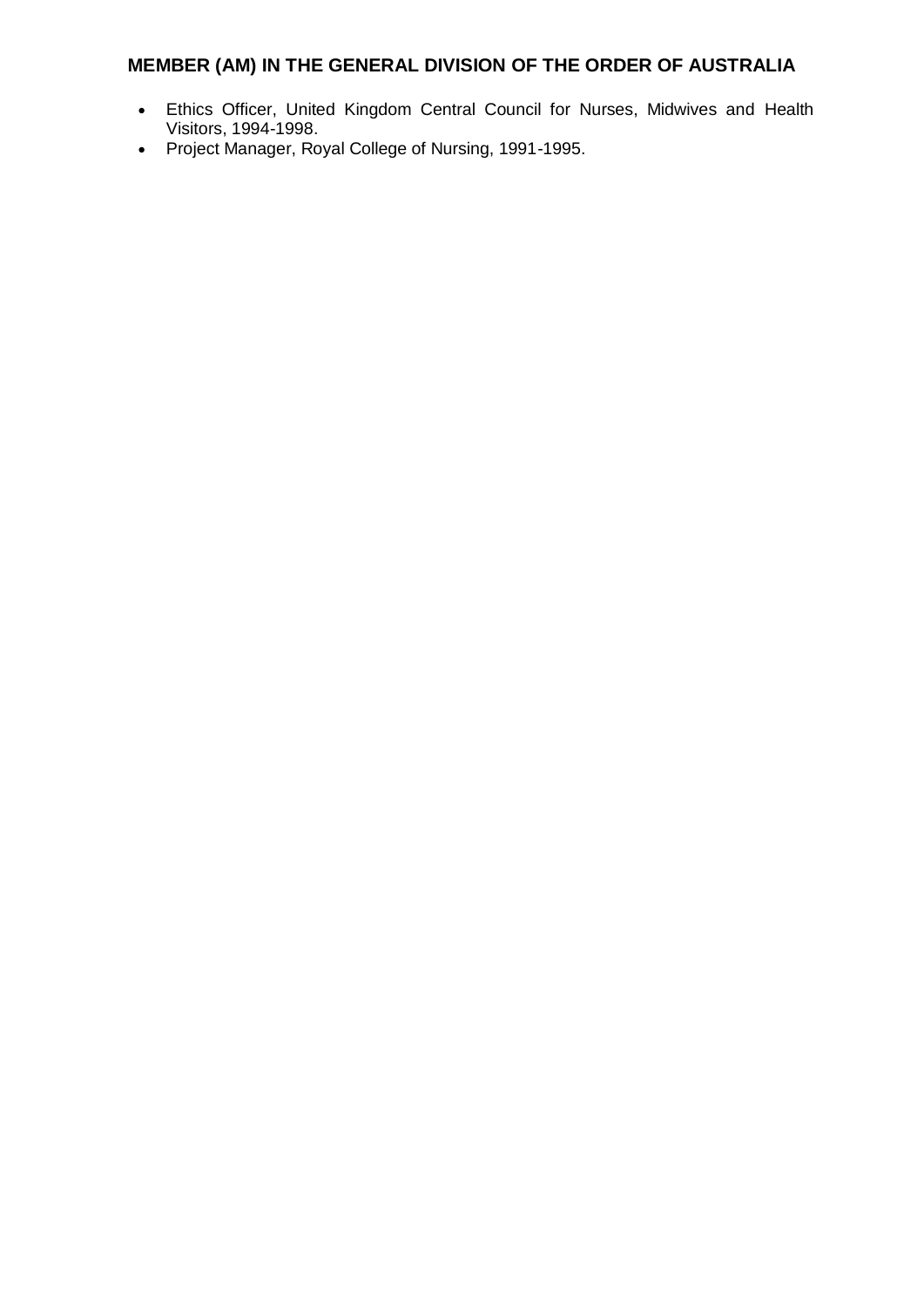## **Mr Alan Graham RYDGE**, Point Piper NSW 2027 For significant service to event hospitality, and to the entertainment industry.

## **Event Hospitality and Entertainment Limited (EVT) (formerly Amalgamated Holdings Ltd)**

- Chairman, since 1980.
- **Board Member, since 1978.**
- Chairman, Greater Union Pty Ltd, former Group Managing Director, since 1980.
- Chairman, Birch Carroll and Coyle Ltd, since 1986.
- Chairman, Rydges Hotels Ltd, since 1987.
- Chairman, Kosciusko Thredbo Pty Ltd, and Director, since 1987.
- Director, Enbeear Pty Ltd, since 1978.
- Director, Cinesound Movietone Productions Pty Ltd, current.
- Chairman, Alphoeb Pty Ltd, current.
- Director, Aygeear Pty Ltd, current.

### **Carlton Investments Ltd**

• Non-Executive Chairman, since 1980.

### **Village Roadshow Ltd**

- Director, 1988-1998.
- Former Director, Village Drive-In (Essendon) Ltd.

#### **Australia Post**

Deputy Chairman, 1995-2000.

### **Australian Cinema Pioneers**

- National President, since 2014, and 1999 and 2009.
- Member, National Committee for the Australian Centenary of Cinema, 1995.

### **National Film and Sound Archive**

- Board Member, 2011-2014.
- Patron, Friends of the National Film and Sound Archive, since 2013.
- In 1988, with Mr Rupert Murdoch, arranged for the National Film and Sound Archive to create Operation Newsreel, a project to preserve the Cinesound Review and Australian Movietone Newsreels, and support in cash and kind to undertake this task.

### **Community**

- Patron and Benefactor, Motion Picture Industry Benevolent Society, current.
- Patron, Thredbo Historical Society, since 2013.
- Commissioner, Australian Soccer Federation, c1994-1996.

#### **Benefactor**

- 'Visionary Supporter', St Vincent's Curran Foundation, St Vincent's Hospital, current.
- Kirby Institute, University of New South Wales, since 2014.
- Life Governor, Garvan Research Foundation, current.
- Benefactor, Lang Walker Business Centre, Scots College, prior to 2017.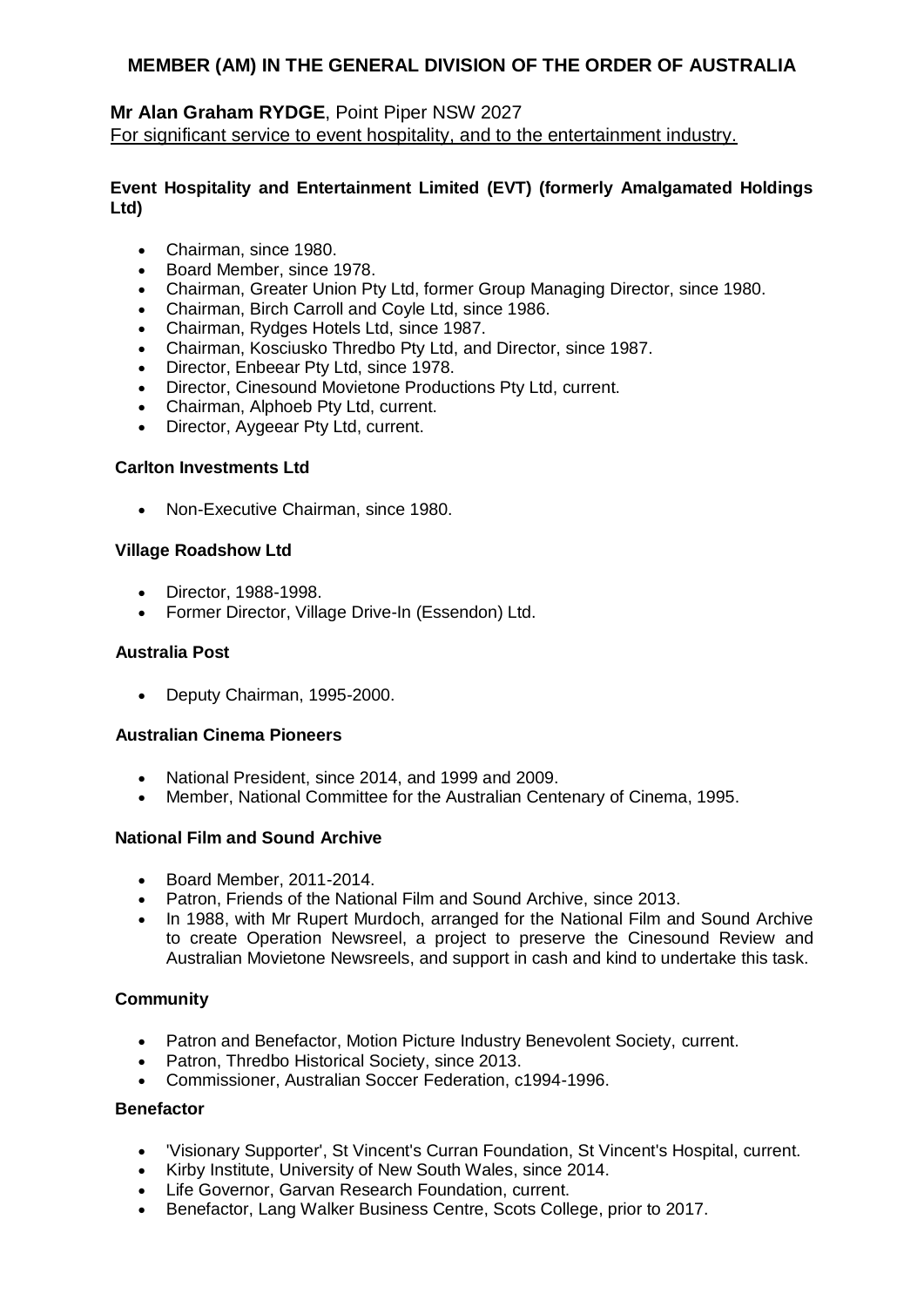- Honorary Member, Coogee Surf Life Saving Club.
- The Heart Foundation.
- Cancer Council of New South Wales.
- Australian National Maritime Museum.

- Cinema Pioneer of the Year, Society of Australian Cinema Pioneers, 2007.
- Joint recipient, Inaugural Ken G Hall Film Preservation Award, National Film and Sound Archive, *for company's sponsorship of Operation Newsreel*, 1995.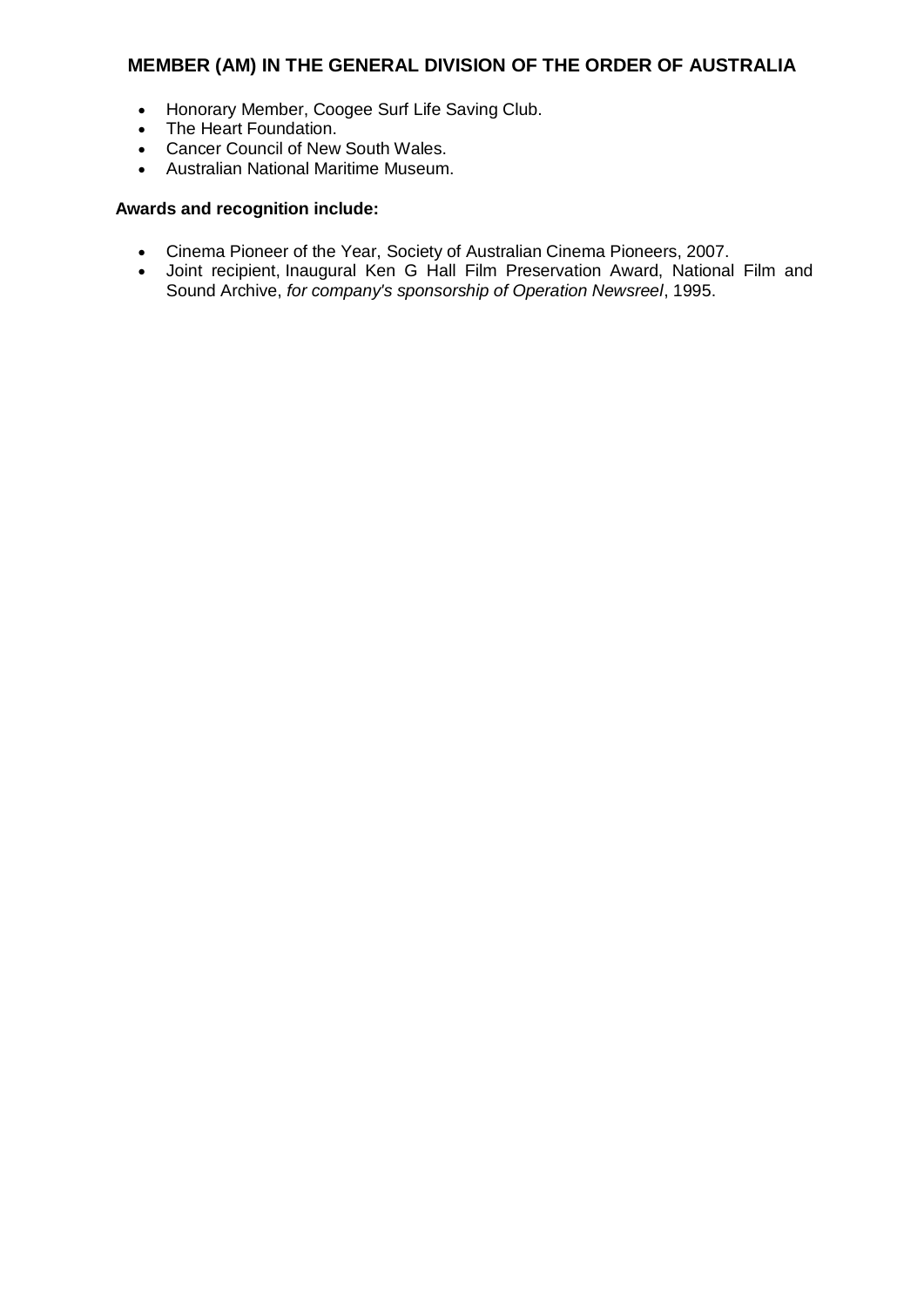## **Ms Mary (Maria) SAID**, Quakers Hill NSW 2763 For significant service to anaphylaxis treatment, education and prevention.

### **Allergy and Anaphylaxis Australia**

- Chief Executive Officer, Allergy and Anaphylaxis Australia, since 2012.
- National President, FACTS/Anaphylaxis Australia, 1999-2012.

## **Australasian Society of Clinical Immunology and Allergy (ASCIA)**

- Associate Member, current.
- ASCIA Member, New South Wales Anaphylaxis Working Party, current.
- Member, various committees including the Anaphylaxis Committee, Education Committee, Paediatric Committee and Insect Allergy Working Party, Drug Allergy Working Party, current.

### **European Academy of Clinical Immunology and Allergy Patient Organisation**

- Committee Member, current.
- Co-Chair, Asian Pacific Alliance, current.
- Member, International Life Sciences Institute food labelling/allergen thresholds working group.

### **Allergy Research**

- National Co-Chair, National Allergy Strategy, since 2014.
- Australian Representative, Patient Organisations Committee, European Academy of Allergy and Clinical Immunology, current.
- Adjunct Research Fellow, Health and Medical Sciences, Pharmacy, University of Western Australia, since 2019.
- Involved with the formation of the Allergen Bureau.
- Committee Member, Tick Induced Allergies Research and Awareness (TiARA), since 2013.

### **Publications and Education**

- Associate investigator in several research studies.
- Co-Author, a range of publications in medical and food industry journals.
- Chapter Contributor, *Allergen Management in the Food Industry*, and other food industry and medical publications.
- Launched first Australian Food Allergy Week.

### **Early Career**

- Registered Nurse, Blacktown Hospital, 1982-1997.
- Educator, Hawkesbury Agricultural College, 1985-1987.

- Neighbour of the Year, Blacktown City, 2004.
- Ministerial Community Service Award, 1999.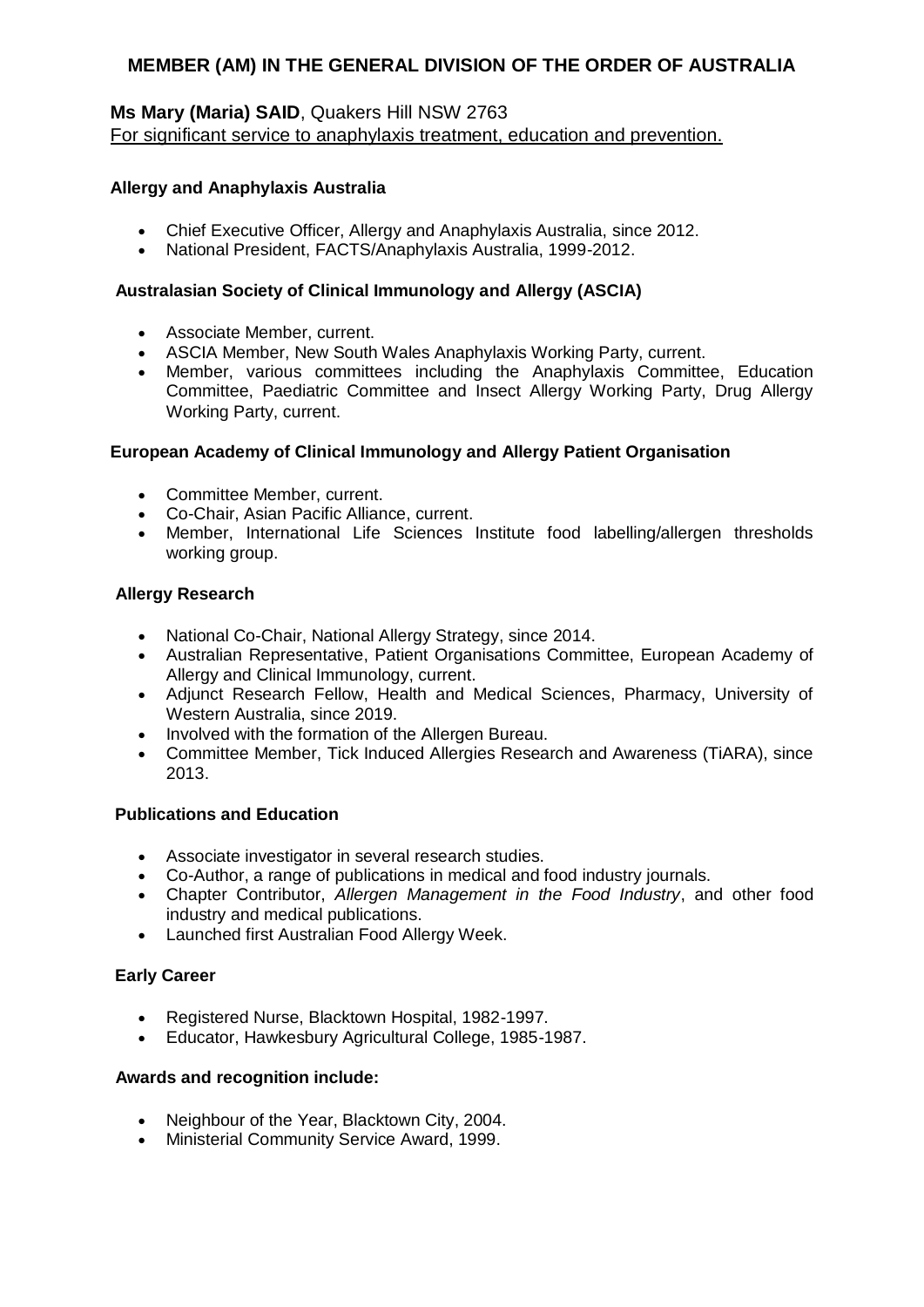### **Mrs Lesley SALEM**, Hamilton NSW 2303 For significant service to nursing, and to Indigenous health.

### **Nursing**

- Nurse Practitioner, Generalist and Chronic Disease**,** Rural and Remote Indigenous Communities, New South Wales and Queensland, since 2010.
- Various nursing positions, Hunter New England Hospital and Health Service, 1985- 2010.
- Involved with the establishment of Gidgee Healing at Doomadgee.

### **Nursing – Other**

- Mentor and Teacher to Nurse Practitioner Candidates, current.
- Guest Speaker, Donna Diers Oration, Australian Nurse Practitioner conference, 2021.
- Keynote Speaker, Australian Primary Health Care Nurses Association (APNA), National Conference, 2018.
- Guest Speaker, Federal Indigenous Women's United Nations delegate, 2009.
- Guest Speaker, Nephrology Nurse Practitioner Model of Care, WHO, Geneva, 2008.
- Indigenous Resources Advisor, Kidney Health Australia, 2008.
- Member, National Working Party for the development of Remote Area Renal Service Standards for Indigenous Australians.

### **Professional Associations**

- Member, New South Wales Nurses and Midwives' Association, since 1990.
- Member, Australian Primary Health Care Nurses Association, current.
- Member, Australia and New Zealand Nephrologist Society (ANZSN), current.
- Member, Australian College of Nurse Practitioners (ACNP), current.
- Member, The Congress of Aboriginal and Torres Strait Islander Nurses and Midwives (CATSINaM), current.
- Member, Wannaruah Lands Council, current.
- Former Member, Advisory Group, Nurse Practitioner Accreditation Standards on behalf of Australian Nursing and Midwifery Accreditation Council (ANMAC).

### **Committees**

- Member, Nurse Practitioner Advisory Committee, University of Newcastle, current.
- Member, Medicare Benefits Schedule (MBS) Taskforce Review Nurse Practitioner Taskforce, 2019.
- Represented CATSINam at the Rural Health Roundtable, 2015.
- Scientific Program Member, National Medicines Symposium, 2010.
- Advisor for development of Indigenous Resources, Kidney Health Australia, 2008.
- Former Member, National Working Party for the development of Remote Area Renal Service Standards for Indigenous Australians.
- Former Member, Nurse Practitioner Advisory Committee, University of Newcastle.
- Federal Indigenous Women's Delegate on the Diplomatic Party to the United Nations.

## **Community**

- Volunteer, Development of Bush Tucker Farm, Rutherford Technology High School, 2007.
- Volunteer, Development and Delivery of Aboriginal Health Worker Chronic Kidney Disease Education, 2007.
- Volunteer, Teaching and Mentoring advanced Nephrology Nurses in Clinical Assessment, 2005-2010.
- Artist, since 1990.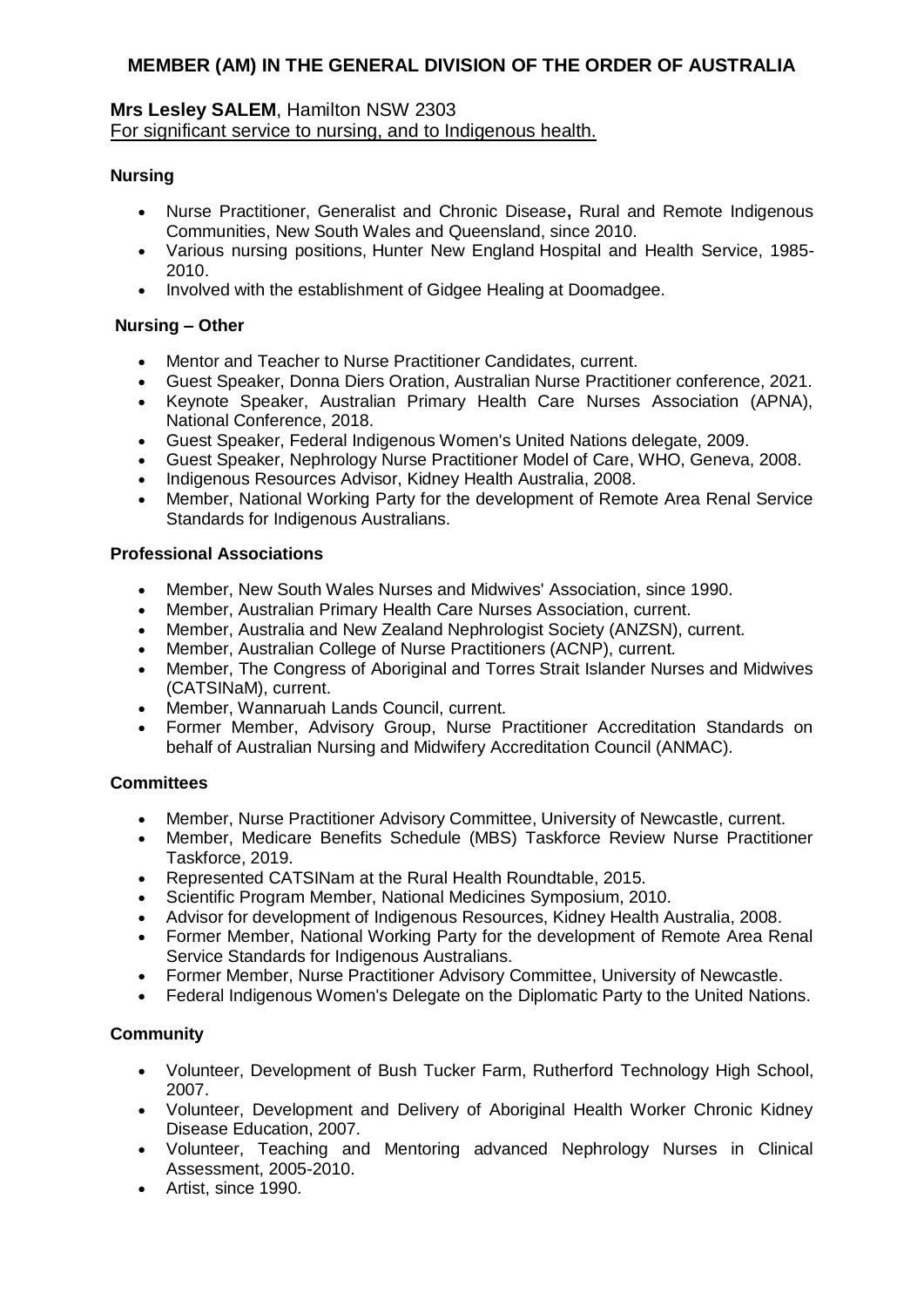### **Publications**

- *Iconography and Symbolism of Eastern NSW Aboriginal Art, 2015.*
- *Bush Tucker in Kidney Failure and Diabetes, 2006*.
- *The Health Management Plan for End Stage Kidney Disease, 2006.*

- Australian Nurse Practitioner of the Year, 2015.
- Reconciliation Aboriginal Acquisitive Artwork Prize, 2013**.**
- NSW Aboriginal Health Award: Innovation in Chronic Care, 2008**.**
- NSW Premier's Award, Fairness and Opportunity Award Gold Award 'Safeguarding our Nations - an Aboriginal Screening project, 2007**.**
- First Indigenous Nurse Practitioner, 2003.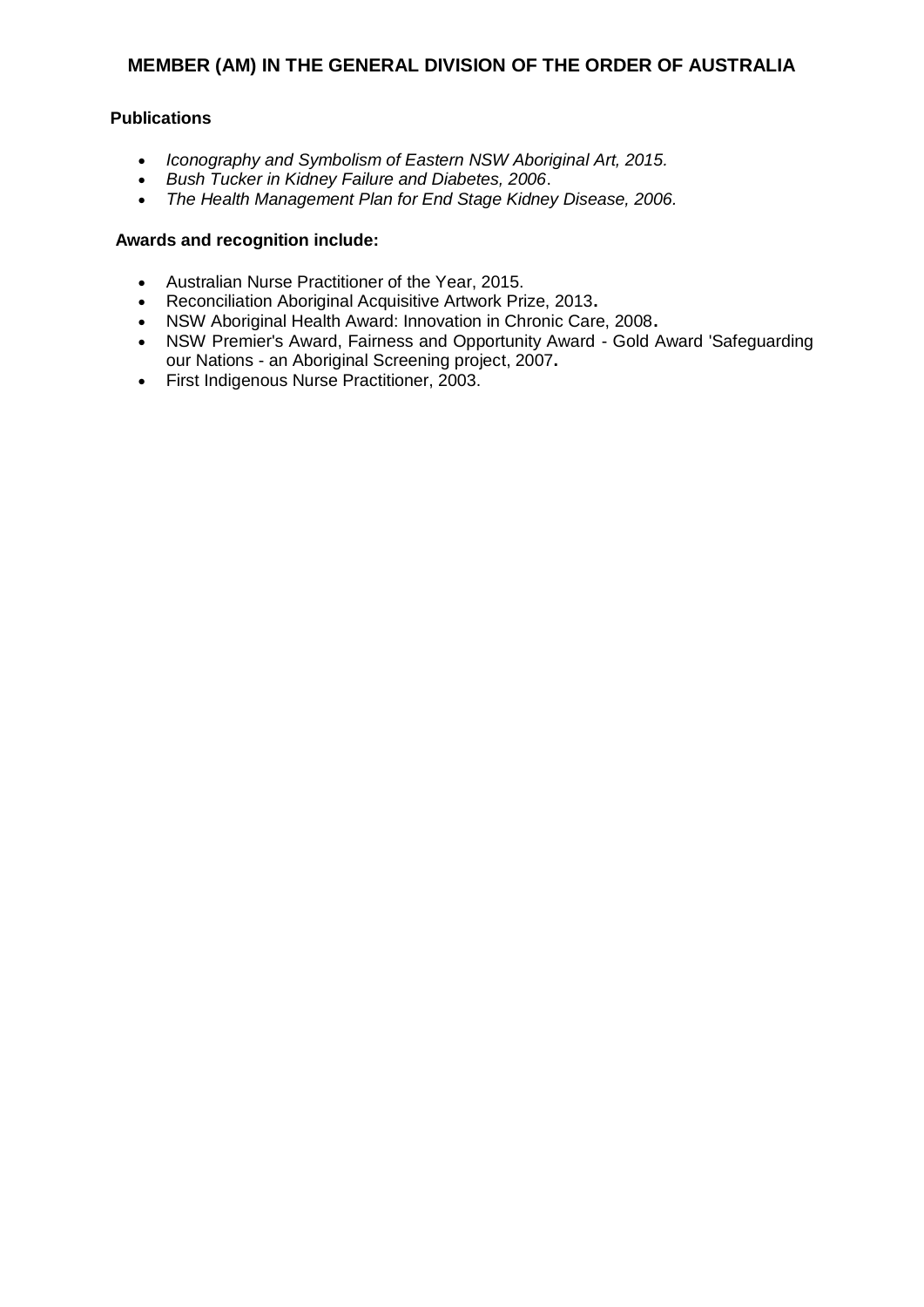## **Ms Jillian Anne SAUNDERS**, Surry Hills NSW 2010 For significant service to public administration.

### **Office of the Honourable Bob Hawke AC**

• Private Secretary/Adviser, 1991-2019.

## **Parliament of Australia**

- Assistant Private Secretary to the Prime Minister, 1983-1991.
- Secretary to Senator the Honourable Don Grimes, Deputy Leader of the Opposition in the Senate and Shadow Minister for Social Security, 1980-1983.
- Secretary to The Honourable Ken Wriedt, Leader of the Opposition in the Senate and Shadow Minister for Foreign Affairs, 1976-1980.
- Secretary to The Honourable Ken Wriedt, Minister for Agriculture and Leader of the Government in the Senate, 1973-1975.

### **Bob Hawke Prime Ministerial Centre, University of South Australia, Adelaide**

- Member, Founding Committee, since 1997.
- Honorary Fellow, University of South Australia, 2021.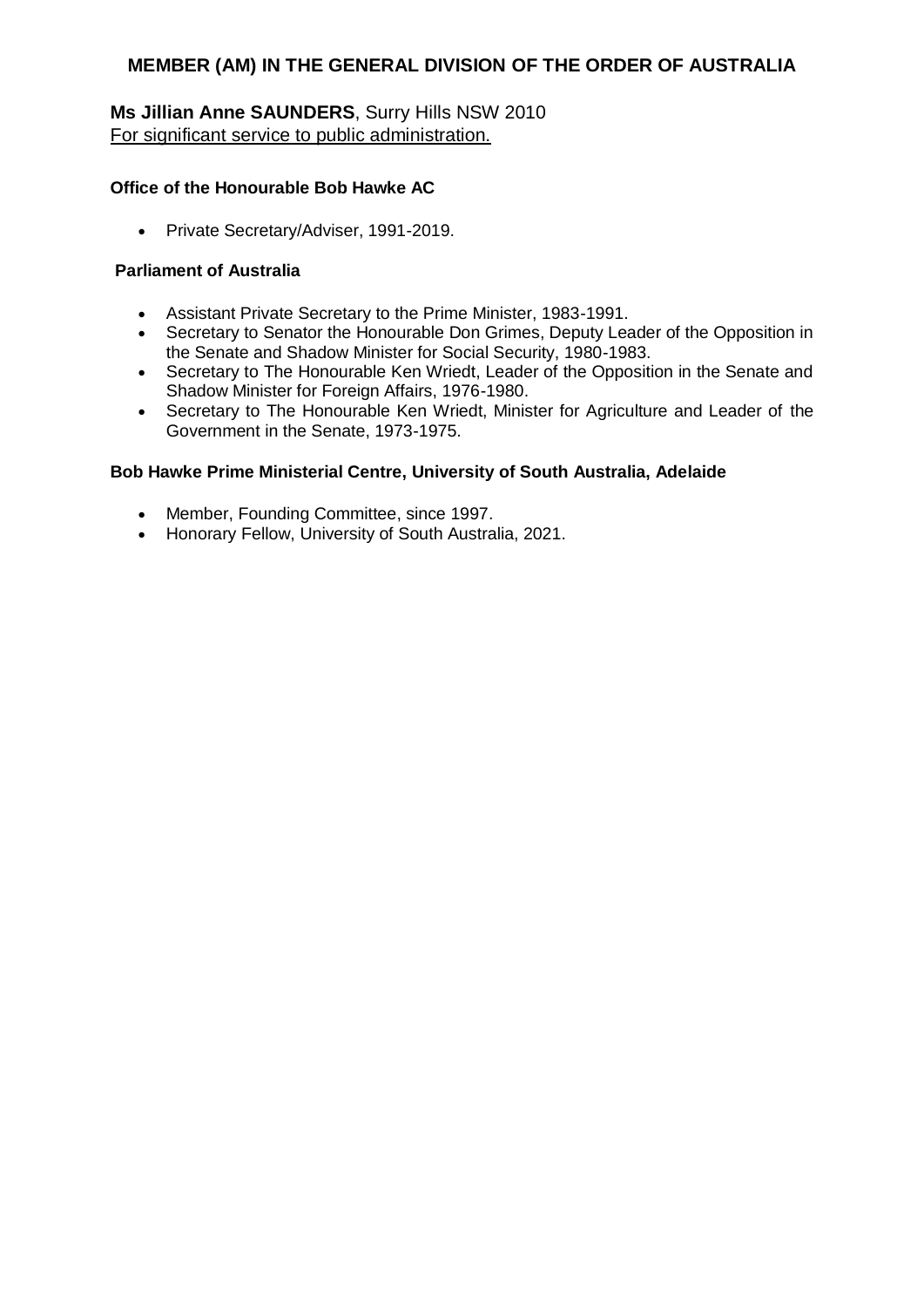## **Ms Anna Marjorie SCHWARTZ**, Melbourne VIC 3000 For significant service to the museums and galleries sector.

### **The Arts**

- Proprietor and Director, Anna Schwartz Gallery, Melbourne, since 1993.
- Board Member, Brett Whiteley Foundation, current.
- Board Member/Supporter, Shir Madness Jewish Music Festival, 2015-2017.
- Proprietor and Director, Anna Schwartz Gallery, Sydney, 2008-2014.
- Proprietor and Director, City Gallery, 1986-1993.
- Proprietor and Director, United Artists Gallery, 1982-1987.

## **Australian Art Orchestra**

- Patron, current.
- Director, 2010-2018.

### **Philanthropy**

- Benefactor, Carriageworks, Sydney, since 2015.
- Gold Benefactor, Art Gallery of New South Wales Foundation.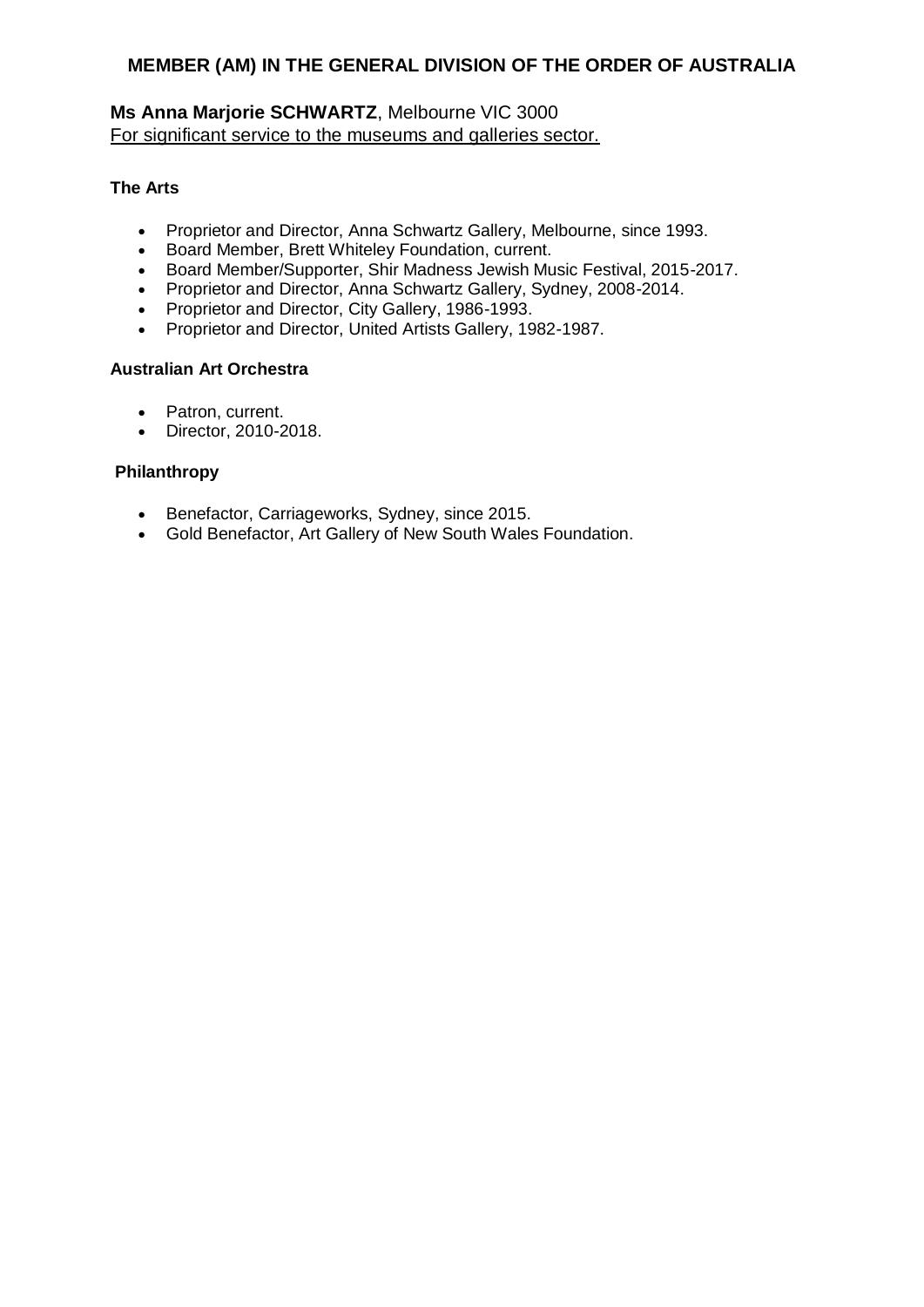# **Dr Michelle SCOLLO**, VIC

For significant service to community health through smoking prevention initiatives.

### **Cancer Council Victoria**

- Expert Member, National Expert Reference Group on Tobacco, since 2015.
- Senior Tobacco Policy Adviser, since 2006.

### **Tobacco Research**

- Senior Editor, *Tobacco in Australia: Facts and Issues* website, current.
- Associate Investigator, Centre of Research Excellence on Achieving the Tobacco Endgame, University of Queensland, current.
- Research and Writing Team, Tobacco Working Group, National Preventive Health Taskforce, Australian Department of Health and Ageing, 2008-2011.
- Co-Director, VicHealth Centre for Tobacco Control, 2003-2006.
- Director, Health Division, Deakin Australia, Deakin University, 1995.
- Former Executive Director, Quit in Victoria, 1988-1995.

- Peter Bancroft Prize, University of Sydney, 2014.
- Nigel Gray Award, Cancer Council Victoria, 2005.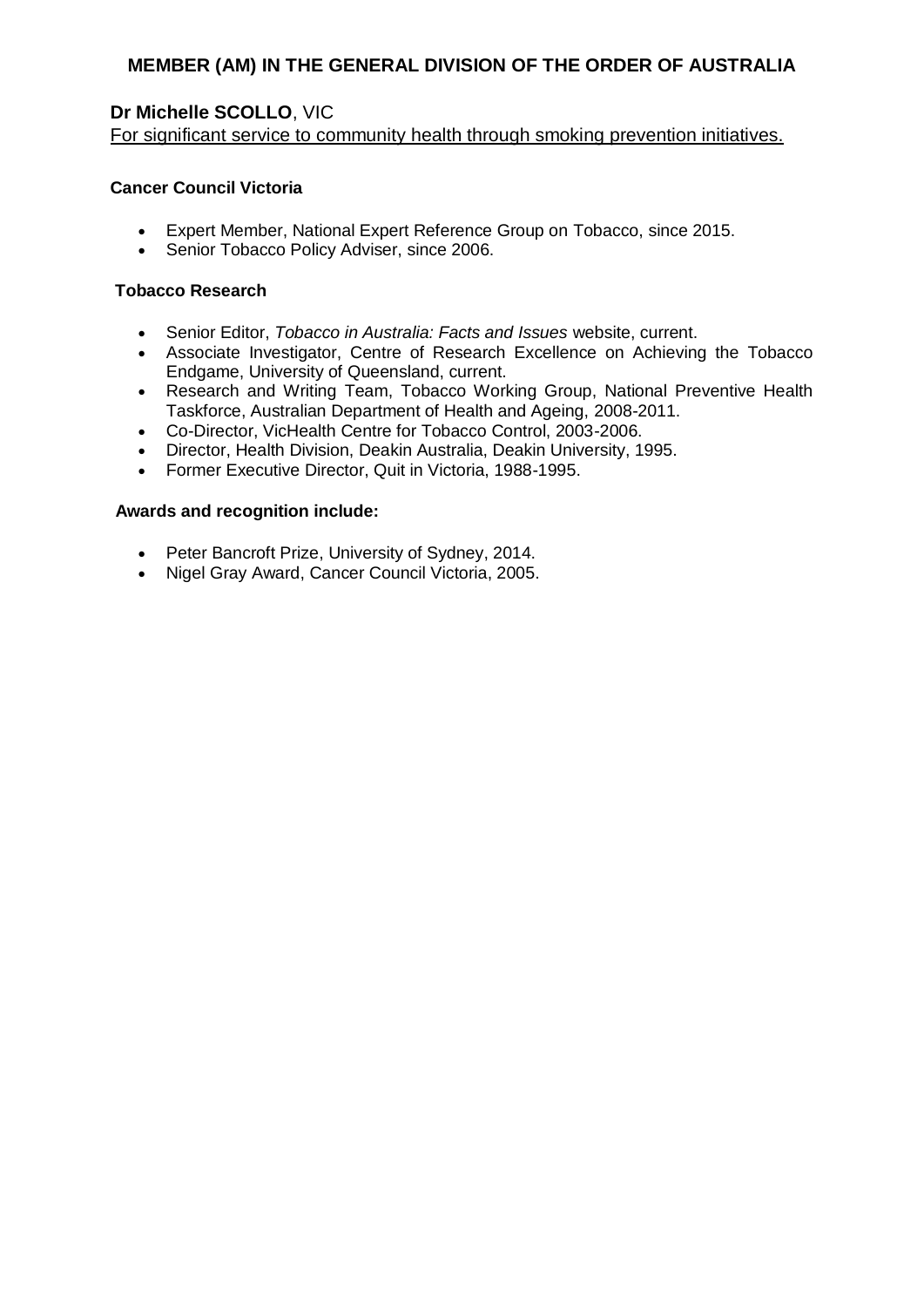**Mr Adam SCOTT**, QLD For significant service to golf at the elite level.

#### **Golf - International**

- Winner, US Masters Championship, 2013.
- Winner, 13 International Tour Titles, since 2001.
- Member, Presidents Cup Team, 2003, 2005, 2007, 2009, 2011, 2013, 2015, 2017, 2019.
- Member, World Cup Team, 2001, 2002, 2013, 2016.
- Player, PGA (Professional Golfers Association) Tour, since 2003.

#### **Golf - Australia**

- Winner, 14 PGA Tour of Australasia Titles, since 2003.
- Member, National Squad, Golf Australia.
- Winner, Australian Boys Amateur Tour, 1997 and 1998.

#### **The Adam Scott Foundation**

- Patron, since 2014.
- Founder, 2005.

#### **Awards and recognition include:**

Recipient, The Don Award, Sport Australia Hall of Fame, 2013.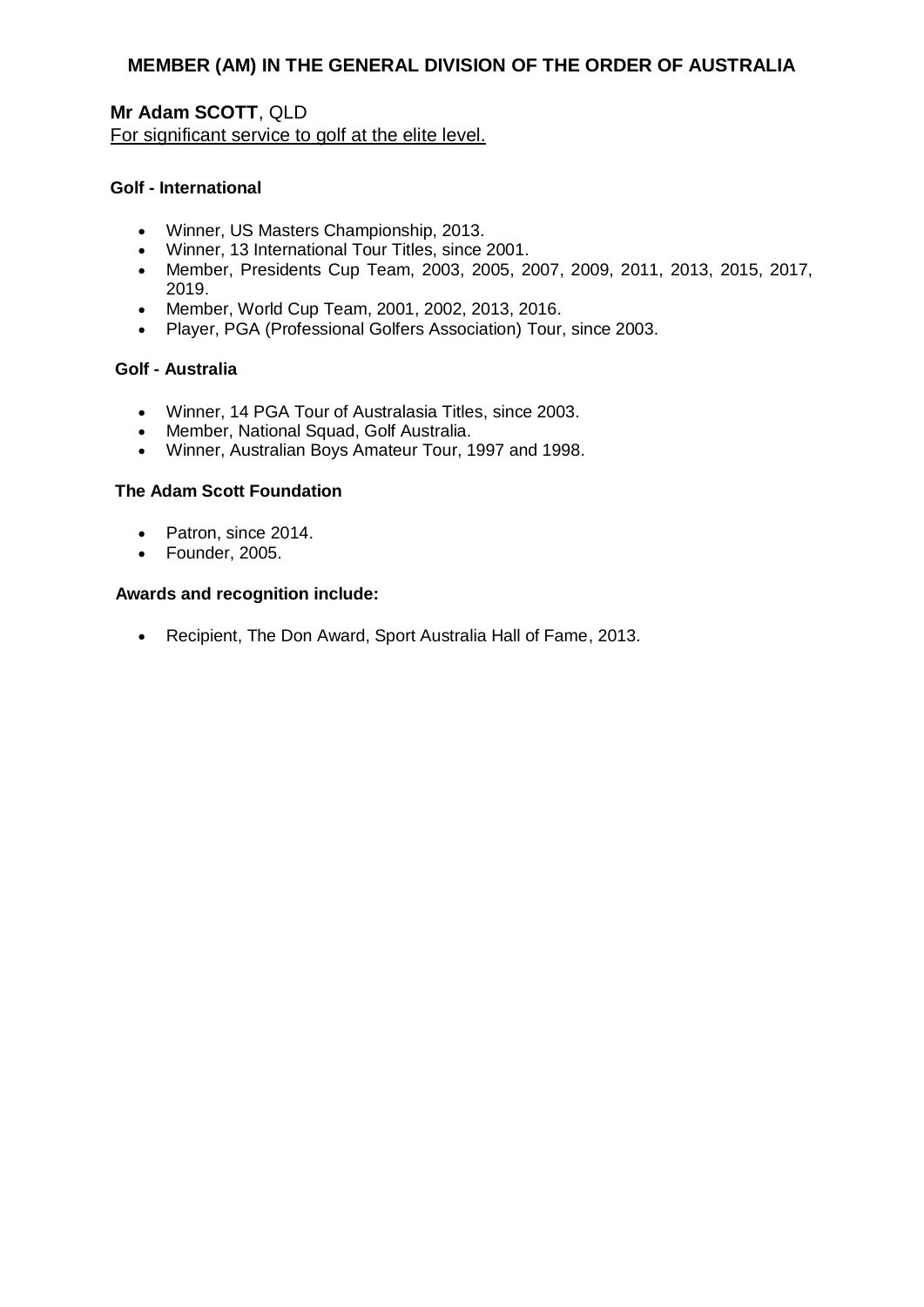## **Professor Clare SCOTT**, Parkville VIC 3052 For significant service to gynaecological oncology.

### **Medical Oncology**

- Chair and Professor of Gynaecological Oncology, Faculty of Medicine, Dentistry and Health Sciences, University of Melbourne, since 2018.
- Consultant Medical Oncologist, Peter MacCallum Cancer Centre, since 2016.
- Consultant Medical Oncologist, Royal Melbourne and Royal Women's Hospitals, current.

## **Clinical Oncology Society of Australia (COSA)**

- Chair, Rare Cancer Group, since 2015.
- Board Member, The International Rare Cancer Initiative, current.
- Chair, Rare Tumour Committee, Gynaecologic Cancer InterGroup (GCIG), current.

#### **Australia and New Zealand Gynaecological Oncology Group (ANZGOG)**

- Chair, since 2022.
- Chair, Ovarian Cancer Alliance for Signal Seeking Studies (OASIS) Research Program, current.
- Member, Ovarian Tumour Group, and the Annual Scientific Meeting Program Committee, current.

#### **Walter and Eliza Hall Institute of Medical Research (WEHI)**

- Joint Division Head Clinical Translation, current.
- Head, Ovarian and Rare Cancers Laboratory, current.
- Clinical Scientist, since 2005.
- Gynaecological Oncologist.

### **National Health and Medical Research Council (NHMRC)**

- Chief Investigator, 12 Research Grants, since 1995.
- Member, Grant Review Panel (D) Oncology, 2010.
- Member, Grant Review Panel (5) Investigator Grant, 2022.

#### **Clinical Network, Cancer Council Victoria**

- Chair, since 2021.
- Deputy Chair, 2017-2020.
- Clinical Advisor, since 2016.

#### **Cancer Australia**

- Chair, Research Committee, Priority-Driven Collaborative Cancer Research Scheme (PdCCRS), current.
- Member, Scientific Steering Group, Genomic Cancer Clinical Trials Initiative, current.

- Cancer Achievement Award, Medical Oncology Group of Australia, 2021.
- Jeannie Ferris Recognition Award, Gynaecological Cancer, Cancer Australia, 2018.
- Clinical Research Fellowship, Victorian Cancer Agency, 2017-2019, 2011-2012.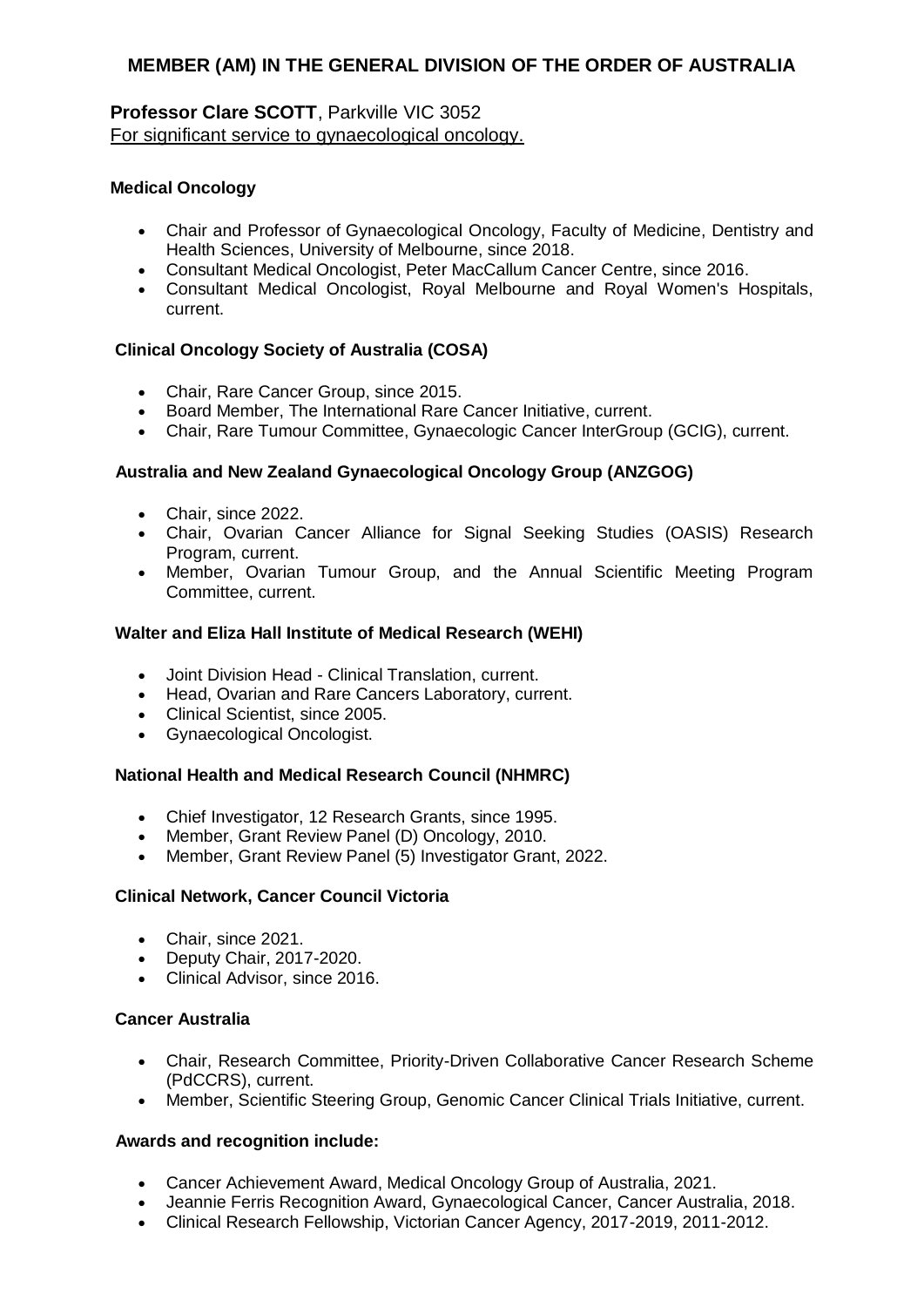- Fellow, Australian Academy of Health and Medical Sciences, 2017.
- 100 Women of Influence Award, Fairfax Media and Westpac Group, 2013.
- Sir Edward Dunlop Cancer Research Fellowship, Cancer Council Victoria, 2012- 2016.
- Cory Leadership Fellowship, WEHI, 2010-2014.
- Burnet Prize, WEHI, 2009.
- RD Wright Fellowship Career Development Award, NHMRC, 2006-2010.
- Special Fellow Award, Leukaemia and Lymphoma Society (United States), 2003.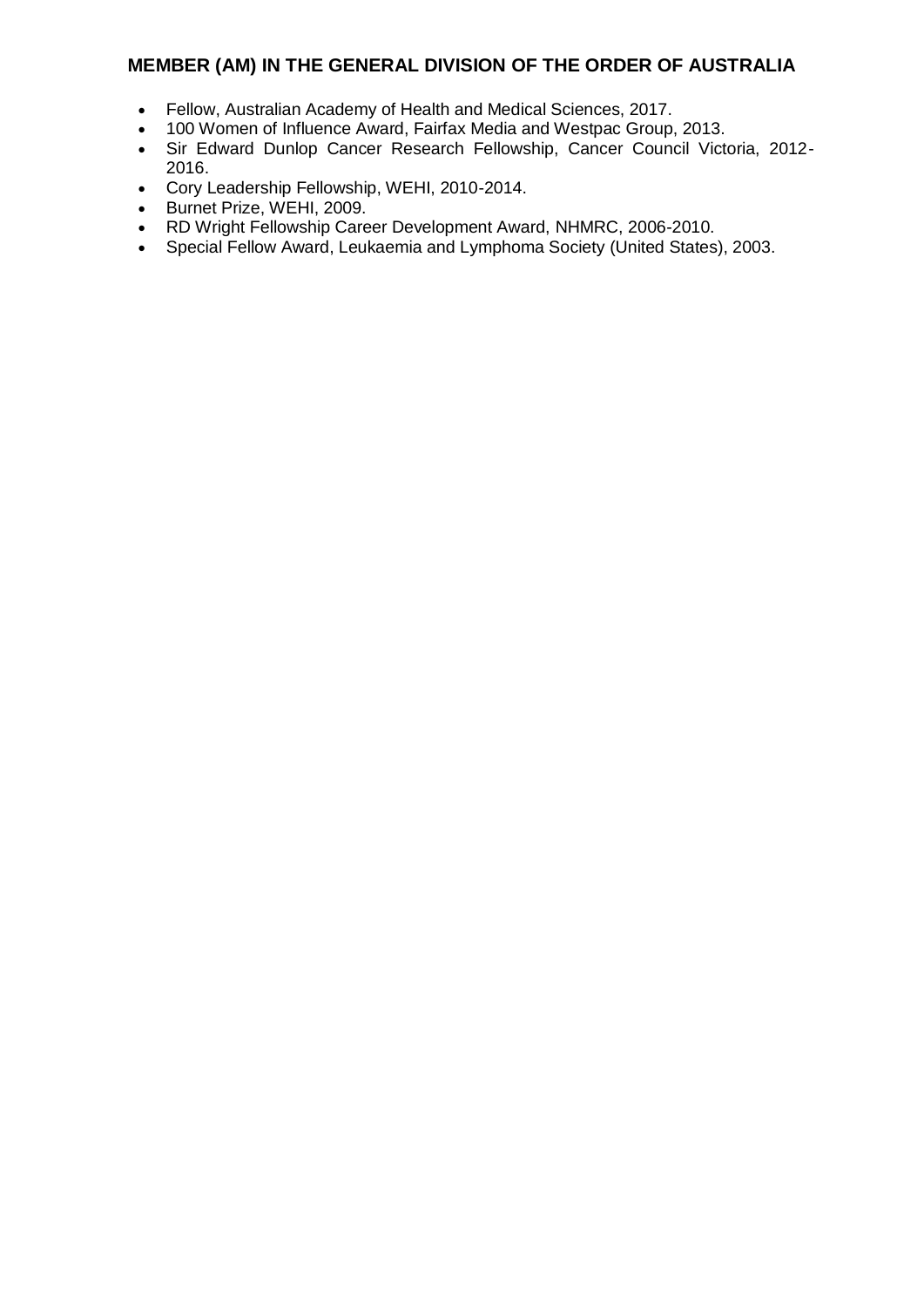## **The late Ms Christine Josephine SHARP**

Formerly of Bronte NSW 2024

For significant service to arts administration in a range of roles.

#### **Arts Administration**

- Chief Executive Officer, Sydney Writers' Festival, 2018-2021.
- Board Member, Para Site, Hong Kong, 2012-2015.
- Chair, Dance Board, Australia Council, 2009-2012.
- General Manager, Sadler's Wells Theatre, London, 2004-2009.
- Board Member, Cheek by Jowl Theatre Company, London, 2006-2009.
- General Manager, Sydney Festival, 2000-2003.
- Head of Policy, SBS, 1995-2000.
- Executive Director, Australian Writers' Guild, 1993-1995.

#### **Sydney Dance Company**

- Board Member, 2017-2021.
- Acting Executive Director, 2016.

#### **The Wheeler Centre for Books, Writing and Ideas**

- Chief Executive Officer, 2009-2011.
- Founding Director, 2009.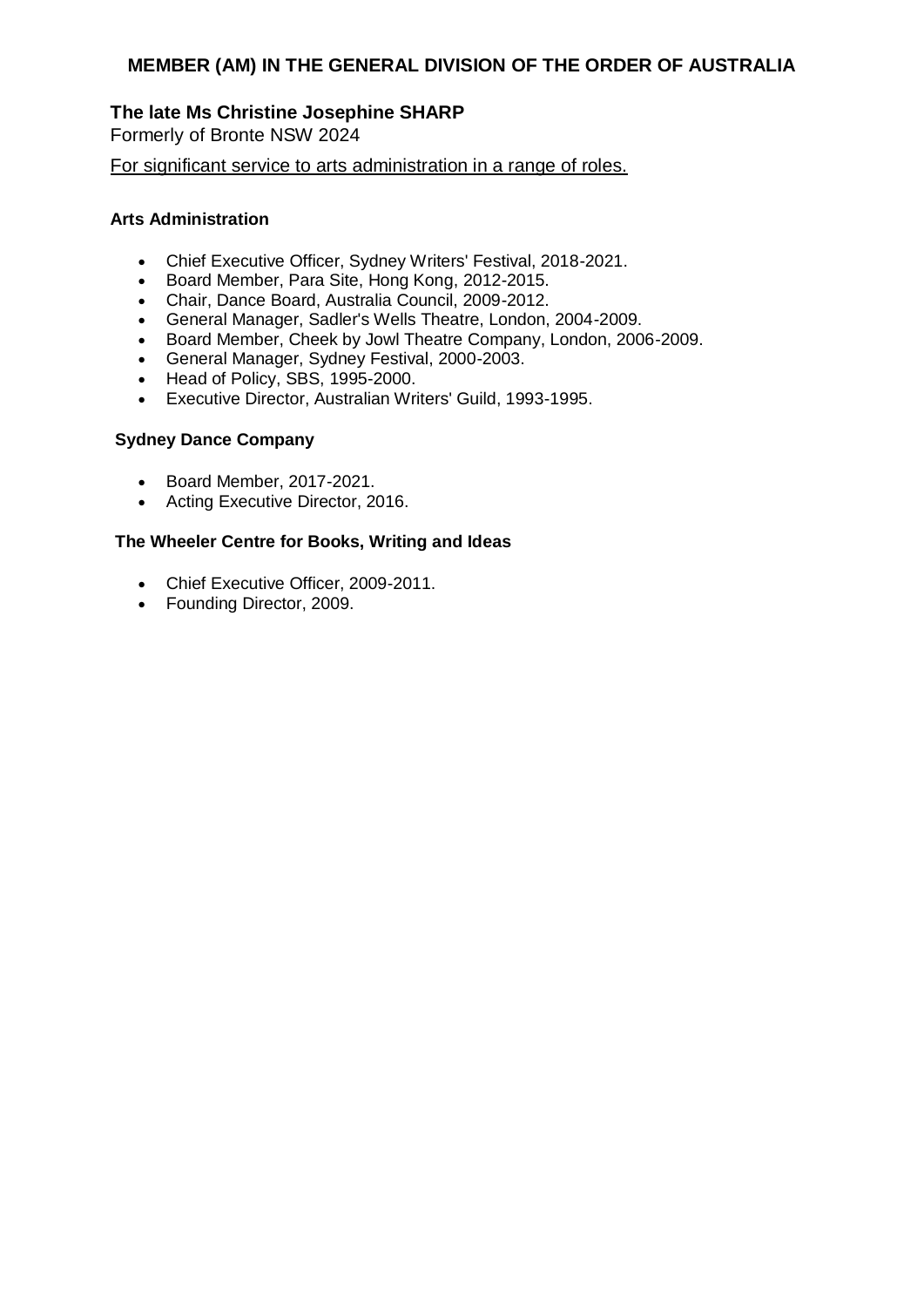## **Ms Miriam SILVA**, SA

For significant service to the multicultural community of South Australia, and to women.

### **Premier's Council for Women, South Australia**

- Chair, 2016-2021.
- Member, 2012-2021.

#### **South Australian Government**

- Board Member, South Australian Film Corporation Board, since 2014.
- Former Board Member, South Australian Multicultural and Ethnic Affairs Commission.
- Former Deputy Chair, Training and Skills Commission (South Australia).
- Former Director, TAFE South Australia.

#### **Women and Multicultural Affairs**

- Chair, InTouch Multicultural Centre against Family Violence, since 2019.
- Management Committee Member, Muslim Women's Association of South Australia, since 2010.
- Board Member and former Chair, Malek Fahd Islamic School, current.
- Multicultural Patron, SA Police Academy, current.
- Patron and Life Member, International Women's Day Committee (South Australia), current.
- Former Director, Islamic Museum of Australia.

### **Committee for Economic Development of Australia**

- National Board Member, 2015-2021.
- Former Chair, National People and Governance Committee.
- President, South Australian and Northern Territory State Advisory Council, 2015- 2021.
- State Advisory Committee Member, 2014-2021.

### **University of South Australia**

- Council Member, 2013-2020.
- Former Presiding Officer, Audit and Risk Management Committee.

#### **Other**

- Director, Crescent Institute, since 2021.
- Director, Crescent Finance, since 2021.
- Chair, Collingwood Yards, current.
- Founding Mentor, BOSS Emerging Leaders Program, Australian Financial Review.
- Former Chief Operating Officer, FleetPartners.
- Former General Manager, Commercial Operations, Elders.
- Various roles, ANZ Banking Group.

- Inaugural 100 Women of Influence, Australian Financial Review, 2012.
- Governor's Multicultural Award, Private Sector, 2012.
- Member, South Australian Women's Honour Roll, 2011.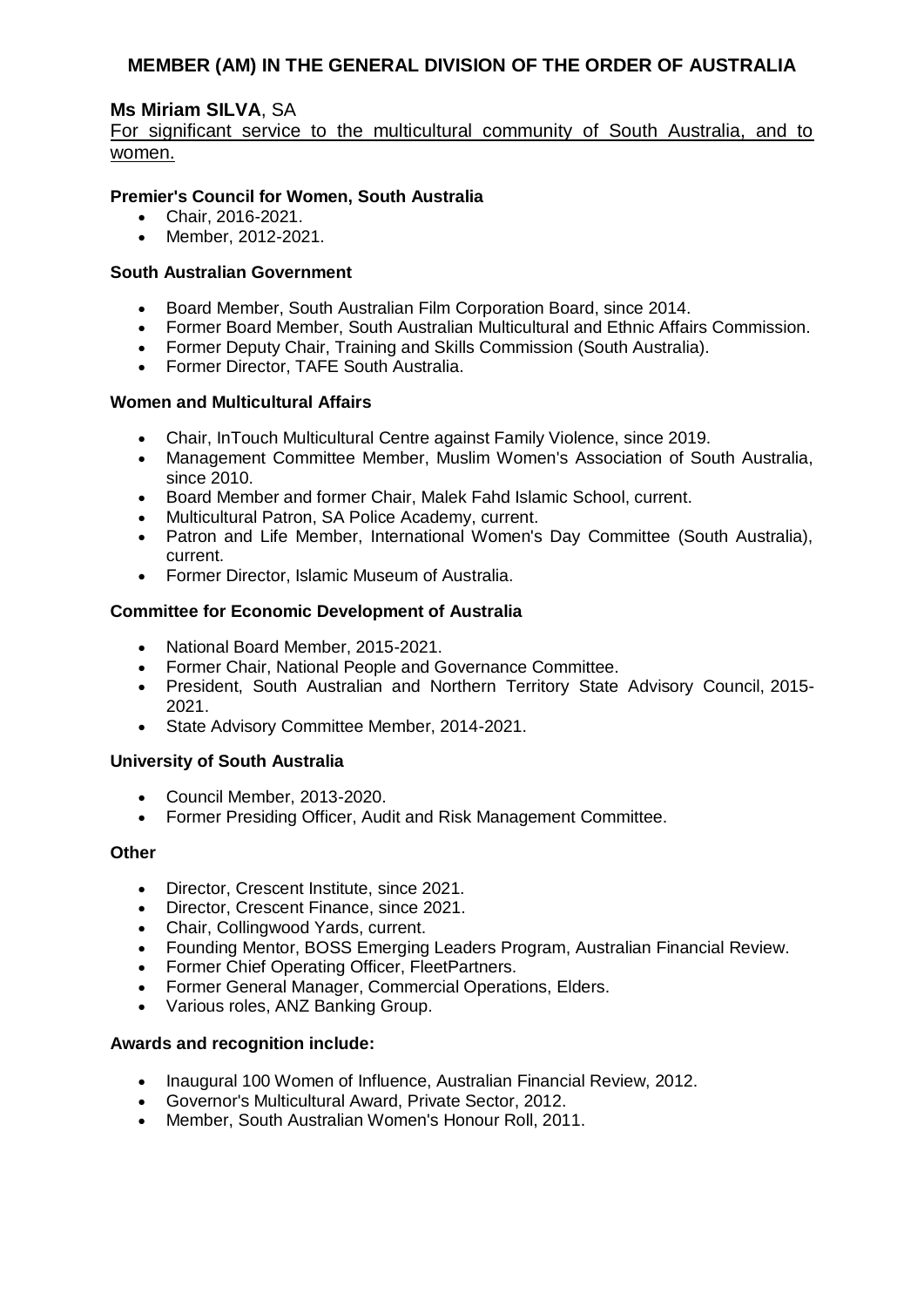# **Mrs Helen Elizabeth SJOQUIST**, Wahroonga NSW 2076 For significant service to the performing arts, and to youth.

#### **Music Events**

- Executive Producer, Global Rock Challenge, current.
- Producer, Croc Festival events, 1998-2008.
- Producer, Australian Rock Eisteddfod Challenge, 1996-2012.
- Involved with establishment and production of Global Rock Challenge New Zealand, 1993-2017, United Kingdom, 1996-2019, and South Africa, 2003-2008.
- Underwrote the Rock Eisteddfod Challenge and JRock (*junior rock eisteddfod*) events, 1988-2012.

### **Education**

Company Secretary, Teachers TV Australia, 2008.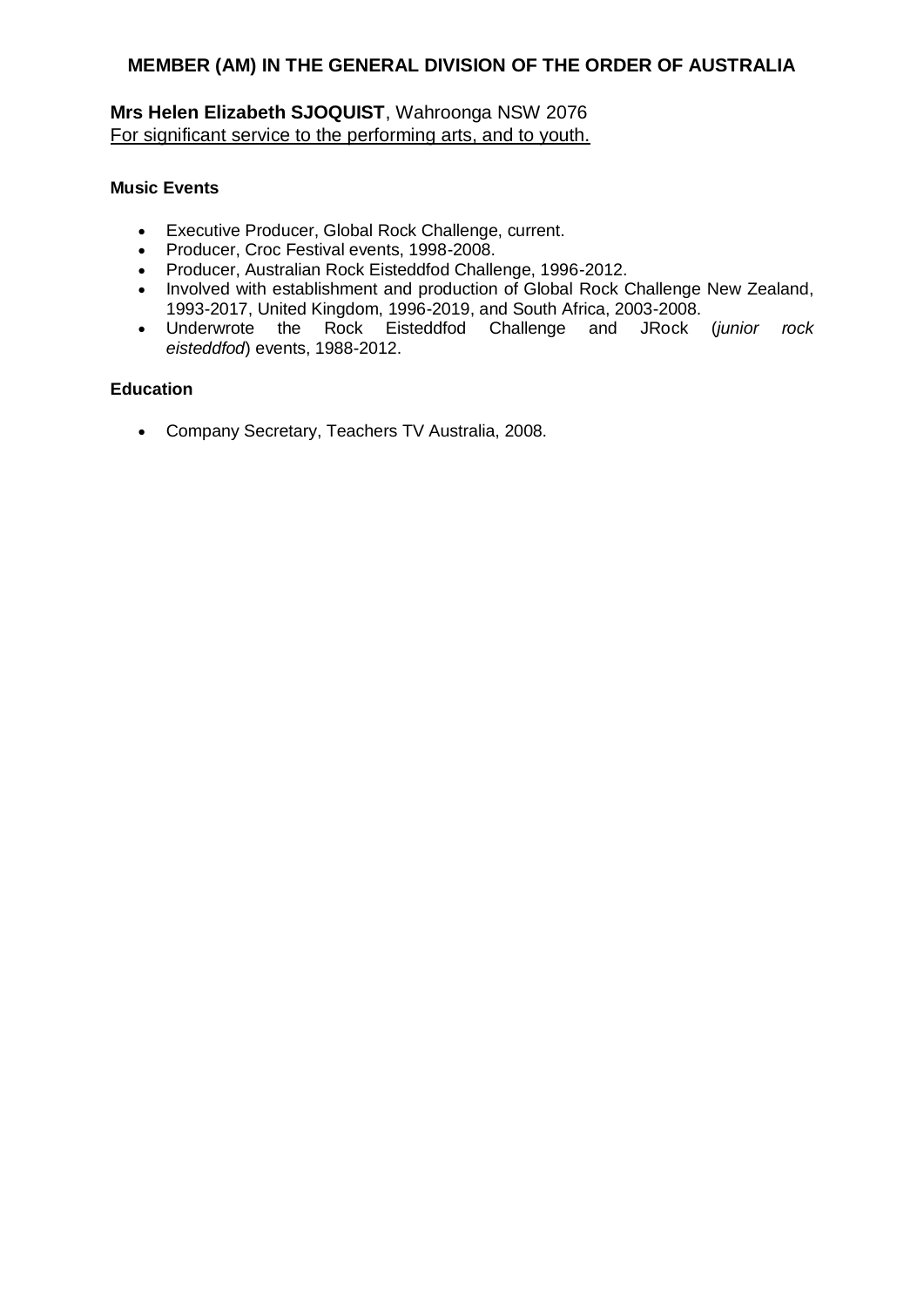### **Ms Kathleen Mary SLOANE**, Richmond VIC 3121 For significant service to nursing, and to global women's health.

#### **International Continence Society**

- Member, Developing World Committee, 2017-2020.
- Member, current.

#### **Continence Foundation of Australia**

- Member, Scientific Committee, NCOI Conference, Melbourne, 2022.
- Member, current.

#### **Uro-gynaecology**

Presenter/Clinician, Uro-gynaecology workshops in Africa, Asia and the Pacific, including:

- Myanmar, 2017, 2018 and 2019.
- Cambodia, 2019.
- Bangladesh, 2003, 2004 and 2018.
- Ghana, 2014.
- Ethiopia, 2009.
- Fiji, 2005.

#### **Victoria/Tasmania Branch, Continence Nurses Society Australia**

- President, 2010-2011.
- Committee Member, 2002-2005 and 2007-2011.
- Former Clinical Preceptor, Pelvic Floor Workshops.
- Member, current.

#### **St Vincent's Health, Melbourne**

 Team Leader and Clinical Nurse Consultant, Continence Clinic, St Vincent's Hospital, Melbourne, since 2008.

#### **Royal Women's Hospital, Melbourne**

- Clinic Coordinator and Clinical Nurse Consultant, Uro-gynaecology, 2002-2008.
- Continence Nurse Advisor, 2001-2002.
- Midwife and Clinical Nurse Specialist, 1990-1999.

#### **Nursing – Other**

- Continence Nurse Advisor, National Continence Helpline, 1999-2002.
- Former Critical Care Nurse, Alfred Hospital, Melbourne.
- Registered General Nurse, since 1983.
- Registered Midwife, since 1990.
- Member, Australian Nursing and Midwifery Federation.
- Member, Continence Nurses Society Australia.

- Connie Award, Continence Care Champion, 2013.
- Jean Smith Prize, for Excellence in Women's Health Nursing, Royal Women's Hospital, Melbourne, 2007.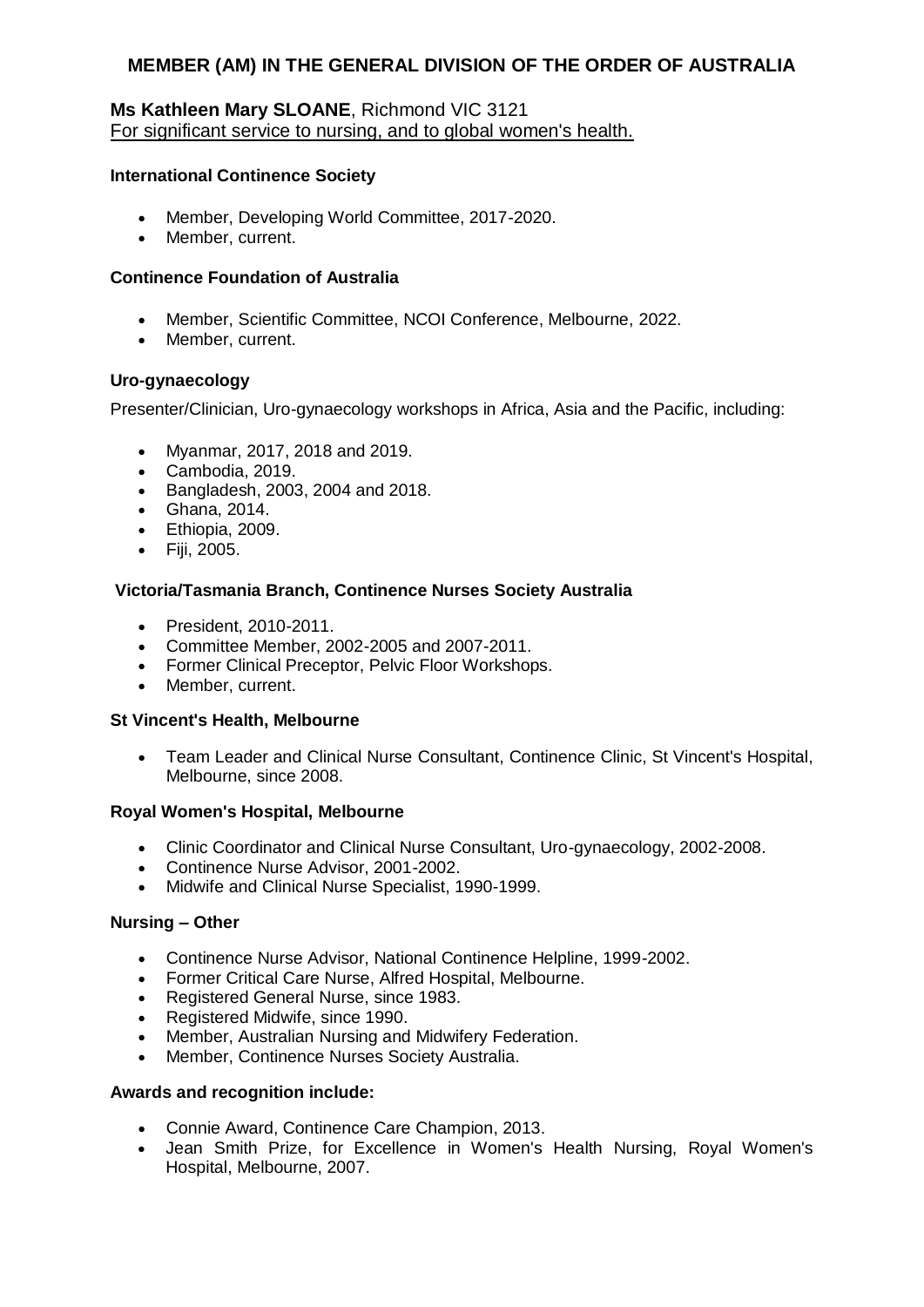## **Mrs Barbara Anne SLOTEMAKER DE BRUINE**, ACT For significant service to squash as a player, administrator and coach.

### **Squash Australia**

- Author, *The Golden Years of Australian Women's Squash,* Echo Publishers, 2022.
- Member, Historical Committee, since 2009.
- Chair, High Performance Review Committee, 2014.
- Chairperson, Selection Committee for Coach of the World Women's team to Canada, 2014.
- National Coaching Director, 1988-1992.
- Consultant Coach, World Squash Federation, 1993.
- Coach of Stewart Boswell (Australian Junior Champion), 1993-1997, and Laura Keating (Australian Junior Champion), 1998.
- Member, Voting Academy for the Telstra Sporting Awards, 1995.
- Head Coach, U15 National Talent Squad, 2004-2005.
- Presenter, National Coaches Conference, Canberra, 2008.
- Member, Australian Women's Team, 1964 (first team to defeat Great Britain).
- Achieved Australian ranking of No 3.

### **Squash ACT**

- Director of Coaching, 1984-1988.
- Life Member, since 2007.
- Established, ACT Barbara de Bruine Junior Squash Award.
- Coach, Junior Teams, 1970s-1990s.
- Coach, Individuals to No 1 Australian Ranking, 1988-1998, and 2010-2020.

#### **Squash - Other**

- Secretary, Australian Women's Squash Racket Association, late 1966.
- Satellite Coach, Australian Institute of Sport, 1994-2001.
- Mentor Coach, 2002-2004.

#### **Education**

- Head, PE Department, Telopea Park School, 1992-2002.
- Master Teacher/Level 2, ACT Education Directorate, 1971-1984.

#### **Kosciuszko Huts Association**

- Former Secretary.
- Involved in 10 year restoration of Gooandra Hut, Snowy Mountains, 1998-2008.

### **Community**

- Member, National Parks Association of the ACT, since 1968.
- Judge, Tournament of Minds, ACT, 1998-2008.
- Member, Canberra Bushwalking Club, 1970-2022.

- Distinguished Service Award, Squash Australia, 2010 *'for over 50 years of contribution as a Player, Coach and Administrator*'.
- Australian Sports Medal, 2000.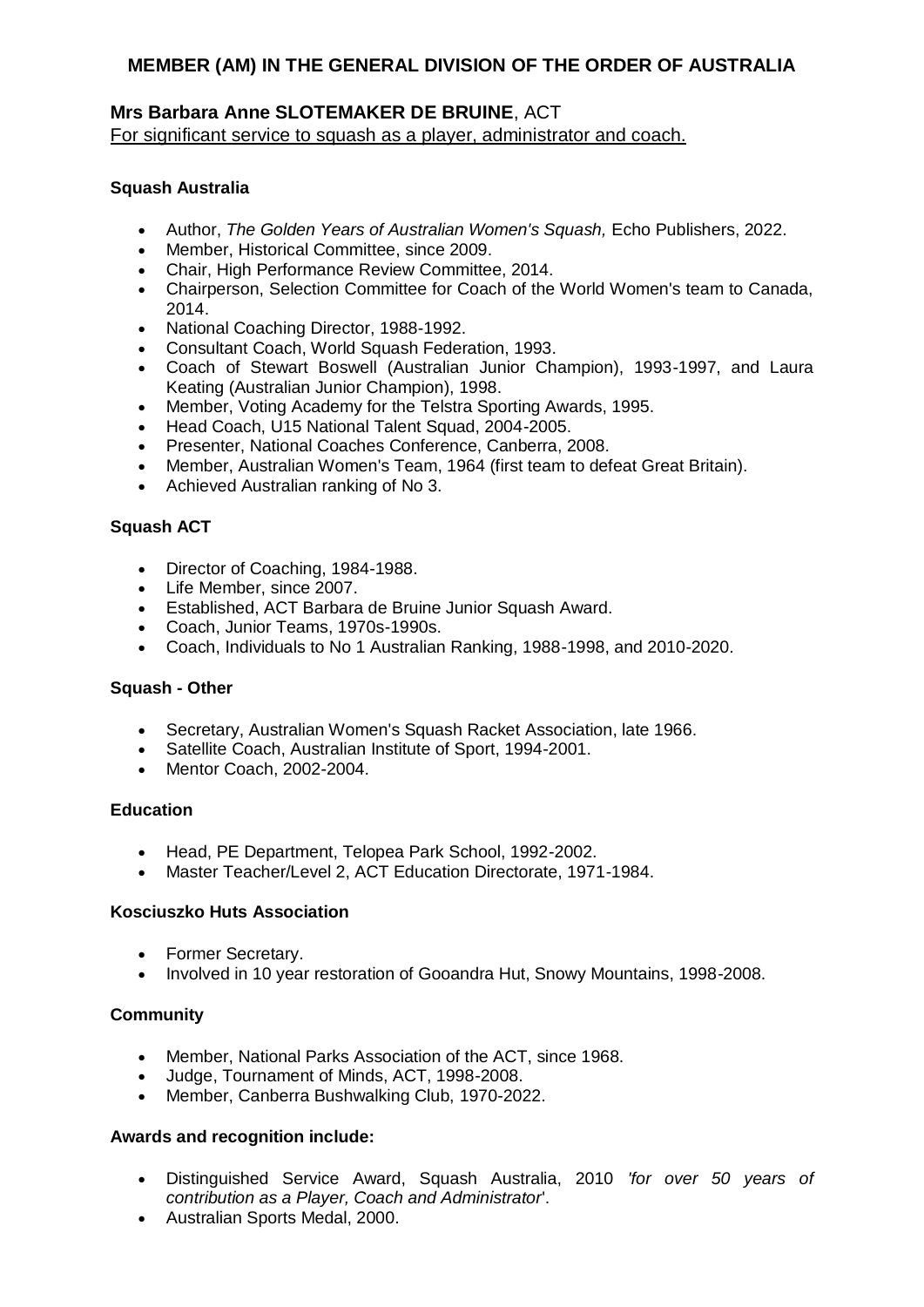- PSCAACT Female Coach of the Year, 1996.
- Coach of the Year, Professional Squash Association of Australia, 1993.
- Australian Squash Coach of the Year, 1993.
- ACT Squash Coach of the Month, 1993, 1995, and 1996.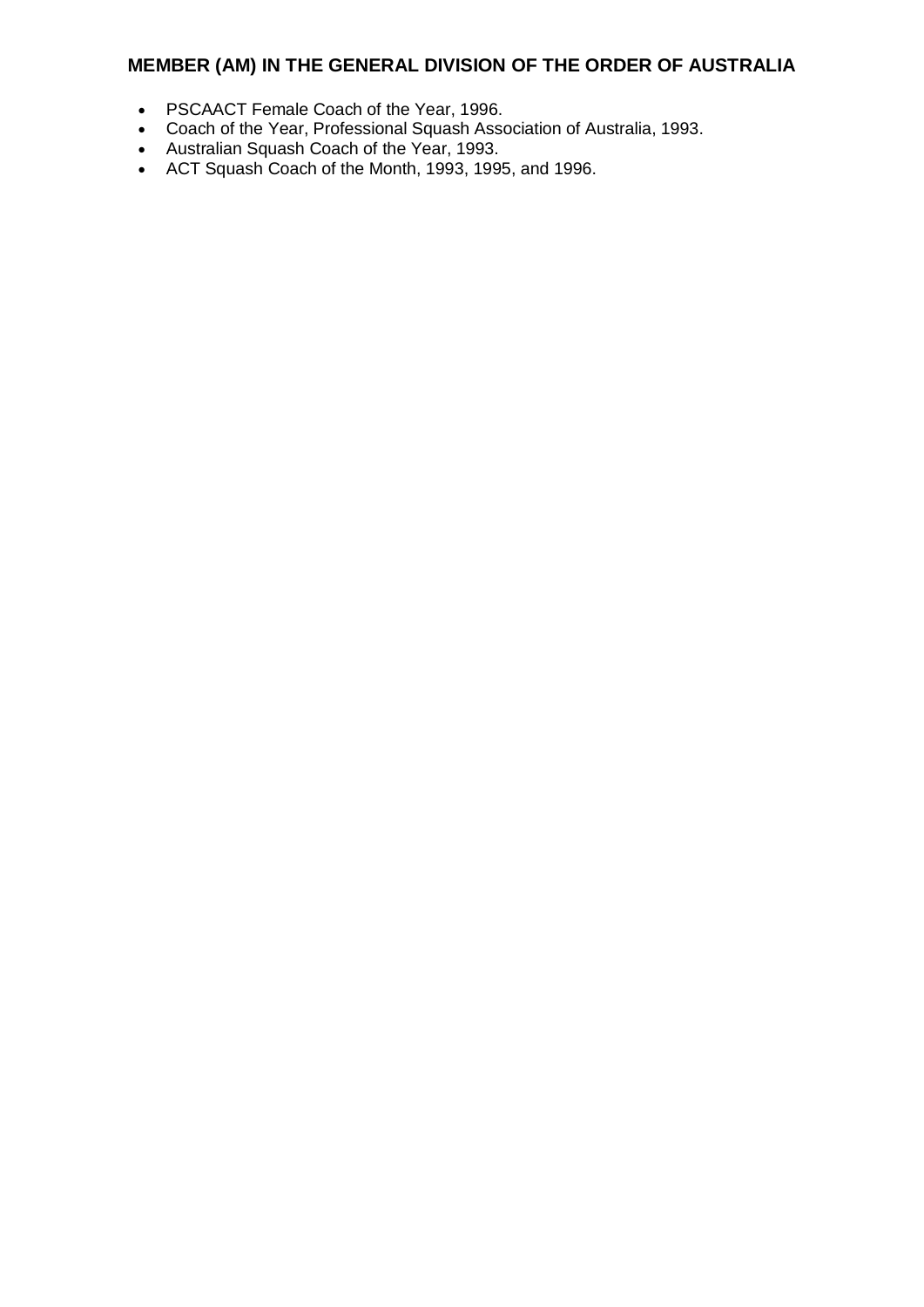# **Mr Alan Lindsay SOUTHCOTT**, Somerton Park SA 5044 For significant service to rowing as a competitor, administrator and coach.

### **Rowing Australia**

- South Australian Delegate, 1970s-1980s.
- Team Selector, 1970-1972.
- Grading and Selection Committee, Men's Coxless Pair, Olympic Games, Munich, Germany, 1972.

## **Rowing SA**

- President, 2002-2003.
- $\cdot$  Secretary, 1966-1977.
- Life Member, since 2005.
- Past Rowing course volunteer and official.
- Foundation Life Member, West Lakes Aquatic Centre, 1978.
- Member, King's Cup Eight, 1959-1964.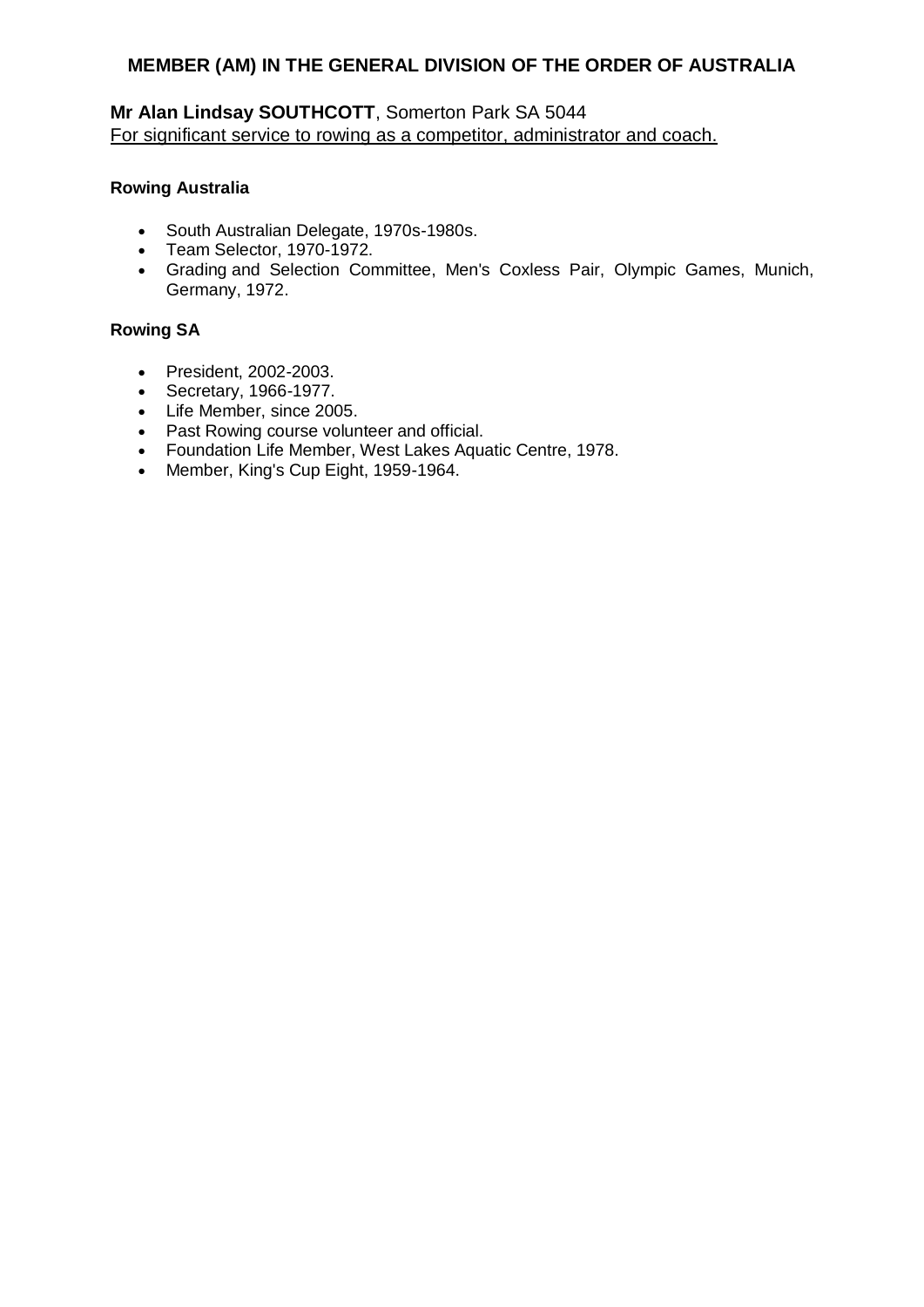## **Mr Anthony Kenrick STAVELEY**, Turramurra NSW 2074 For significant service to community health, and to people with disability.

## **Royal Rehab**

- Chairman, since 2014.
- Vice Chair, 2003-2014.
- Board Member, since 2000.
- Committee Member, 1997-2000.
- Chairman, RR Lifestyle Support Limited, since 2015.

### **Business**

- Director, Balance Corporate Property, since 2002.
- Director, Balance Group, since 1987.
- Director, Global Property Solutions, 1998-2002.
- Property Consultant, P&O Services, 1997-2001.
- Projects Manager, Bond Corporation, 1988-1992.

### **Department of Industry, Tourism and Resources and the Facility Management Association of Australia Ltd**

- Director, Facilities Management Action Agenda Implementation Board, 2005-2007.
- Past Chair, Regulatory Reform Recognition Working Group.

### **Associations**

- Member, Australian Institute of Company Directors, current.
- Fellow, Australian Property Institute, current.
- Fellow, Royal Institution of Chartered Surveyors, current.
- Past Member, Planning and Development Committee, Property Council of Australia.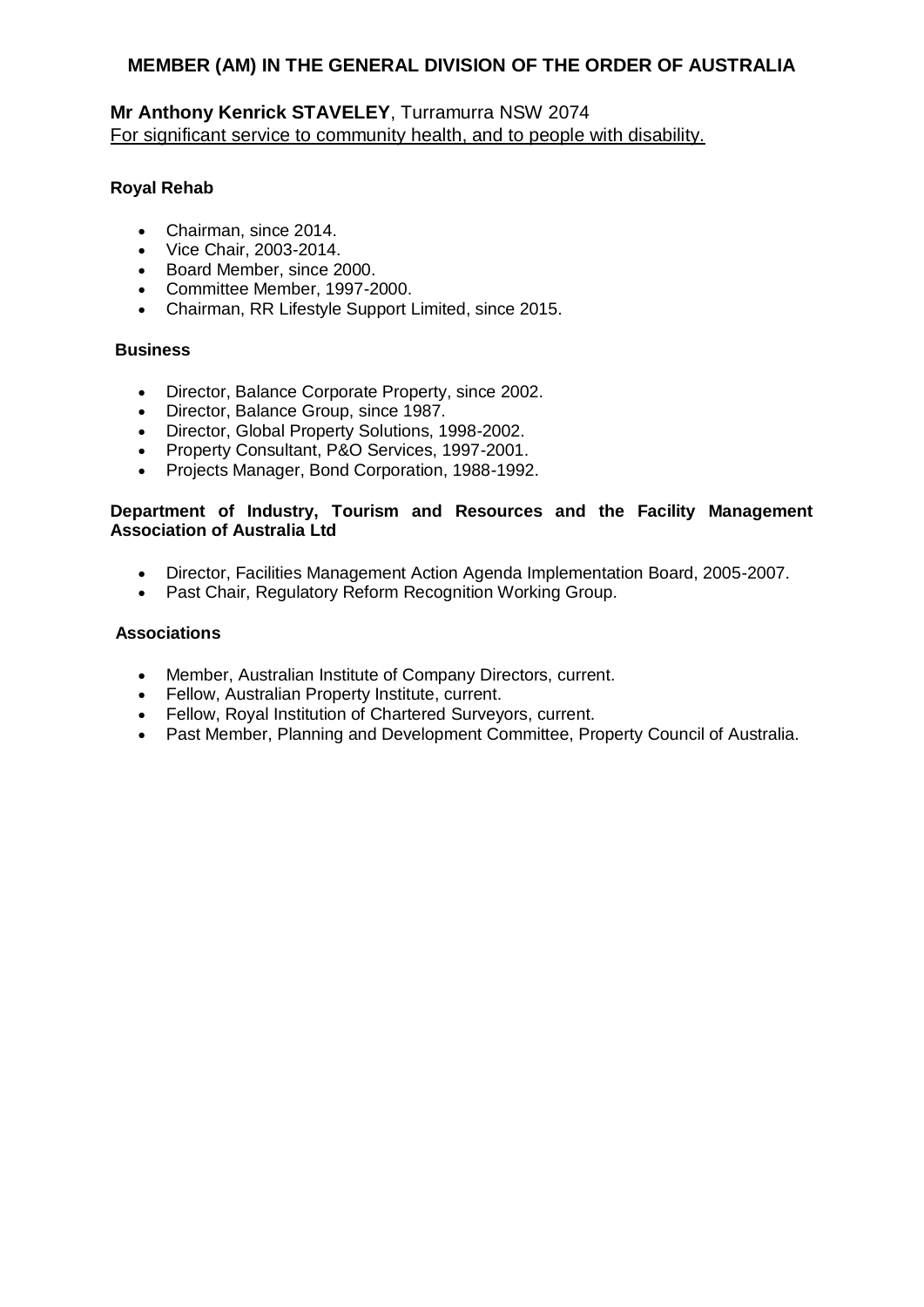## **Mrs Carmel Margaret STEFANOFF**, WA For significant service to youth through Girl Guides.

### **Girl Guides Western Australia (GGWA)**

- Assistant State Commissioner, 1994-1998 and 2011-2015.
- Member, Management Committee, 2013-2015.
- Member, State Council, 1994-2003 and 2011-2015.
- Deputy Chair, State Executive Committee, 2008-2010.
- Member, State Executive Committee, 1994-2003, 2001-2013, and 2008-2013.
- Life Member, 2009.
- Assistant State Guide Adviser, State-Wide, 1998-2000.
- Girl Guide Ranger, 1961-1966.
- Girl Guide Youth Member, 1957-1960.

### **GGWA Leadership**

- Unit Leader, Scarborough Beach Seaview Guides, 2006-2019.
- Region Leader, Stirling Lakes Region, 2009-2012.
- Mentor / Guiding Partner, Stirling Lakes Region, 2000-2012.
- Deputy Region Leader, Stirling Lakes Region, 2003-2009.
- Guide Leader, 1st Waterman Guides, 1987-1992.
- Guide Leader, 1st North Beach Guides, 1992.
- Region Training Coordinator, Stirling Lakes Region, 1986-1991.
- Guide Leader, 1st Sorrento Guides, 1987.
- Assistant Guide Leader, 1st Sorrento Guides, 1985-1987.
- Assistant Ranger Leader (Mate), Sea Rangers SRS Warramunga, 1966-1970.

### **GGWA Other**

- State Awards Coordinator, Awards Committee, 2007-2015.
- Deputy Chair, Communications Committee, 2008-2011.
- Member, State Finance Committee, 1994-1998 and 2003-2011.
- Chair, Communications Committee, 2004-2008.
- Chair, State Awards Committee, 2002-2007.
- Member, Awards Committee, 1994-2002.

### **Trefoil Guild of Western Australia**

- Trefoil Guild Adviser, since 2018.
- Member, Organising Committee, 24th Australian Trefoil Guild Gathering, 2017-2020.
- Member, Seaward Trefoil Guild, since 2008.

- Bar to Emu Award, Girl Guides Western Australia, 2016.
- Emu Award, Girl Guides Western Australia, 1998.
- Wattle Award, Girl Guides Western Australia, 1993.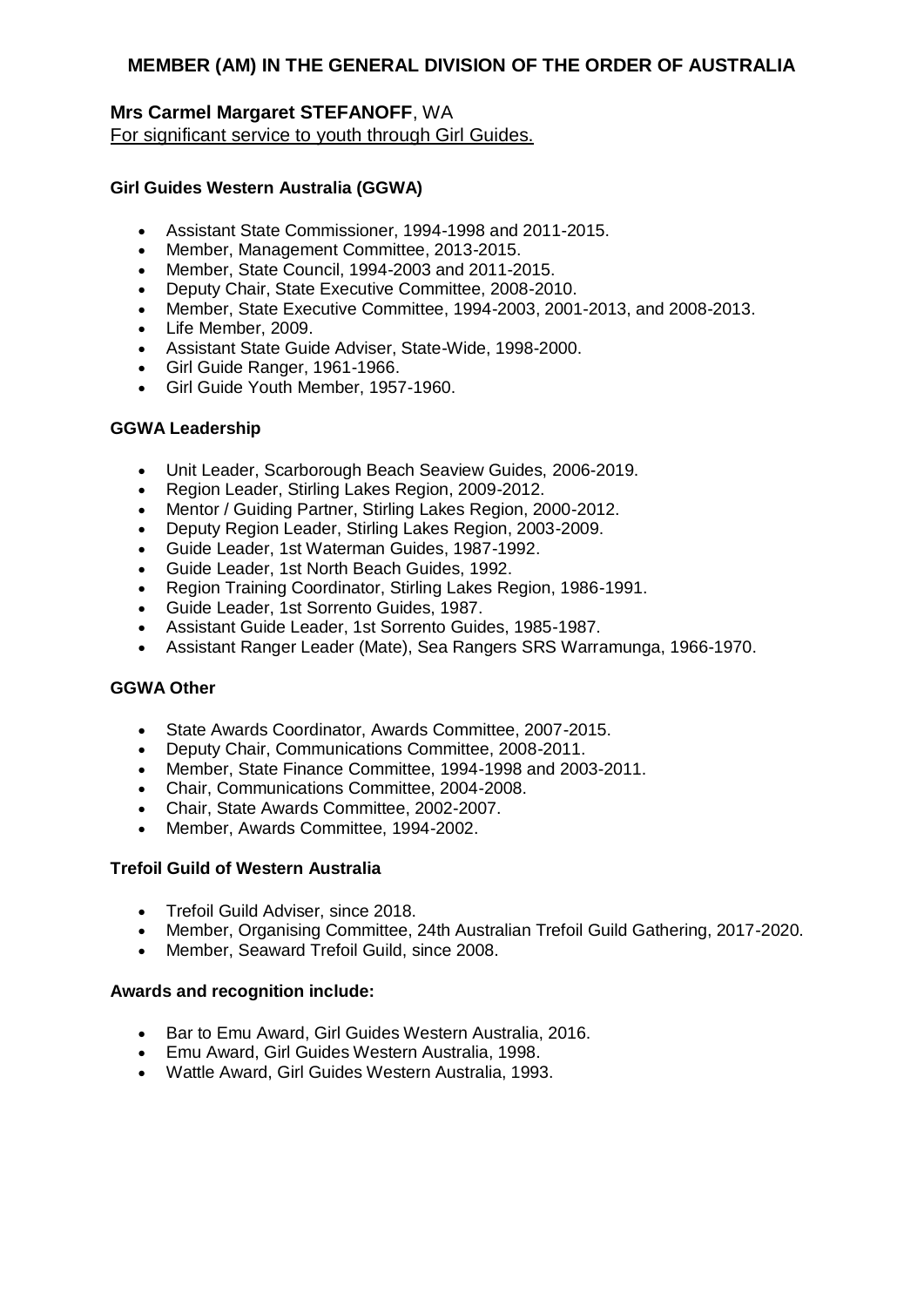# **Dr John Huston STEWART**, Balgowlah NSW 2093 For significant service to medicine as a nephrologist.

### **Australian and New Zealand Society of Nephrology**

- President, 1994-1996.
- Life Member.

### **Royal Australian College of Physicians**

- Fellow, since 1974.
- Life Member.

### **University of Sydney**

- Associate Dean, Western Clinical School, 1992-1996.
- Founder, Nepean Clinical School.
- Founder, Western Area Health Service Ethics and Scientific Advisory Committee, 1990s.
- Former Professor of Renal Medicine**.**

### **Westmead Hospital**

- Head, Renal Medicine, 1979-1996.
- Former Deputy Head, Division of Medicine.
- Former Renal Physician.
- Established, Renal Unit, 1979.
- Former Chair, Medical Staff Council.

### **Sydney Hospital**

- Head, Renal Department, until 1979.
- Founder, Sydney Dialysis Centre, 1967.
- Former Researcher.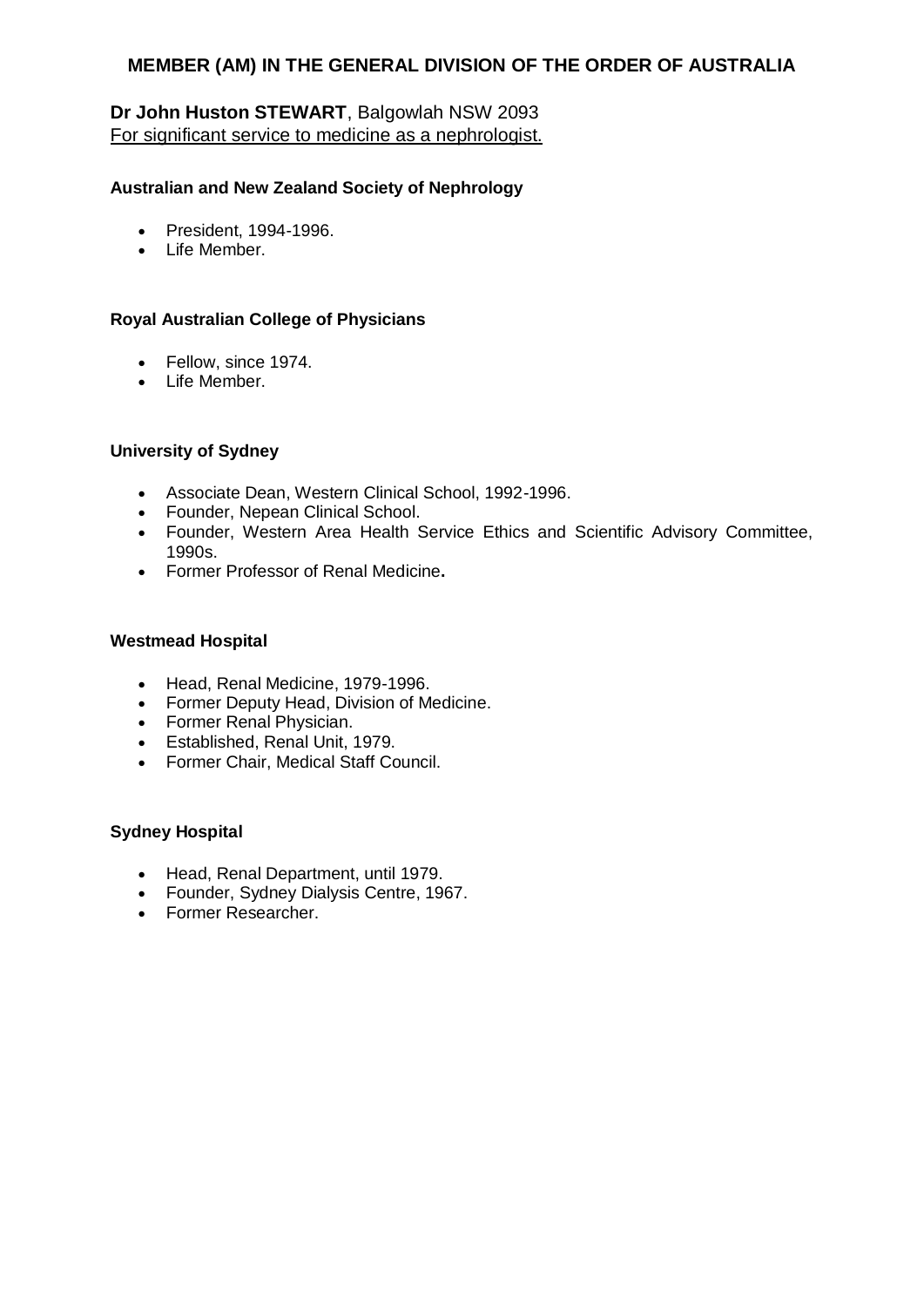## **Mr Geoffrey Macquarie STOOKE OAM**, Floreat WA 6014

For significant service to rugby union, to sports administration, to business, and to the community.

### **Australian Rugby Union**

- Director, 2012-2017.
- Level 3 Coach.
- Coach, national, state and club levels, since 1975.
- Former state representative player, and represented Australian Services and Papua New Guinea.
- Player, over 900 games at grade and representative level, 1965-2019.

### **RugbyWA**

- Chair, 1988-2011.
- Director, 1985-2011.
- Delegate to Australian Rugby Union, 1999-2011.
- Chair, Western Force Super 14 Rugby team, 2005-2011.
- Chair, Super 14 Working Group and Project Team, 2002-2005.
- Joint Patron, current.
- State Selector, State Coach and State Under 21 Coach, 1988-2002.
- Member, West Australian Coaching Panel, 1985-2002.
- West Australian state player, 1975-1983.
- Life Member, 1997.

### **Reabold Tennis Club**

- President, since 2017.
- Director, since 2009.
- Chair, Strategic Planning, Audit and Compliance Committee, since 2009.
- Life Member, 2019.

### **Sport - Other**

- Member, Australian Sports Commission, 2006-2008.
- Board Member, Australian Sports Foundation, 2006-2008.
- Member, Kookaburra Crew, America's Cup Defence, 1987.

### **Business**

- Managing Director, Standard Wool Investments, since 1999.
- Chair, Troppus IT and Management Services, since 2008.
- Board Member, Australian Wool Exchange, 1999-2005.
- Deputy Chairman, Australian Council of Wool Exporters, 1999-2004.
- Member and Fellow, Australian Institute of Company Directors, 1997.
- Chair, WA Rock Lobster and Prawning Association, two years.
- Director, WA Fishing Industry Council, three years.
- Former Member, Private Treaty Merchants Association.
- Former Member, National Council of Wool Selling Brokers.
- Fellow, Australian Institute of Management.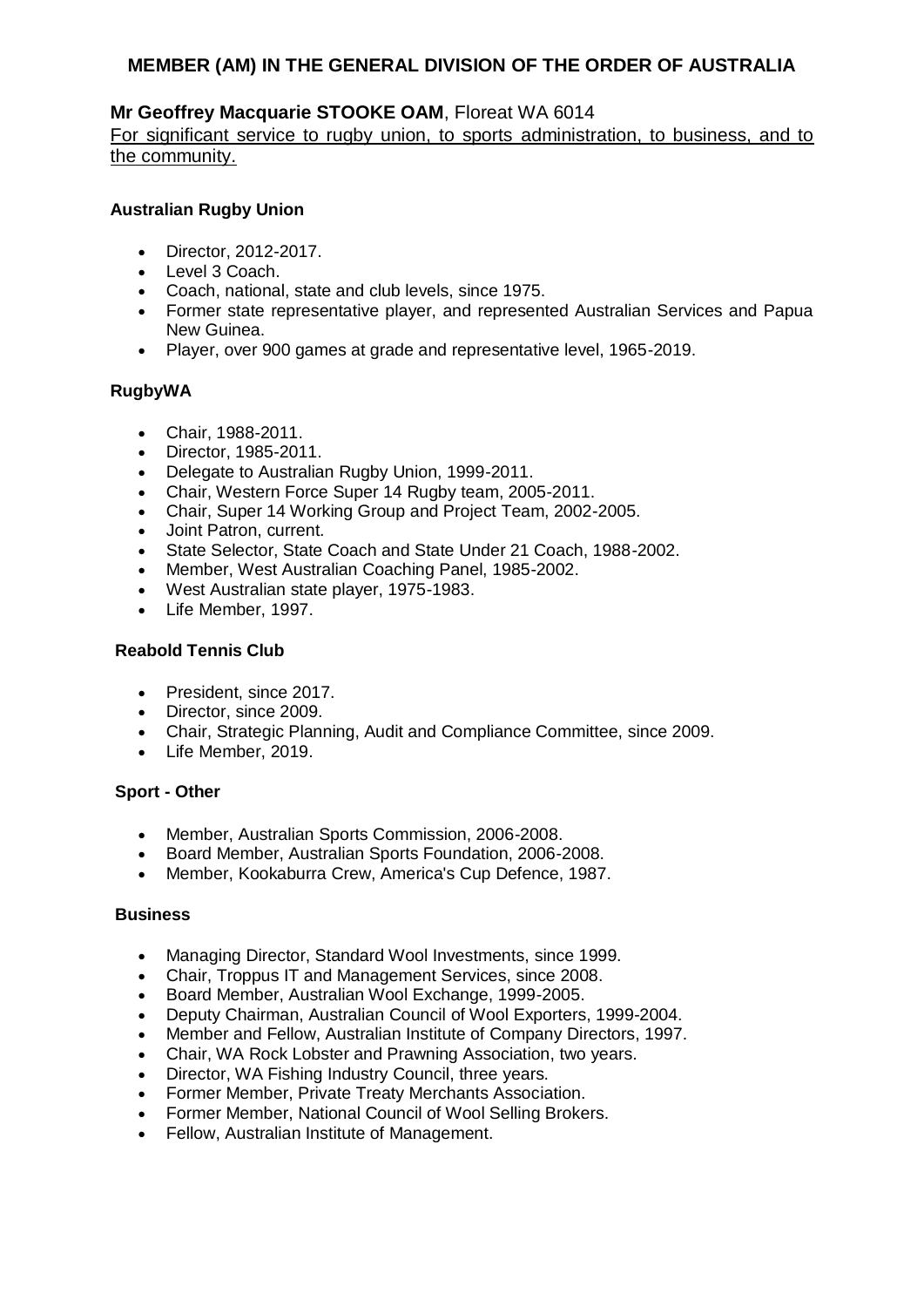## **Community**

- Chair, Police and Communities Youth Centres Western Australia, since 2018.
- Patron, Recruit Course, Western Australian Police Academy, on three occasions since 2000.
- Chair, ARRA Group, current.
- Member, Highgate Sub-Branch, Returned and Services League of Australia, current.
- Former Member, Western Australia Spirit of Challenge.
- Former Member, Leadership Gifts Committee, St John of God Health Care.

## **Royal Australian Engineers Association**

- Member, since 2005.
- Benefactor; Involved in establishing a Welfare Fund.
- Life Member, 2011.
- Patron, since 2017.

- Western Australian Citizen of the Year (Sport) 2006.
- Centenary Medal, 'for contribution to sport in WA', 2003.
- Australian Sports Medal, 2000.
- Medal of the Order of Australia, 1999.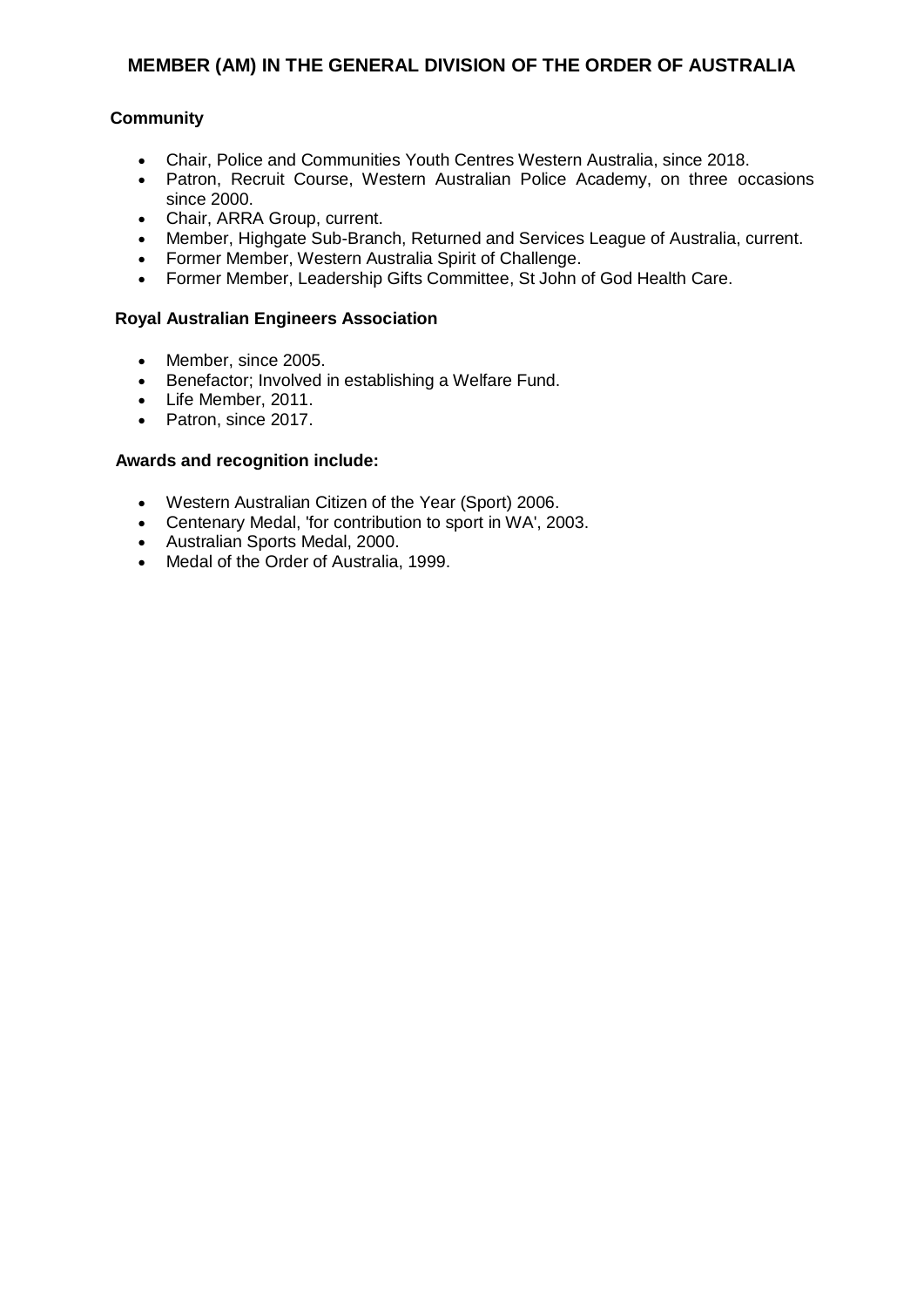## **Dr Ryan Anthony STORY**, Brisbane QLD 4000 For significant service to motorsport, and to the community.

### **Motorsport Australia**

- Chair, Australian Motor Racing Commission, since 2020.
- Board Member, Racing Together, current.

### **Supercars**

Commission Member, 2018-2020.

## **Dick Johnson Racing/Shell V-Power Racing Team (formerly DJR Team Penske)**

- Chairman and Chief Executive Officer, since 2021.
- Co-Owner, since 2013.
- Team Principal, 2013-2020.
- Managing Director, 2013-2019.
- Volunteer and Sponsor, 2011-2013.
- Coordinated environmental plan, 2019-2021, becoming the first Supercars team to achieve Carbon Neutral status, achieving Three Star Environmental Accreditation with the Federation Internationale de l'Automobile, 2021.

### **Camp Quality**

- Ambassador, since 2019.
- Donated, in conjunction with Ford, a Mustang for auction, with funds raised going to Camp Quality, 2020.
- Supporter, Fundraiser, and Benefactor, current.

### **Prostate Cancer Foundation of Australia**

- Ambassador, current.
- Fundraiser, through initiatives including *The Long Run*.

### **Community**

- Supporter, Yorketown Progress Association.
- Supporter, Yorketown Historical Society.
- Supporter, Yorketown Country Fire Service.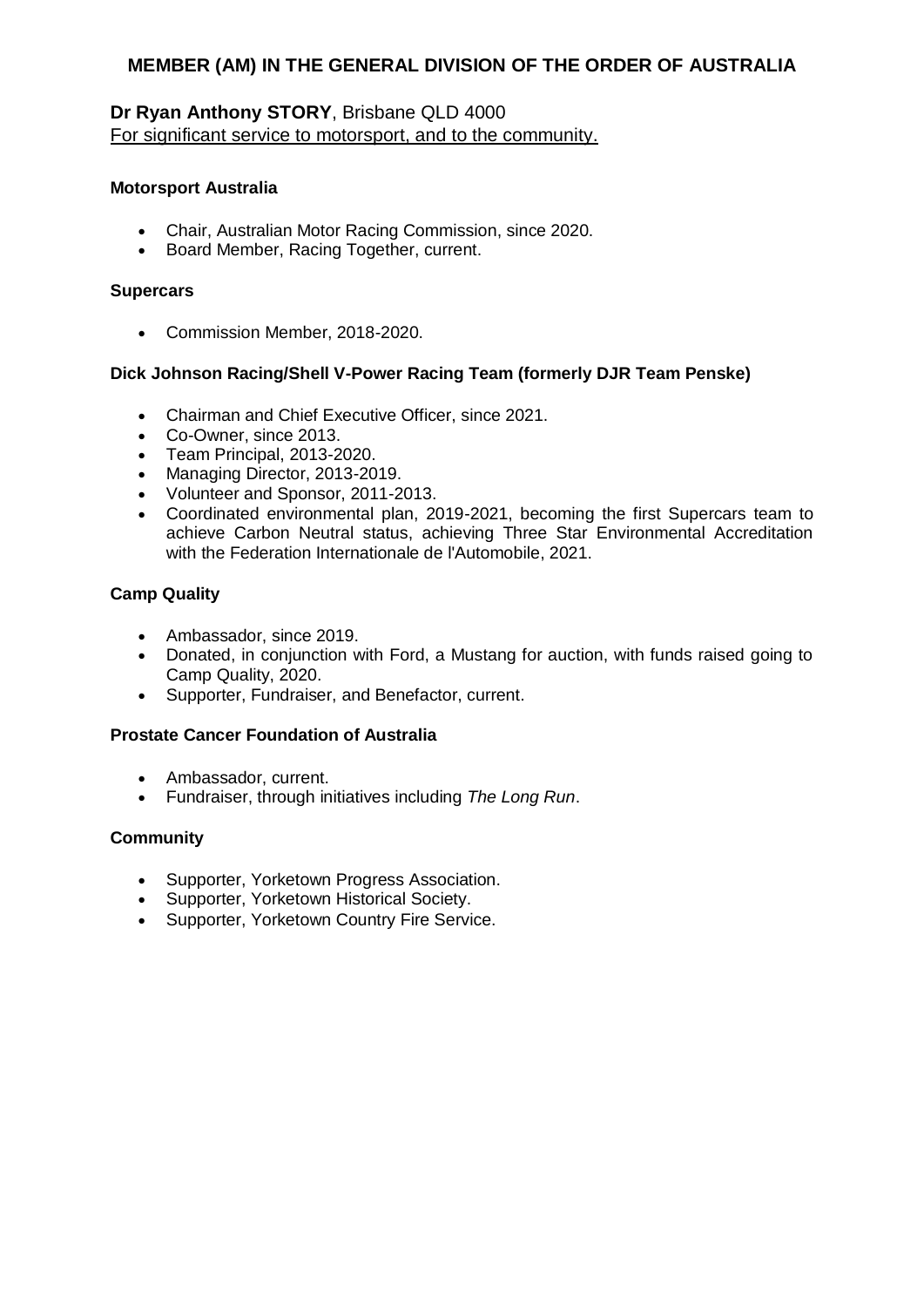# **Mr Michael John SULLIVAN**, Lindfield NSW 2106 For significant service to people with disability in a range of roles.

#### **Down Syndrome Australia**

- Chairman, Down Syndrome Advisory Network, 2018-2021.
- Board Member, 2017-2021.

#### **New South Wales Council for Intellectual Disability**

- Chair, 2014-2017.
- Vice Chair, 2018.
- Board Member, 1997-2020.

#### **Down Syndrome International**

- Member, Listen Include Respect Reference Group, 2020.
- Australian Representative, 2017-2018.

#### **Intellectual Disability Other**

- Member, Intellectual Disability Advice Group, Department of Developmental Disability Neuropsychiatry, University of New South Wales/Black Dog Institute, since 2018.
- Member, Our Voice Advocacy Group, Inclusion Australia, various occasions over last 20 years.
- Member, Intellectual Disability Reference Group, National Disability Insurance Agency, 2015-2017.
- Member, Mental Health Coordinating Council/National Disability Insurance Scheme Reference Group for Psychosocial Disability, 2016-2017.
- Member, University of New South Wales Better Mental Health outcomes Reference group for People with Intellectual disability, 2015-2017.
- Member, National Disability Advisory Council, Department of Family and Community Services, 1999-2003.

#### **Professional**

• Staff Member, NSW Teachers Federation, 1986-2016.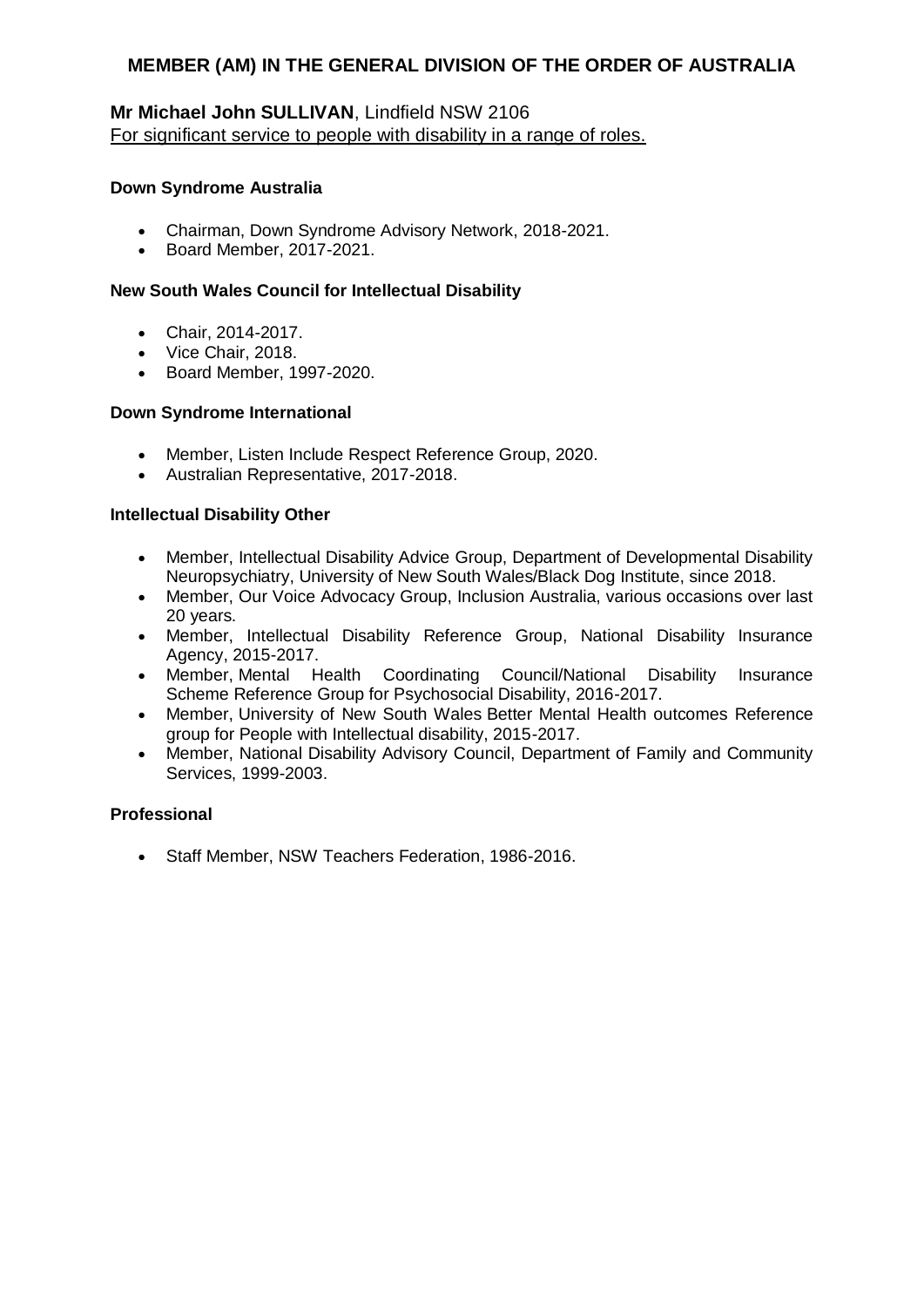# **Mr David Gordon SWIFT**, SA

For significant service to the energy sector of South Australia.

### **Professional Appointments**

- Commissioner, now Chair, Essential Services Commission of South Australia, since 2019.
- Deputy Chair, Energy Security Board, Council of Australian Government (COAG) Energy Council, 2019-2021.
- Executive General Manager Planning, Australian Energy Market Operator (AEMO), 2018-2019, and Executive General Manager Corporate Development, 2008-2018.
- Chief Executive, Electricity Supply Industry Planning Council of South Australia, 2004-2008.
- Associate Director, Market Development, National Electricity Code Administrator, 1999-2004.
- Various roles, Electricity Trust of South Australia, until 1998.

## **Honorary Appointments**

- Member, International Council on Large Electric Systems (CIGRE Australia), since 2012.
- Member, Energy Reform Implementation Group, 2006-2007.
- Member, National Energy Management Reliability Panel.
- Member, Electricity Reform Unit, South Australian Government, 1998.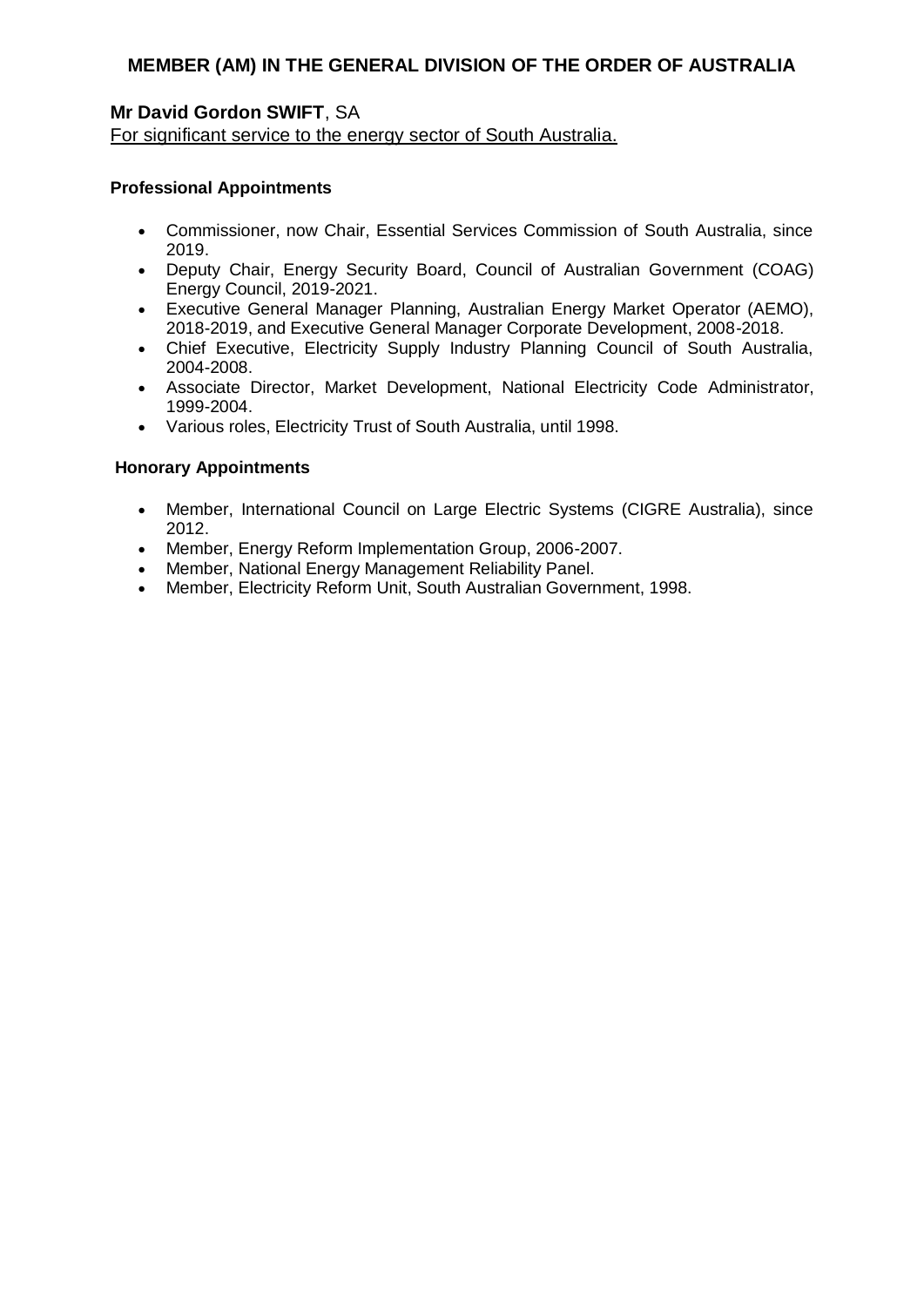# **Mr Lloyd William TAYLOR**, Norwest NSW 2153 For significant service to policing organisations, and as an officer.

### **The Police Association of New South Wales**

- President, 1986-1988.
- Secretary, 1988-1997.
- Senior Vice-President, 1984-1985.
- Junior Vice-President, 1982-1983.
- Former Delegate.
- Life Member.

## **The Police Bank**

- Chairman/Deputy Chairman, 9 years.
- Director, 1988-2016.

### **New South Wales Police Legacy**

- Inaugural Honorary Secretary, 1987.
- Co-Founder, 1987.
- Life Member, 2001.

### **Boards and Appointments**

- Member, Management Committee, Retired Police Association of New South Wales, current.
- President, Federation of Australian Police Credit Unions, 1999-2006.
- Former President, The Police Federation of Australia.
- Former Board Member, New South Wales Villages Residents Association.
- Board Member, Police Superannuation Advisory Committee, 1978-1997.
- Former Member, Police Education Advisory Committee.
- Convener, Juvenile Justice, 1997-2009.
- Inaugural Secretary, New South Wales Police Rugby League Football Association.

### **Professional**

• Police Officer, New South Wales Police Force, 1961-1988.

- National Police Service Medal, 2016.
- National Medal, 1981.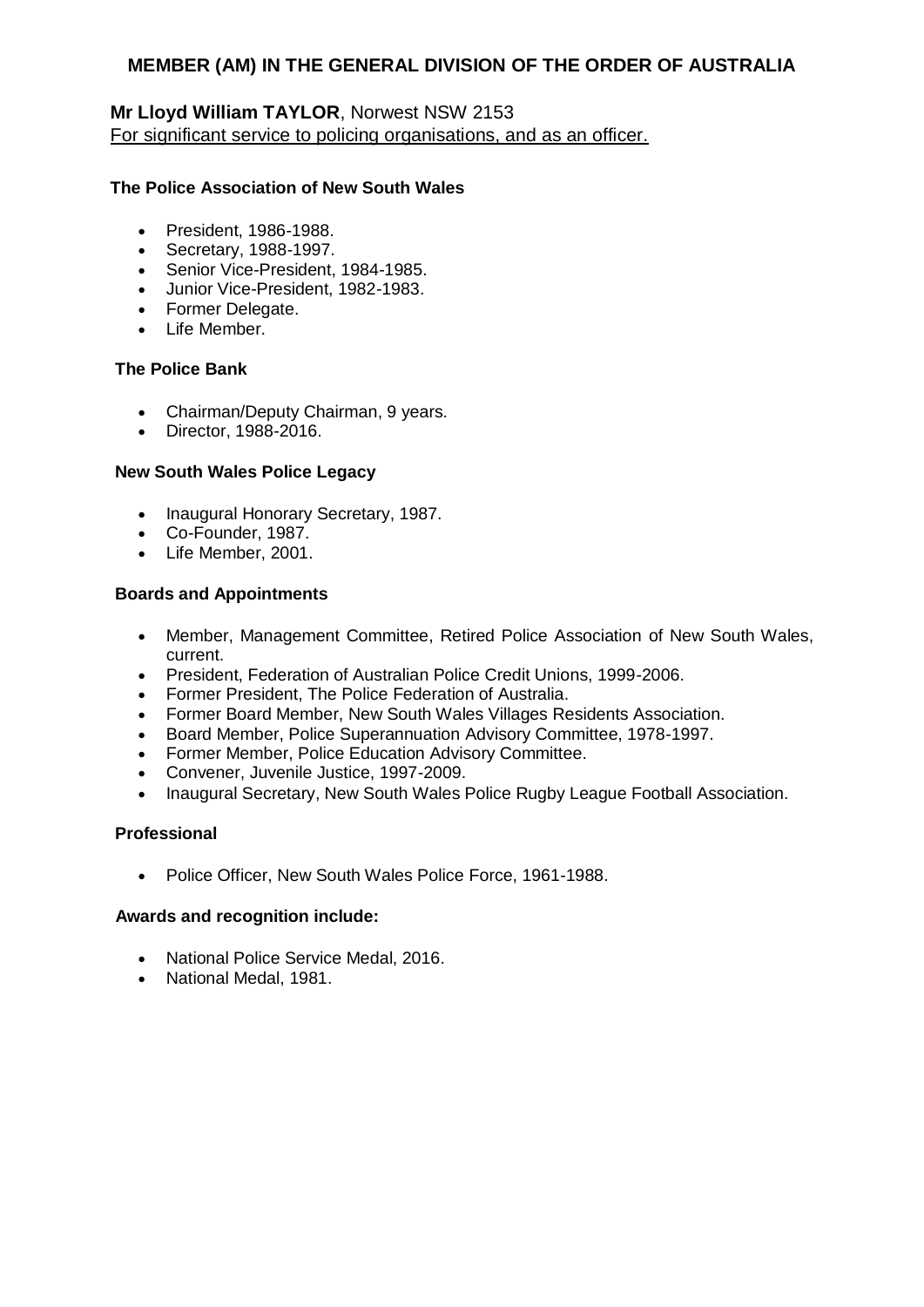## **Ms Kerstin THOMPSON**, VIC

For significant service to architecture, and to tertiary education.

### **Kerstin Thompson Architects**

• Principal, since 1994.

## **Australian Institute of Architects**

- Former National Councillor.
- Life Fellow, 2017.
- Fellow, 2013.
- Creative Co-Director, Venice Biennale, 2008.
- Creative Director, National Conference, 2005.

## **Architecture – Education**

- Adjunct Professor, School of Architecture and Urban Design, Royal Melbourne Institute of Technology, current.
- Adjunct Professor, Architecture Practice, Monash University, current.
- Professor of Design, Wellington School of Architecture, Victoria University of Wellington, New Zealand, 2011-2019.

### **Other**

- Member, Victorian Design Review Panel, Office of the Victorian Government Architect, since 2012.
- Board Member, IBA Melbourne (International Building Exhibition), current.
- Former Board Member, Melbourne Housing Expo Research Group, University of Melbourne.
- Former Member, BEIIC, (Built Environment Industry Innovation Council).

- Victorian Premiers Design Award 2021, Architecture category, Broadmeadows Town Hall.
- Victorian Architecture Medal 2020, Broadmeadows Town Hall, Australian Institute of Architects.
- Robin Boyd Award 2020, 2014, New Residential Architecture, for Albury House, for House at Hanging Rock, Australian Institute of Architects, National Architecture Awards.
- George Knight Awards 2020, 2019, Best Heritage project for Broadmeadows Town Hall, for Sacred Heart at Abbotsford Convent, Australian Institute of Architects, (Victorian Chapter).
- National Architecture Awards 2019, Commercial Architecture for Private Melbourne Women's Club, Australian Institute of Architects.
- Nicholas Murcutt Award 2019, Small Projects, for Jock Comini Reserve Amenities, National Architecture Awards.
- Victorian School Design Awards 2019, Best School Project for Northcote High School Performing Arts and VCE Centre.
- Heritage and Educational Architecture Awards 2018 for The Stables, VCA Faculty of Fine Arts and Music, The University of Melbourne, Australian Institute of Architects (Victorian Chapter).
- Harold Desbrowe-Annear Awards 2014, 2003, 1999, Best Residential Architecture, Australian Institute of Architects (Victorian Chapter).
- Marion Mahoney Award 2011, Monash University Museum of Art, Australian Institute of Architects (Victorian Chapter).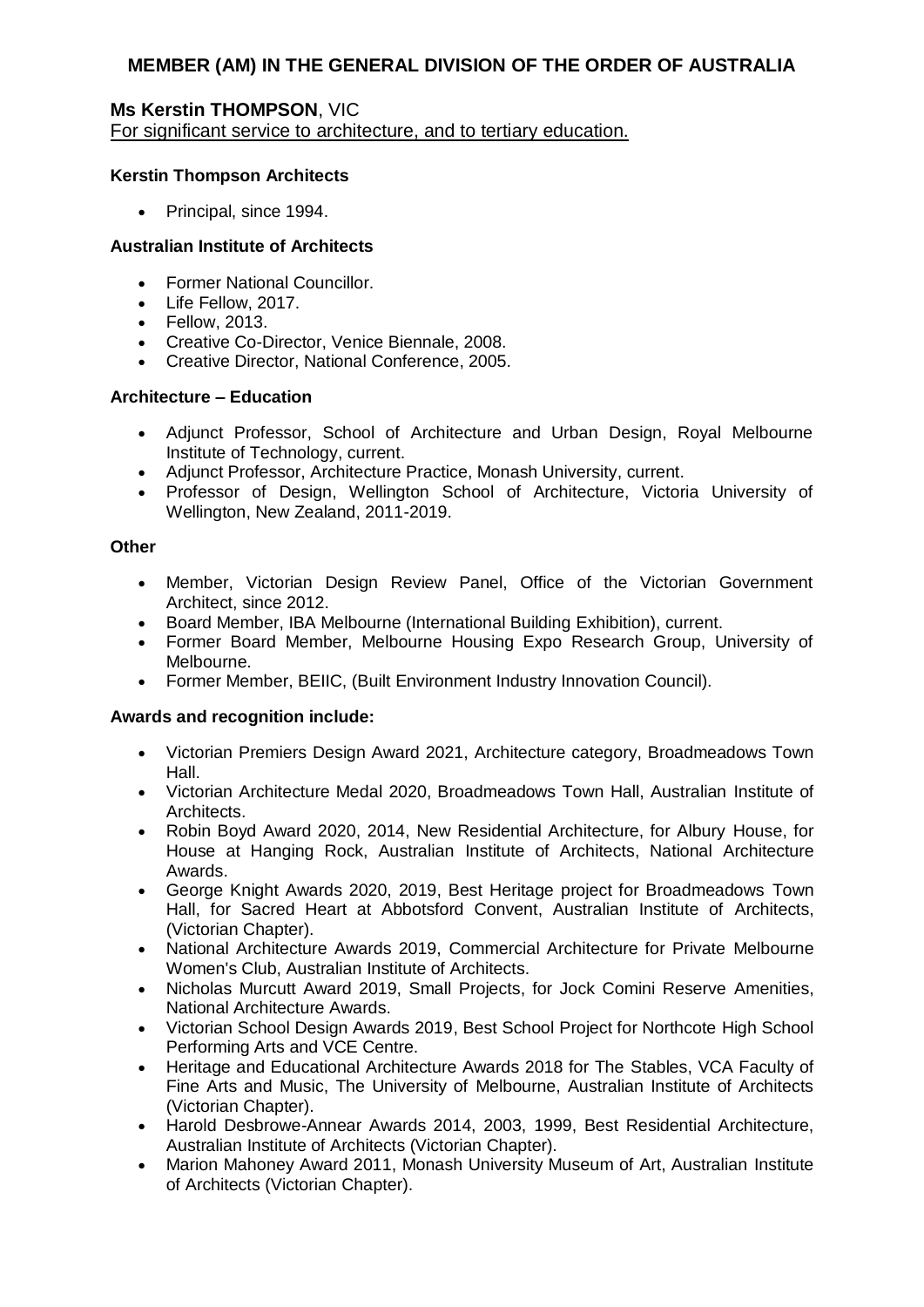# **Mr Rory Hamline TREWEEKE**, Angledool NSW 2834 For significant service to the rural community of New South Wales.

### **Industry and Landholder Committees**

- Chairperson, Murray-Darling Basin Community Committee, 2013-2019, and Member, 2009-2013.
- Member, Lower Balonne Water Network, since 2011.
- Member, Lower Balonne Working Group, since 2014.
- Chairman, Lower Balonne Floodplain Association, 1991-2007, and Member, since 1968.
- Committee Member, Australian Floodplain Association, since 2006.
- Member, Assessment Panel, Sustainable Agriculture Small Grants, Landcare, 2011 and 2016.
- Member, Stakeholder Panel for Water Recovery, Department of Sustainability, Environment, Water, Population and Communities, 2009-2013.
- Chairman, Western Catchment Management Authority, 2009-2013.
- Member, Western Lands Advisory Council, 2004-2013.
- Member, Great Artesian Basin Advisory Group, 2004-2013.
- Member, Community Reference Panel, Condamine-Balonne Water Resource Planning Process, 2003-2004.
- Landholder Member, Northern Floodplains Regional Planning Committee, 1994-2003.
- Independent Chairman, Barwon-Darling River Management Committee, 1997-2003.
- Steering Committee Member, Murray-Darling Basin Commission Project on Total Grazing Pressure, 1997-2001.
- Chairman, Angledool/Lightning Ridge Branch, NSW Farmers Association, 1986-1995.

### **Local Lands Services (formerly Rural Lands Protection Board)**

- Deputy Chairman, NSW State Council, 1995-1996, and Member, 1990-1996.
- Chairman, Walgett Branch, 1975-1999.

### **Land Recovery and Reconstruction**

- Board Member, WEST 2000 and WEST 2000 Plus, 1997-2006.
- Chairman, Walgett Rural Counselling Service Advisory Committee, 1992-2003.
- Chairman, Western Division Landholder Recovery Group, 1995-1999.

### **Isolated Children's Parents' Association**

- Federal President, 1979-1985.
- NSW President, 1975-1983.
- Life Member.

### **Community**

- Charter Member, Rotary Club of Lightning Ridge, since 1997.
- Committee Member, Australian Opal Centre, 2010-2012.
- Board Member, National Centre for Research on Rural Education, University of Western Australia, 1982-1986.
- Captain, Angledool Rural Fire Brigade, 1983-2010.
- Justice of the Peace for NSW, since 1970.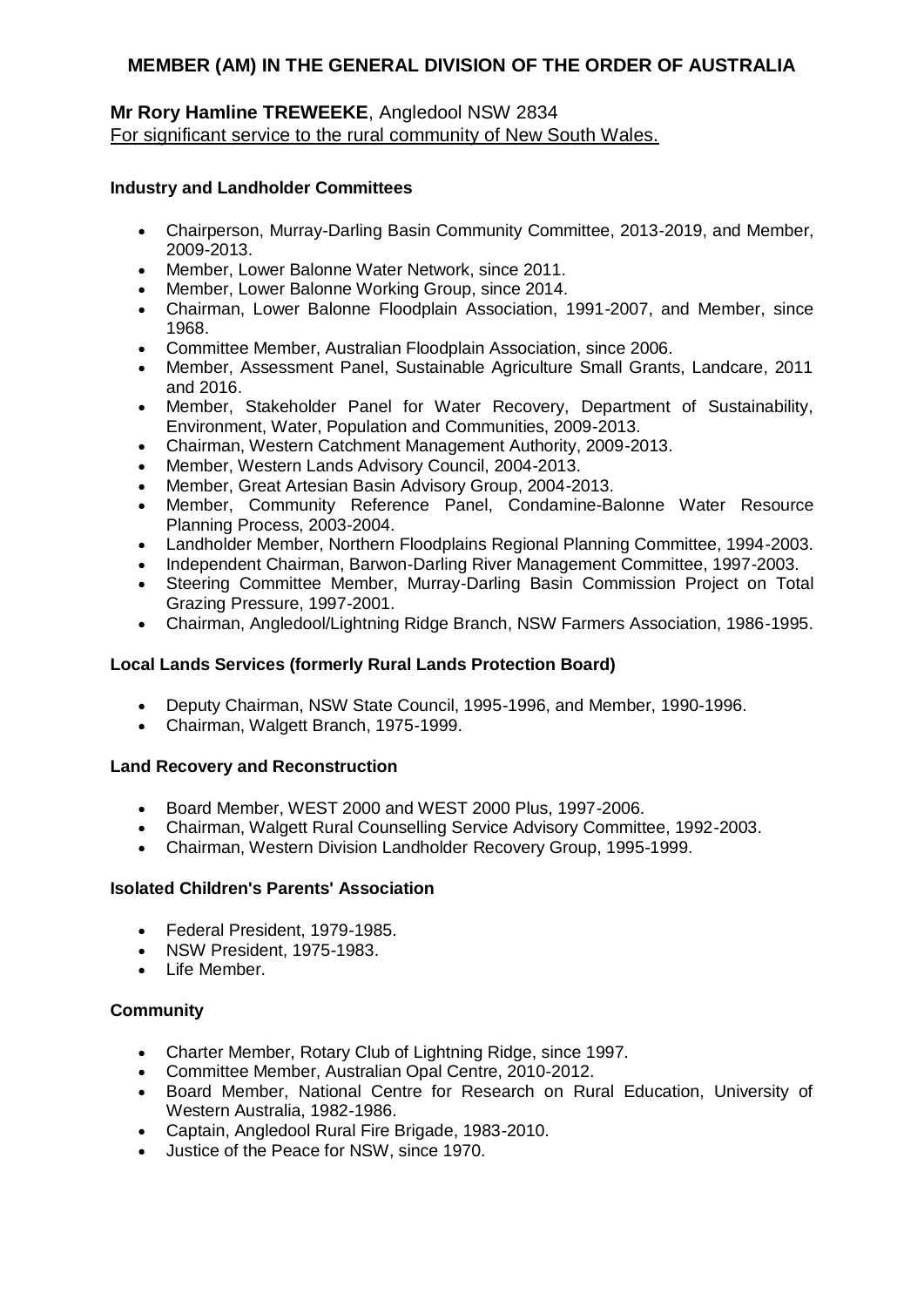## **Professional**

- Director and Chairman, Magarrie Holdings Pty Ltd (Crop Production), since 1993.
- Owner/Operator, Angledool Station.

## **Other**

Board Member, AUSSAT PTY LTD, 1981-1986.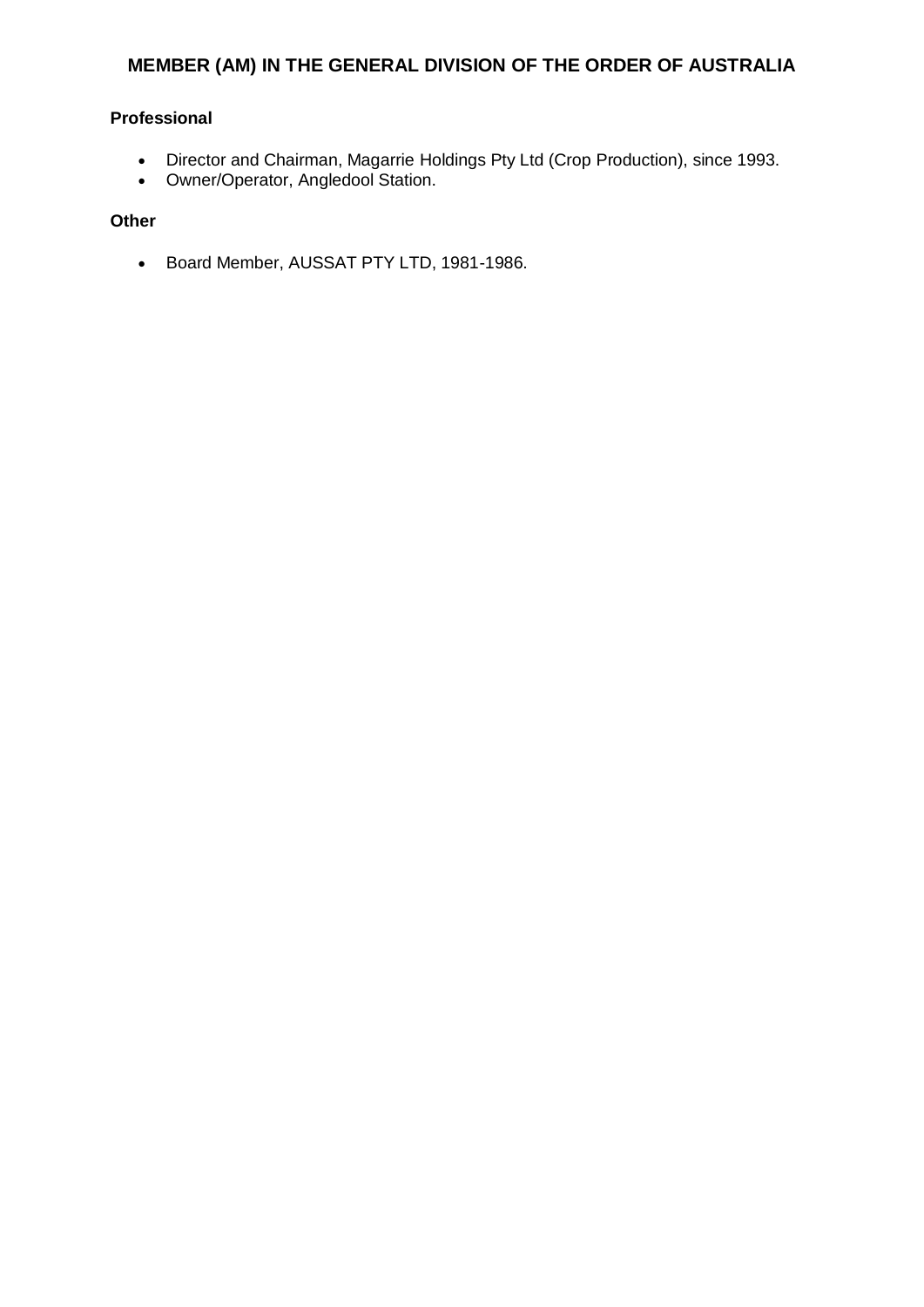## **Mr Richard Thomas UNDERWOOD**, Mannerim VIC 3222 For significant service to the community of Geelong.

### **Portarlington Mussel Festival**

• President, since 2009.

## **AFL Barwon (formerly Football and Netball Geelong)**

- Commissioner, since 2013.
- Commissioner, Football and Netball Geelong, 2011-2013.
- Life Member, since 2016.

## **Portarlington Demons Football and Netball Club**

- President, 2006-2009.
- Secretary, 1998-2006.
- Life Member, since 2014.
- Introduced the Good Sports Program, awarded local, regional and state awards for the best Goods Sports Club, in conjunction with the Alcohol and Drug Foundation.
- Volunteer Reserves Field Umpire, current.

### **Geelong Football Umpires League**

- Goal and Field Umpire, since 1988.
- Coordinator, All Abilities Umpiring Program, and Inclusion in Umpiring Program, since 2018.
- Life Member, current.

### **Geelong Christian College Pty Ltd**

- President, Bellarine Campus Parents and Friends Association, five years, and Foundation Member, since 1996.
- Past Committee Member, Fireworks Fair.
- Member, Christian College Geelong Ltd, current
- Bus driver, current.

### **Community**

- Coordinator, marquees and seating for ANZAC services, Portarlington RSL and Australia Day Celebrations, current.
- Volunteer, Daylesford Gift, since 2005.
- Volunteer Safety Officer, Bellarine Estate New Year's Eve Charity Event, 2018.
- Supporter, Miniature Railway, Portarlington, since 2016.
- Safety Officer, and Participant, Bellarine Agricultural Show, current.
- Member, Project Control Group, Working Group and Reference Group, Portarlington Recreation Reserve Master Plan, City of Greater Geelong, 2011.
- Member, Portarlington Skate Park Committee.
- Former Member, Safe Harbour/Ferry Group.
- Former Committee Member, Summer Fiesta.
- Former Committee Member, Tarxien Day Maltese Day.
- Member of the Executive, Portarlington Business Development Association, current.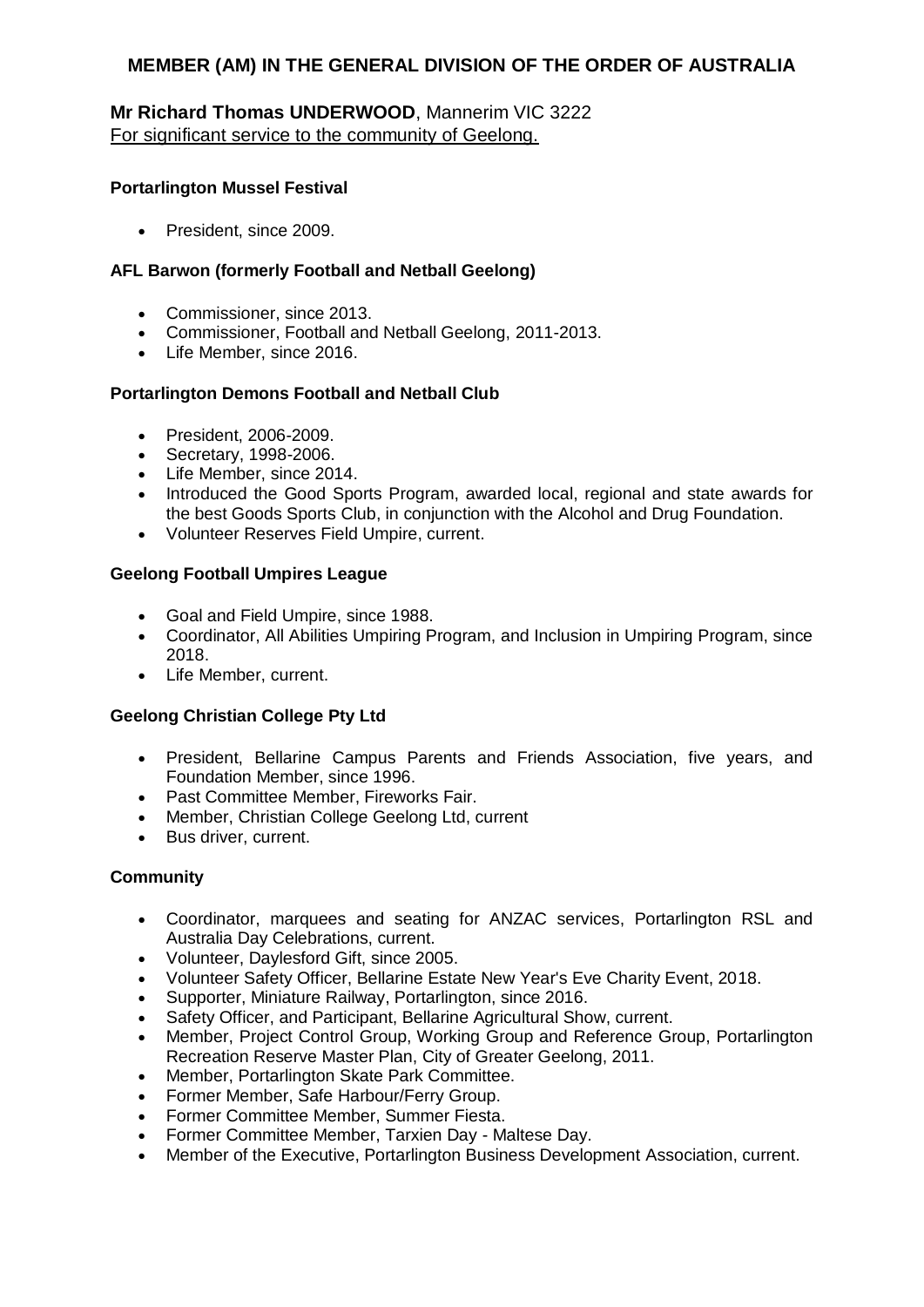### **Telstra**

Former Project Manager/Regional Production Manager, and employee, 1972-2019.

- Merit Award for Victoria Country, AFL, *for 53 years of service*, 2019.
- Emergency Services Award, *for contribution to the Victorian Black Saturday bushfires*, 2009.
- Annual Adrian Mannix Award, *for community service to the Bellarine*, SpringDale Neighbourhood Centre, 2012.
- Volunteer of the Year Award, Community Recipient, Portarlington Business Development Association, 2011.
- Administrator of the Year, Football and Netball Geelong (now AFL Barwon).
- Football Personality of the Year, Geelong and District Coaches Association.
- Best Clubman Award, and Distinguish Service Award, Portarlington Demons Football Netball Club.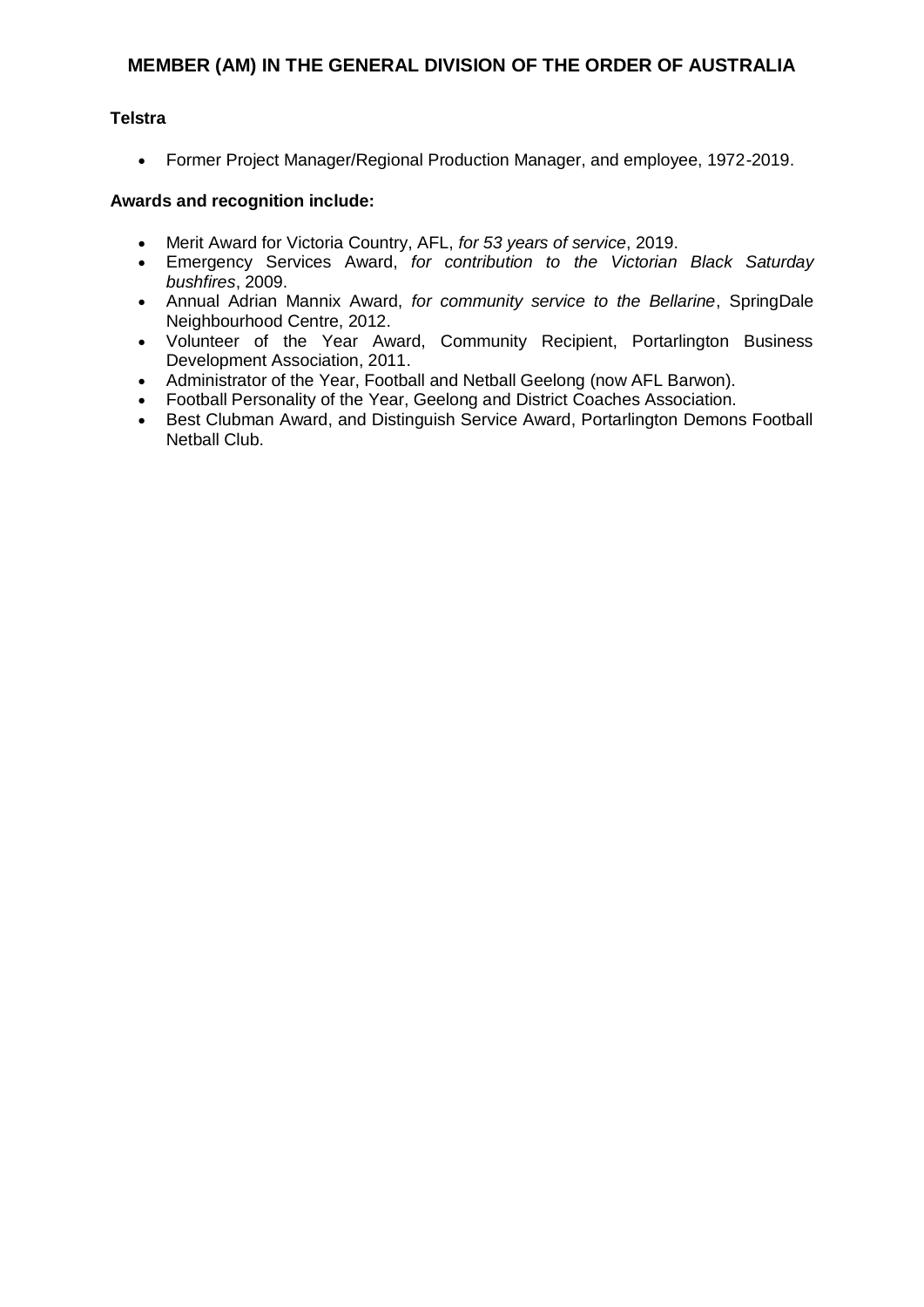**Mr Kevin Douglas WALTERS MBE**, North Rocks NSW 2151 For significant service to cricket at the elite level.

### **Cricket Australia**

- Test Team Member, 1965-1981 (74 Tests).
- One Day Team Member, 1971-1981 (28 One Day Internationals).
- Inducted as a Member, Hall of Fame, 2011.

### **Cricket New South Wales**

- Team Member, 1962-1981.
- Life Member, current.
- Inducted as a Member, Hall of Fame, 2012.
- Patron, Doug Walters Club, 1993-2018.

## **Parramatta and District Cricket Club**

- Life Member, current.
- Patron, current.

### **Author**

- *Doug Walters Looking for Runs,* 1971.
- *The Doug Walters Story as told to Ken Laws,* 1981*.*
- *The Entertainers,* 1999 (with Mark Waugh).
- *One for the Road,* 1988.

- Awarded Member of the British Empire in Queen's Birthday Honours List, 1975, *For services to cricket. (Imperial)*
- Centenary Medal, 2003, *For service to Australian society through the sport of cricket.*
- Inducted into Sport Australia Hall of Fame, 1994.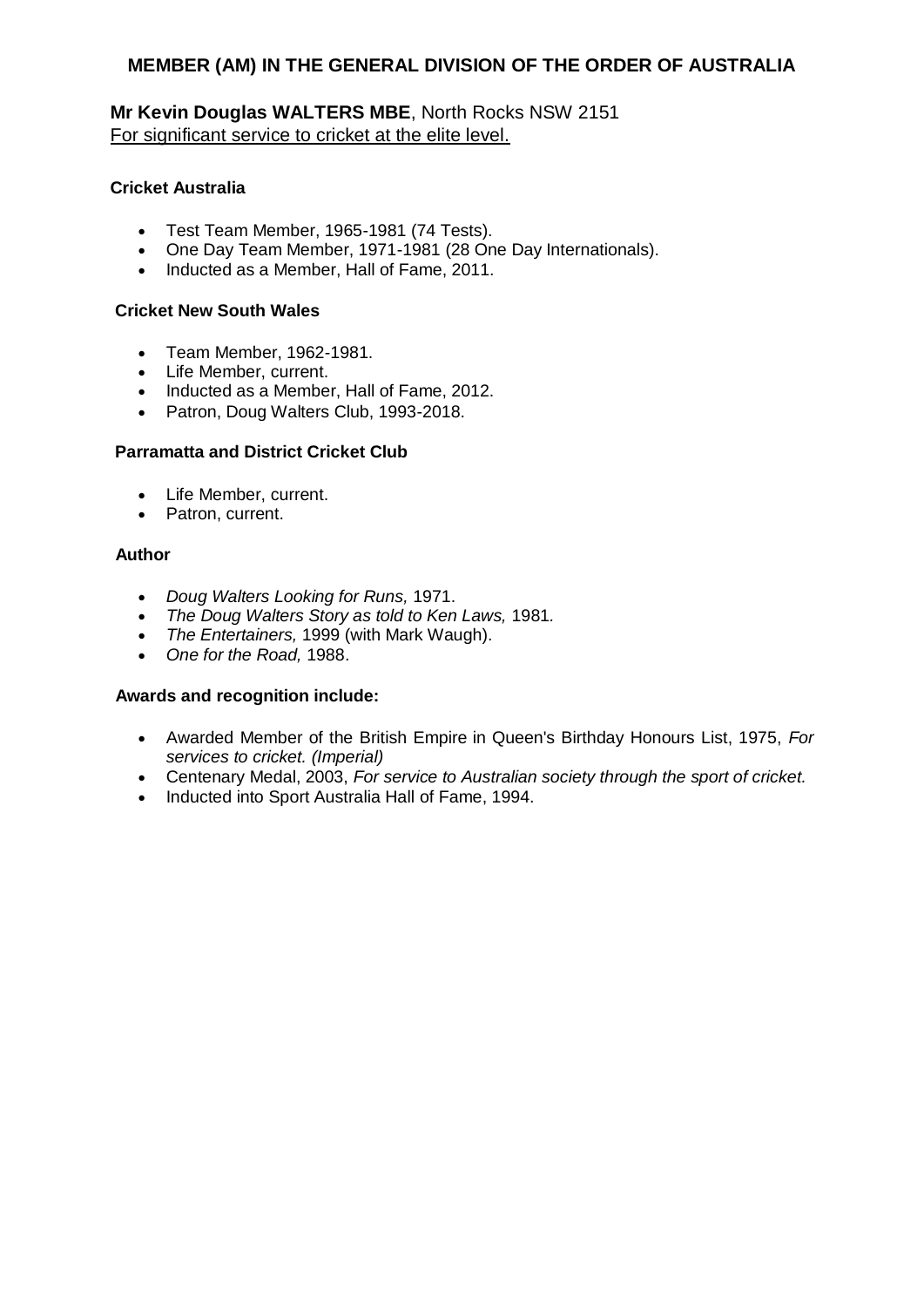# **Mr Michael John WARD CSC**, Kingston ACT 2604 For significant service to the defence industry.

### **Raytheon Australia**

- Managing Director, since 2009.
- Vice President, Raytheon Technologies Australia, current.
- Former Chief Operating Officer.
- Former General Manager.
- Employee, since 2000.
- Chair, Ethics Council, current.

## **Australian Defence Industries**

- Member, Air Warfare Destroyer Board, 2009-2015.
- Member, Air Warfare Destroyer Principles Council, 2016-2021.
- Member, Defence Industry Innovation Board, 2011-2013.

#### **Military Service and Veterans**

- Member, Prime Minister's Industry Advisory Committee on Veterans' Employment, since 2017.
- Officer, Australian Army, 1981-1999.

- HR Champion (CEO) of the Year, Australian HR Awards, 2019.
- Conspicuous Service Cross, 1998.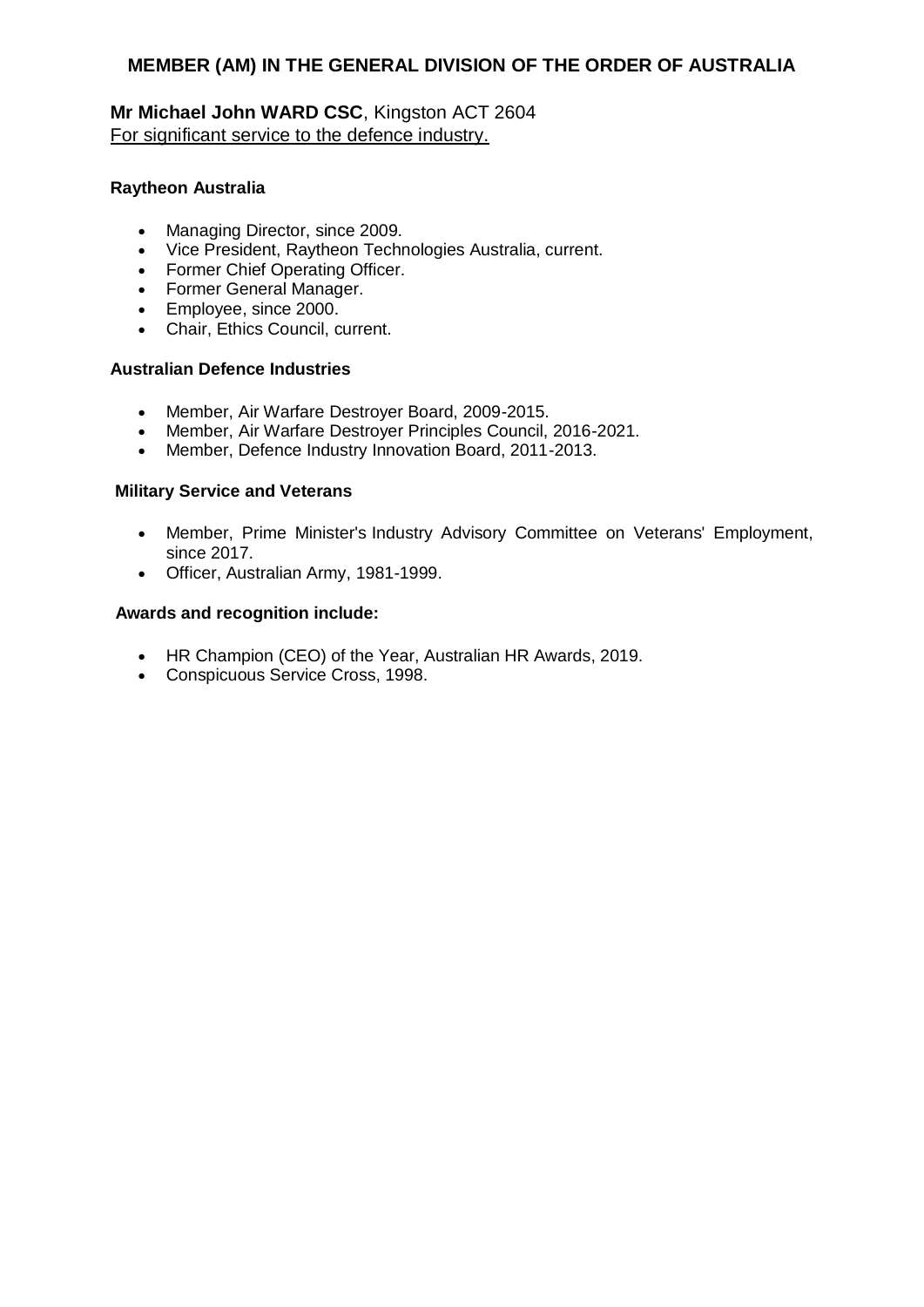## **Mr Kerry Dhonal WATSON**, Lake Gardens VIC 3355 For significant service to the tourism industry, and to the major events sector.

### **Gold Coast Tourism (now Destination Gold Coast)**

- Former Director.
- Life Member, since 2009.

### **Tourism**

- Chairman, Events Management Queensland, 1999-2019.
- Former Deputy Chairman, Tourism and Events Queensland (TEQ).
- Former Chairman, Inbound Tourism Organisation of Australia (now Australian Tourism Export Council (ATEC).
- Former Board Member, Australian Tourism Industry Association.
- Former Director, Gold Coast Tourism Bureau.
- Former Member, Federal Government Inquiry into Tourism Shopping.
- Former Member, Advisory Council, Bureau Tourism Research.

#### **Gold Coast Eisteddfod**

- Chairman, since 1982.
- Founding Director, 1982.
- Chairman, Gold Coast Eisteddfod Foundation.

#### **Appointments and Memberships**

- Chairman, Home of the Arts (HOTA), Gold Coast City Council, 2012-2016.
- Member, Business Advisory Committee, Gold Coast 2018 Commonwealth Games Bid, 2010-2011.
- Former Director, Gold Coast TAFE.
- Former Director, Surfers Paradise Chamber of Commerce.
- Member, Australian Institute of Company Directors (AICD).

#### **Japanese Tourism**

- Vice-Chairman, Australia Japan Tourism Foundation.
- Chairman, Federal Government Action Plan for Japan Tourism, 2006.
- Executive Advisor -Japan, Tourism Australia.

- Keys to the City of Gold Coast, 2011.
- Citizen of the Year, City of Gold Coast, 2010.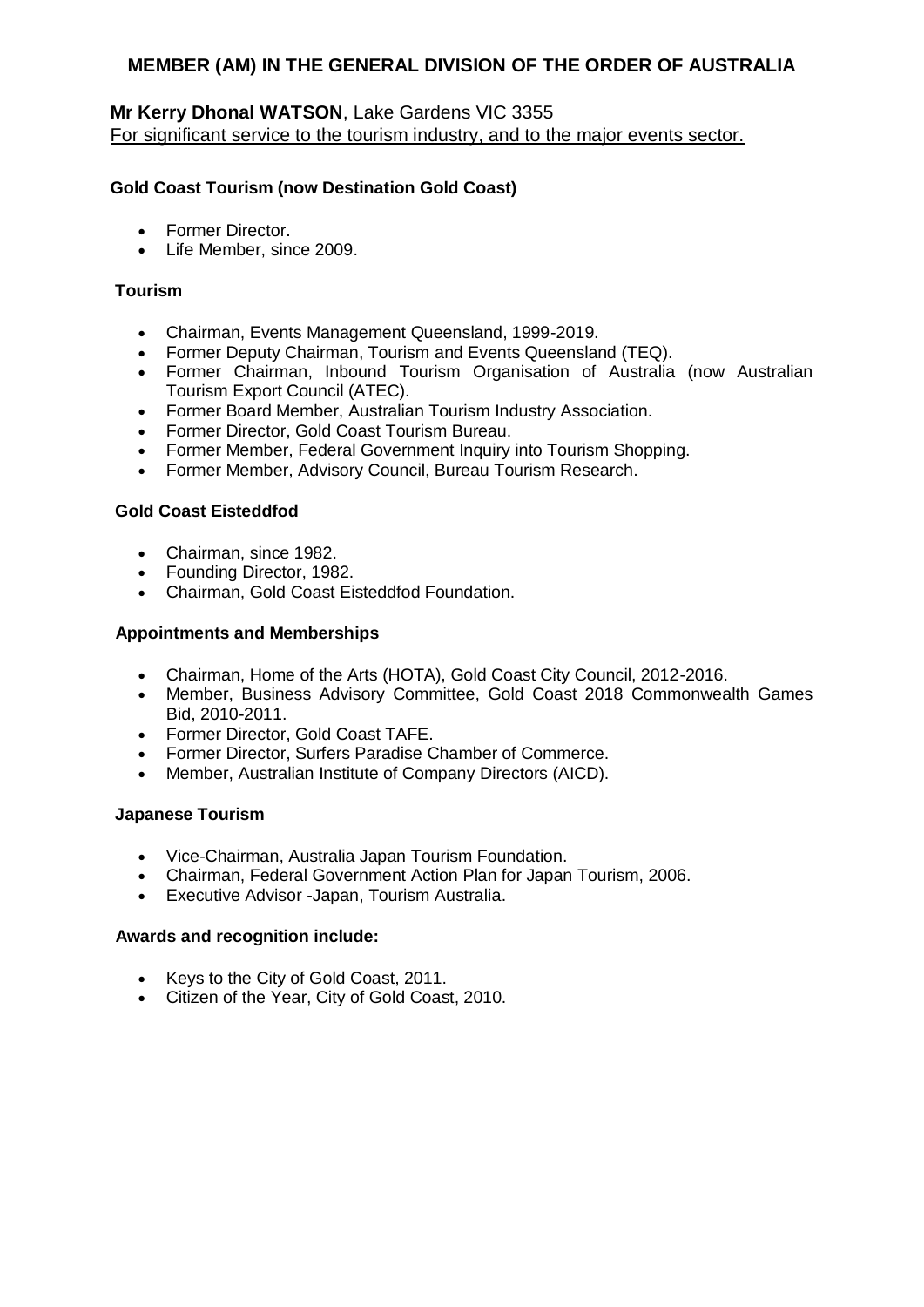## **Dr Tarun Stephen WEERAMANTHRI**, Warwick WA 6024 For significant service to public health administration.

### **Public Health Association of Australia**

- National President, since 2020.
- Board Chairman, since 2020.

#### **Western Australia Department of Health**

- Chief Health Officer, Western Australia, 2008-2018.
- Special Advisor, COVID-19 Public Health Incident Management Team, Department of Health and Human Services, Victoria, 2020.
- Expert Panel Member, COVID-19 Continuous Improvement, 2020.
- Expert Panel Member, National Contact Tracing Review, 2020.
- Special Advisor, Health, Pandemic Coordination Unit, 2020.
- Lead Inquirer, Climate Health Inquiry, 2019-2020.
- Independent Reviewer, Review of Hotel Quarantine Arrangements in Western Australia, 2021.
- Deployed to India with AUSMAT to assist with the repatriation of Australians, 2021.
- Inaugural Assistant Director-General, Public and Aboriginal Health Division, 2017-2018.
- Executive Director, Public Health and Clinical Services Division, 2008-2015.

#### **Northern Territory Department of Health**

- Chief Health Officer, Northern Territory, 2004-2008
- Community Physician, Centre for Disease Control, 1996-2003.

### **World Health Organization**

- Coordinator, Foreign Medical Teams, Ebola outbreak, Sierra Leone and Iraq, 2015.
- Coordinator, Trauma Services around the Mosul offensive, 2017.

### **University of Western Australia (UWA)**

- Adjunct Professor, current.
- Chair, Advisory Board, School of Population and Global Health, since 2018.

#### **PathWest Laboratory Medicine**

- Deputy Chair, PathWest Board.
- Foundation Board Member, since 2020.

#### **Boards and Appointments**

- Committee Member, Clinical Governance Advisory Committee, Healthdirect Australia, since 2020.
- Medical Sector Representative, International Humanitarian Law Advisory Committee, WA Branch, Australian Red Cross, since 2018.
- Chair, Health Promotion Research Assessment Committee, Healthway, since 2020.
- Chair, Health Program Board, Cooperative Research Centre for Spatial Information, 2010-2018.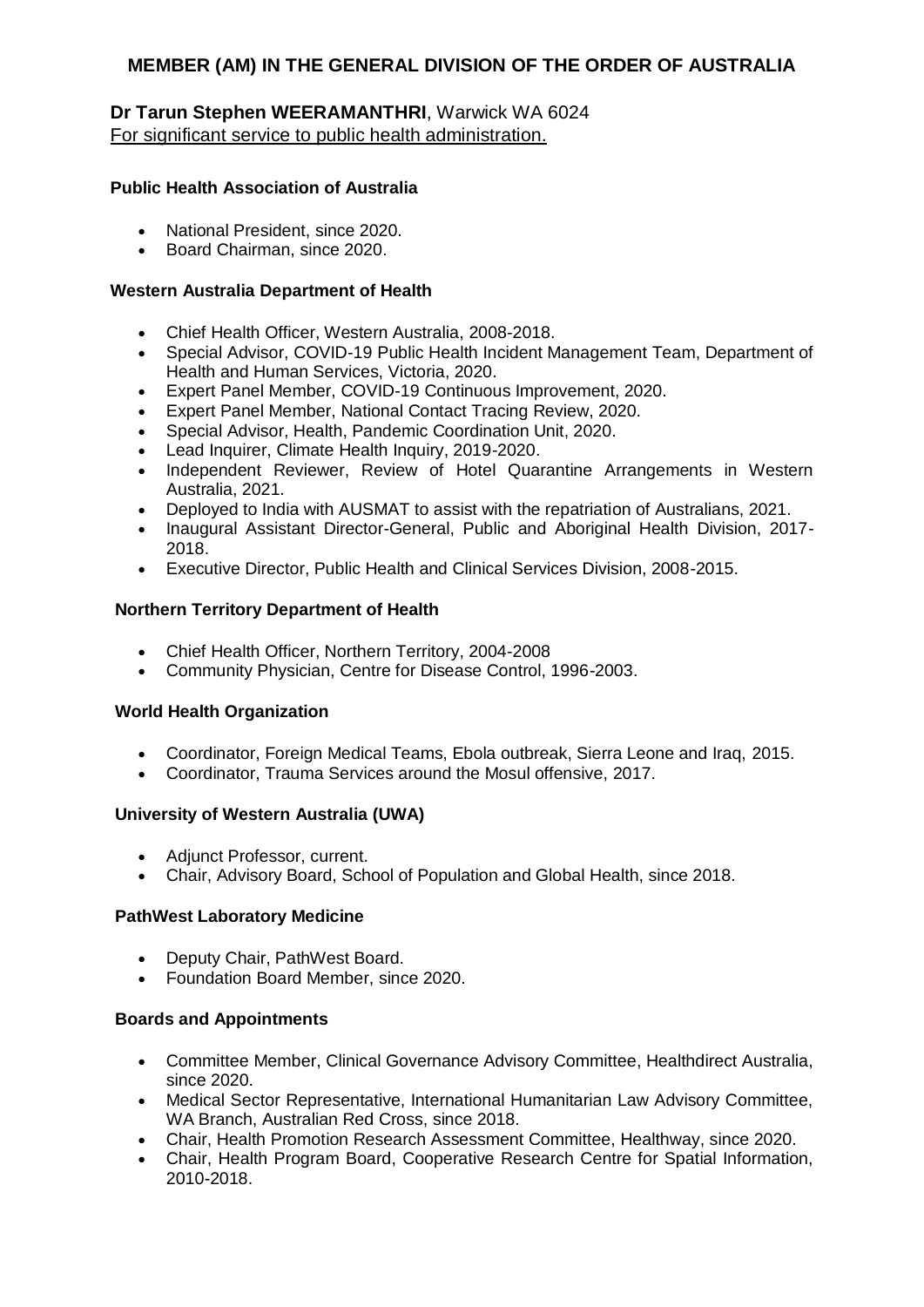## **Professional Associations**

- Fellow, Royal Australasian College of Physicians.
- Fellow, The Australasian Faculty of Public Health Medicine.
- Research Fellow, Menzies School of Health Research, Darwin, 1991-1995.

- Sidney Sax Medal, Public Health Association of Australia, 2014.
- WA Minister for Health's Award, 2018.
- President's Award, Public Health Association of Australia, WA Branch, 2013.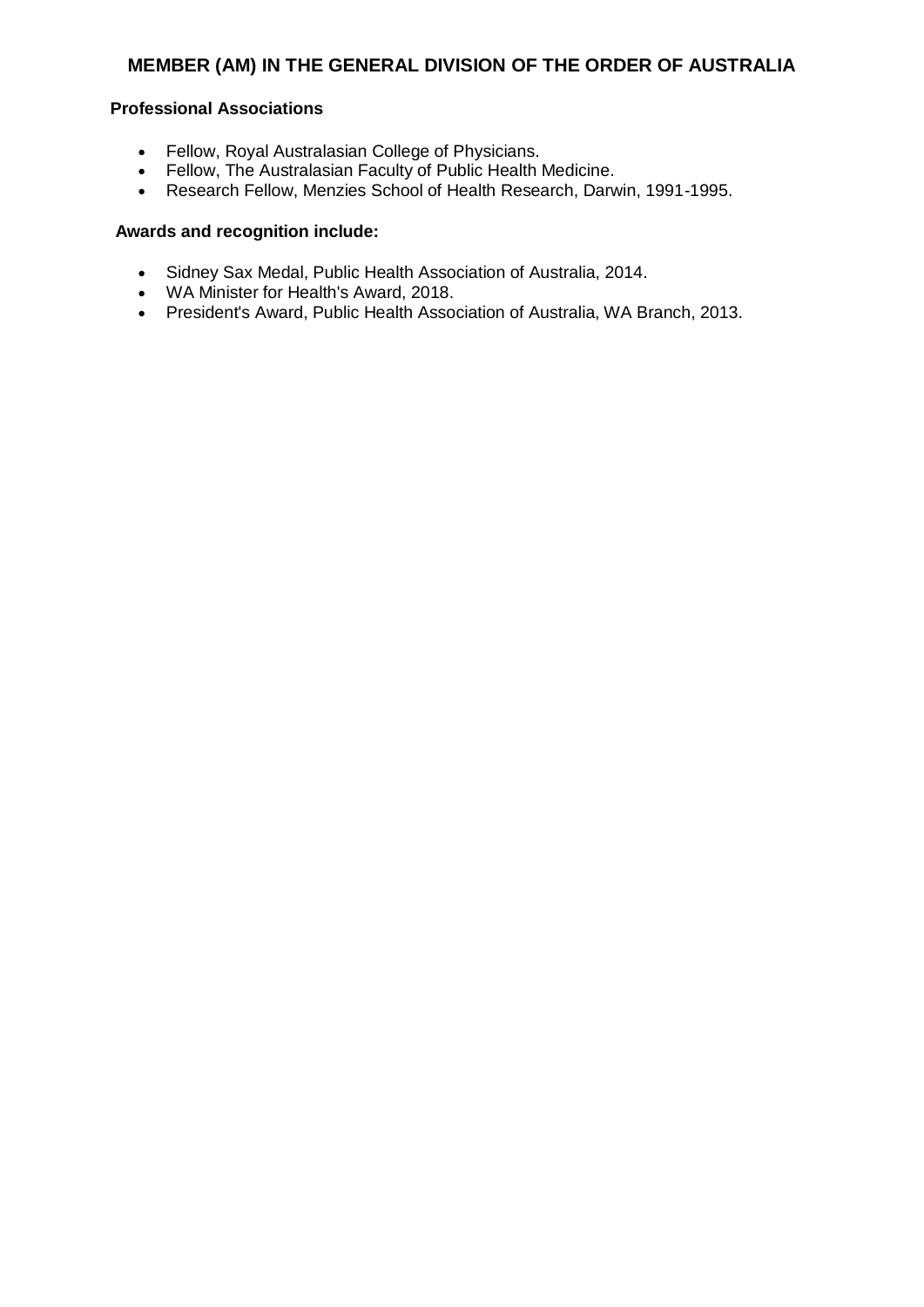## **Ms Yvonne WELDON**, Rosebery NSW 2018

For significant service to the Indigenous community of New South Wales.

### **New South Wales Metropolitan Local Aboriginal Land Council**

- Chair, since 2015.
- Board Member, since 2011.
- Member, since 1989.

#### **Australia Day Council of New South Wales**

- Deputy Chairperson, since 2019.
- Board Member, since 2018.

#### **Domestic Violence New South Wales**

• Board Member, since 2017.

#### **Redfern Jarjum College**

• Board Member, since 2017.

#### **Aboriginal Children's Service**

- Board Member, since 1995.
- Member, since 1989.

#### **Redfern Aboriginal Corporation**

• Board Member, 2011-2014.

#### **Indigenous - Other**

- Manager, Aboriginal Strategic Coordination Unit (ASCU), Juvenile Justice New South Wales (Now Youth Justice New South Wales), current.
- Former Aboriginal Program Coordinator, Cancer Institute New South Wales.
- Former Chief Executive Officer, Murawina Long Day Care.
- Former Senior Project Officer, New South Wales Aboriginal Housing Office.
- Former Manager Aboriginal Policy and Strategy, New South Wales Department of Ageing, Disability and Home Care.
- Former Principal Policy Officer, Human Services.
- Former Senior Project Officer, The Aboriginal and Torres Strait Islander Commission (defunct).

- Volunteer of the Year (Junior), New South Wales Aboriginal Housing Officer, 2003.
- Volunteer of the Year Award, New South Wales Government, 2019.
- Award Recipient, Australasian Evaluation Society (Contribution to the Evaluation of the New South Wales Aboriginal Child and Family Centres).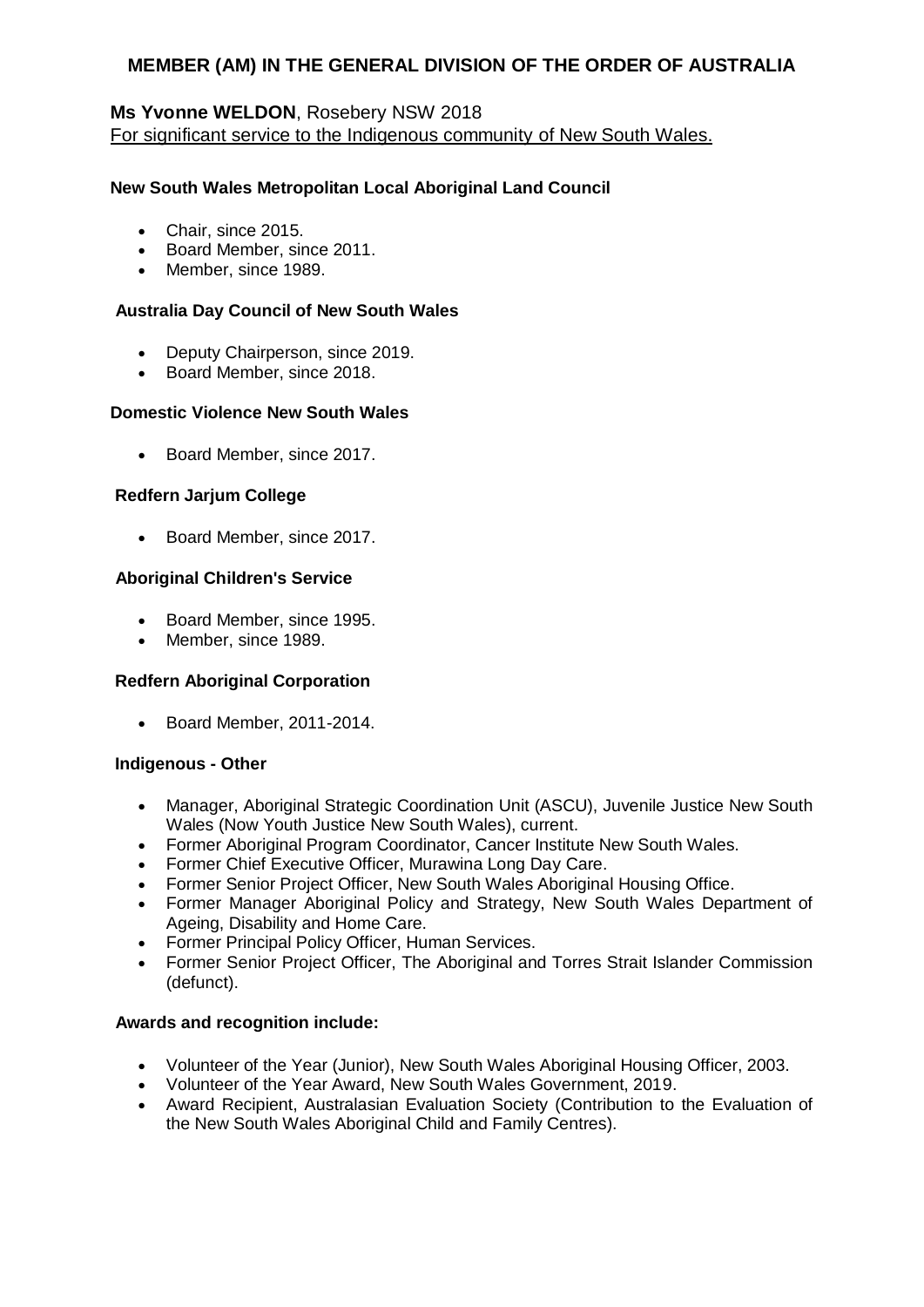## **Mr Ralph WIGG**, Croydon VIC 3136

For significant service to compliance standards in engineering.

### **International Electro-technical Commission (IEC)**

Member, 12 IEC Committees/Sub-committees/Working Groups, since mid-1980s, including:

 SC31H (Chair); IEC TC31; SC31J; TC31-WG22; TC31-WG22; TC31-MT60079-15; TC31-MT60079-7; TC31-MT60079-31; TC31-MT60079-33; TC31-WG28; TC31- WG31; TC31-WG42; SC31J-MT60079-10-2; SC31J-MT60079-20-2; and SC31M-MT80079-34.

Member, 9 IEC Conformity Assessment Groups, since mid-1980s, including:

- Chair, IEC SC 31H (*now disbanded*), 2002-2007.
- Member, IEC ExMC; IEC ExMC-ExMarkCo; IEC Ex PCC; IEC ExMC-WG1; IEC ExMC-WG5; IEC ExMC-WG8; IEC ExMC-WG10; IEC ExMC-WG13; and IEC CAB-WG7; and ISO CASCO WG30.
- Member, Australian Delegation, IECEx Annual General Meetings, since 1996.

#### **Standards Australia**

- Chair, Convener, Expert and Member, various technical and management forums, including 14 Australian Committees/Sub-committees, since 1977, including:
- Chair, EL014, 1998-2008.
- Member, EL014-02; EL014-03; EL014-04; EL014-05; EL014-07; EL014-11; EL014- 12; EL023-06; ET006; ET006-01; MS067; MS066 (formerly P-012) and MS011.

#### **Compliance Certification - Other**

- Former Member, Working Party No. 6, United Nations Economic Commission for Europe.
- Former Member, Australian Electrical and Electronic Manufacturers' Association (*consolidated with the Australian Industry Group*).
- Certifier, Compliance Resource Associates International, current.

### **Professional**

Compliance Professional, EX Solutions International Pty Ltd, since 2002.

- Thomas A. Edison Award, for exceptional achievement, dedicated service and significant contributions to the IEC through the effective management of their committees and IEC Conformity Assessment Systems, International Electro-technical Commission, 2015.
- 1906 Award, for significant and recent work in advancing IEC standards, International Electro-technical Commission, 2007.
- Electrical Equipment Standards Award, for meritorious commitment, Standards Australia, 1997.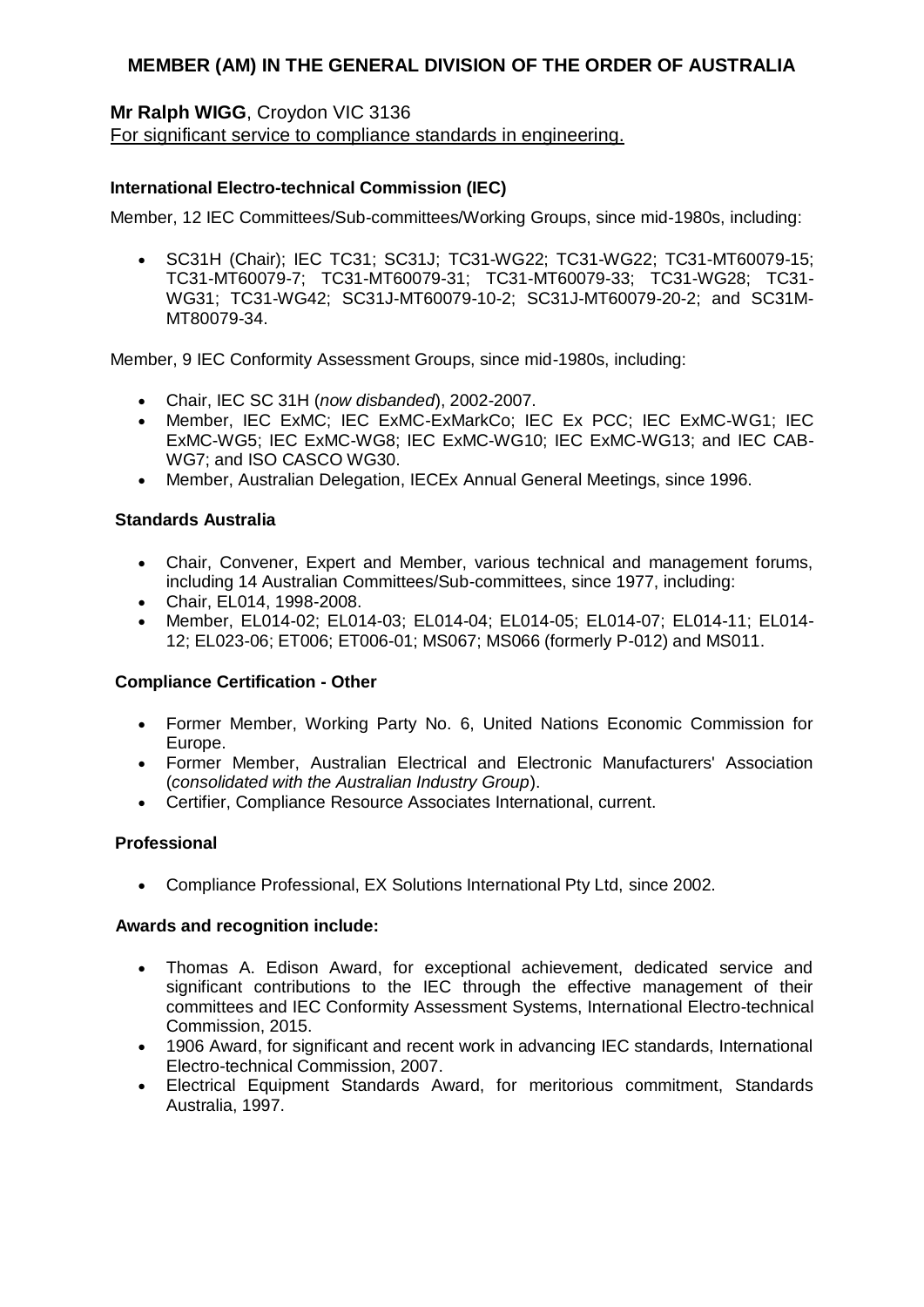## **Emeritus Professor Hilary Patience WINCHESTER**, Fannie Bay NT 0820 For significant service to tertiary education, and to governance, committee and advisory roles.

**Tertiary Education Quality and Standards Agency** (*formerly Australian University Quality Agency*)

- Member, Register of Experts, since 2013.
- Honorary Auditor/Institutional Assessor, 2001-2011.

## **South Australia Training and Skills Commission**

- Former Commissioner.
- Chair, Higher Education Sub-committee, 2004-2009.

### **Committee and Advisory roles**

- Chair, Academic Board, and Member, Board of Directors, Australian Institute of Business, since 2018.
- President, Oxford University Society (alumni), South Australia, 2018-2021.
- Panel Chair, international university reviews (Papua New Guinea, Hong Kong and Oman), 2019.
- Member, Quality Assurance Registers for the Kingdoms of Bahrain and Saudi Arabia, New Zealand, Oman and Papua New Guinea.
- Council Member, Royal Geographical Society of South Australia, 2009-2012.
- Board Member, Australian Universities Community Engagement Alliance (*now known as Engagement Australia*), 2005-2007.
- Former Chair, Executive Women, Universities Australia.
- Former Member, Review Panel, SA Apprenticeships.
- Former Panel Member, Australian Research Council.
- Former Assessor, Australian Learning and Teaching Council.

### **Central Queensland University**

- Emeritus Professor, 2017.
- Interim Vice-Chancellor, 2016.
- Provost and Vice-President, 2012-2016.
- Former Board Member, Mask-Ed and Rail Innovation Australia.

### **University of South Australia**

- Former Pro Vice-Chancellor (Strategy and Planning), 2003-2010.
- Emeritus Professor, 2010.

### **Flinders University**

- Pro Vice-Chancellor (Academic), 2001-2003.
- Adjunct Professor, 2018-2021.

### **University of Newcastle**

- Former Chair, Academic Senate, 1990s.
- Former Member, University Council.
- Lecturer, Senior Lecturer and Head of Department, Human Geography, early 1990s.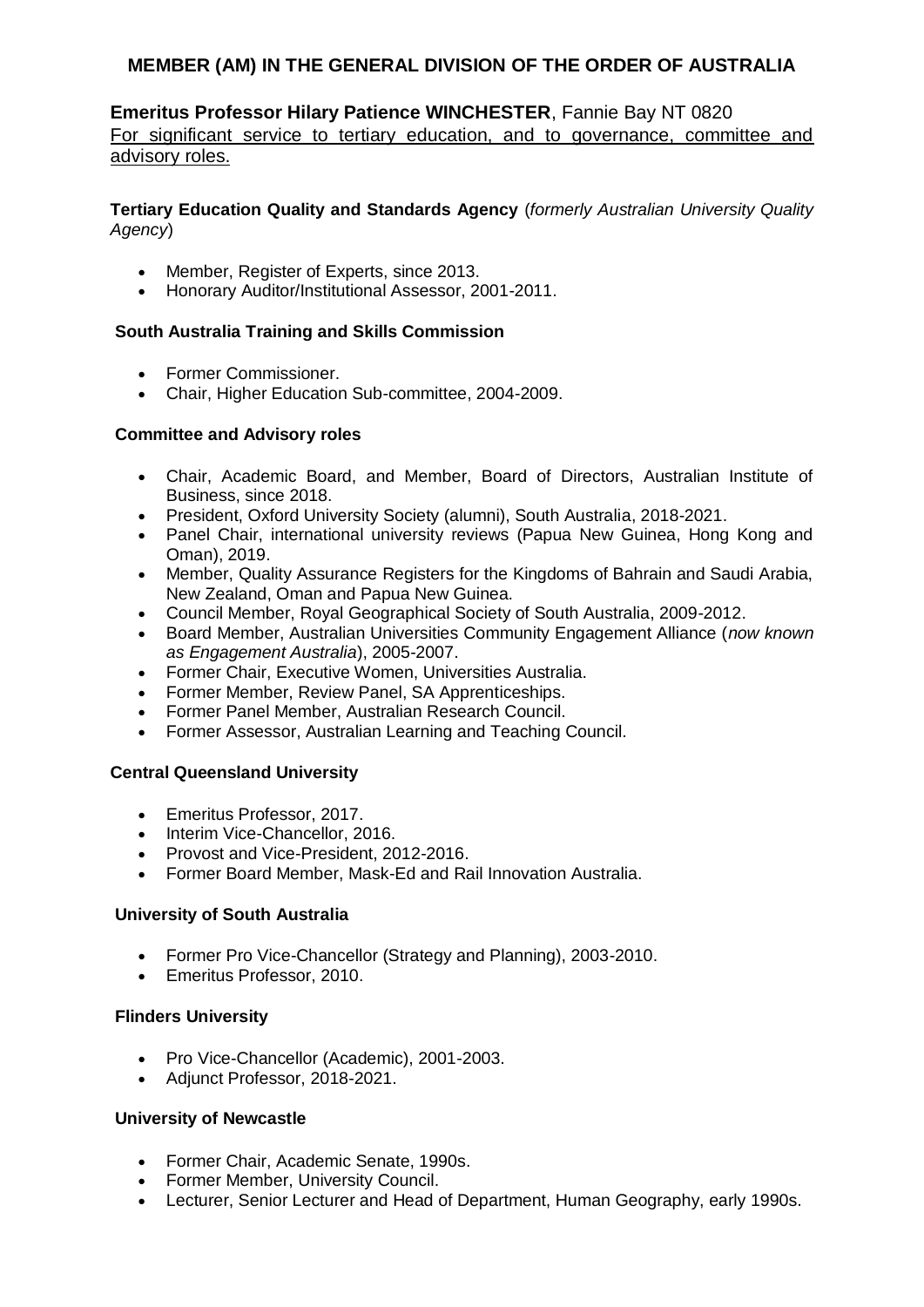#### **Academia - Other**

- Chair, Institutional Audits, Chinese University of Hong Kong, Hong Kong Baptist University, The Education University of Hong Kong.
- Chair, Institutional Audits of Education, Hong Kong Council for Accreditation of Academic and Vocational Qualifications.

#### **Professional**

 Director and Principal, Hilary Winchester Pty Ltd (*specialising in Higher Education Quality Assurance, audits, reviews and compliance assessment*), since 2009.

**Orana Australia Limited** (*not-for-profit organisation providing employment and education for people with a disability*)

- Former Director, 2008-2011.
- Member, Remuneration Committee, 2008-2011.
- Member, Board Marketing Working Group, 2008-2011.

#### **Fellowships**

- Fellow, Institute of Australian Geographers.
- Fellow, Australian Institute of Company Directors, 2010.

- Australian Higher Education Quality Award, *for distinguished work in higher educational quality assurance, particularly for seminal analysis of quality issues with private providers*, Australian Universities Quality Agency, 2011.
- Inducted, South Australian Women's Honour Roll, Government of South Australia, 2009.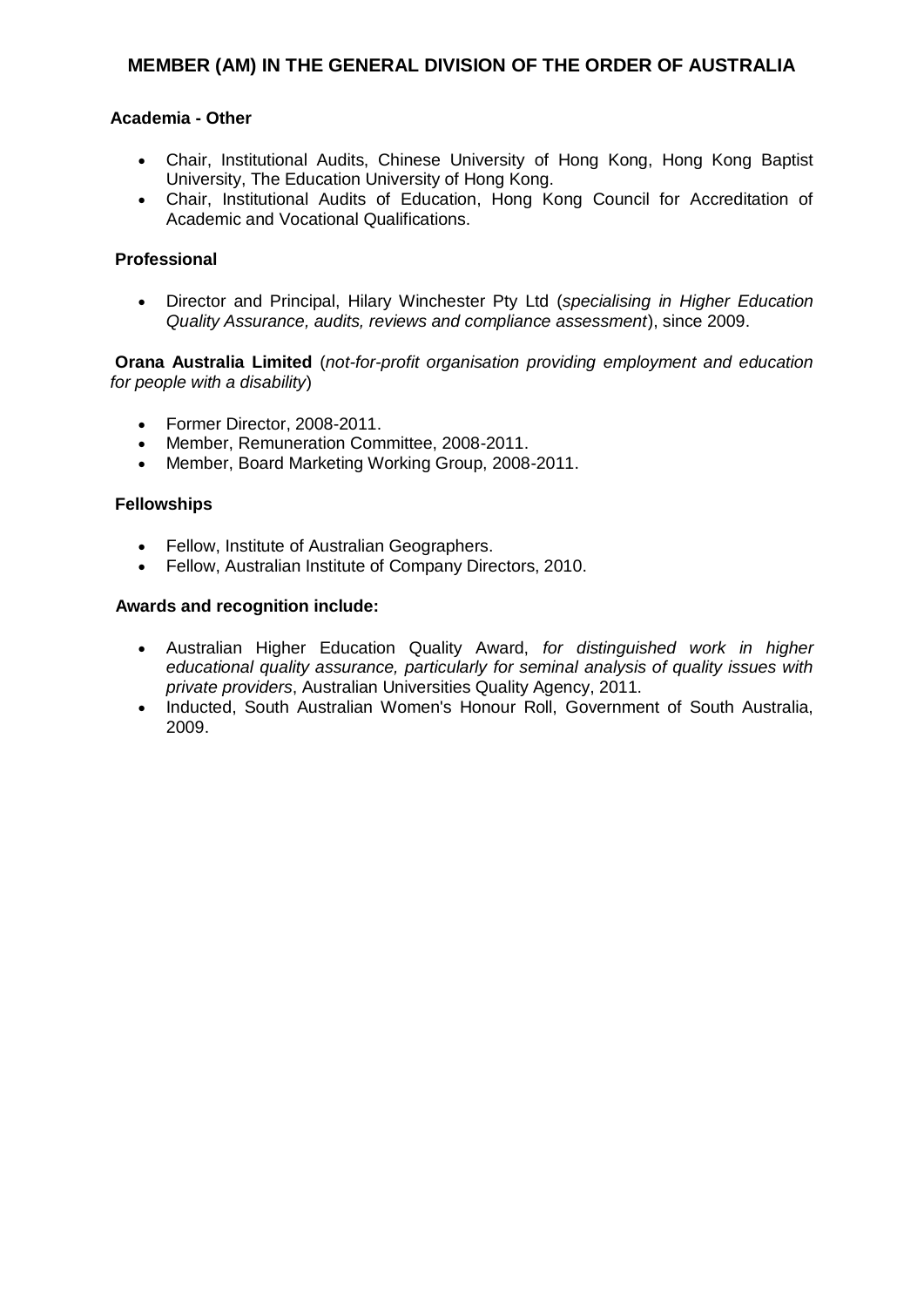### **Mr Terence Ronald WINTERS**, Hawthorn VIC 3122 For significant service to the community through charitable organisations.

### **Converge International**

• Chairman, since 2008.

### **Multiple Sclerosis Society of Victoria (MS Ltd)**

- Chair, 2000-2007.
- Board Member, 1993-2007.

### **Multiple Sclerosis Other**

- Board Member, MS Australia, 2004-2007.
- Board Member, MS Research Australia, 2004-2007.

### **Australian Home Care Services**

- Board Member, 1995-2018.
- Chair, 1995-2007.

## **Opportunity International Australia**

- Chair, 2002-2006.
- Director, 1994-2006.
- Council Member, since 2011.

### **Opportunity International Network**

- Chair, 2007-2010.
- Director, 2004-2010.

### **Director roles**

- Chairman, TasmaNet, 2017-2021.
- Director, Redflex Holdings Ltd, 2013-2021.
- Director, Many Rivers Microfinance Ltd, since 2010.
- Chairman, Intelledox Pty Ltd (now SMART Communications), 2011-2019.
- Chairman, Seeing Machines, 2012-2017.
- Chairman and Director, AVA Security Risk Management Group, 1998-2018.
- Director, Commander Communications Ltd, 2002-2008.
- Chairman, Protocom Development Systems, 2002-2005.
- Director, Aerospace Engineering Services Pty Ltd, 1995-2011.
- Chairman, Netcomm, 1999-2011 and Director, 1995-2011.

### **Business**

- Founder and Chief Executive Officer, Link Telecommunications, 1982-1998.
- Initial and Interim Chief Executive Officer, Optus Communications Pty Ltd, 1989-1992 and Board Member, 1992-1995.
- Director of Distribution, Motorola Communications Pty Ltd, 1978-1983, and NSW Sales and Support Manager, 1974-1977, and Board Member, 1981-1983.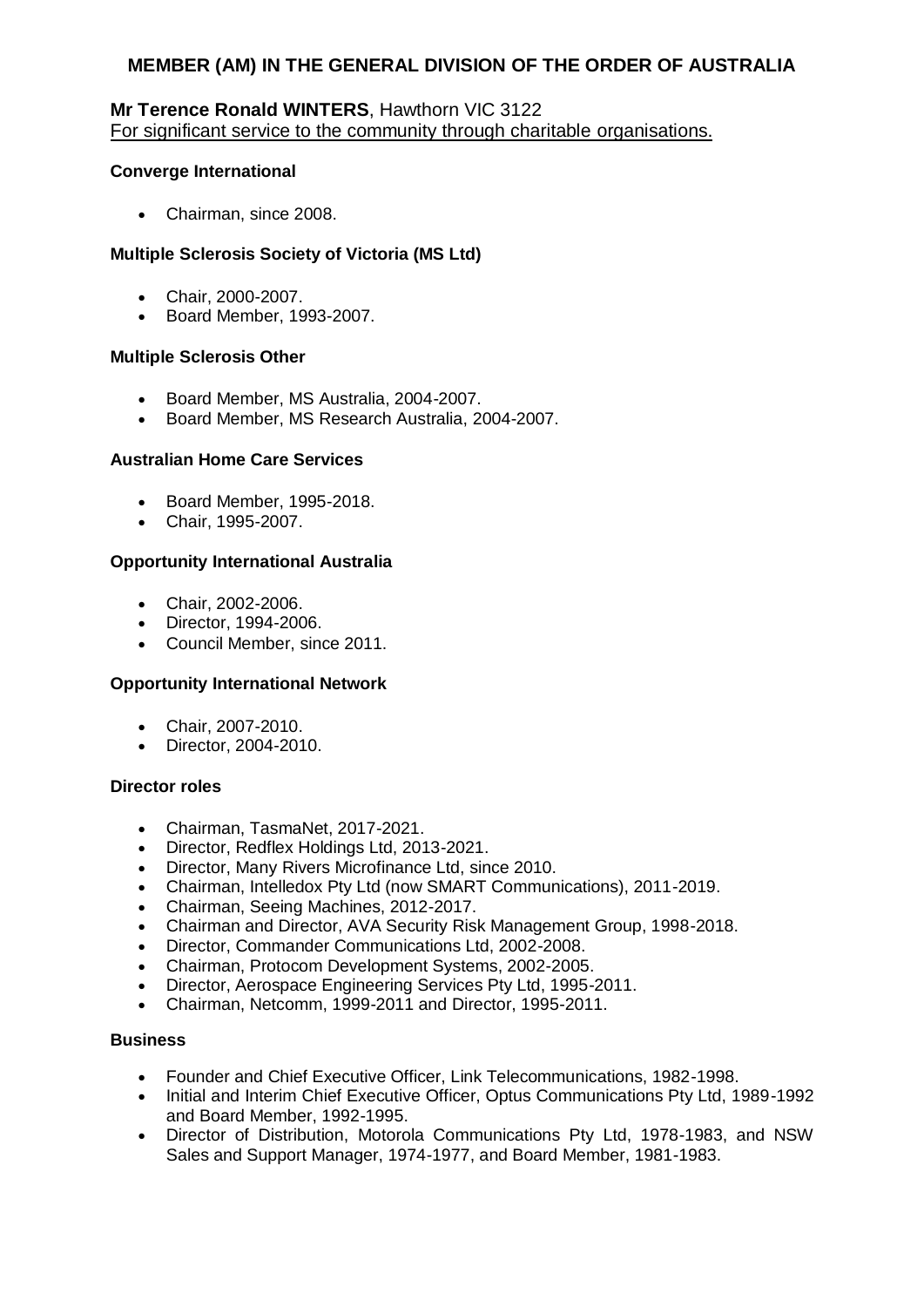### **Mr Kevin John WOOD**, Brighton VIC 3186 For significant service to recreational sailing.

### **World Sailing (formerly the International Sailing Federation)**

- Yachting Australia Delegate, and Regional Games Committee Member, 2000-2008.
- Championship Director, World Sailing Championships, Port Phillip, 1998-1999.

### **Yachting Victoria**

- Chair, Sail Melbourne International Regatta, 2000-2007, and Committee Member, 1998-2007.
- Director of Finance, Tasaki Melbourne to Osaka Yacht Race Committee, 2007, and Member, 2003.
- Deputy Chairman, Volvo around the World Ocean Race Melbourne Stopover Committee, 2004-2006, and Chairman, Finance and Governance Committee, 2005- 2006.
- Involved in Initiating, Inaugural Commonwealth Sailing Championships, 2003.
- Helped establish, Port Phillip Corporate Challenge Yacht Race, 1995.
- Founding Chairman, Melbourne Boat Week.
- Established, Victorian Youth Match Racing Championship.

## **Sandringham Yacht Club**

- Commodore, 1999-2002
- Vice Commodore, c1996-1999.
- Member, Sail Committee, 1995.
- Past Member, Chelsea Yacht Club, Changi Keel Boat Squadron and Royal Brighton Yacht Club.
- Sailing competitor, ongoing.
- Life Member, since 2004.
- Member, since 1984.

## **Hospitality and Tourism Industry**

- Controlling Share Holder, and Non-Executive Director, Comcater Pty Limited, current, Past Chair and Managing Director, and Co-founder, 1979.
- President, National Association of Foodservice Equipment Suppliers, 2.5 terms, Board Member, over 20 years*,* and Founding Member.
- Senior Vice President, Catering Institute of Australia, 1990s, and President, Catering Institute of Victoria, 1980s.
- Consultant, and Honorary Member, Institute of Hospitality in Healthcare, since 1980s, and Fellow, since 1997.
- Member, Victorian Hospitality and Tourism Board, late 1990s.

### **Benefactor**

- The Alfred Foundation, current.
- Peter MacCallum Cancer Centre, Wesley Mission, Christina Noble Underprivileged Children's Funding, and R U OK.

### **Other**

- Deputy Chair, Central Coastal Board, 1999-2001.
- Member, Sponsorship Committee, Melbourne International Festival of the Arts, five years.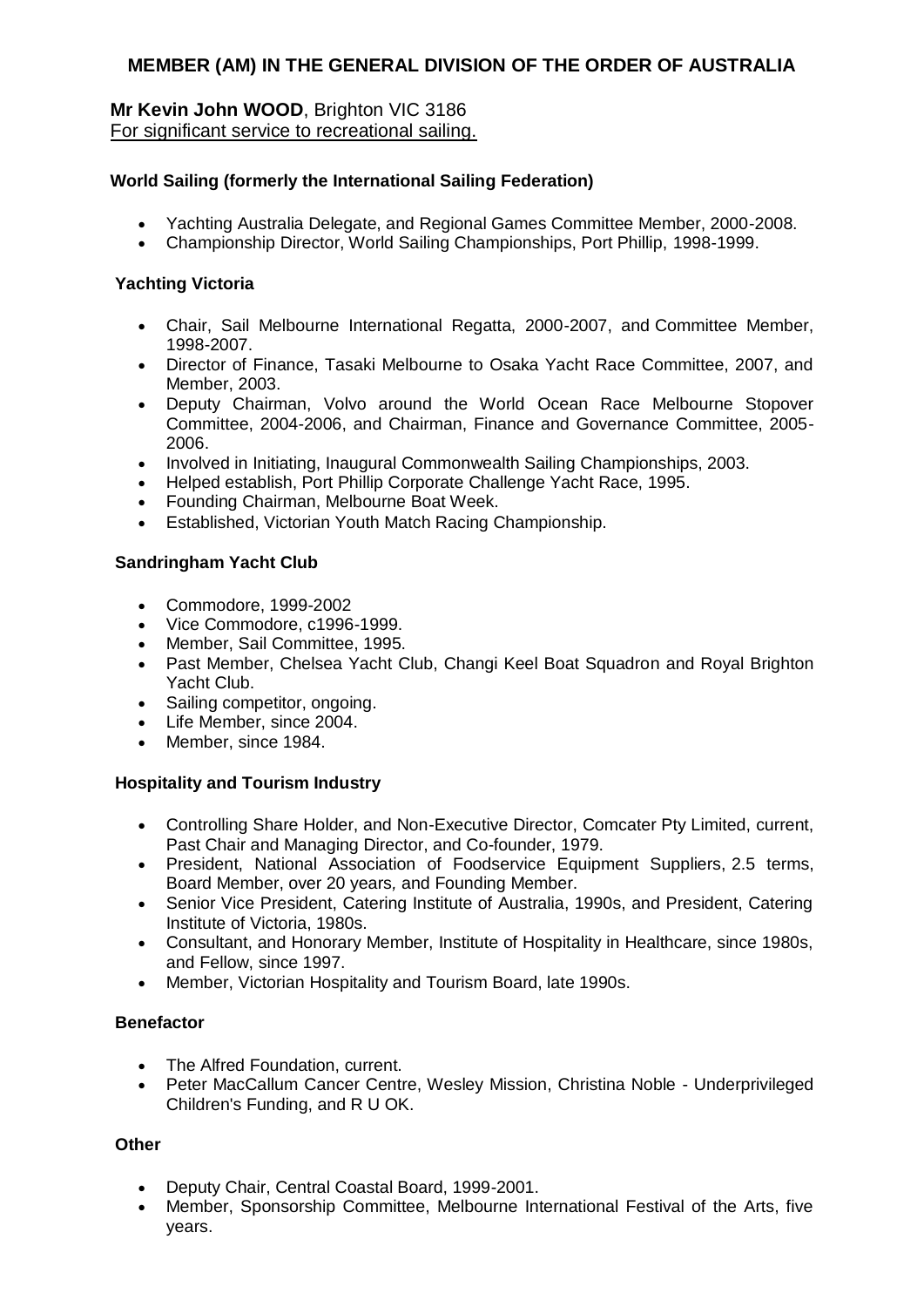- Inaugural recipient, perpetual Kevin Wood Contribution Award, Yachting Victoria, *recognition of the contribution to the conduct of the Sail Melbourne International Regatta and the ISAF Sailing World Cup*, 2014.
- Member, Foodservice Suppliers Association of Australia Hall of Fame, 2012.
- Lifetime Achievement Award, Yachting Australia, 2010, and Services to Yachting Award, 2003.
- Sail Melbourne Life Achievement Award, Yachting Victoria, 2009, and Services to Yachting Award, 2006 and 2000.
- Doctorate of Foodservice, North American Association of Food Equipment Manufacturers, 1991.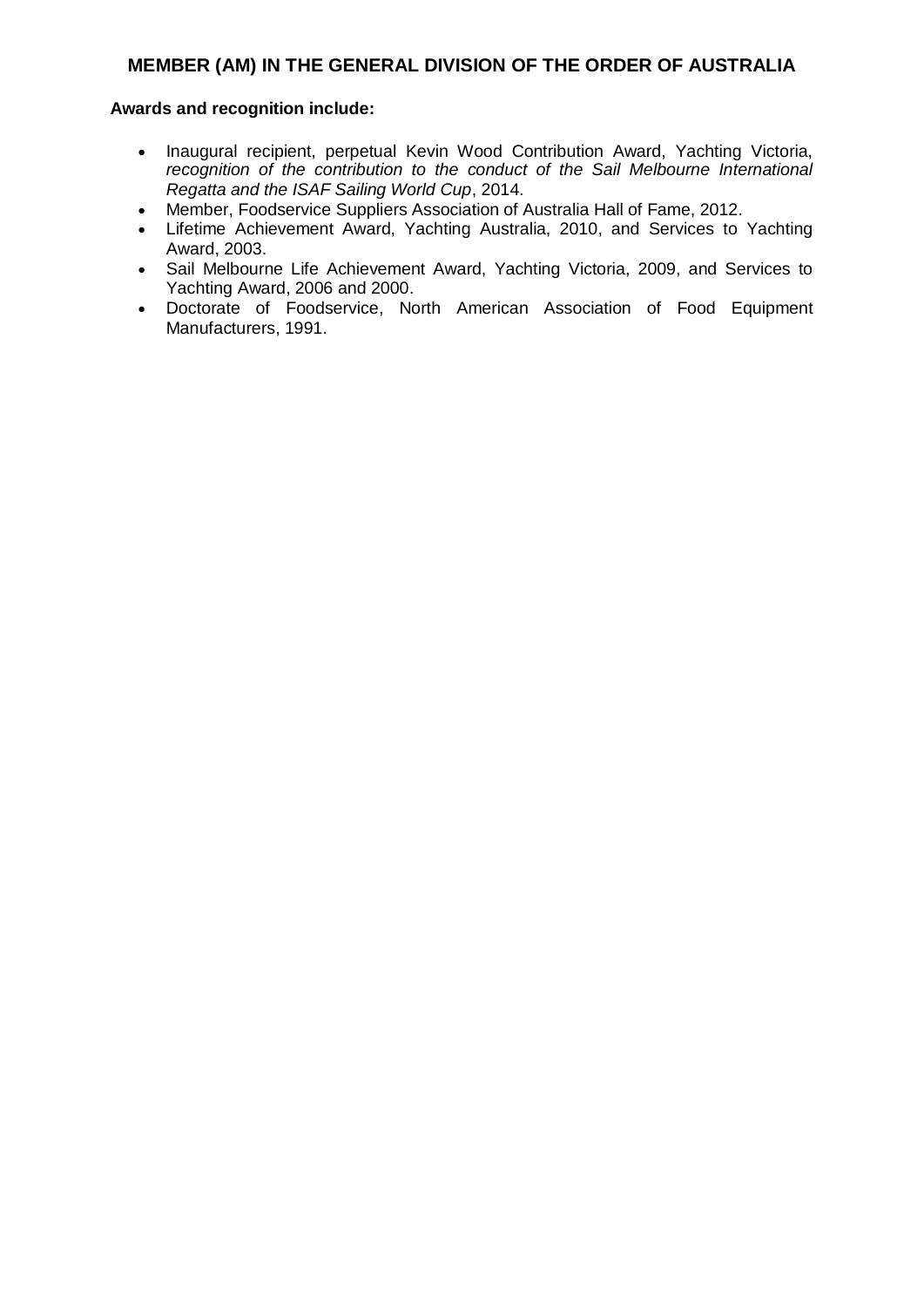## **Dr Margaret Beverley WOOD**, VIC

For significant service to community nutritional health, and to tertiary education.

## **Deakin University**

- Honorary Associate Professor, School of Exercise and Nutrition Sciences, since 2019.
- Senior Project Officer, School of Health Sciences, 2001-2003.
- Consultant, School of Health Sciences, 2001-2002.
- Sessional Lecturer in Dietetics and Nutrition, 1975-2003.
- Senior Lecturer in Human Nutrition, 1995-1996.
- Consultant, School of Nutrition and Public Health, 1995.
- Various other roles, 1978-1995.

### **Menzies School of Health Research, Darwin**

- Honorary Fellow, 2013-2018.
- Technical Advisory Group Member, 2012.
- Senior Associate in Research, 2008-2012.

## **Monash University**

- Sessional Lecturer in Dietetics and Nutrition, 2002-2003.
- Consultant, Healthy Eating Healthy Living Program, 2000.

### **St Vincent's Hospital, Melbourne**

- Chief Dietitian, 1970-1993.
- Senior Associate, Department of Medicine, 1977-1993.
- Clinical Instructor (Nutrition), University of Melbourne Medical School, 1974-1977.
- Therapeutic Dietitian, 1966-1969.

### **University of Kansas, USA**

- Visiting Professor, Kansas University Medical Centre, June 2004.
- Associate Professor, Department of Dietetics and Nutrition, College of Health Sciences, 1984-1985.

### **Clinical and Education Roles - Other**

- Senior Research Fellow, Department of Community Medicine and Public Health, University of Melbourne, 1993-1995.
- Sessional Lecturer, Food Service Administration, Diploma of Nursing Administration, 1971-1973.
- Several exchange dietetics roles at local, state and international universities, 1961- 1965.

### **Professional Associations**

- Member, Australian and New Zealand Society of the History of Medicine, since 2000.
- Member, Australasian Professional Society on Alcohol and Other Drugs, since 1987.
- Member, Independent Scholars Association, since 1999.
- Member, Victorian Branch, Australia's Right to Food Coalition, since 2016.
- Member, Public Health Association, 1998-2014.
- Life Member, Nutrition Society of Australia, and Member, since 1977.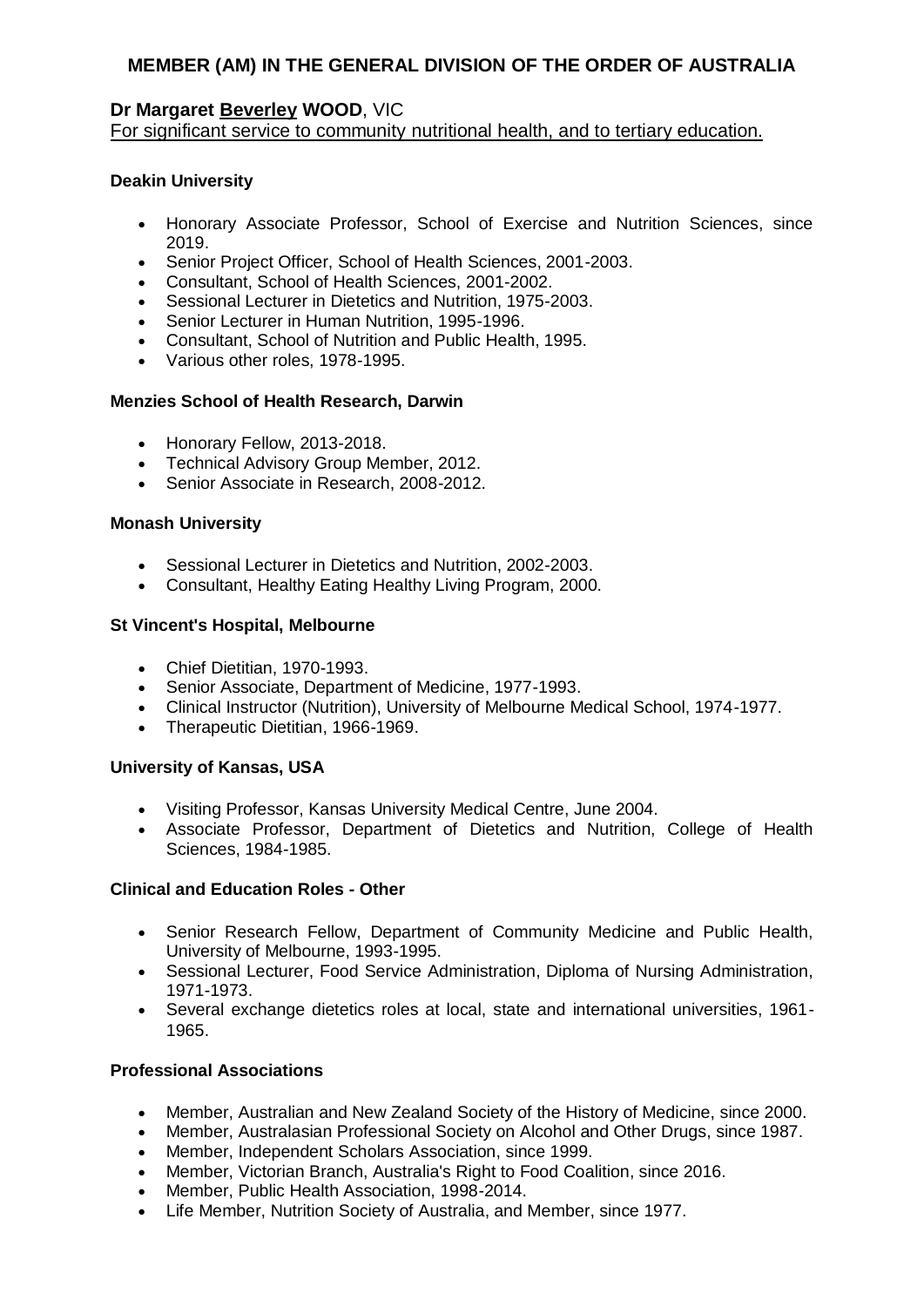### **Nutrition Other**

- Food Security Project Officer, Victorian Local Governance Association, 2005-2011.
- Consultant, Australian Department of Veterans' Affairs, Melbourne, 2003-2007.
- Consultant, Food Security Steering Committee, City of Port Philip Council, 2003- 2006.
- Committee Member, Diabetes Australia Research Development Committee, 1986- 1988.
- Researcher, 200 years of food, cookery and nutrition, Dr Beverley Wood Collection.

#### **Dietitians Australia**

- Foundation Member, since 1976.
- Accredited Practicing Dietitian and Nutritionist.
- Member, National Ageing Population Working Group, 2003-2005.
- Member, Honours Committee, 1997-2003.
- Senior Project Officer, Victorian Branch, 1996-2002.
- Foundation Editor, Australian Journal of Nutrition and Dietetics, 1986-1989
- Author, 90 Year History of Dietetics in Australia.
- Life Member, 2021.

#### **Dietetics Association of Victoria**

- President, 1969.
- Executive Committee Member, 1967-1970.
- Editorial Board Member, 1991-1993.
- Victorian Delegate, Australian Dietetic Council, 1971-1976.
- Member, 1962-1976.

### **Nutrition Australia**

- National Council Member, 1986-1992.
- Victorian Chairperson, 1986-1992.
- Victorian Management Committee Member, 1986-1993, 1979-1981.
- Member, since 1979.

#### **National Health and Medical Research Council**

- Member, Nutrition Standing Committee, 1985-1990.
- Expert Reviewer, Thiamin and Vitamin B-6, Nutrient Reference Values for Australia and New Zealand, 2004-2005.
- Member, various dietary-related panels and working parties, 1990s.

#### **Victorian State Government**

- Member, Victorian Food Policy Coalition Steering Committee, 2009-2010.
- Dietitians Australia Representative, Advisory Group Home and Community Care Food Services Review, Victorian Department of Human Services, 2003-2004.
- Member, Victorian Health Promotion Evaluation Eat Well Victoria Partnership, 2001- 2005.
- Member, Healthy Eating Panel, Victorian Health Promotion Foundation, 2001-2003.
- Member, Advisory Committee, Melbourne Food Bank, 1995-2002.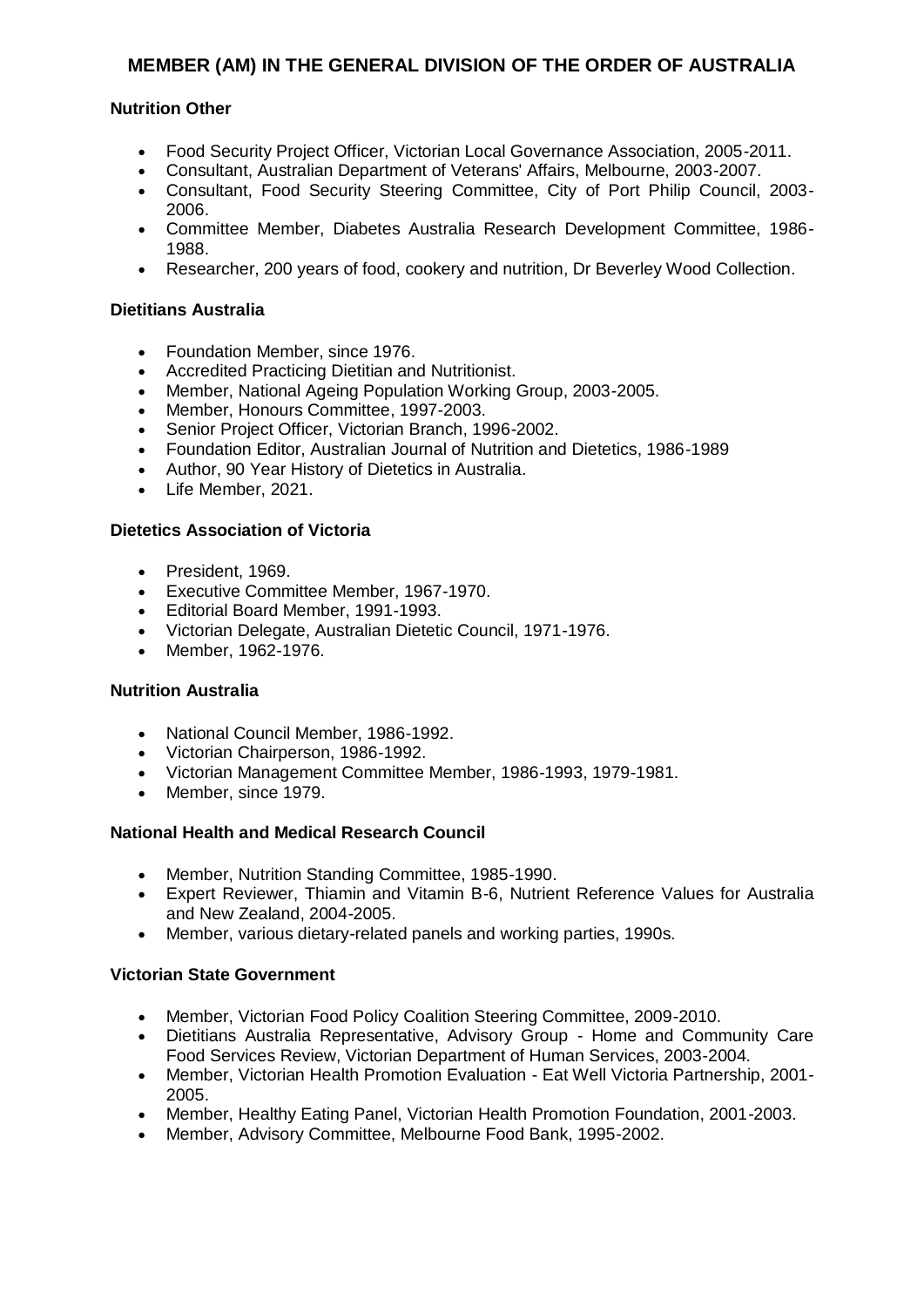- Honorary Life Member, Nutrition Australia, 2000.
- Joan Mary Woodhill Award, Dietitians Australia, 1999.
- National Service Award, Dietitians Australia, 1993.
- Fellow, Nutrition Society of Australia, 2019.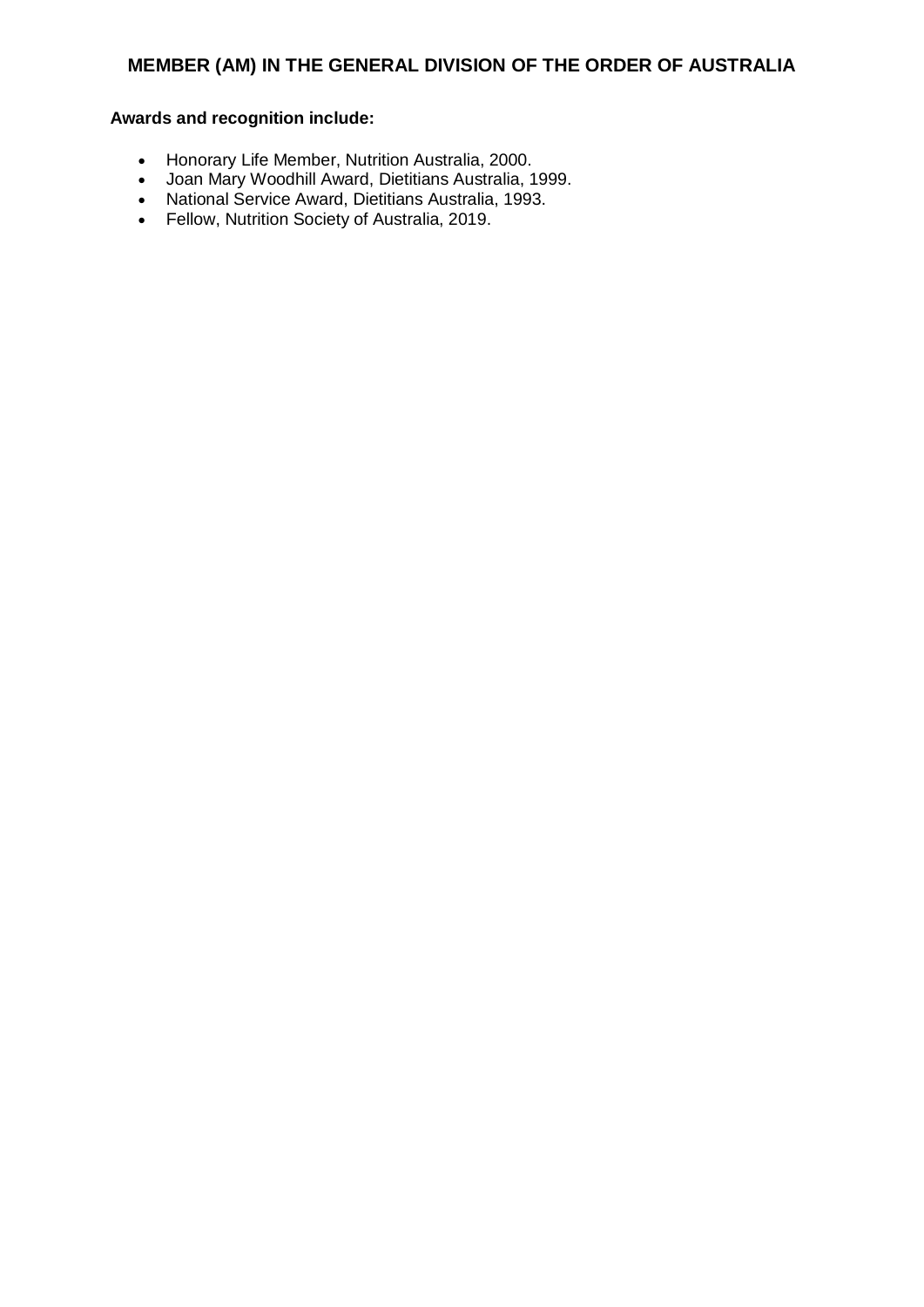## **Emeritus Professor Linda WORRALL**, Seventeen Mile Rocks QLD 4073 For significant service to speech pathology through aphasia research and advocacy.

## **Research**

- Associate Investigator, Centre for Research Excellence in Aphasia Recovery and Rehabilitation (Aphasia CRE), La Trobe University, current.
- Founder, Australian Aphasia Rehabilitation Pathway, since 2015.
- Director, (then) NHMRC Centre for Clinical Research Excellence in Aphasia Rehabilitation, 2009-2015.
- Co-Developer, Aphasia LIFT (Language Impairment Functioning Therapy) treatment program.
- Advisory Committee Member, Queensland Aphasia Research Centre, since 2020.

## **The University of Queensland**

- Emeritus Professor, School of Health and Rehabilitation Sciences, since 2019.
- Professor of Speech Pathology, 2005-2019.
- Associate Professor in Speech Pathology, 2002-2005.
- Co-Director, Communication Disability Centre, 1997.
- Senior Lecturer in Speech Pathology, 1995-2002.
- Lecturer in Speech Pathology, 1989-1995.

## **Aphasia United**

- Chair, since 2010.
- Co-Founder, 2010.

### **Australian Aphasia Association**

- Founder, 2000.
- Chair, 2000-2004, 2018-2020.
- Life Member.

### **Speech Pathology Australia**

- Fellow, since 1995.
- Member, since 1987.

## **National Health and Medical Research Council**

- Member, Grant Review Panel (5c) 2003.
- Member, Grant Review Panel (5h), 2006.
- Chief Investigator, since 1994.

### **Publications**

- Author and Editor, *Neurogenic Communication Diosrders: A Functional Approach.* Thieme Medical Publishers, USA, 2000.
- Co-Author, *Active Communication Education (ACE): A program for older people with hearing impairment*, Speechmark, UK, 2007.
- Co-Author, *IFCI: Inpatient functional communication interview*, Speechmark, UK, 2004.
- Co-Author, *IFCI: Screening, Assessment and Intervention,* Plural Publishing, San Diego, USA, 2020.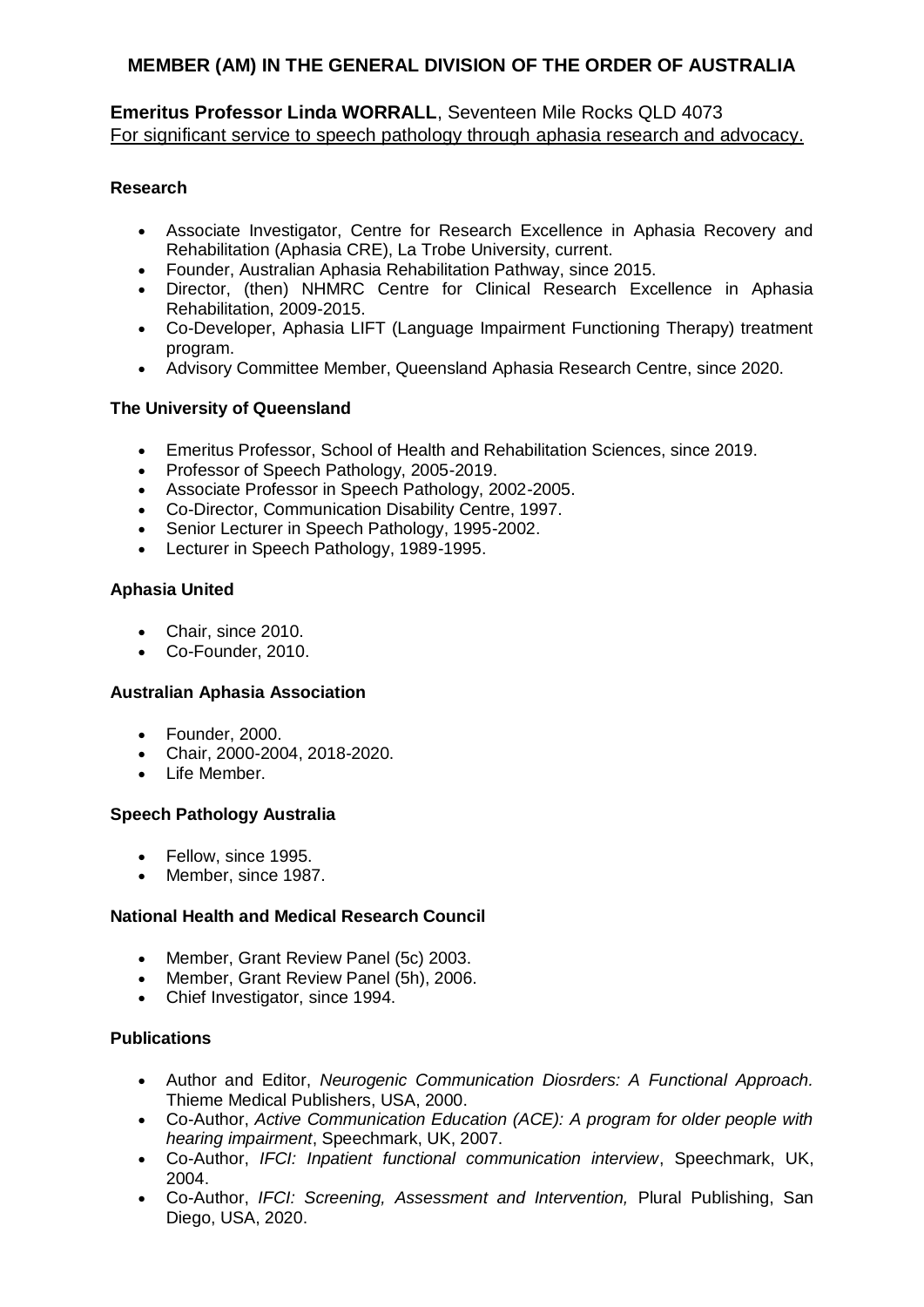- Co-Author, *Communication disability in aging: From prevention to intervention*, Delmar Publishers, USA, 2003.
- Author, *Functional Communication Therapy Planner*, Winslow Press, UK, 1999.
- Keynote Speaker at over 35 conferences.
- Author of over 300 scientific papers.

- Elinor Wray Award, Speech Pathology Australia, 2014.
- Robin Tavistock Award for Aphasia, United Kingdom 2014.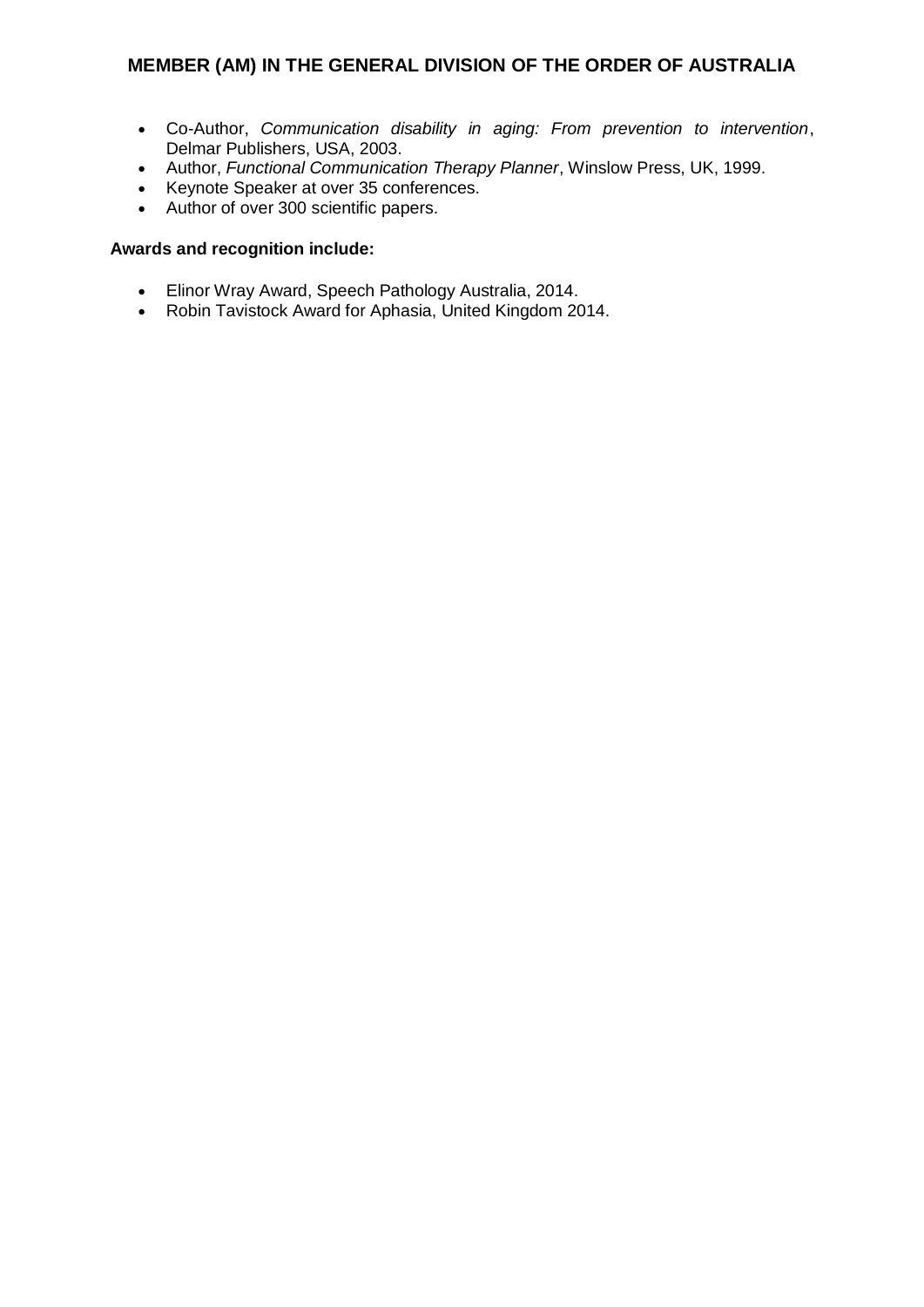## **Dr Timothy Andrew WRIGHT**, Marrickville NSW 2204

For significant service to primary and secondary education, and to professional associations.

## **Sydney Church of England Grammar School**

Headmaster, 2003-2019.

### **All Saints' College, Bathurst NSW**

Headmaster, 1993-2002.

### **Trinity Grammar School, Summer Hill NSW**

- Second Master, 1990-1992.
- Second Master (Acting), 1989.
- Boarding Master, 1990-1992.
- Housemaster, Young House, 1987-1988.
- Assistant Master, 1986.

### **Headmasters Standing Committee, Athletic Association of the Great Public Schools of New South Wales**

- Chair, 2006-2008.
- Secretary, 2003-2005.

### **Board of Studies, Teaching and Educational Standards NSW (now NSW Educational Standards Authority)**

- Independent Schools Representative, 2009-2016.
- Chair, Years 11 and 12, Science Board Curriculum Committee, 2014-2017.
- Chair, K-10 Science Board Curriculum Committee, 2010-2012.

### **Independent School Organisations**

- Chair, Leadership Centre Council, Association of Independent Schools NSW, 2013- 2016.
- Secretary, Heads of Independent Co-Educational Schools, 1999-2000.
- Member, Association of Heads of Independent Schools of Australia, 1993-2019.

### **Australian College of Educators**

- Fellowship, 2001.
- Former Member, NSW Awards Committee.

### **Education - Other**

- Executive Director, Timothy Wright Educational Executive Coaching, since 2019.
- Member, Dean of Education's Advisory Group, University of Sydney, 2011-2018.